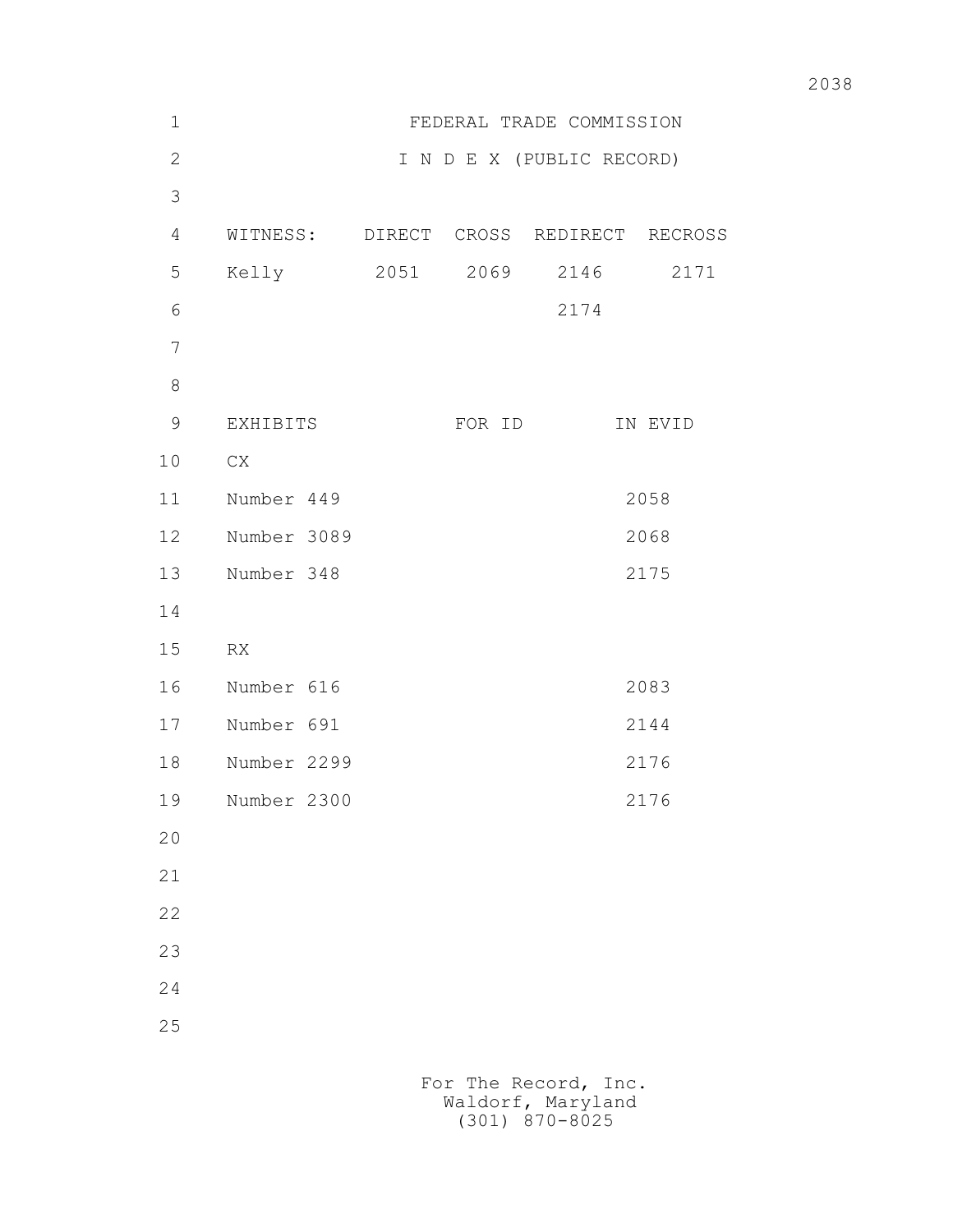| $\mathbf 1$   | UNITED STATES OF AMERICA                                      |  |  |  |  |
|---------------|---------------------------------------------------------------|--|--|--|--|
| $\sqrt{2}$    | FEDERAL TRADE COMMISSION                                      |  |  |  |  |
| 3             |                                                               |  |  |  |  |
| 4             | In the Matter of:<br>$\big)$                                  |  |  |  |  |
| 5             | Rambus, Inc.<br>Docket No. 9302<br>$\left( \right)$           |  |  |  |  |
| 6             |                                                               |  |  |  |  |
| 7             |                                                               |  |  |  |  |
| $8\,$         |                                                               |  |  |  |  |
| $\mathcal{G}$ | Thursday, May 15, 2003                                        |  |  |  |  |
| 10            | 9:30 a.m.                                                     |  |  |  |  |
| 11            |                                                               |  |  |  |  |
| 12            |                                                               |  |  |  |  |
| 13            | TRIAL VOLUME 11                                               |  |  |  |  |
| 14            | PART 1                                                        |  |  |  |  |
| 15            | PUBLIC RECORD                                                 |  |  |  |  |
| 16            |                                                               |  |  |  |  |
| 17            | BEFORE THE HONORABLE STEPHEN J. MCGUIRE                       |  |  |  |  |
| 18            | Chief Administrative Law Judge                                |  |  |  |  |
| 19            | Federal Trade Commission                                      |  |  |  |  |
| 20            | 600 Pennsylvania Avenue, N.W.                                 |  |  |  |  |
| 21            | Washington, D.C.                                              |  |  |  |  |
| 22            |                                                               |  |  |  |  |
| 23            |                                                               |  |  |  |  |
| 24            |                                                               |  |  |  |  |
| 25            | Reported by: Josett F. Hall, RMR-CRR                          |  |  |  |  |
|               | For The Record, Inc.<br>Waldorf, Maryland<br>$(301)$ 870-8025 |  |  |  |  |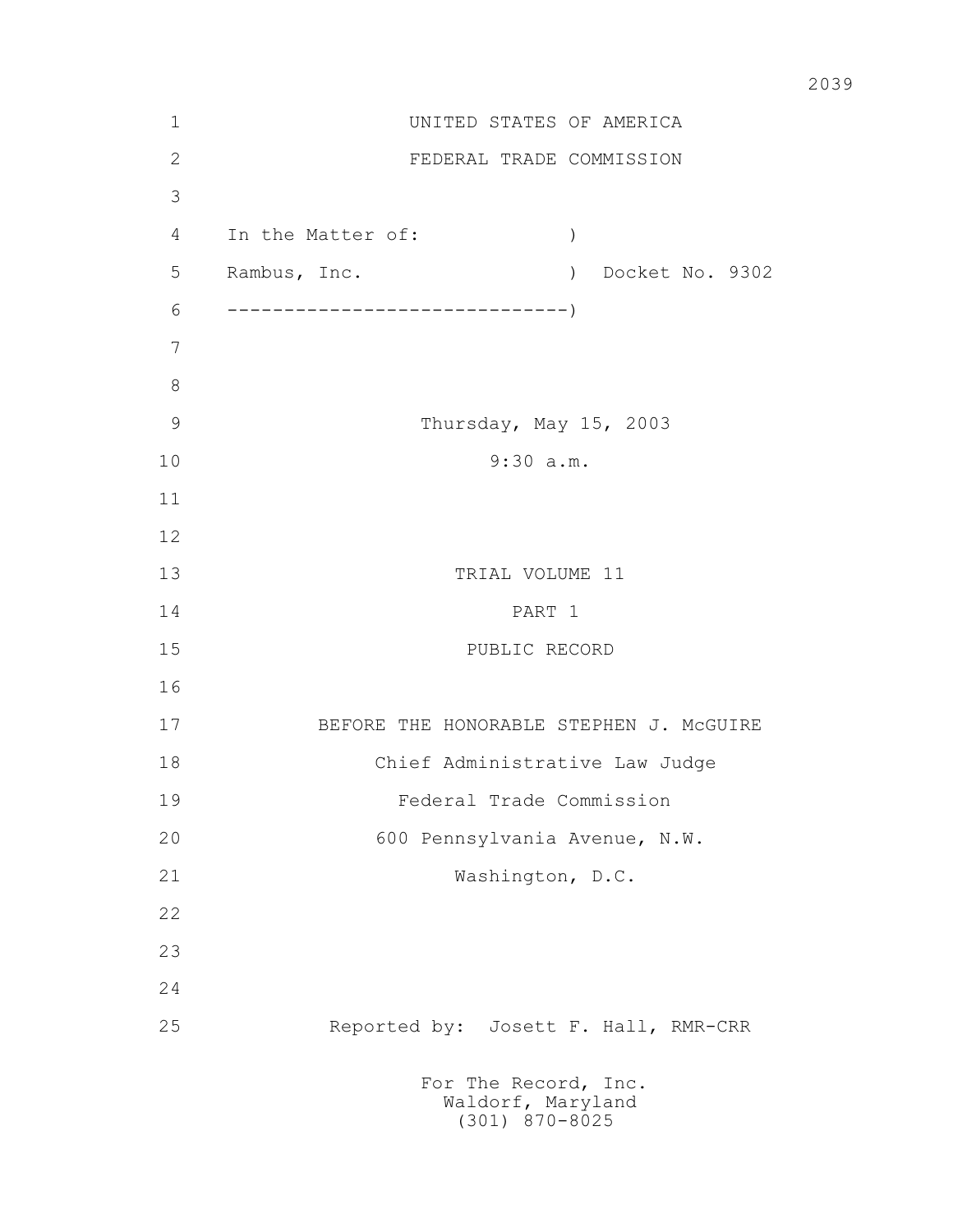2

| 3             | ON BEHALF OF THE FEDERAL TRADE COMMISSION: |
|---------------|--------------------------------------------|
| 4             | M. SEAN ROYALL, Attorney                   |
| 5             | MICHAEL FRANCHAK, Attorney                 |
| 6             | GEOFFREY OLIVER, Attorney                  |
| 7             | JOHN C. WEBER, Attorney                    |
| 8             | Federal Trade Commission                   |
| $\mathcal{G}$ | 601 New Jersey Avenue, N.W.                |
| 10            | Washington, D.C. 20580-0000                |
| 11            | $(202)$ 326-3663                           |
| 12            |                                            |
| 13            | ON BEHALF OF THE RESPONDENT:               |
| 14            | GREGORY P. STONE, Attorney                 |
| 15            | STEVEN M. PERRY, Attorney                  |
| 16            | PETER A. DETRE, Attorney                   |
| 17            | SEAN GATES, Attorney                       |
| 18            | Munger, Tolles & Olson LLP                 |
| 19            | 355 South Grand Avenue, 35th Floor         |
| 20            | Los Angeles, California 90071-1560         |
| 21            | $(213)$ 683-9255                           |
| 22            |                                            |
| 23            |                                            |
| 24            |                                            |
| 25            |                                            |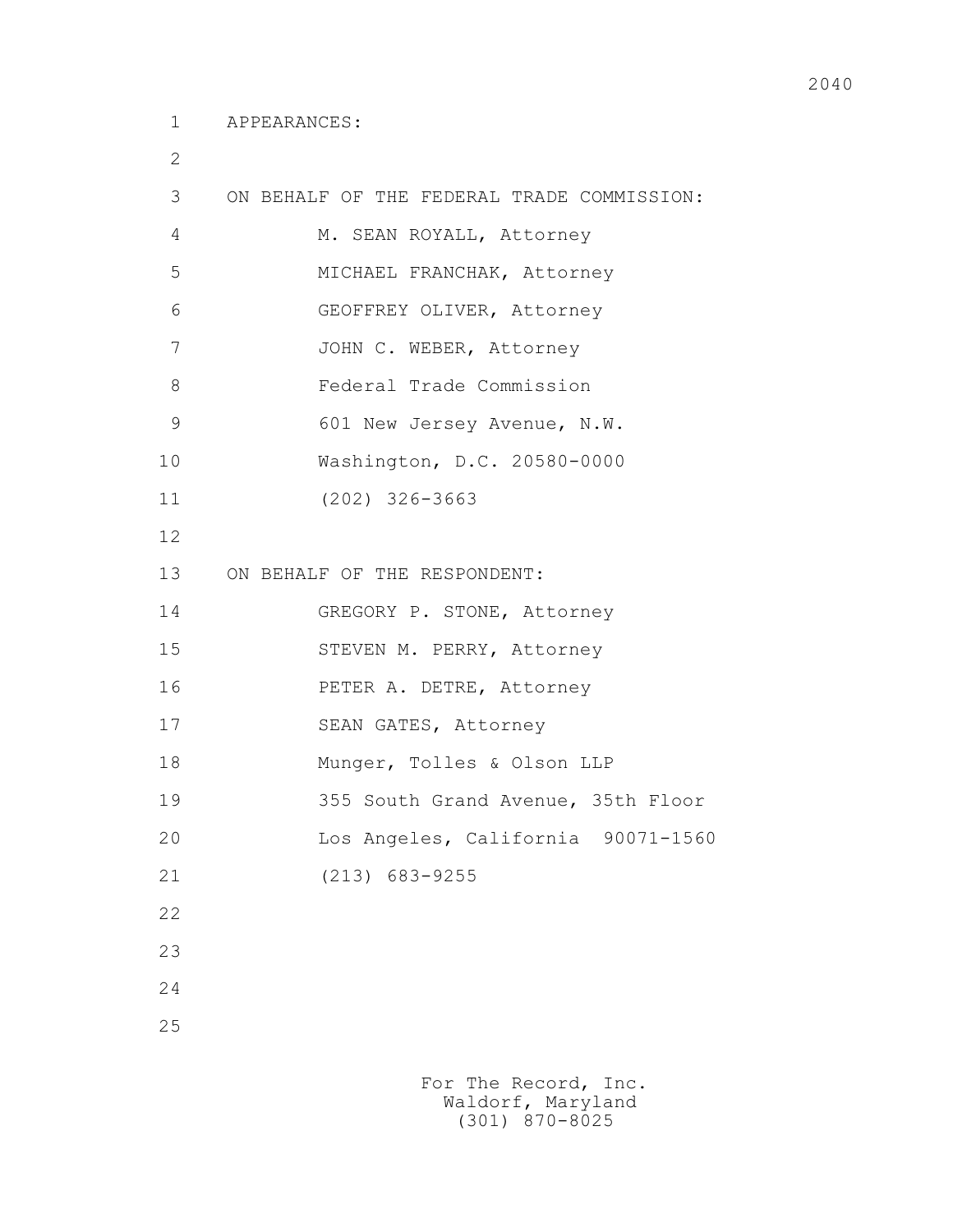```
 1 APPEARANCES:
2
        3 ON BEHALF OF THE RESPONDENT:
       4 A. DOUGLAS MELAMED, Attorney
        5 Wilmer, Cutler & Pickering
        6 2445 M Street, N.W.
        7 Washington, D.C. 20037-1420
        8 (202) 663-6090
9
       10
       11
       12
       13
       14
       15
       16
       17
       18
       19
       20
       21
       22
       23
       24
       25
```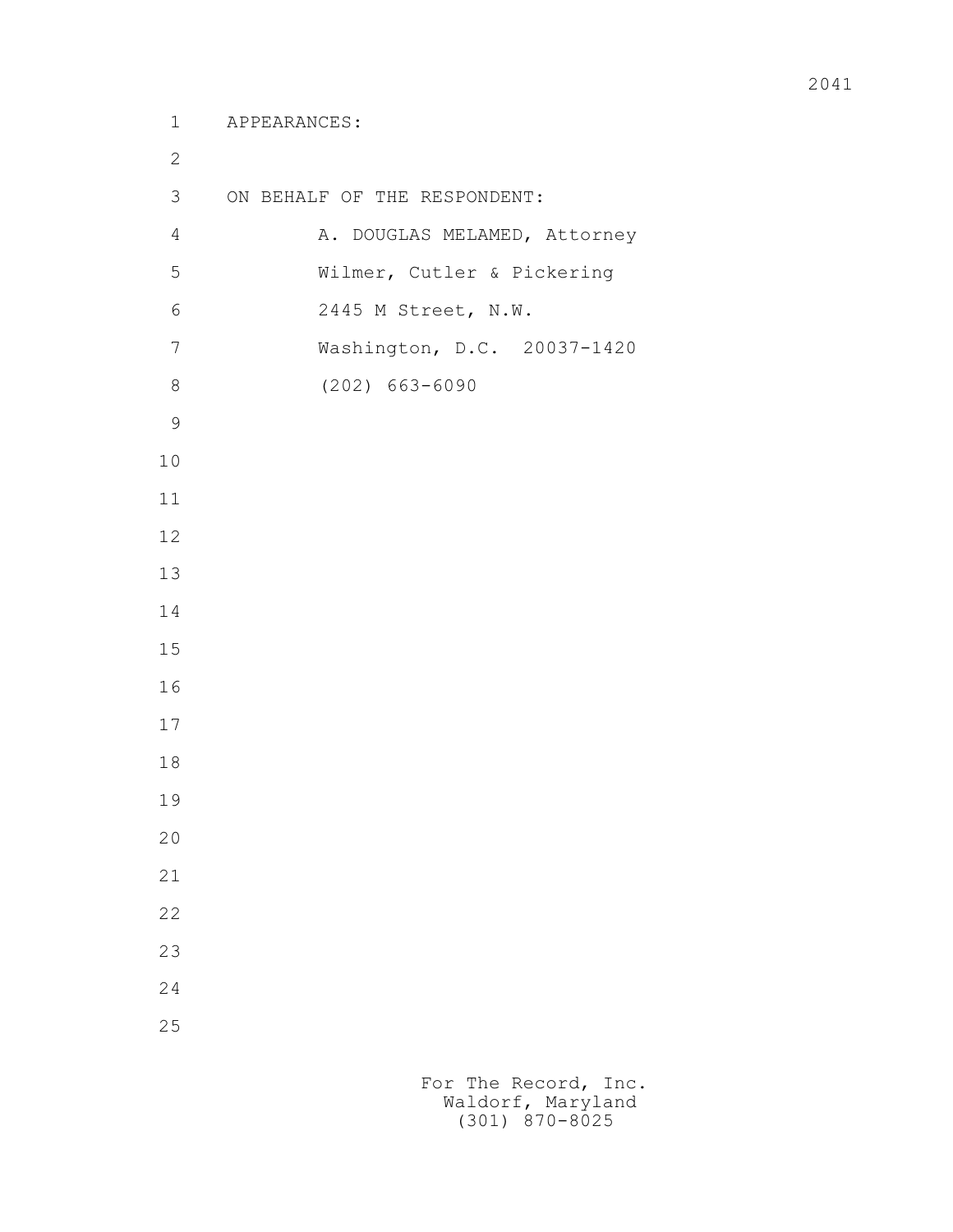1 P R O C E E D I N G S  $2$  - - - - - 3 JUDGE McGUIRE: This hearing is now in order. 4 Before we start, anything that should come to 5 the court's attention this morning? 6 MR. OLIVER: Good morning, Your Honor. 7 JUDGE McGUIRE: Good morning. 8 MR. OLIVER: I wanted to report back to you 9 with respect to scheduling. 10 We have not been able to locate any other 11 witnesses who are able to testify either Friday or next 12 Monday. 13 In addition, as I mentioned yesterday, we did 14 have a very serious concern that by not going forward 15 with Mr. Diepenbrock and in particular with 16 Mr. Vincent, it called into question whether we could 17 go forward with Mr. Crisp on the three days following 18 Memorial Day, and at this point we have also not been 19 able to locate any witnesses that will be able to fill 20 those days. 21 Your Honor, what we have done instead is we 22 have proposed to the other side that we go forward with 23 Mr. Vincent as scheduled on Monday subject to the 24 understanding that we would not be entitled to call him 25 back, however, if documents were later produced that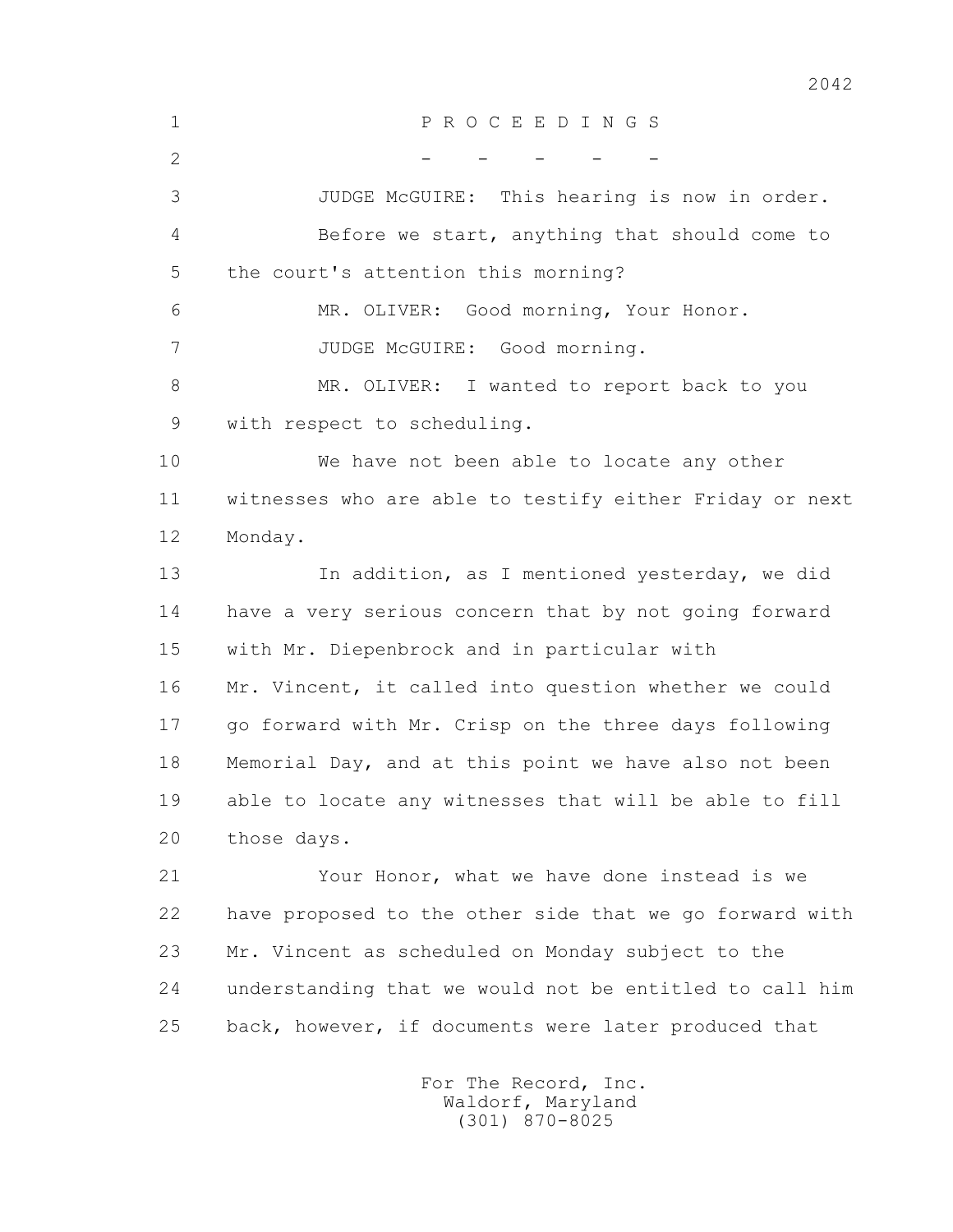1 were relevant to Mr. Vincent that we would then 2 entertain to depose him on those documents in 3 California and then both sides would be able to use the 4 appropriate portions of that deposition transcript 5 later in the hearing.

 6 That would, it seems to us, eliminate any 7 inconvenience to Mr. Vincent.

 8 Furthermore, to the extent that we'd be 9 entitled to take a deposition in that case, this would 10 not involve any additional proceedings.

 11 My understanding is the respondent's 12 position -- I'll allow them to speak for themselves, 13 but they have a concern -- actually I believe two 14 concerns. One is with respect to whether Mr. Vincent 15 would have to testify without having reviewed the 16 documents that may subsequently be produced and, 17 second, that it's unfair for him to have to testify on 18 two different occasions.

 19 With respect to the first, Your Honor, what we 20 anticipate doing here in the hearing is simply what has 21 been covered in his previous depositions. Now, he's 22 been deposed I believe seven times in connection with 23 the private litigation plus once in connection with 24 this litigation, so to the extent there are concerns 25 about inconsistent testimony, that's already been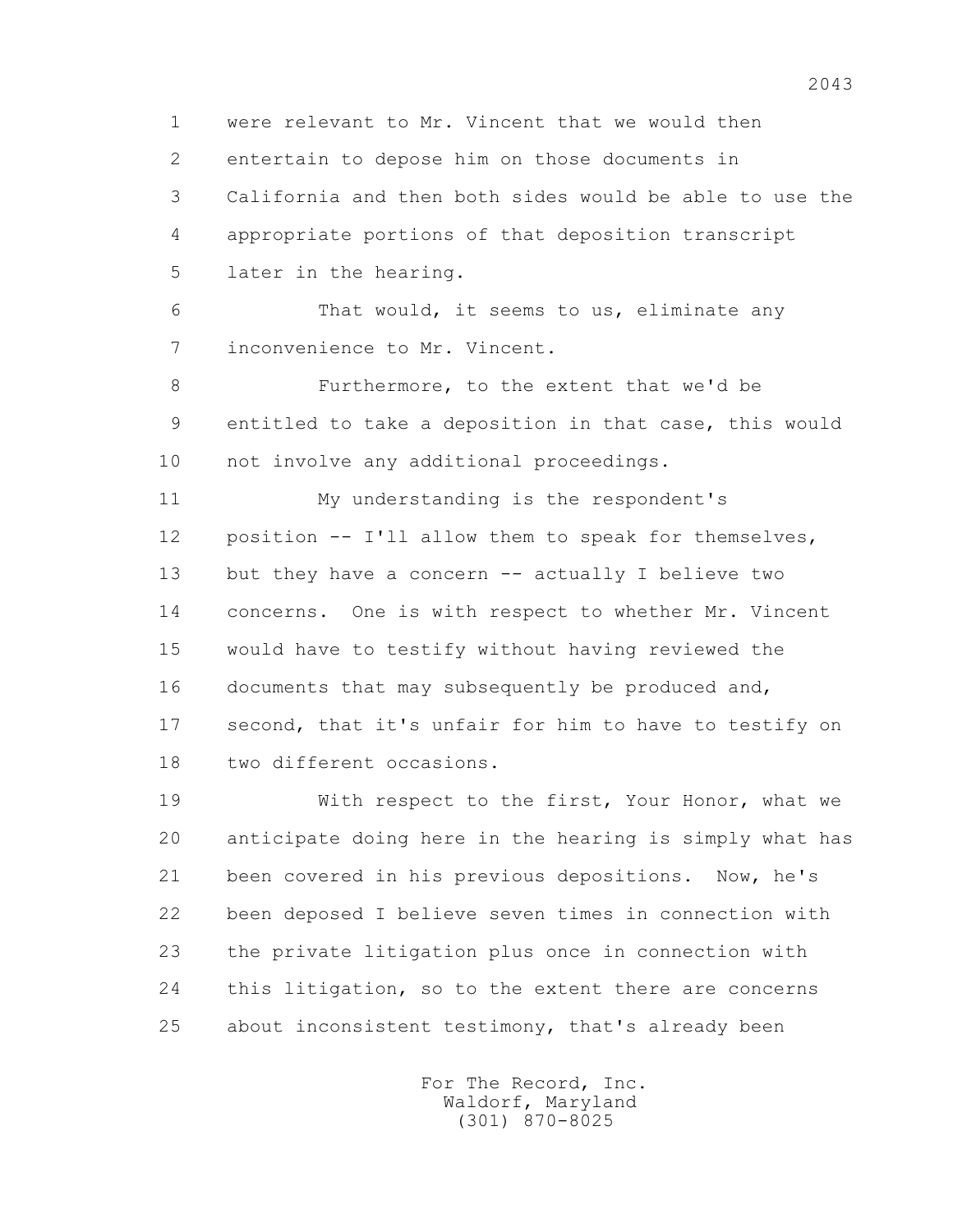1 covered in his deposition. He already testified to 2 that. We're simply trying to get that evidence in the 3 record here to allow us then to go forward with 4 Mr. Crisp as scheduled.

 5 And to the extent that there's a concern about 6 him having to testify twice, well, they actually 7 maintain that they think they're entitled to call 8 witnesses back to testify a second time. We believe 9 that it's inappropriate to bring witnesses back here a 10 second time if that can be avoided, but we believe our 11 proposal would avoid exactly that.

 12 So therefore, we would submit, Your Honor, that 13 we should be entitled to proceed with Mr. Vincent as 14 scheduled on this coming Monday, subject to the 15 understanding that we could not bring him back but we 16 could depose him with respect to any later produced 17 documents in California and both sides could then use 18 that deposition transcript.

19 JUDGE McGUIRE: Now, tell me again who is 20 Mr. Vincent.

 21 MR. OLIVER: Mr. Vincent was the outside patent 22 counsel on behalf of Rambus.

23 JUDGE McGUIRE: Okay.

 24 Does the other side want to be heard on this? 25 MR. STONE: Thank you, Your Honor.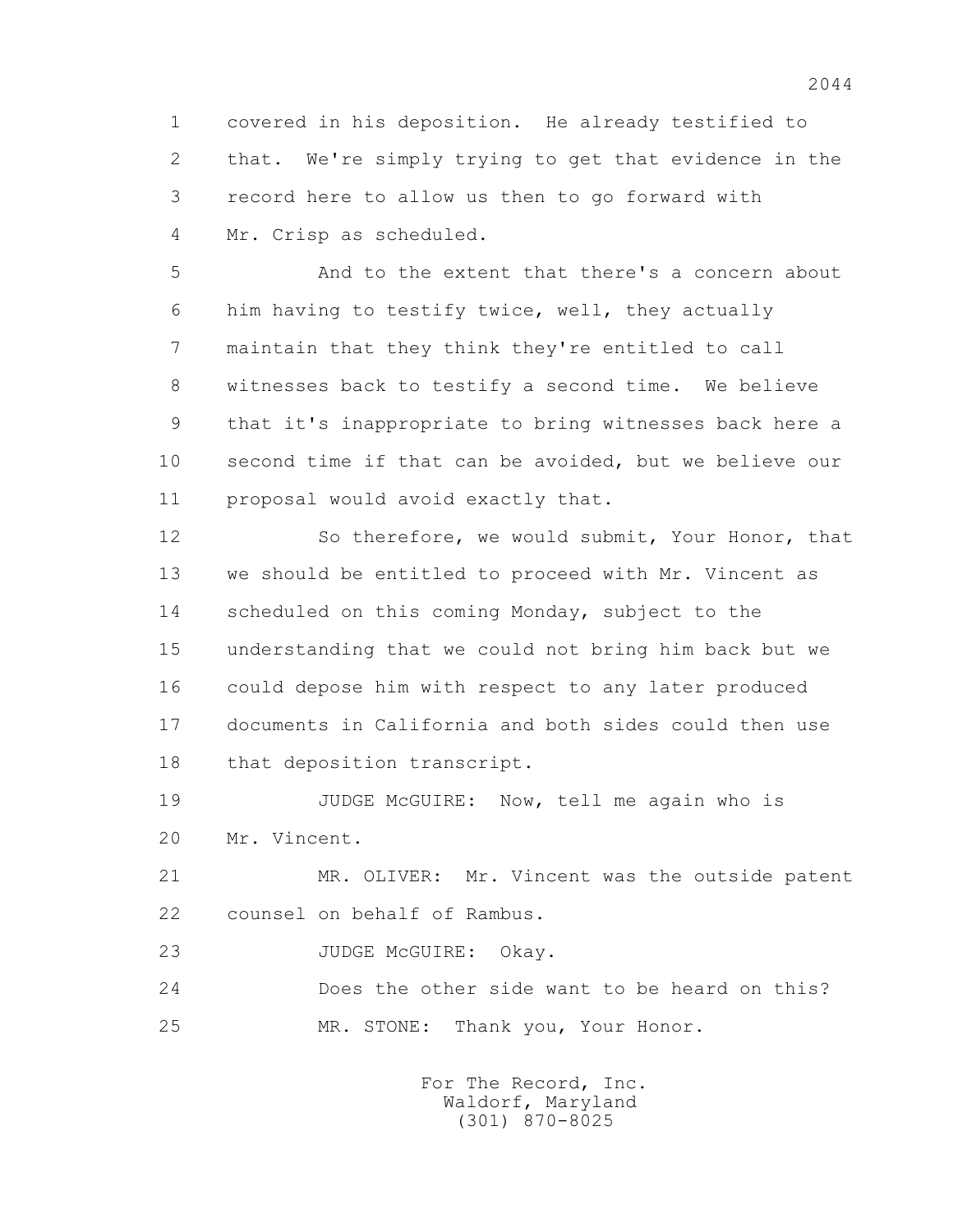1 Mr. Vincent is a lawyer who works at a law 2 firm in Palo Alto and he has been deposed many times. 3 When he heard of the ruling yesterday and the proposal 4 that was made to us last evening by complaint counsel, 5 I think his response -- I didn't speak with him 6 directly, somebody else in the office did, but I 7 just -- when Mr. Oliver approached me this morning and 8 said they wanted to raise this with the court, I 9 wanted to get a sense of what Mr. Vincent said, and 10 his reaction to the proposal was the same as mine, 11 which is, A, it's unfair to him to at this point put 12 him through another day of testimony and at a time 13 when documents may subsequently be produced that would 14 bear on the testimony without him having had a chance 15 to review those documents, and as I explained to 16 Mr. Oliver, he can't review those documents in 17 preparation for testimony here without running the 18 risk that his review of the documents might refresh 19 his recollection and result in a waiver of the 20 privilege of those documents.

 21 And he feels, as I feel, that it's unfair to 22 put him at the risk of being deposed twice at a point 23 in time when some of those things about which he might 24 be asked are not yet something he can see and are still 25 subject to a dispute with respect to the applicability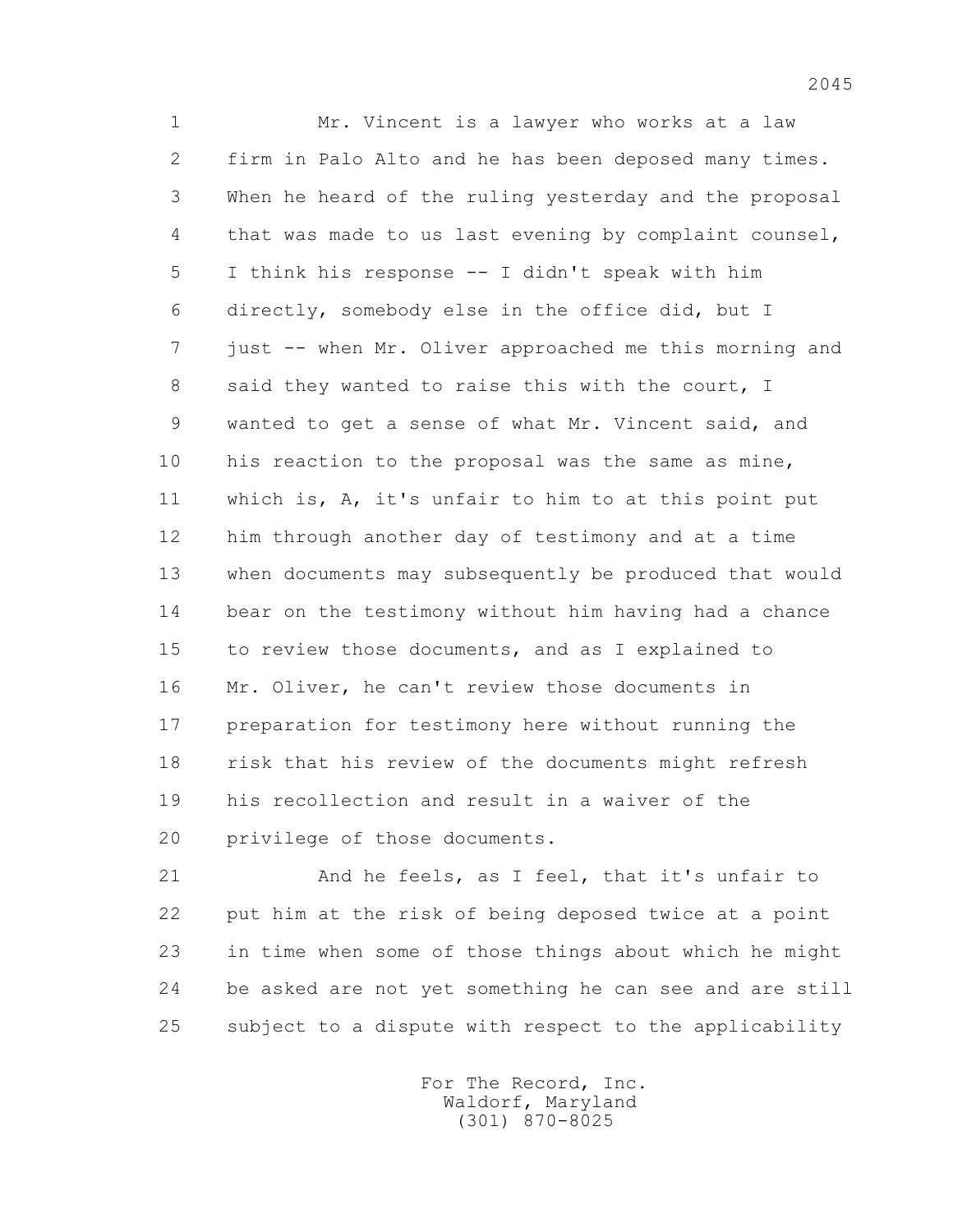1 of the privilege.

 2 With respect to the convenience of witnesses, 3 he also is somebody who has been significantly 4 inconvenienced by the litigation to date and this 5 would be a situation in which the inconvenience would 6 be multiplied. We have tried with every witness we 7 possibly can to ensure that they not be called back, 8 but in the instance where Mr. Oliver suggests we do 9 want them to be called back, it's a question of 10 wanting them to be called in our case. We have not 11 called them twice. What Mr. Oliver has proposed is 12 that they be able to put a witness on twice in their 13 case.

 14 I think Mr. Vincent's concern is the same as 15 mine, is that he should be treated the same as the 16 complaint counsel treat the witnesses that they view as 17 more cooperative, but his fundamental concern is the 18 ability to testify fully and honestly and fairly with 19 respect to issues as to which there may be documents 20 which he may subsequently be shown which may or may not 21 refresh his recollection, remind him of things, as we 22 heard in Mr. Kelly's testimony when he looks at a 23 document and says, Oh, once I saw the document I 24 remembered my conversation with Mr. McGhee which I 25 didn't remember. It happens. It's happens in a way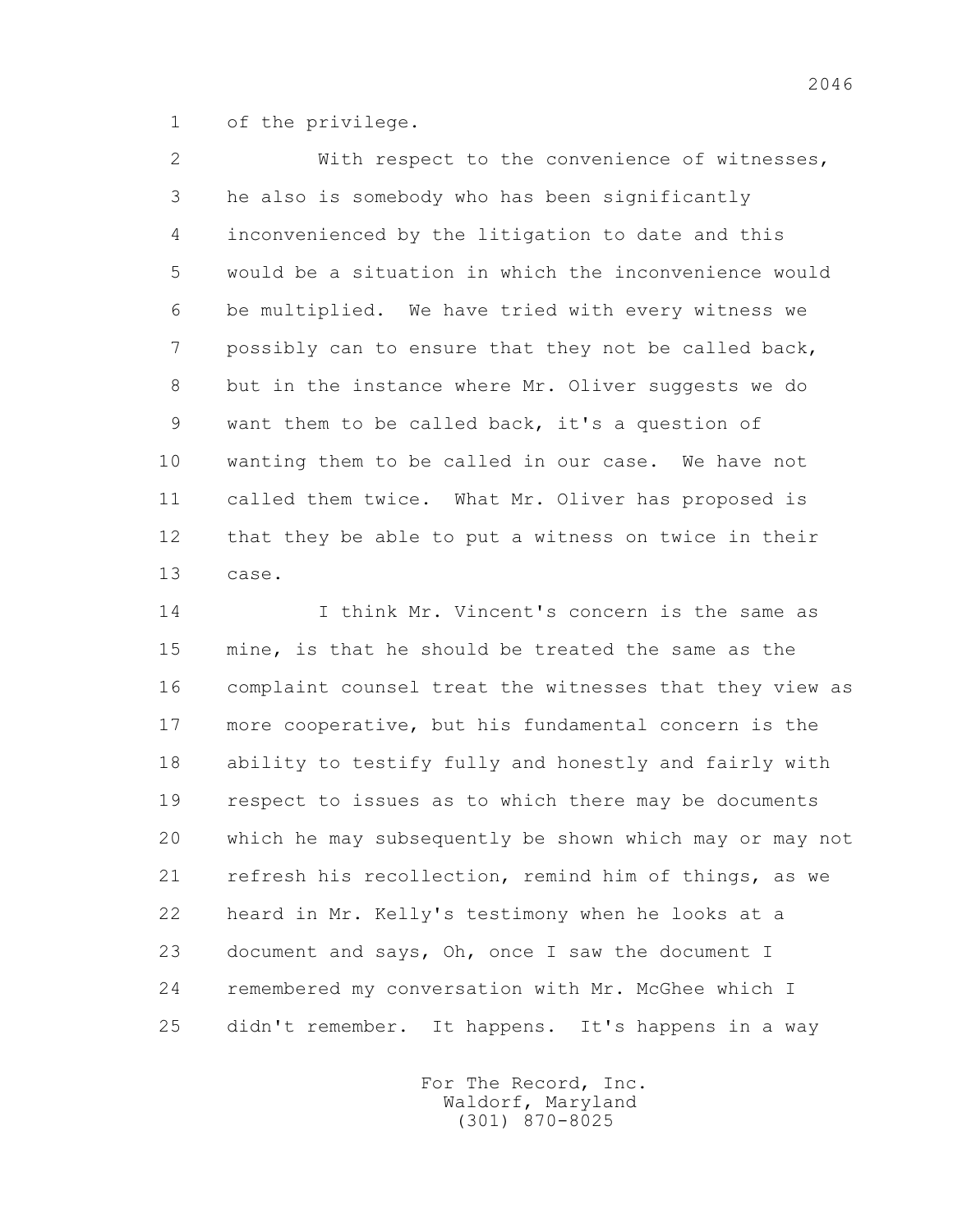1 that is innocent --

 2 JUDGE McGUIRE: How about the offer by 3 complaint counsel that he be called in to testify on 4 Monday as proposed and that we have an understanding of 5 those areas that he'll be questioned on and then, 6 depending on the outcome of the court's upcoming order 7 on this issue of privilege, that he be allowed to be 8 deposed? But I guess what you're saying is that 9 doesn't avoid you having to call him back.

 10 MR. STONE: I don't think that proposal is fair 11 to him because one concern is let's suppose that the 12 order is affirmed and that the documents are produced 13 and that those subsequent documents refresh his 14 recollection in some fashion as to matters that he is 15 asked to testified here. Then he will have been put in 16 the situation where he may have testified 17 inconsistently with the documents we're not able to 18 show to him at this time, and I think he's entitled to 19 the chance to prepare himself as to whatever evidence 20 might be admissible in this case.

 21 JUDGE McGUIRE: All right. Well, let me say 22 this then. What alternatives do the parties have, and 23 I guess at this point I ask complaint counsel, if I 24 abide by the request here by respondent that he not be 25 called until after this issue has been resolved? What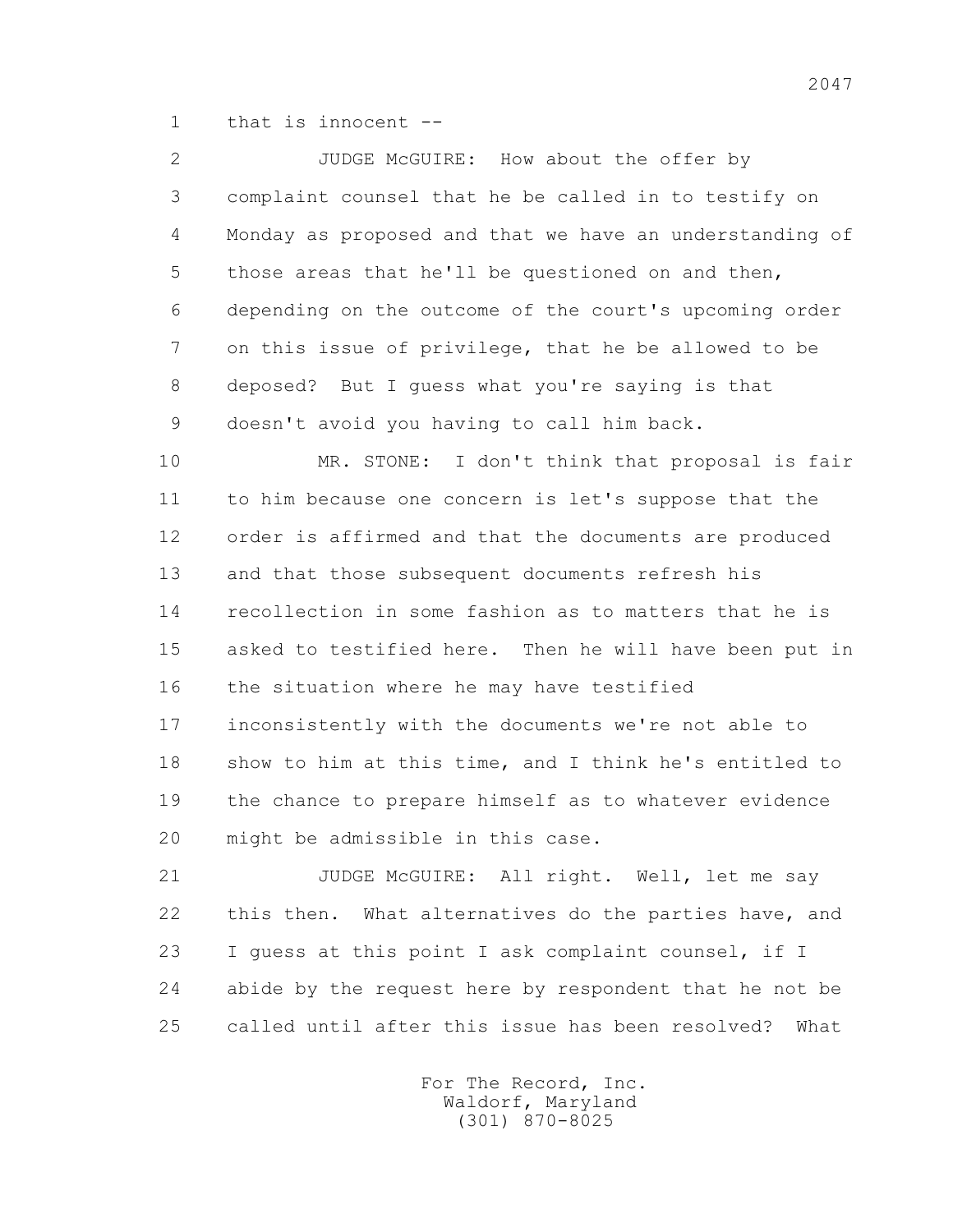1 options does that leave the government in terms of its 2 case in chief?

 3 MR. OLIVER: To be honest, Your Honor, we're 4 still trying to work that out. We're not exactly 5 certain. But as I say, my main concern is we're trying 6 to figure out how we could put on Mr. Crisp in any kind 7 of effective or understandable manner --

 8 JUDGE McGUIRE: Can we go on to anyone else 9 down the line on your proposed witness list and then 10 try to put this whole triad of testimony off to some 11 point in time after I've issued an order on the 12 upcoming motion?

 13 MR. OLIVER: There would be a couple of 14 issues.

 15 First of all, with respect to timing, as I say, 16 at this point I don't think we'll be able to fill those 17 days and this would probably have the effect of 18 delaying the proceeding by at least a week.

 19 Second, if they're actually going to go to the 20 Court of Appeals on this, it sounds as though this 21 issue may not be resolved for a couple of months. We 22 may be in a position where we put on the rest of our 23 case and have yet not put on the core of the case, that 24 is, the Rambus documents, the Rambus conduct that forms 25 the fundamental core of our case here, and frankly, I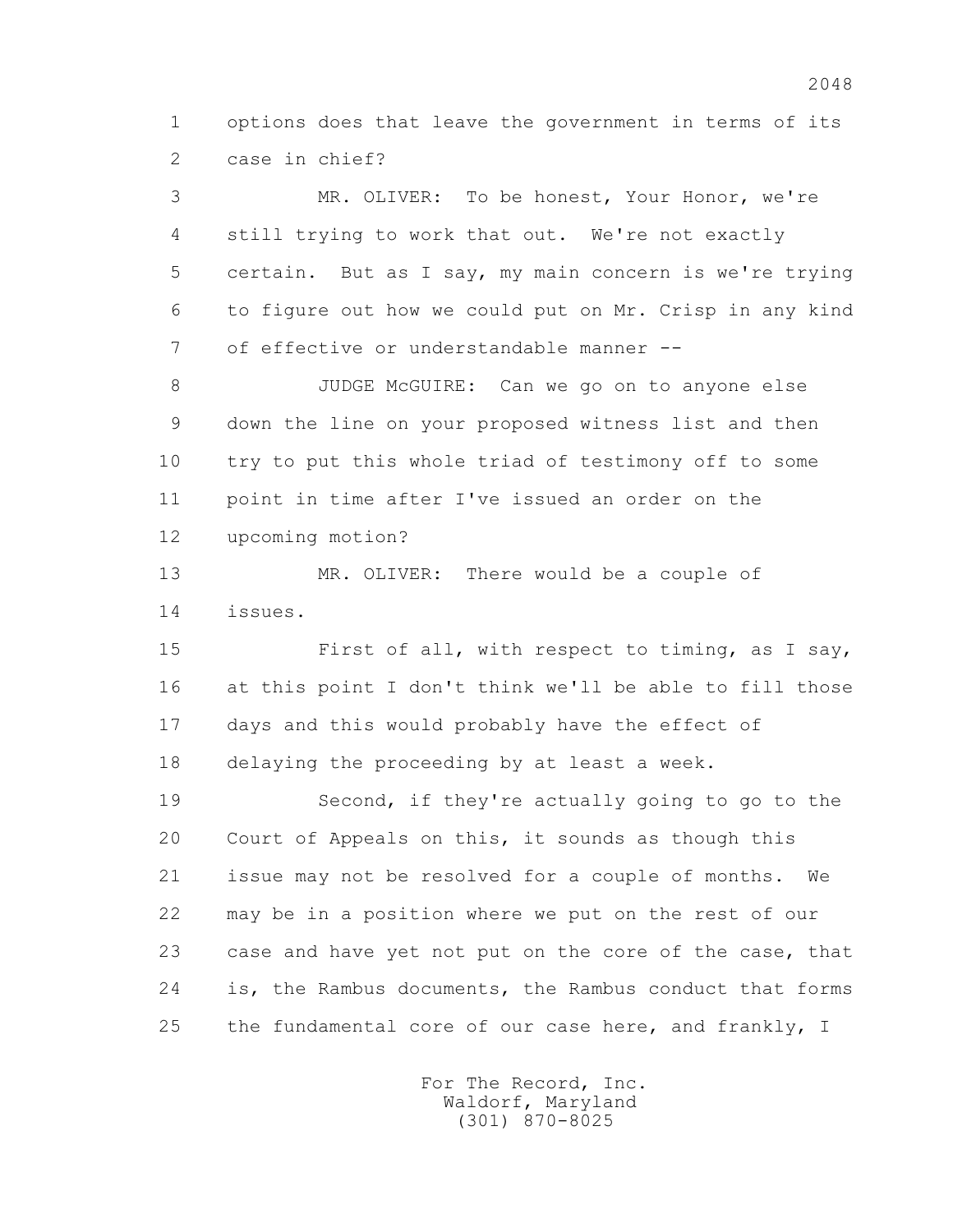1 believe it's very unfair to us to expect us to go 2 forward with our case but not be able to put on what is 3 truly the fundamental core of the case.

 4 JUDGE McGUIRE: Well, I'd like to see some 5 understanding reached by the parties on this. Now, 6 we're not going to be in hearing on Friday. Would it 7 be helpful to the parties to spend some more time on 8 this Friday and maybe the next few days and then maybe 9 we'll talk about this on Monday?

10 MR. STONE: I'm happy to try to do that, 11 Your Honor.

 12 JUDGE McGUIRE: Because I'm trying to keep 13 things in balance here. I want to be I think fair to 14 everyone who's going to be testifying, but by the same 15 hand, I'm charged with seeing that this case is 16 prosecuted and without any undue delay, so at this 17 particular point I'm a little hesitant to indicate how 18 we should proceed until I get some further input 19 through the parties.

 20 Who would you plan on calling for next, I 21 think, Tuesday if in fact we did not call, I think, 22 Mr. Vincent on Monday?

 23 MR. OLIVER: In either case, Your Honor, we 24 would plan to call Ms. Jackie Gross, formerly of 25 Compaq, now with Hewlett-Packard, as well as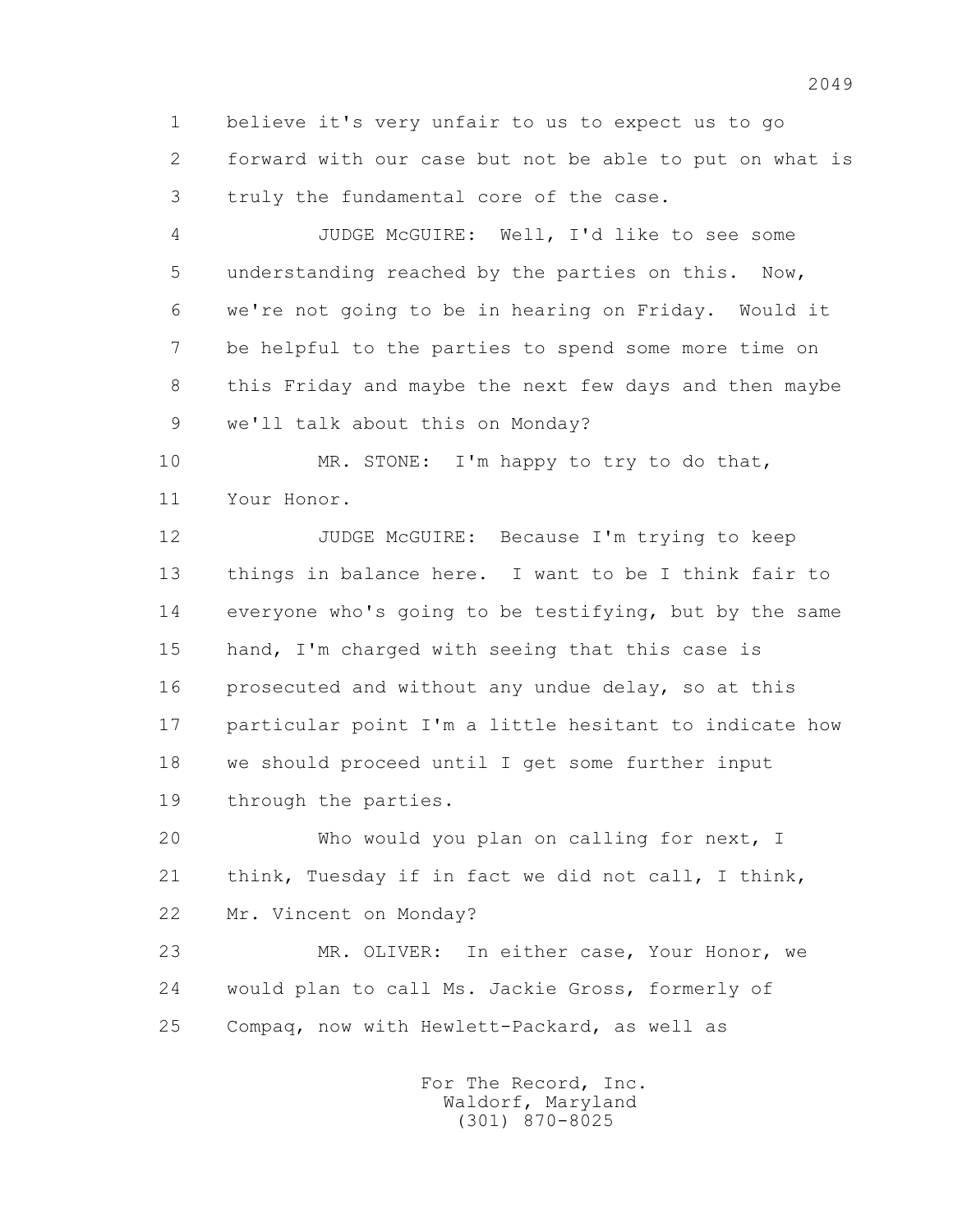1 Mr. Gordon Kelley of IBM.

 2 JUDGE McGUIRE: Well, here's what I want you 3 all to do. I want you all to confer on this. I want 4 you to come up with some kind of understanding. 5 That's not a charge, but it's certainly a probable, I 6 think, suggestion. I want to see an agreement on how 7 we can proceed and we'll convene again in hearing on 8 Monday.

 9 If there's an agreement, I will hear whomever 10 you've agreed to put on on Monday and we'll take -- if 11 not, we'll take it up at that time and then proceed on 12 Tuesday and I'll issue an opinion at that time. I just 13 don't think there's been enough involvement with 14 counsel on this issue. I understand you're at odds on 15 this, but I want to see something ironed out on this. 16 We've all got too much involved at this point in this 17 hearing to be postponing it.

 18 By the same token, I do want to ensure the 19 fairness of all involved, and until I get a little more 20 input from the parties, I'm going to hold this in 21 abeyance until Monday, and at that time I'm going to 22 issue a determination if the parties haven't come to an 23 understanding between themselves and I'm going to be, I 24 think, disappointed if we don't have an understanding 25 on Monday. Okay?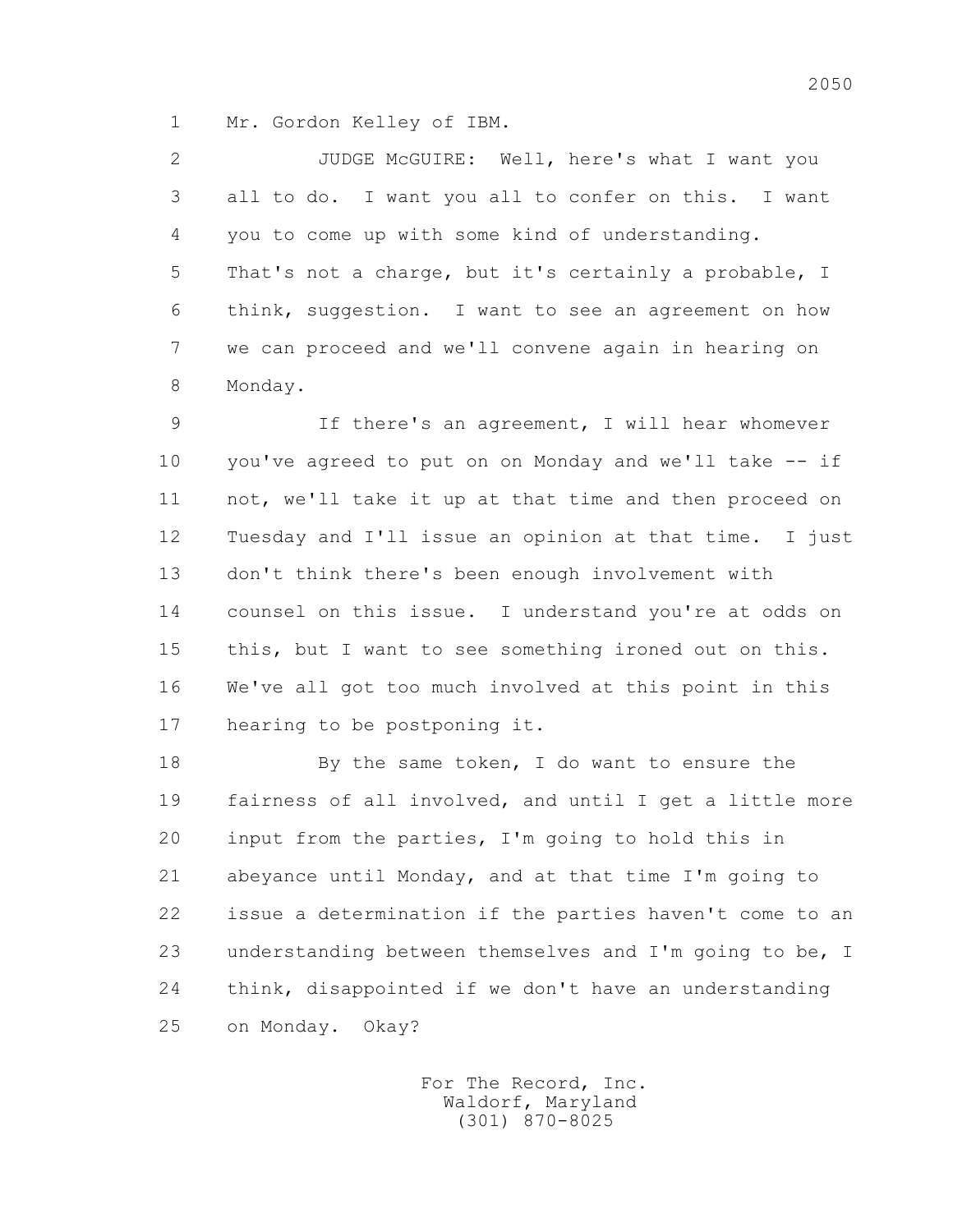1 MR. OLIVER: I thank you, Your Honor. 2 MR. STONE: Thank you, Your Honor. 3 JUDGE McGUIRE: And at this time we'll continue 4 with the questioning of John Kelly. 5 Mr. Royall? 6 MR. ROYALL: Thank you, Your Honor. 7 May I approach, Your Honor? 8 JUDGE McGUIRE: Please. 9 - - - - - 10 Whereupon -- 11 JOHN JAMES KELLY, JR. 12 a witness, called for examination, having been 13 previously duly sworn, was examined and testified as 14 follows: 15 DIRECT EXAMINATION (continued) 16 BY MR. ROYALL: 17 Q. Good morning, Mr. Kelly. 18 A. Good morning, Mr. Royall. 19 Q. I have just handed you what's been marked for 20 identification as CX-449. 21 Do you recognize this document? 22 A. I do. 23 Q. And can you explain to us what it is? 24 A. This is actually a -- the text of a 25 presentation that I gave at a JEDEC conference in March For The Record, Inc.

2051

 Waldorf, Maryland (301) 870-8025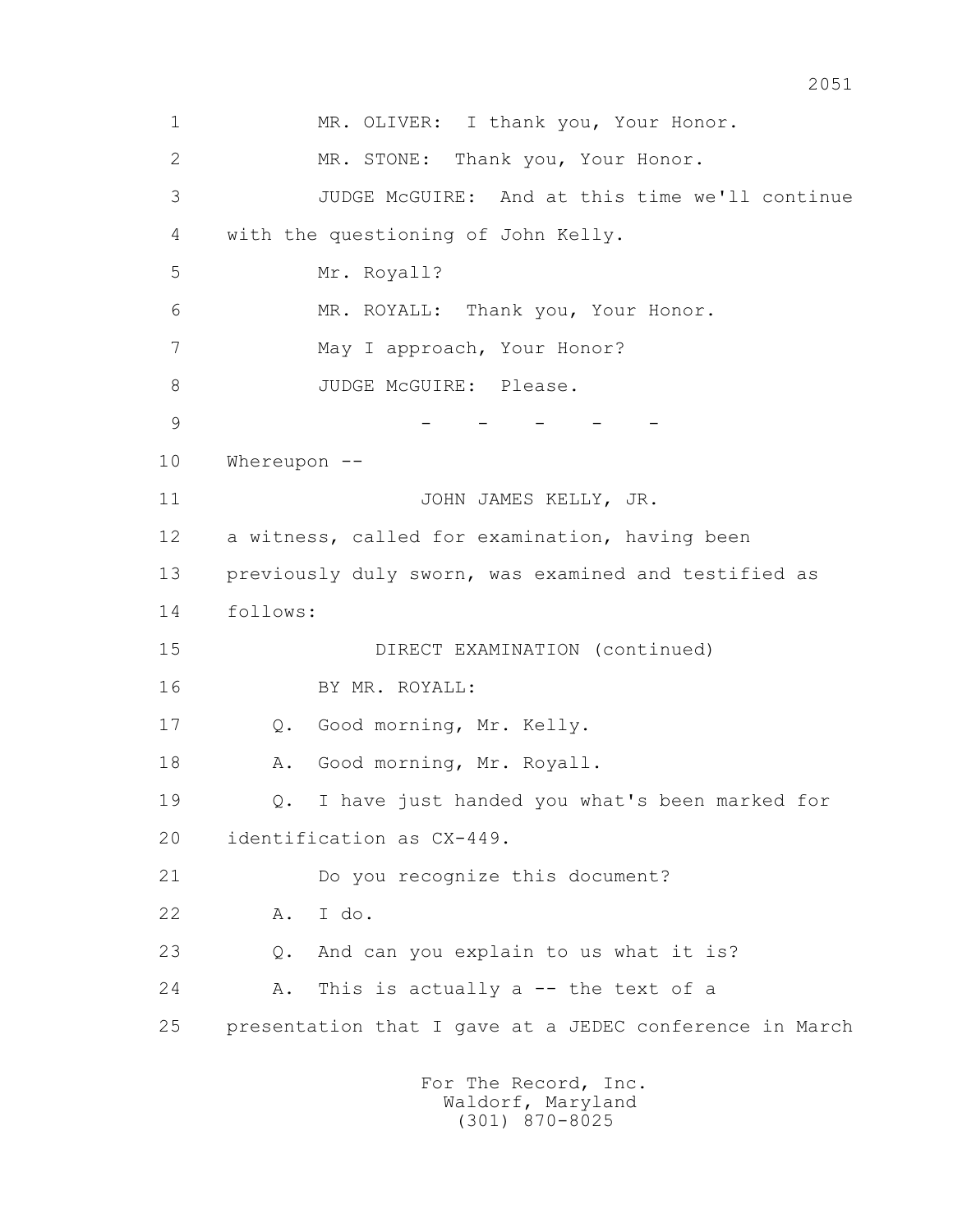1 of 2002 and it is identical to an article that I wrote 2 for the JEDEC newsletter in November 2001.

 3 Q. The article that you mentioned was -- did you 4 say it was published in the JEDEC newsletter? 5 A. JEDEC newsletter, which is distributed 6 electronically to all JEDEC members and posted on the 7 JEDEC Web site. 8 Q. And why is it that you wrote this article? 9 A. Because the -- a number of questions had been 10 raised at that point about the JEDEC patent policy and 11 to me it always seemed fairly simple and 12 straightforward, so I decided to sit down at one 13 sitting actually and just write out my understanding of 14 the patent policy so that it would be available for 15 anyone who wanted to see it in writing.

 16 Q. And does this article, CX-449, accurately set 17 forth your views on the basic nature and scope of the 18 JEDEC patent policy?

19 A. It absolutely does, yes, sir.

 20 Q. Have you had a chance to review this article 21 recently?

22 A. Yes, I have.

 23 Q. Do the views expressed in this article differ 24 in any way from the understanding of the JEDEC and EIA 25 patent policies that you developed in the initial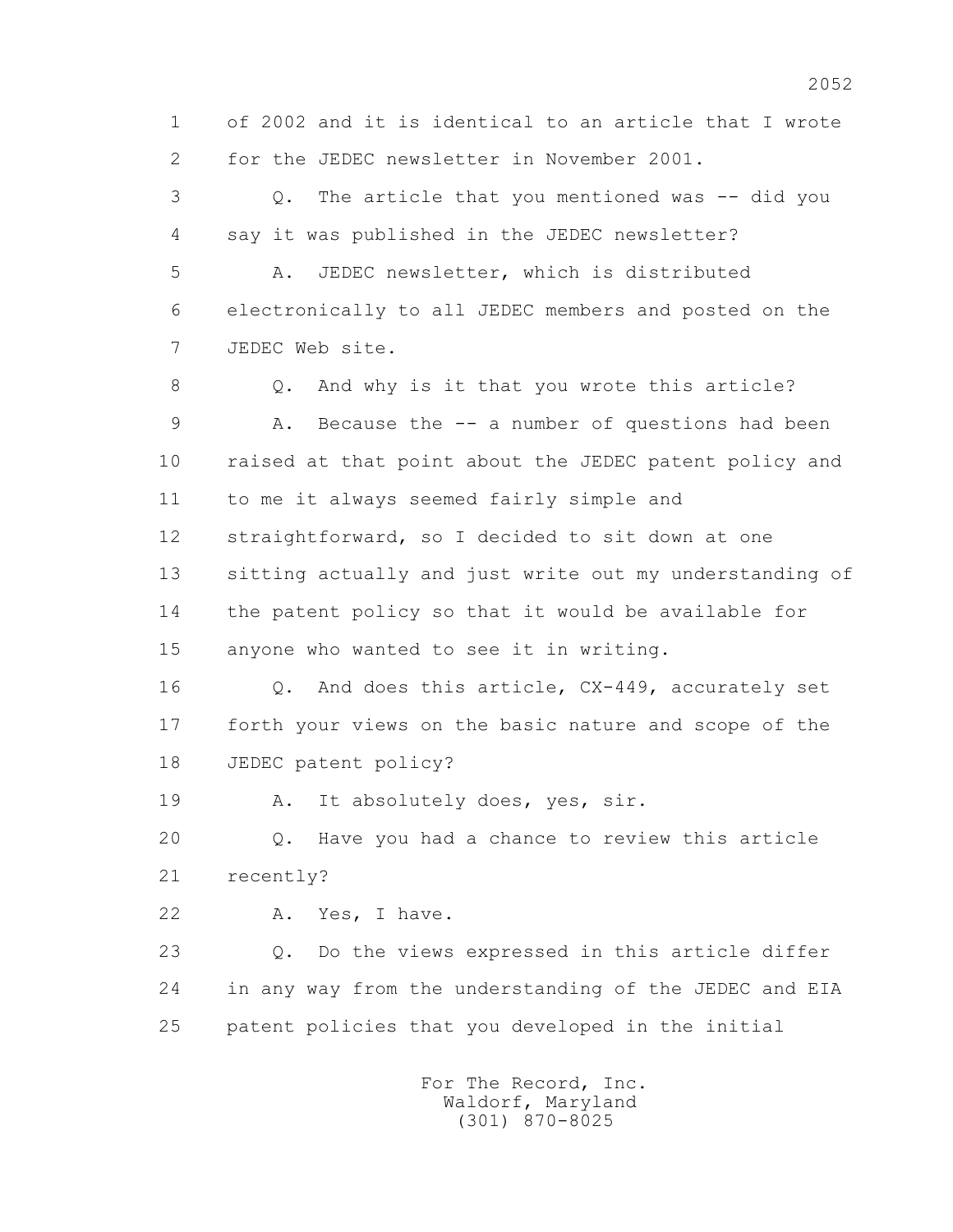1 months after joining EIA in 1990?

 2 A. This is exactly -- this sets forth exactly how 3 I understood the patent policy from 1990 on to the 4 present.

 5 Q. My questions for you about the substance of the 6 article relate only to some language on the final page 7 I believe, page 4 of CX-449.

 8 Do you see the paragraph at the bottom half of 9 the page beginning with the words "The patent"?

10 A. Yes, sir.

11 0. In the next sentence, the second sentence of 12 that same paragraph, you state, "Everyone who 13 participates or who plans to participate in standards 14 development is duty bound to familiarize themselves 15 with and abide by the letter and the spirit of patent 16 policy."

17 Do you see that?

18 A. Yes, sir.

 19 Q. When you say here that members are duty bound 20 to abide by the spirit of the patent policy, can you 21 explain what you mean by that?

 22 A. I mean that given the fact that all 23 participants are under a duty under the EIA legal 24 guides to act in good faith that the patent policy is 25 supposed to be complied with not just in terms of its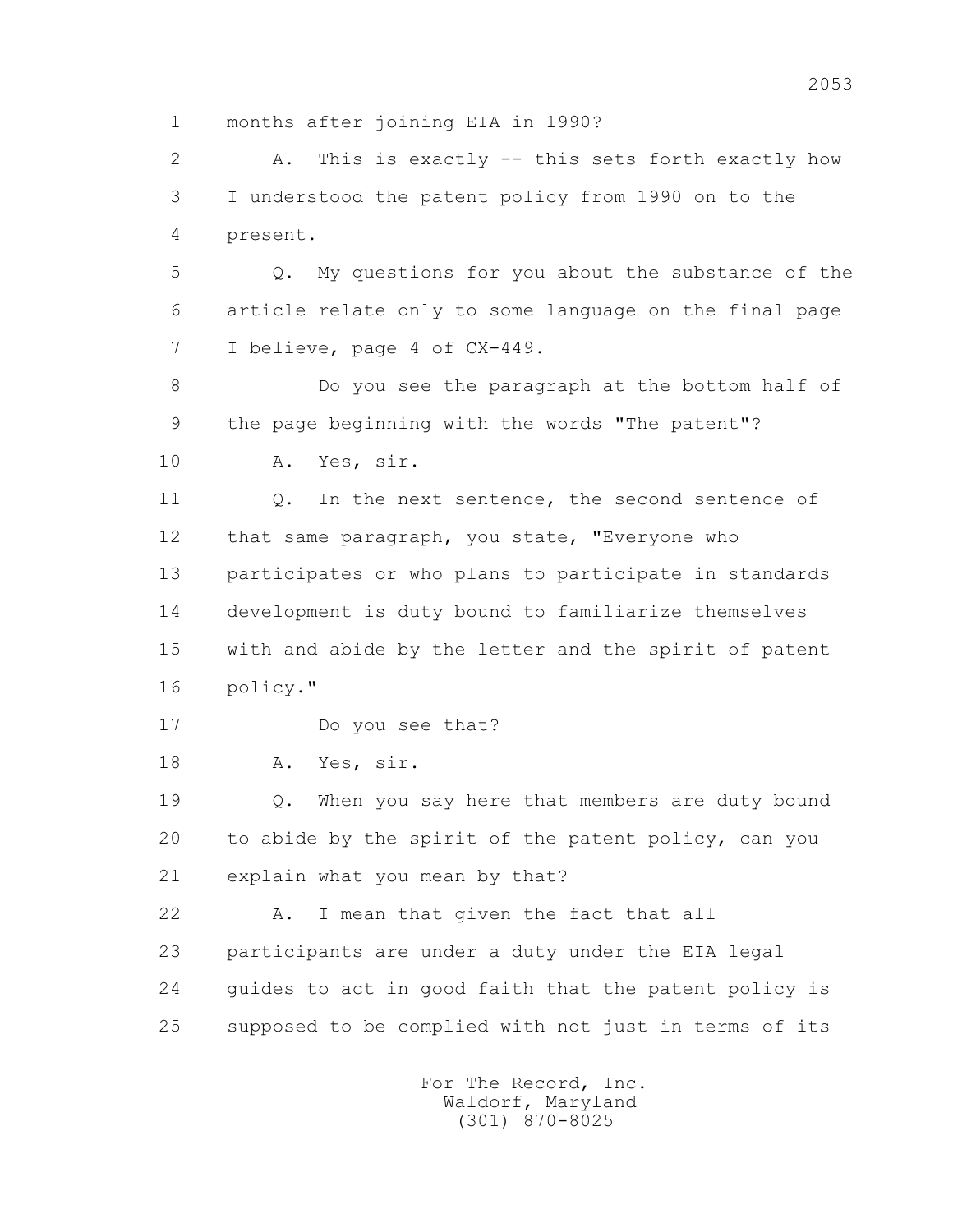1 written letter but also in terms of the spirit of the 2 patent policy, which, as I've said, is to encourage the 3 earliest possible disclosure and then to provide 4 written assurances if EIA is to move forward or JEDEC 5 is to move forward to standardize along the lines of a 6 patent application.

 7 Q. You say here that members or participants are 8 duty bound to abide by the spirit of the patent 9 policy.

 10 Is there anything in JEDEC's or EIA's rules 11 that sets forth such a duty, as you understand those 12 rules in your role as EIA general counsel?

 13 A. I go back to the basic rule, which is the duty 14 to act in good faith. Yes, sir.

 15 Q. Now, continuing on with the same paragraph, you 16 state: "The rules are basic. They are grounded in 17 common sense and designed to promote openness, good 18 faith and fair dealing in the development of standards. 19 There are no intended loopholes in the patent policy. 20 Those who seek to 'game' the rules act at their own 21 peril."

22 Do you see that?

23 A. Yes, sir, I do.

 24 Q. What did you mean when you said here, "There 25 are no intended loopholes in the patent policy"?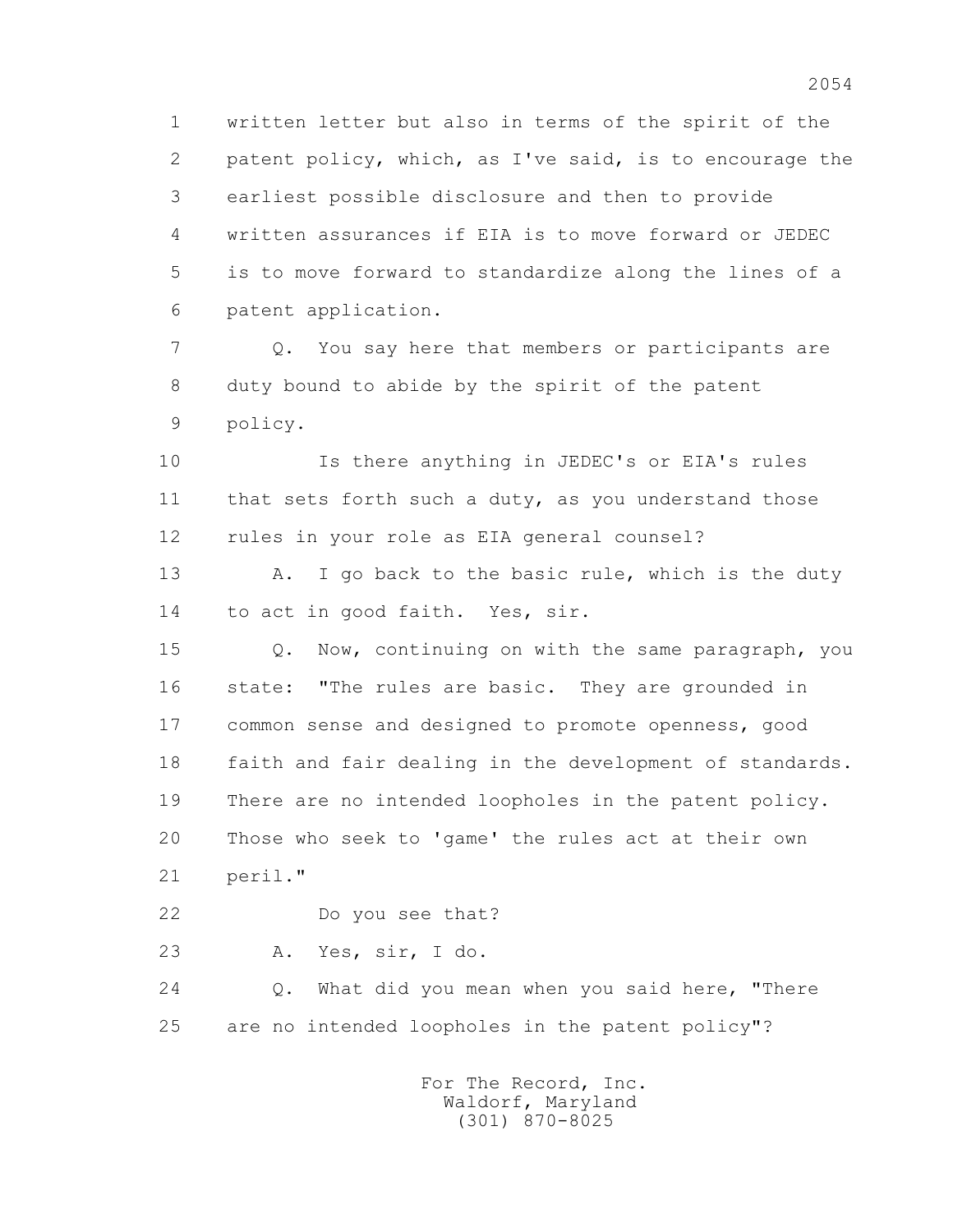1 A. Again, if you consider the patent policy 2 grounded on the duty of good faith and that the duty 3 of good faith, at least in my opinion, means that 4 participants need to comply with the spirit of 5 openness and fairness and disclosure as well as the 6 literal but words of the rule, then clearly there are 7 no intended loopholes, just as there are no intended 8 loopholes in the principle of good faith, that I'm 9 aware of anyway.

 10 Q. And finally, what did you mean by the last 11 sentence of the language I read: "Those who seek to 12 'game' the rules act at their own peril"?

13 A. What I'm saying is that those who seek to find 14 loopholes through technical reading of the patent 15 policy and then based upon their own private 16 interpretation act on those rules do so at their own 17 peril.

18 In other words, if they're wrong, they're 19 wrong. I don't believe that there's any defense here 20 that someone interpreted the rules reasonably but 21 secretly and acted on that secret interpretation and 22 that that's appropriate. I think that the rules, as I 23 say, are based on bottom -- at bottom on good faith. 24 Q. Now, in the last sentence of this article, 25 you state, "Questions relating to the JEDEC patent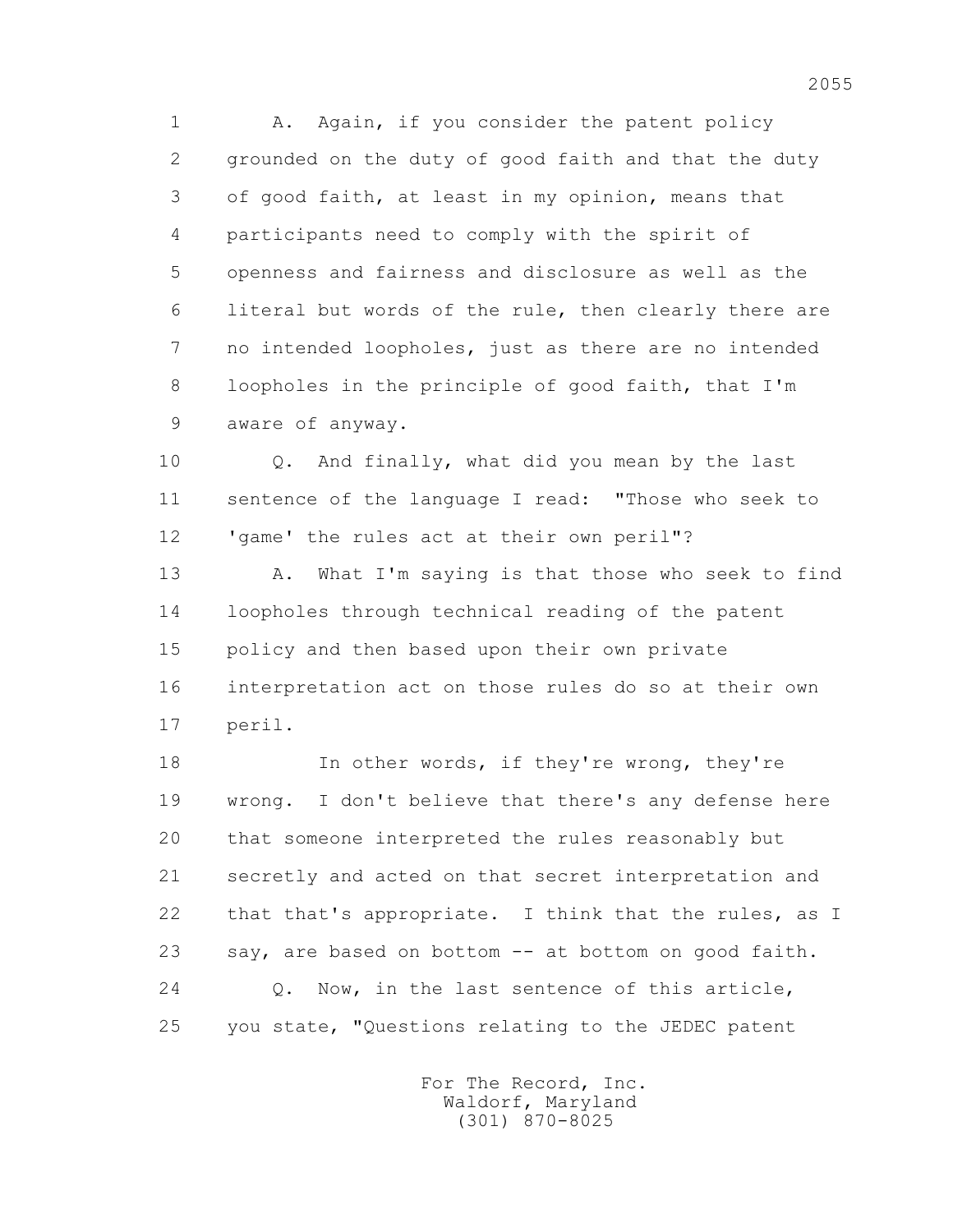1 policy should be directed to the JEDEC legal

2 department."

 3 Do you see that language on the bottom of the 4 fourth page of CX-449?

5 A. I do.

 6 Q. When it refers to the JEDEC legal department 7 here, who specifically is being referred to?

8 A. That's me.

 9 Q. And I believe you testified yesterday that in 10 the almost thirteen years that you've served as the 11 chief legal officer for EIA and JEDEC you have been 12 contacted at various times by JEDEC and EIA members 13 relating to questions about the organization's rules; 14 is that correct?

15 A. That's correct.

 16 Q. When member companies have contacted you with 17 questions about the rules, have you ever offered views 18 or interpretations of those rules different from what 19 you've testified about in the past day?

20 A. No, sir.

21 0. When JEDEC members or EIA members have 22 contacted you about the rules, have you always agreed 23 with the member's own interpretation of those rules? 24 A. No, sir. Occasionally there is disagreement. 25 Q. If a member of EIA or JEDEC acts in a way that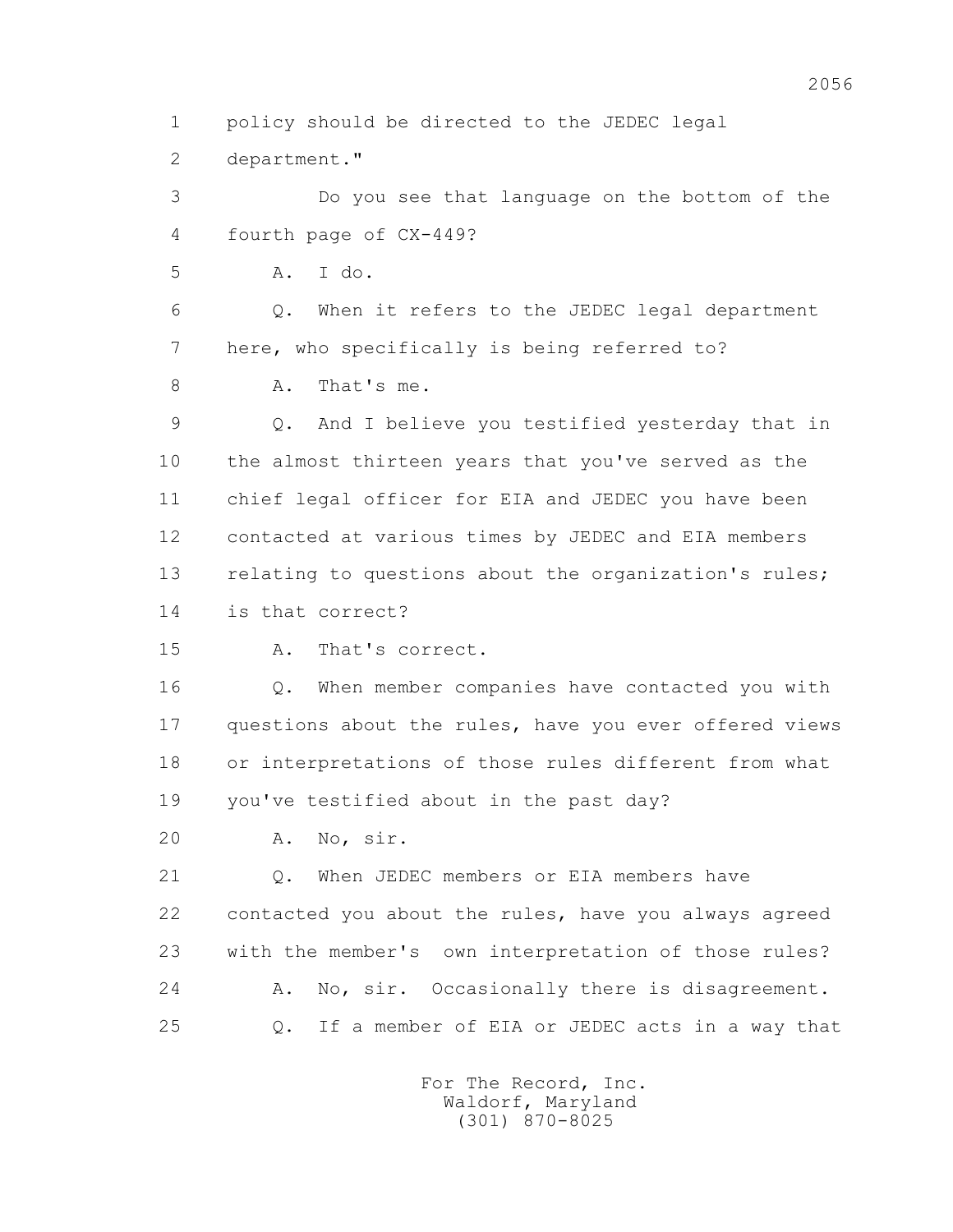1 is inconsistent with the manner in which you as the 2 general counsel interpret those rules but is 3 consistent with the member's own understanding of the 4 rules, in your understanding of the JEDEC and EIA 5 patent policy, could that be a violation of the 6 rules?

 7 A. Well, first of all, let me say they act at 8 their own peril, which I said before, and if their 9 interpretation is inconsistent with my interpretation, 10 my interpretation governs, so given defense -- it very 11 well could be a violation of the EIA and JEDEC rules, 12 yes.

13 0. Mr. Kelly, do you have any understanding as 14 to when Rambus participated as a member of EIA and 15 JEDEC?

16 A. My understanding is that they joined sometime 17 in 1991 and that they exited sometime in mid-1996.

 18 Q. During that time period, were you ever 19 contacted by Rambus with questions about either EIA's 20 or JEDEC's rules?

21 A. Never.

 22 Q. During that time period, were you ever 23 contacted by Rambus with questions about anything? 24 A. No, sir.

25 Q. Have you ever been contacted by Rambus at any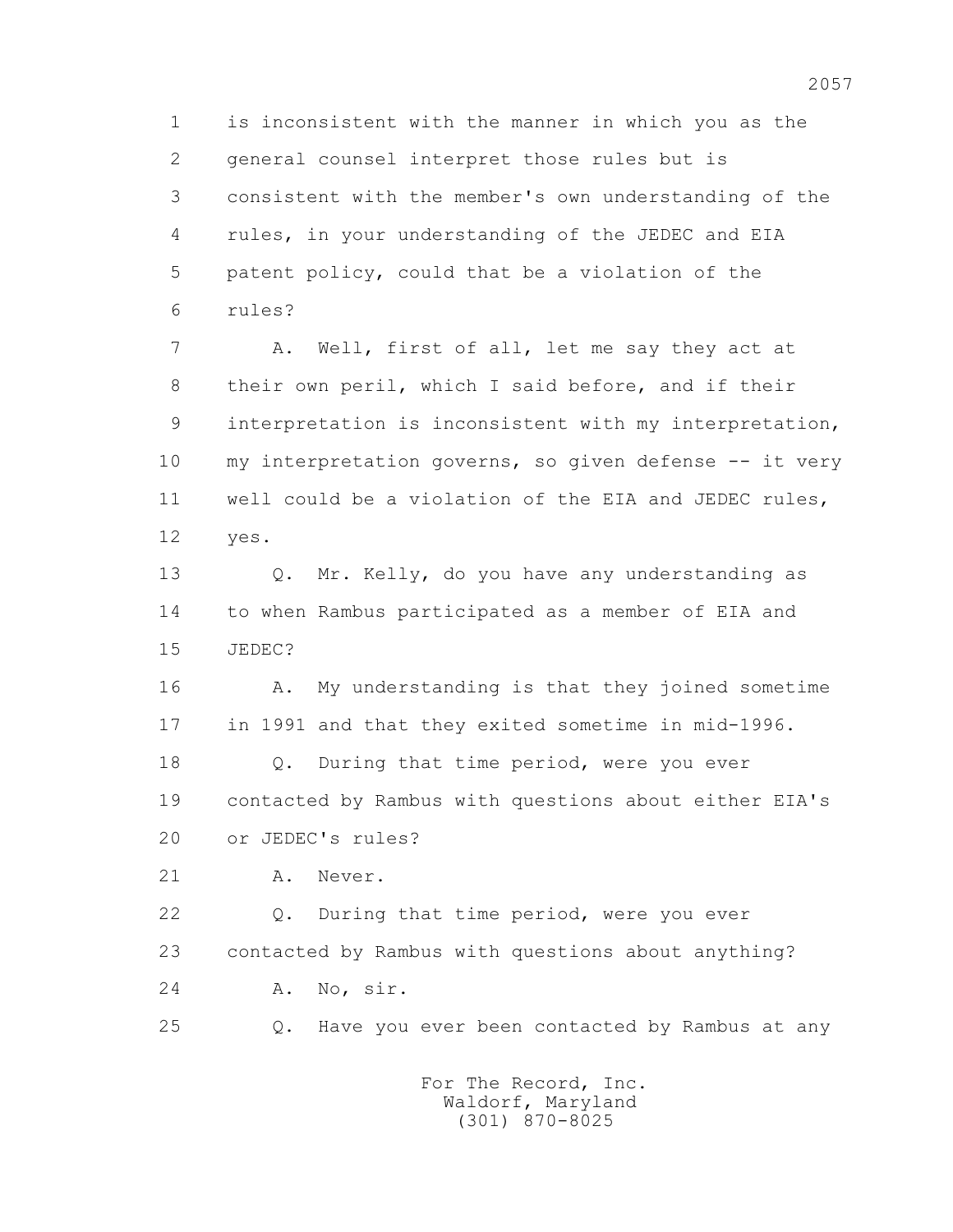1 time about any issue?

2 A. I have been contacted by attorneys for Rambus 3 in connection with discovery in various pending cases; 4 otherwise, no, I have never been contacted by Rambus in 5 any respect. 6 MR. ROYALL: Your Honor, at this time I would 7 offer CX-449. 8 JUDGE McGUIRE: Any objection? 9 MR. PERRY: No objection, Your Honor. 10 JUDGE McGUIRE: So entered. 11 (CX Exhibit Number 449 was admitted into 12 evidence.) 13 BY MR. ROYALL: 14 Q. Mr. Kelly, are you aware that separate and 15 apart from this FTC litigation Rambus is in litigation 16 with companies that manufacture DRAMs? 17 A. Indeed I am, yes. 18 Q. And am I right that you testified at the trial 19 in one of those cases, the Rambus versus Infineon 20 case? 21 A. That is correct. 22 Q. Have you followed that litigation as it has 23 proceeded through the courts after the trial? 24 A. Not in great detail, but certainly I have 25 followed critical steps in the process, yes.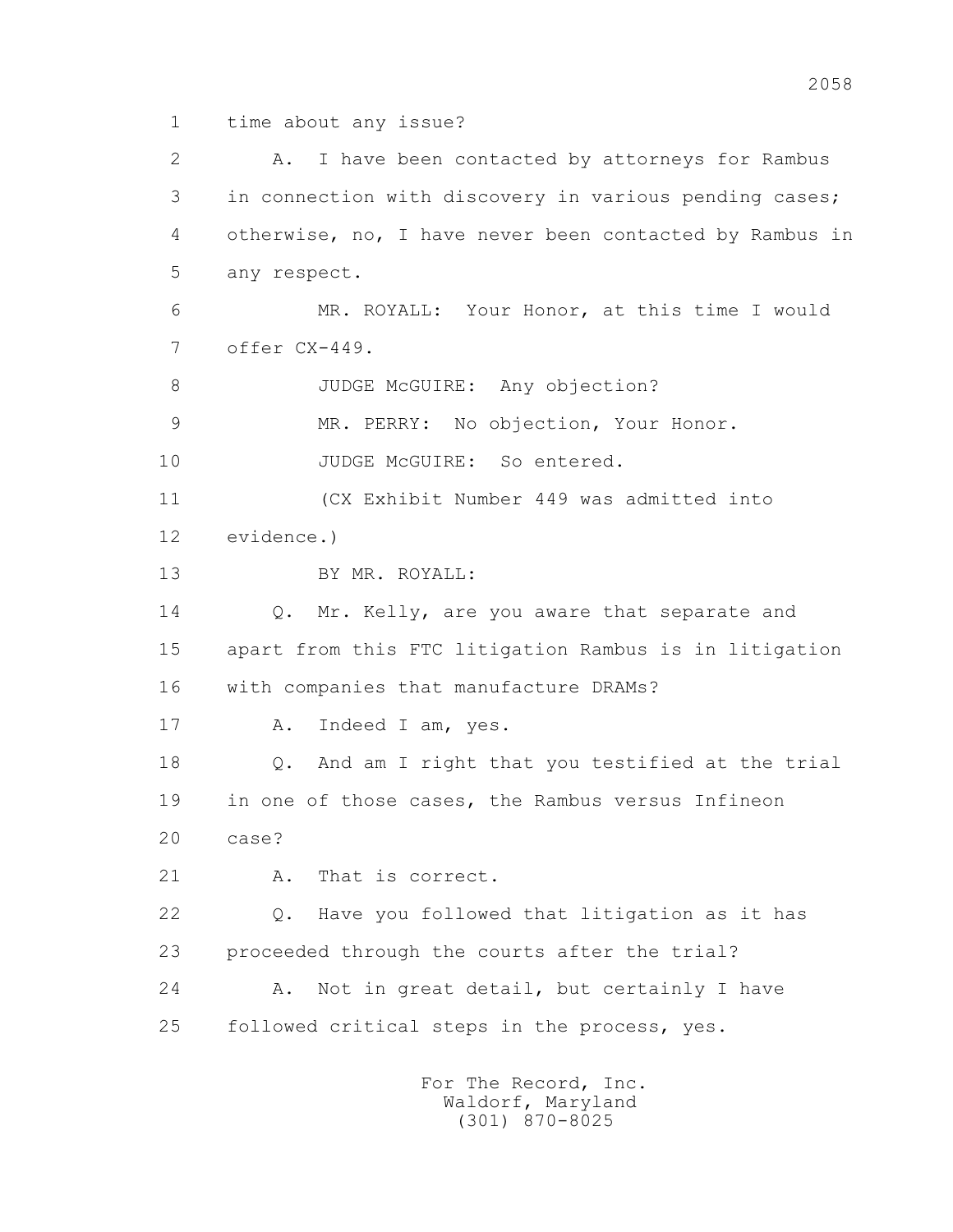1 Q. Is there a reason why you have followed the 2 case after the trial?

 3 A. Because my understanding is that one of the 4 positions that Rambus has taken in that litigation 5 calls in -- brings or -- brings into issue the JEDEC 6 patent policy which directly affects what JEDEC does 7 and directly affects what I do as chief legal officer 8 of JEDEC and EIA.

 9 Q. Are you aware that the Federal Circuit Court of 10 Appeals has rendered a decision on an appeal in that 11 litigation?

12 A. I am.

 13 Q. When that decision was released, did you review 14 the Federal Circuit's decision?

 15 A. I -- actually I've reviewed it several times 16 since it was issued. Yes, sir.

 17 Q. Did that decision as you read it provide any 18 interpretation of your organization's rules, that is, 19 EIA and JEDEC's rules and policies?

 20 MR. PERRY: Your Honor, I think the opinion 21 speaks for itself.

22 JUDGE McGUIRE: Sustained.

 23 MR. ROYALL: Your Honor, if I could respond? 24 JUDGE McGUIRE: Go ahead.

25 MR. ROYALL: Mr. Kelly has been questioned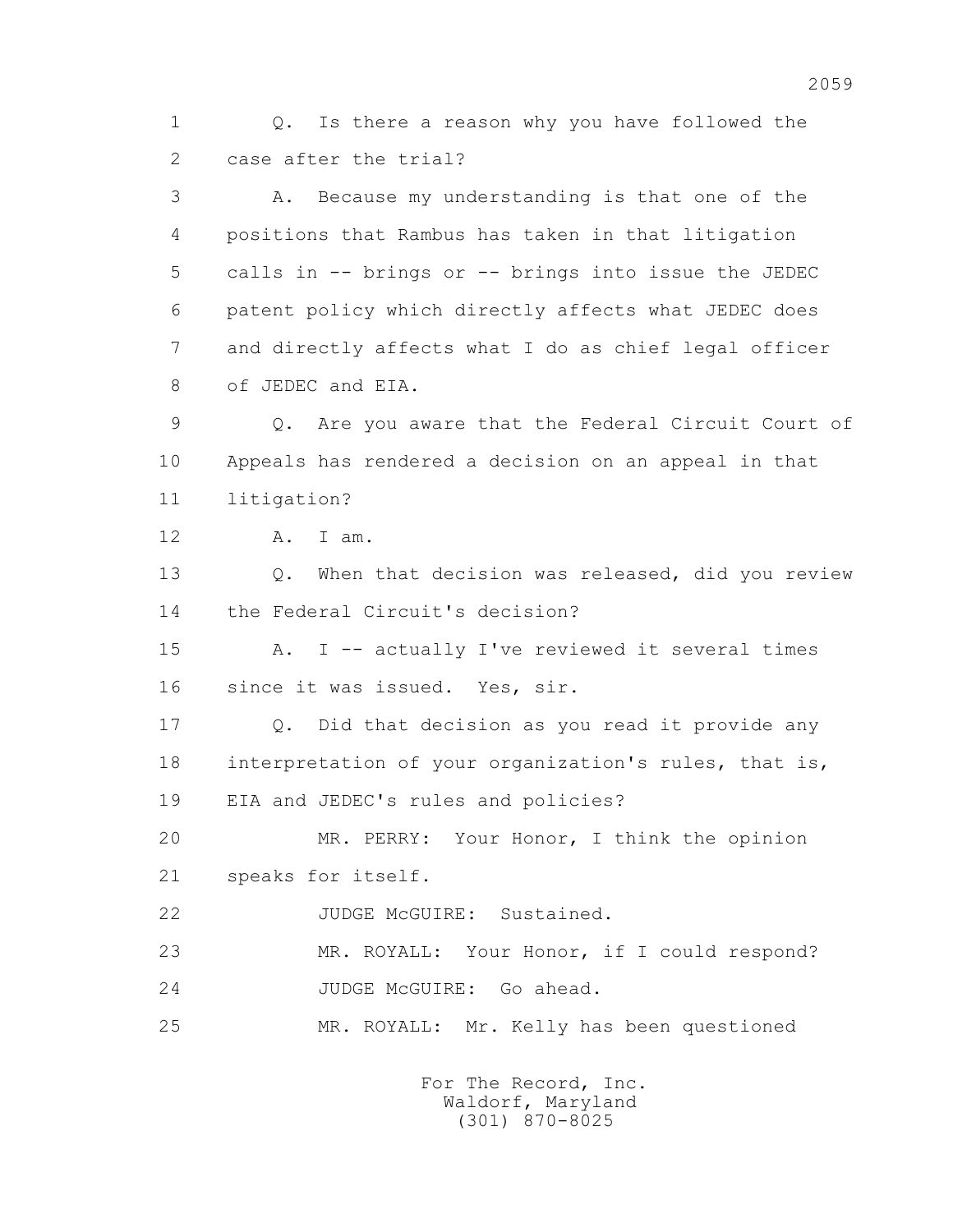1 about the Federal Circuit decision in deposition. It 2 is a fact issue as to how the organization's rules are 3 interpreted and applied.

 4 Rambus has put in issue the Federal Circuit 5 decision as an issue of fact in their briefs in 6 summary decision and in the trial brief not as a legal 7 issue, as they acknowledge it has no binding effect, 8 but as a fact, and they've questioned this witness in 9 deposition about his views as to the interpretation 10 that was applied by the Federal Circuit and whether 11 he agrees or disagrees and why, and so I'm only 12 inquiring into this as a matter of fact relating to 13 his views in the same way that they previously have 14 done given that they have put the Federal Circuit 15 decision in issue.

 16 It seems to me very unfair for Rambus' lawyers 17 to put that in issue as a matter of fact for you to 18 consider, for the commission ultimately to consider, 19 without having the general counsel's views on whether 20 he agrees or disagrees and why with what the 21 Federal Circuit has said also in the record. 22 JUDGE McGUIRE: Mr. Perry?

 23 MR. PERRY: I wasn't planning on having any 24 trial testimony from this gentleman or eliciting any 25 trial testimony about his opinions with respect to the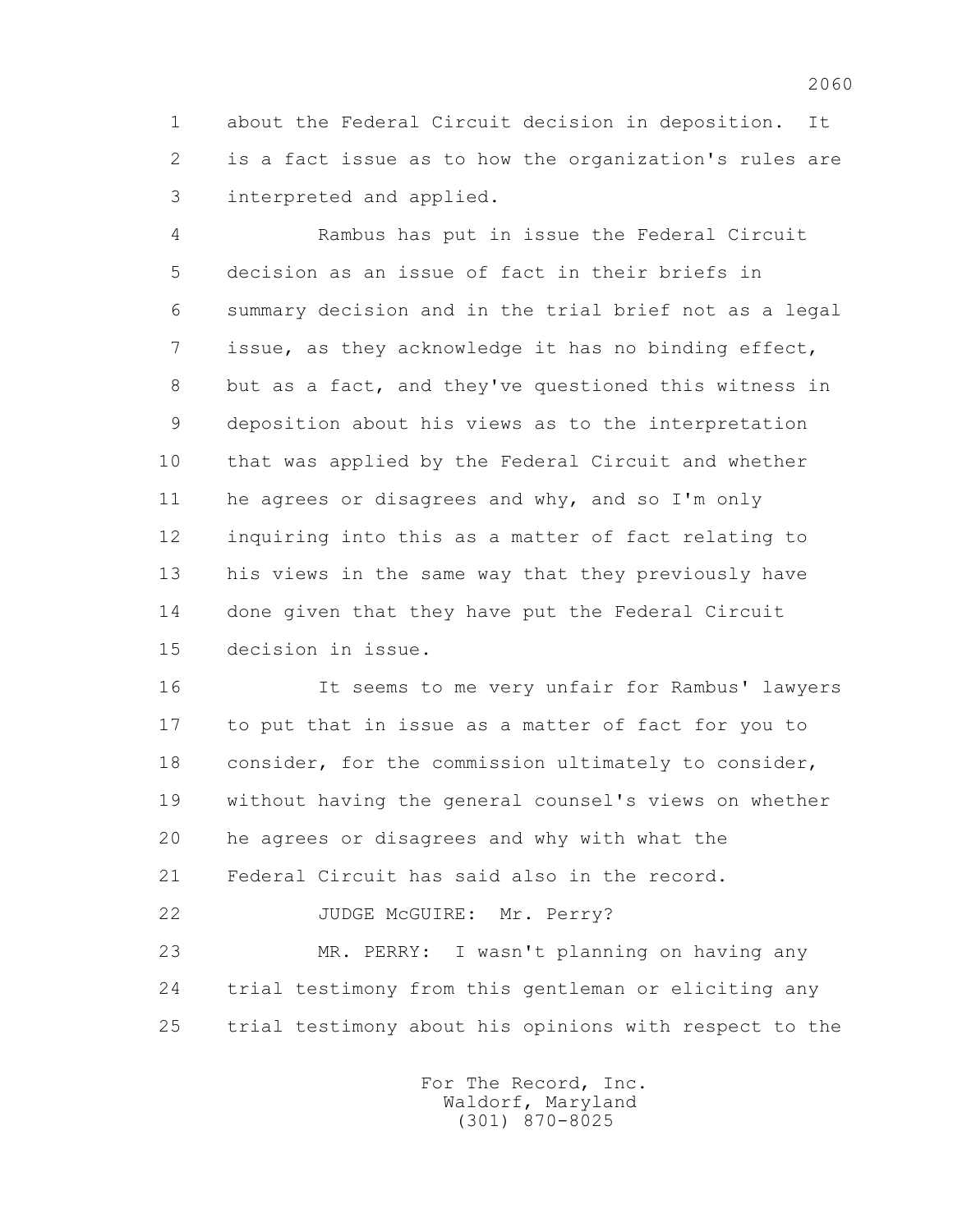1 Federal Circuit decision. The depositions are not 2 evidence and they're not going to be offered. The 3 opinion says what it says, and while, yes, we quote the 4 opinion, that doesn't mean that witness' opinions about 5 the opinion are relevant.

 6 JUDGE McGUIRE: Well, I sustain that motion on 7 the -- that objection on the basis that that opinion 8 does speak for itself, Mr. Royall.

 9 Are you trying to go behind the opinion now to 10 determine what his interpretation is as to those 11 pertinent facts that the court --

 12 MR. ROYALL: No, Your Honor, I'm not asking for 13 him to interpret the opinion. The opinion speaks for 14 itself and I'm perfectly happy with that.

 15 On the other hand, as Mr. Perry elicited in 16 deposition, there are concerns within this organization 17 about the effect that that decision potentially could 18 have and about the nature and the way this 19 organization's rules were interpreted, and I'm not 20 trying to undermine or seek his interpretation of the 21 decision.

22 I'm trying to understand what, if any, reaction 23 he, as EIA's general counsel, has to that decision and 24 what, if any, effect it could have on his role within 25 the organization and on the organization's ability to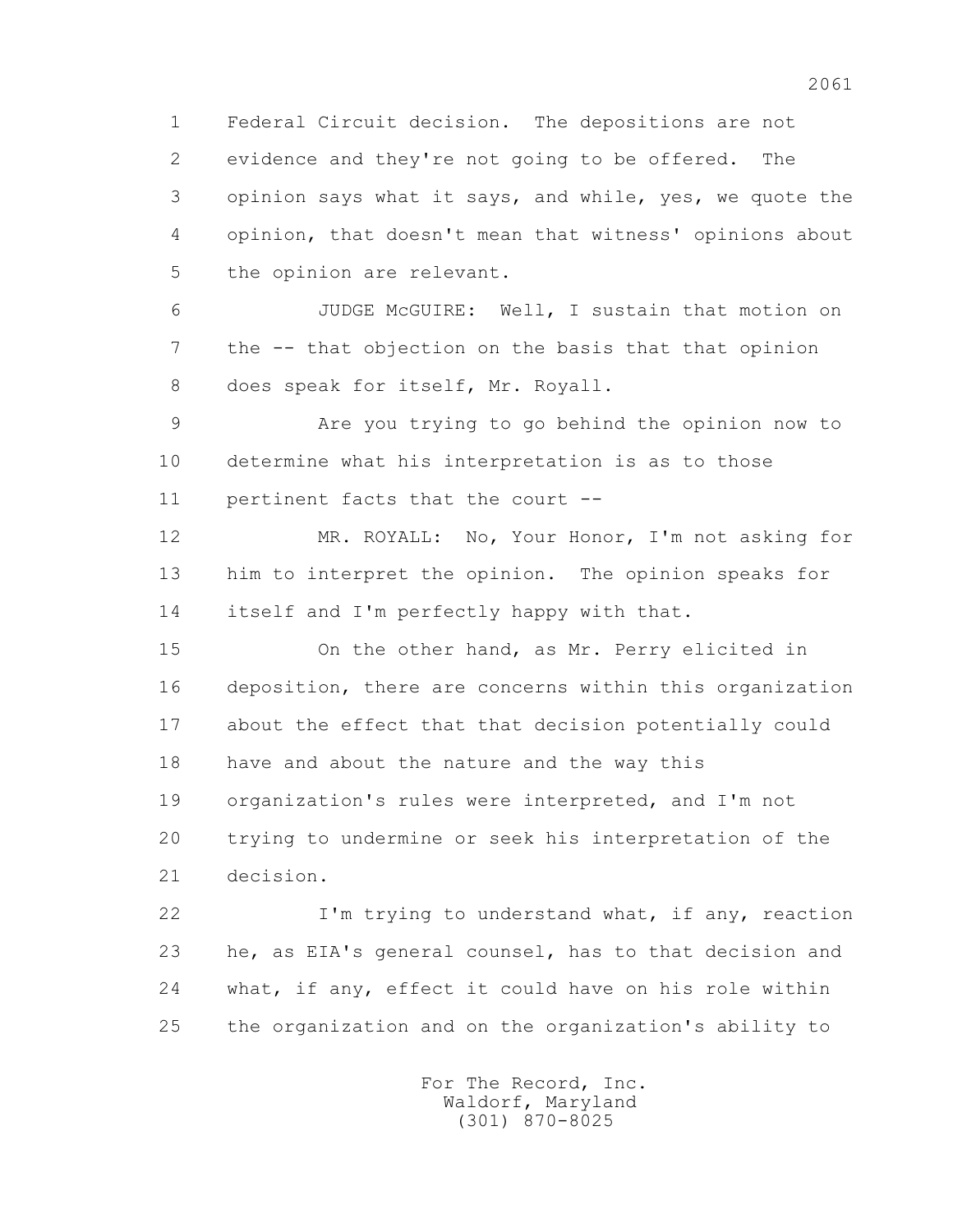1 continue to function in the way that it has in the 2 past, which is, I submit, highly relevant, and again 3 that given that they have put the Federal Circuit 4 decision in issue, that they have presented it to you 5 and offered it to you as something that you should look 6 to to rely on in how this organization's rules should 7 be interpreted, I don't want to undermine that or have 8 him interpret it, but I do think that his views should 9 be in the record.

10 JUDGE McGUIRE: Mr. Perry, one last time. 11 MR. PERRY: Your Honor, the standard of 12 relevance in a deposition is much broader. We're here 13 at trial. The question is what's going to be offered 14 at trial, and if I go near that area, he can do it on 15 redirect, but his views about a court opinion are 16 irrelevant here.

 17 MR. ROYALL: Again, Your Honor, putting aside 18 what happened in a deposition, the question is this is 19 a -- it's a factual issue how these rules are 20 interpreted and it's also a factual question what 21 effect, if any, that decision could have on his 22 organization, on the way in which the rules are applied 23 or on the manner in which they conduct their affairs in 24 the future.

25 JUDGE McGUIRE: Then on that basis I'll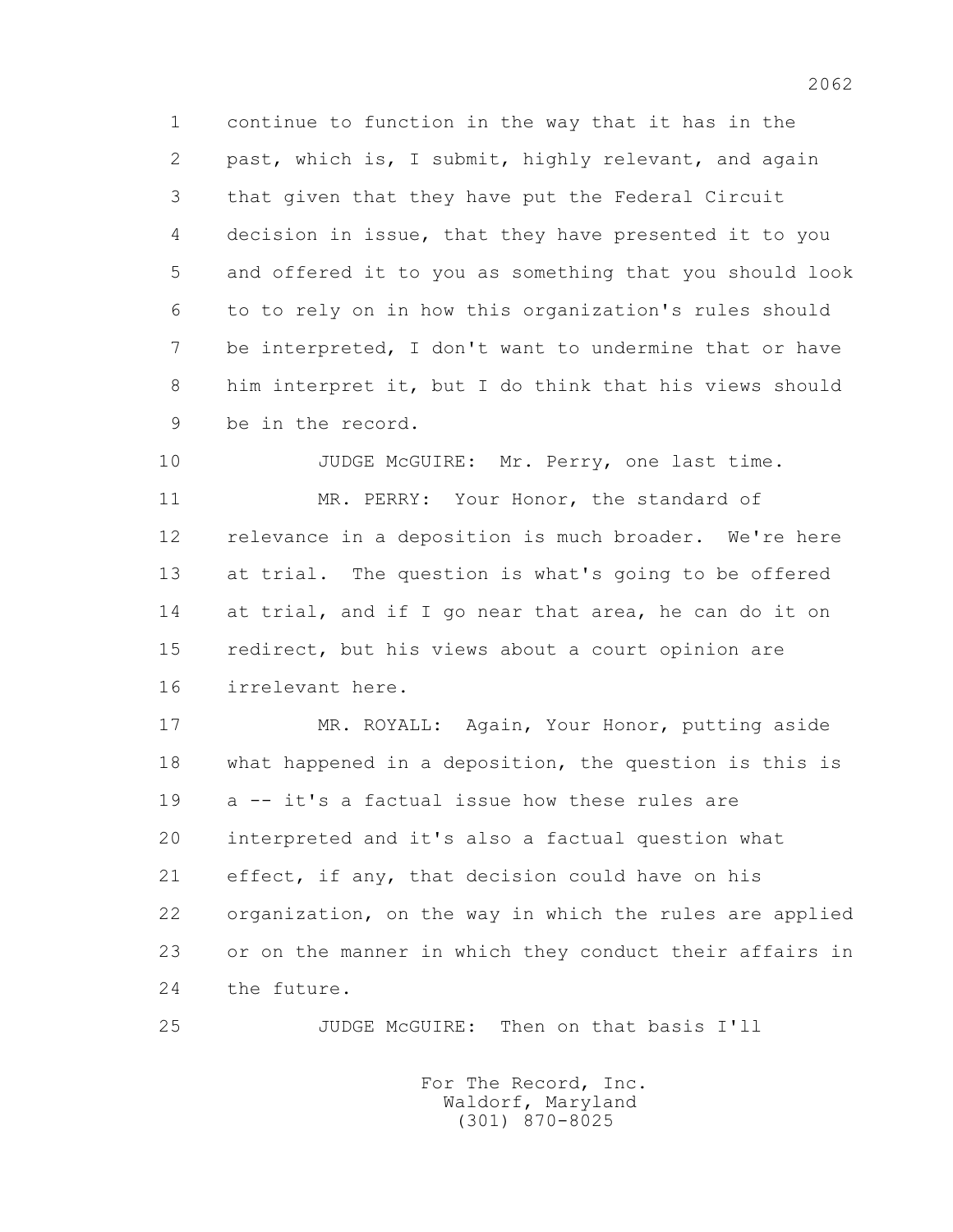1 entertain the question and inquiry. I don't want to 2 spend a whole lot of time on this, Mr. Royall. 3 MR. ROYALL: Yes, Your Honor. This is the 4 final thing I have to go into on this thing and then 5 I'll be finished. 6 JUDGE McGUIRE: Go ahead. 7 BY MR. ROYALL: 8 Q. You said, Mr. Kelly, that you reviewed the 9 Federal Circuit's decision when it was released, and I 10 don't know if I got an answer to this question, but 11 did you understand, in your own personal 12 understanding, did you understand the Federal Circuit 13 to be providing an interpretation of EIA and JEDEC 14 policy? 15 A. The two-judge majority in that case did 16 interpret policy as did the dissent. 17 Q. And very quickly, did you agree with that 18 interpretation set forth in that decision? 19 A. With the dissent, yes; with the majority, no. 20 I'm afraid the majority as a matter of fact got it 21 wrong. 22 Q. What, if anything, did you do in your capacity 23 as EIA general counsel in response to the issuance of 24 the Federal Circuit decision? 25 A. We retained outside counsel and working with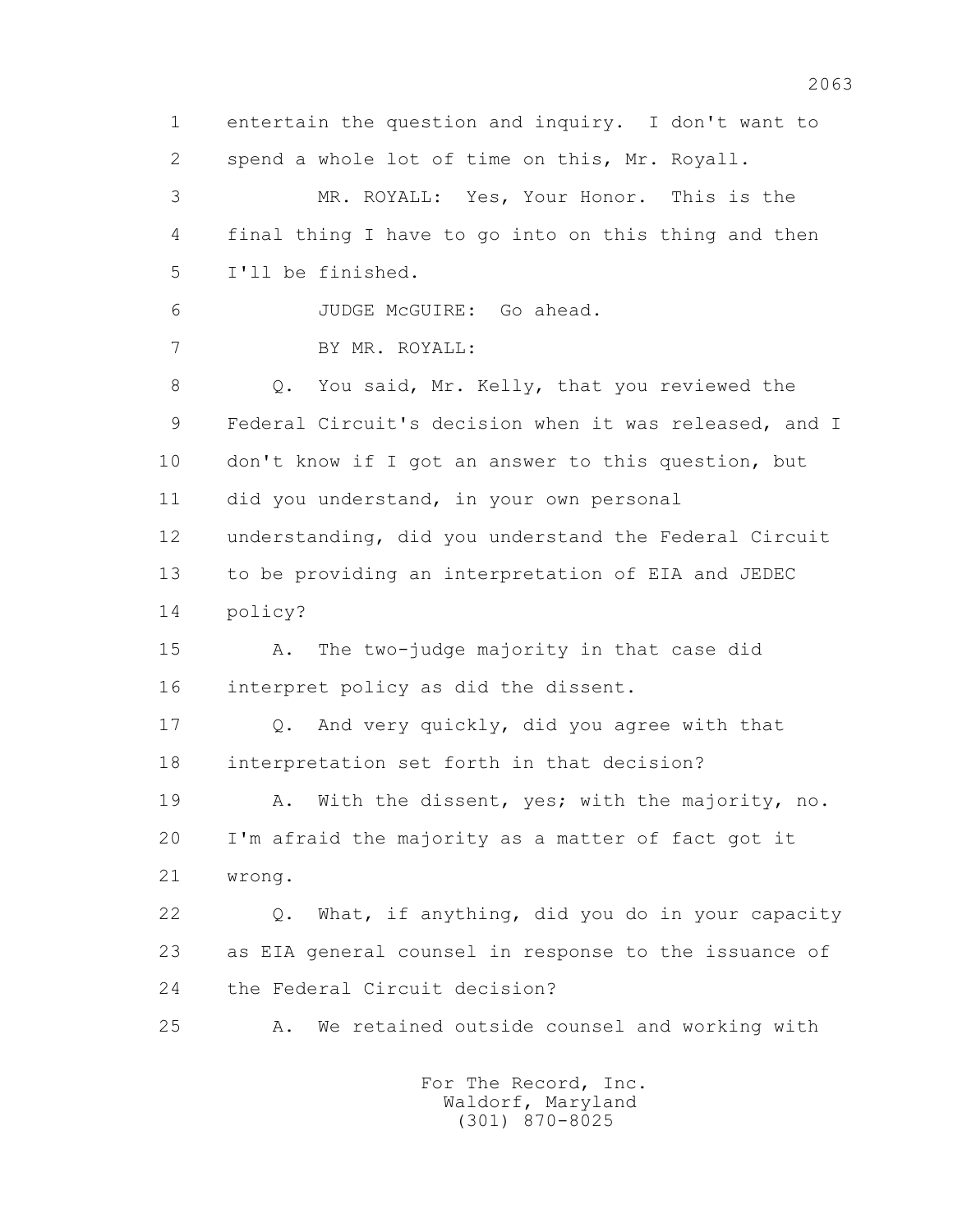1 outside counsel prepared an amicus curiae brief which 2 was filed on the petition for rehearing en banc in the 3 Federal Circuit.

 4 Q. Did you have any role in the drafting of that 5 brief?

 6 A. Yes, sir, I did. I didn't prepare the first 7 draft, but I commented on it, and I was involved in a 8 substantial rewrite of the brief before it was filed.

 9 Q. And what was the purpose of JEDEC submitting 10 that brief? Why did JEDEC submit that brief in the 11 Federal Circuit proceeding?

 12 A. To put our views on record before the court as 13 the full court considered the possibility of granting a 14 rehearing because we had really not been given that 15 opportunity previously.

16 0. And could you summarize briefly essentially 17 what views you sought to present in your brief to the 18 Federal Circuit.

 19 A. There were two aspects of the majority's 20 opinion that we found very troubling and indeed could 21 materially affect our ability to set voluntary open 22 standards going forward.

 23 One was that the majority tried to pinpoint an 24 exact moment in time when disclosure might be/was 25 required, and I believe the majority said that that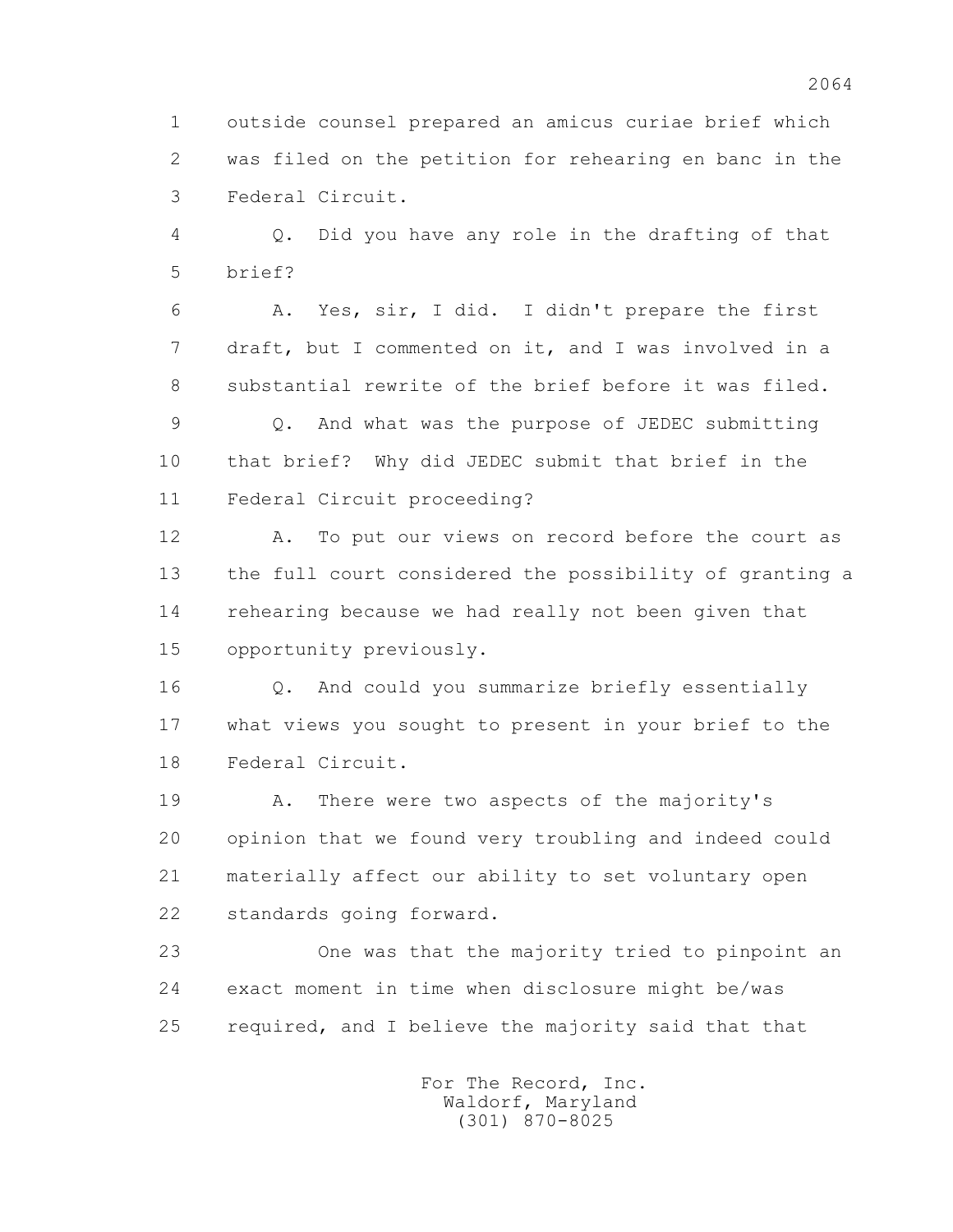1 moment in time was when a formal ballot was presented 2 for a vote in JEDEC, and that, as I've tried to testify 3 over the last day, is absolutely not the case. The 4 rule is as early as possible in the process and there 5 is no procedural point, identifiable point, at which 6 disclosure is required.

 7 MR. PERRY: Your Honor, if I could remake my 8 objection that to have him take a passage or what he 9 thinks is a holding in that opinion and then repeat 10 what he said yesterday is cumulative and it's 11 unnecessary. If they want to argue this, they can put 12 the appeal opinion up against what he said and 13 Your Honor can make that decision. But I just think 14 it's irrelevant.

 15 JUDGE McGUIRE: I think I've already ruled on 16 this. Overruled. You can take it up on 17 cross-examination or you can make it in argument in 18 your post-hearing brief, Mr. Perry.

19 MR. ROYALL: Thank you, Your Honor.

 20 And I only have a few other questions. I would 21 like to present you the brief in --

 22 THE WITNESS: And the second thing, to finish 23 my answer, was that the court, at least as I read the 24 opinion, appeared to say that the only intellectual 25 property that needed to be required was that which in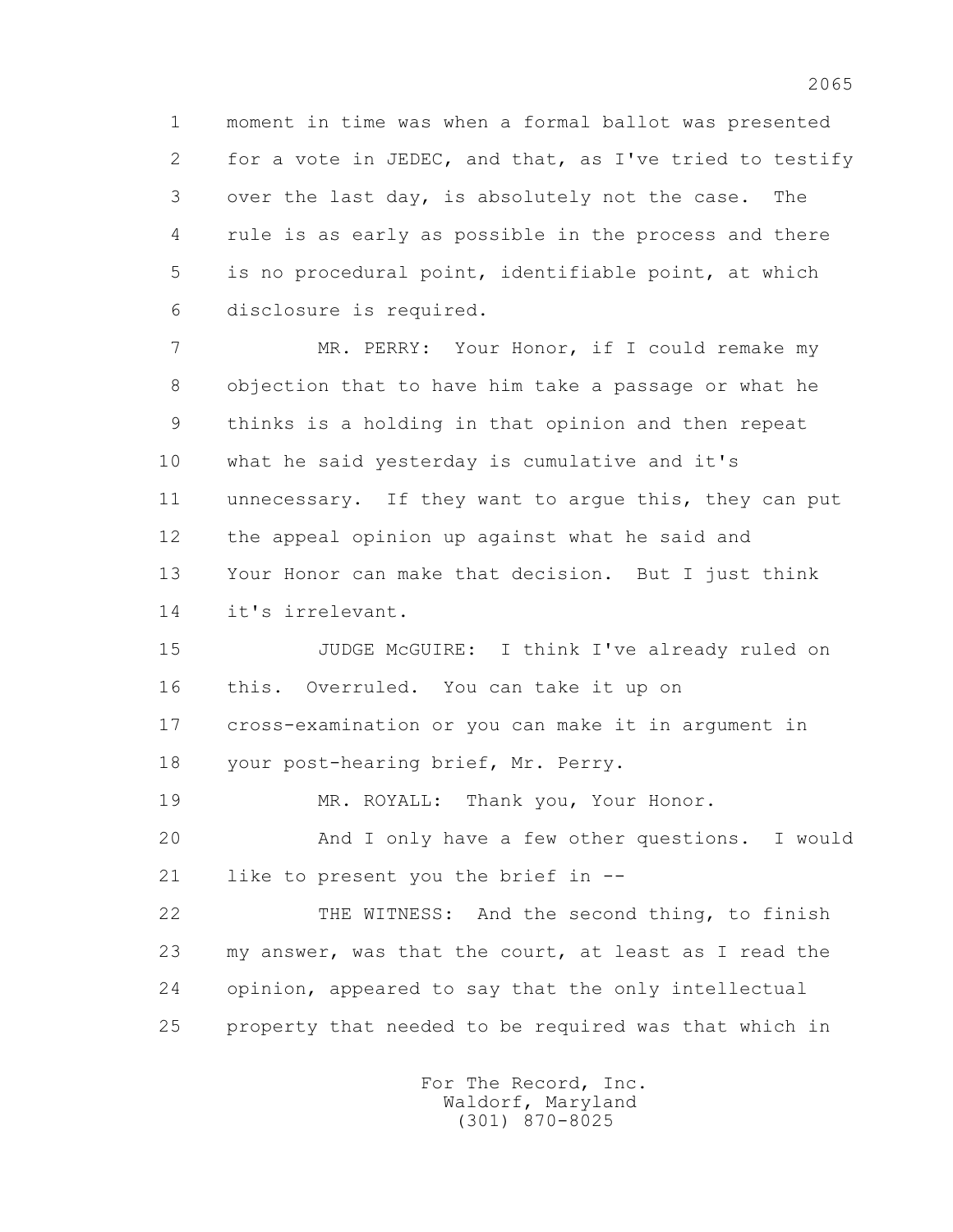1 fact -- or needed to be disclosed was that which in 2 fact is required to meet or to comply with the final 3 issued standard, and the concern we have there is that 4 it basically requires participants in the process to 5 make an on-the-spot infringement analysis of what the 6 final standard will look like and whether or not the 7 patent or patent application, if it's an application 8 situation, when that patent application finally 9 issues, what that will look like and then determine 10 whether or not there's a correspondence between the 11 two before they're required to disclose in a situation 12 that could be months or years earlier than the actual 13 issuance of the patent and the issuance of the final 14 standard.

 15 So it basically put JEDEC in an untenable 16 situation, it puts the members of JEDEC in an untenable 17 situation, and we're very concerned that if that 18 opinion stands it will affect our ability to do 19 business going forward.

20 BY MR. ROYALL:

 21 Q. And the final question before I present you 22 with this document is: In what way is -- in your 23 position as EIA general counsel and JEDEC presently, in 24 what way are you concerned that that decision if it 25 stands could affect your organization as it goes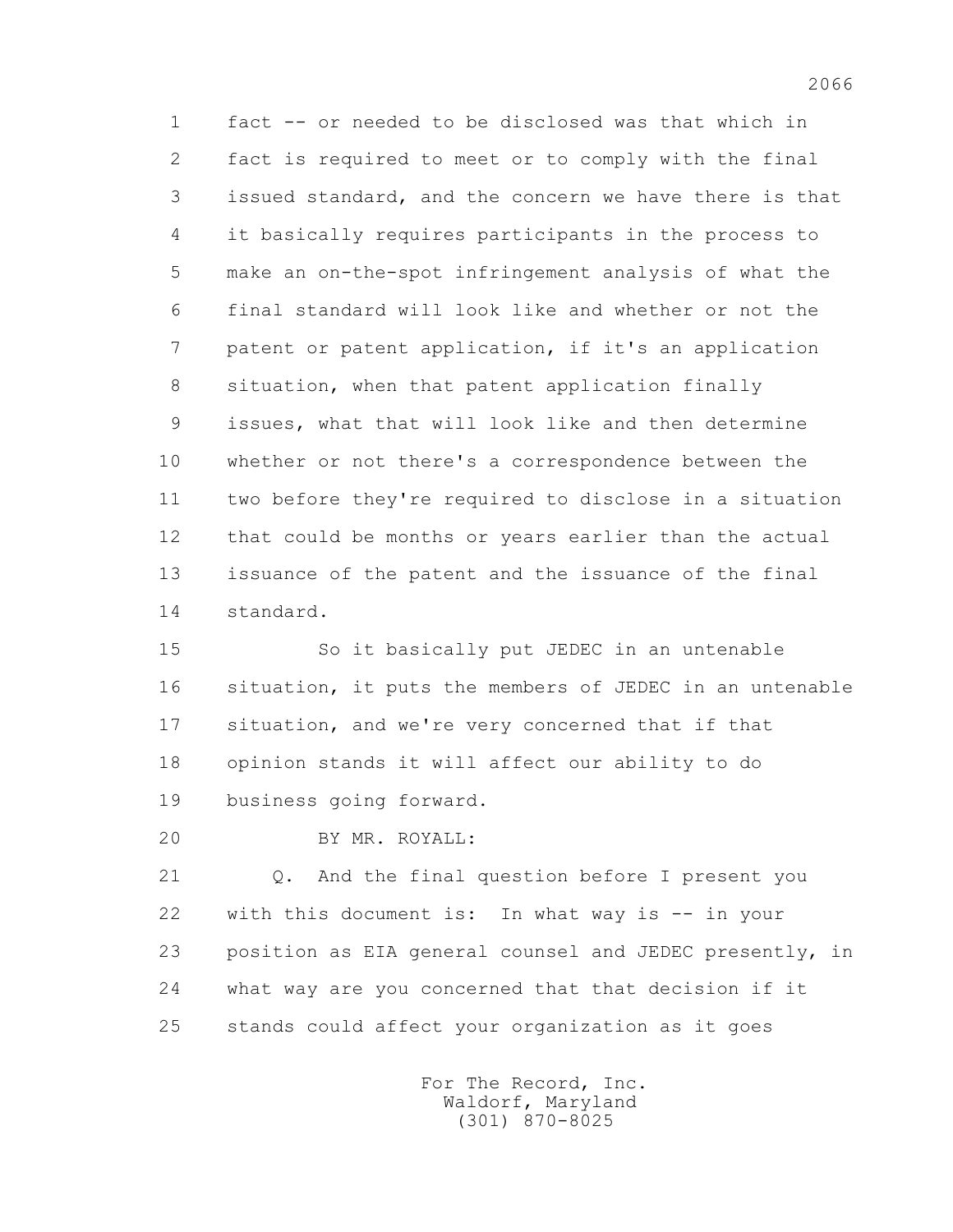1 forward?

 2 A. It's going to -- well, first of all, it's -- as 3 I think the brief sets forth, to state that there is a 4 moment in time, a procedural moment in time where 5 there's a duty to disclose, not before and -- not 6 before that time, basically provides a blueprint to 7 companies participating in the process as to when they 8 can drop their membership without having the duty to 9 disclose, and that destabilizes the whole system. If 10 you understand that the purpose is early disclosure and 11 good faith and openness, it invites -- it invites 12 abuse, very frankly. It invites abuse.

 13 And secondly, by requiring an on-the-spot 14 infringement analysis months or years before the fact, 15 it deters open disclosure rather than encouraging open 16 disclosure.

 17 So stated very simply, our concern is that the 18 Court of Appeals, the majority's opinion, converts what 19 is intended to be a disclosure principle into a 20 nondisclosure principle and it basically turns the 21 whole process on its head.

 22 MR. ROYALL: May I approach, Your Honor? 23 JUDGE McGUIRE: Go ahead.

24 BY MR. ROYALL:

25 Q. Mr. Kelly, I've just handed you what's been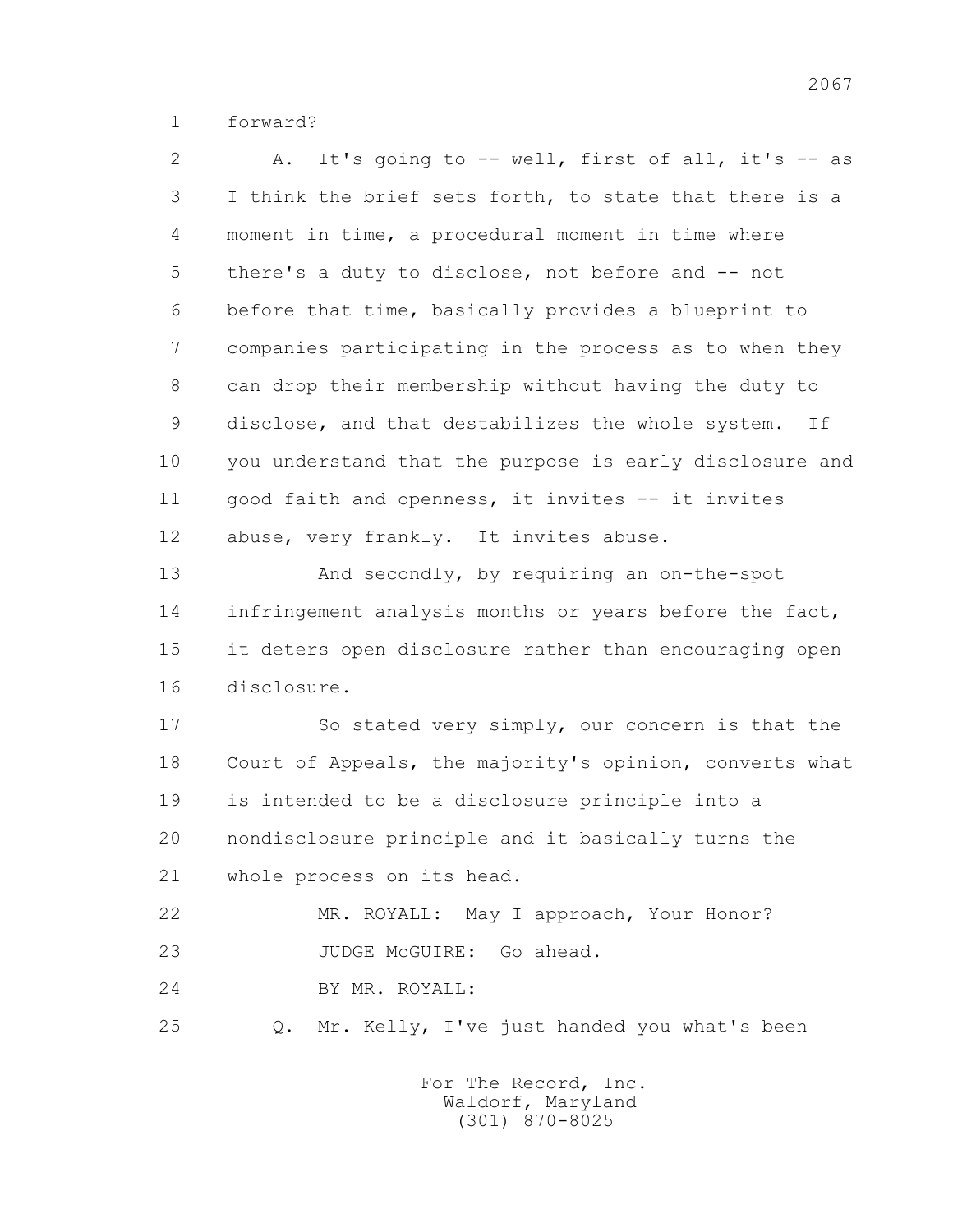1 marked for identification as CX-3089.

2 A. Yes, sir.

 3 Q. Do you recognize this? 4 A. Yes, sir. This is the amicus brief that was 5 filed on petition for rehearing en banc in the 6 Federal Circuit in the case of Rambus versus Infineon. 7 Q. And does this brief set forth accurately your 8 views as EIA's general counsel in response to the 9 Federal Circuit interpretation of your organization's 10 rules? 11 A. It certainly does. 12 MR. ROYALL: Your Honor, that's my last 13 question for Mr. Kelly. I would, however, at this time 14 like to offer CX-3089. 15 JUDGE McGUIRE: Mr. Perry? 16 MR. ROYALL: No. 17 MR. PERRY: No objection, Your Honor. I don't 18 think it's at all relevant, but we can argue that. 19 JUDGE McGUIRE: So entered. 20 (CX Exhibit Number 3089 was admitted into 21 evidence.) 22 JUDGE McGUIRE: All right. At this time you 23 may conduct your cross-examination. 24 MR. PERRY: Thank you, Your Honor. 25 I would like to provide the witness with his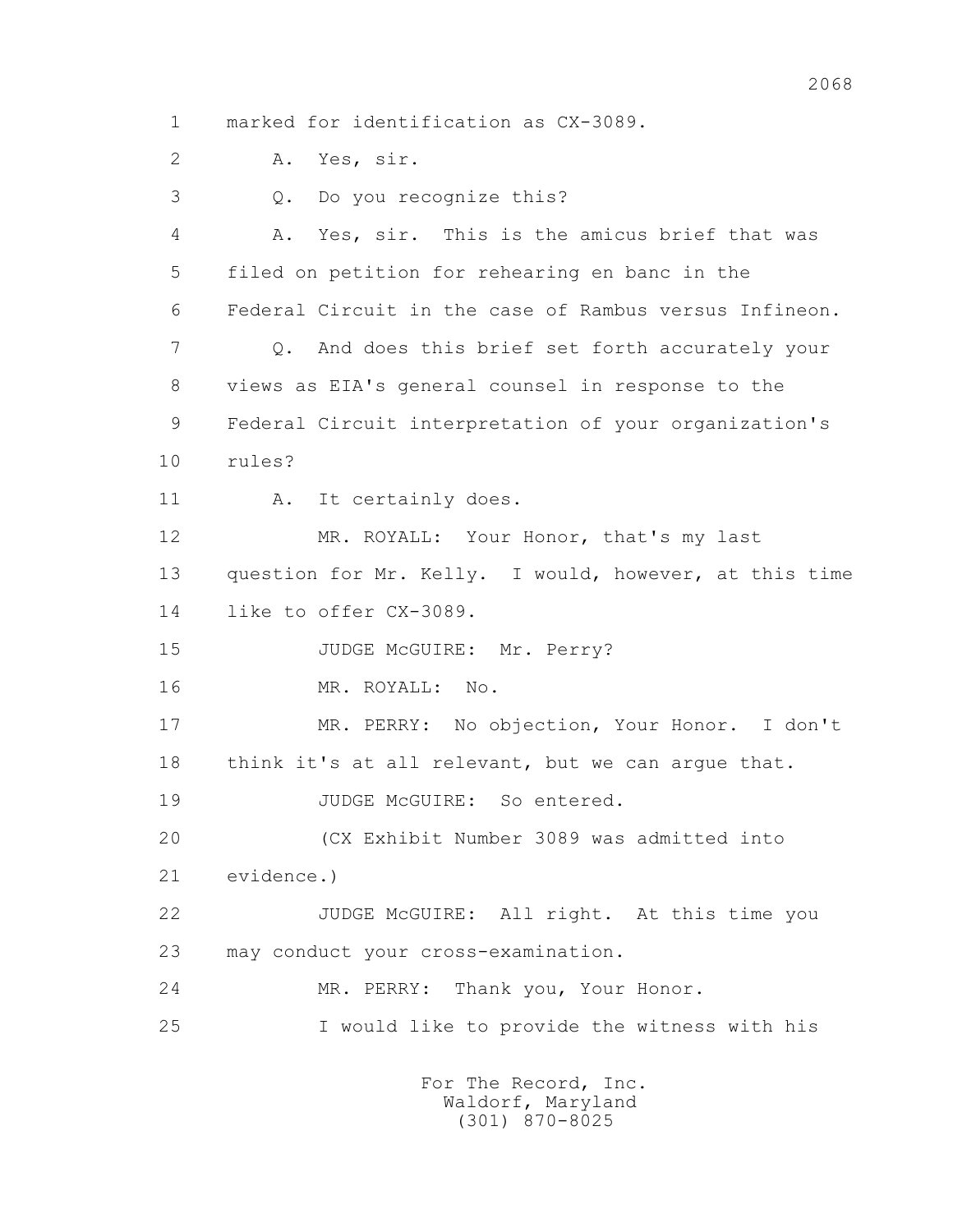1 prior deposition transcripts in case we have cause to 2 refer to them. May I? 3 JUDGE McGUIRE: Yes. 4 CROSS-EXAMINATION 5 BY MR. PERRY: 6 Q. Mr. Kelly, good morning. 7 A. Good morning, Mr. Perry. 8 Q. Do you still have the overview of the JEDEC 9 patent policy that Mr. Royall was just talking to you 10 about? 11 A. If you're referring to the speech, yes, I do. 12 Q. Yes. Exhibit 449, CX-449. Do you see that? 13 A. I do. 14 Q. You just called it a speech. Did you deliver 15 this as an address? 16 A. Yes. 17 Q. When was that? 18 A. March 26, 2002, in Santa Clara, California. 19 Q. Now, when you prepared it, you were aware of an 20 ongoing litigation between Rambus and Infineon; 21 correct? 22 A. I prepared this originally as a newsletter for 23 the JEDEC -- I'm sorry -- as an article for the JEDEC 24 newsletter in November 2001. I believe at that time I 25 was, yes, aware of the Rambus litigation.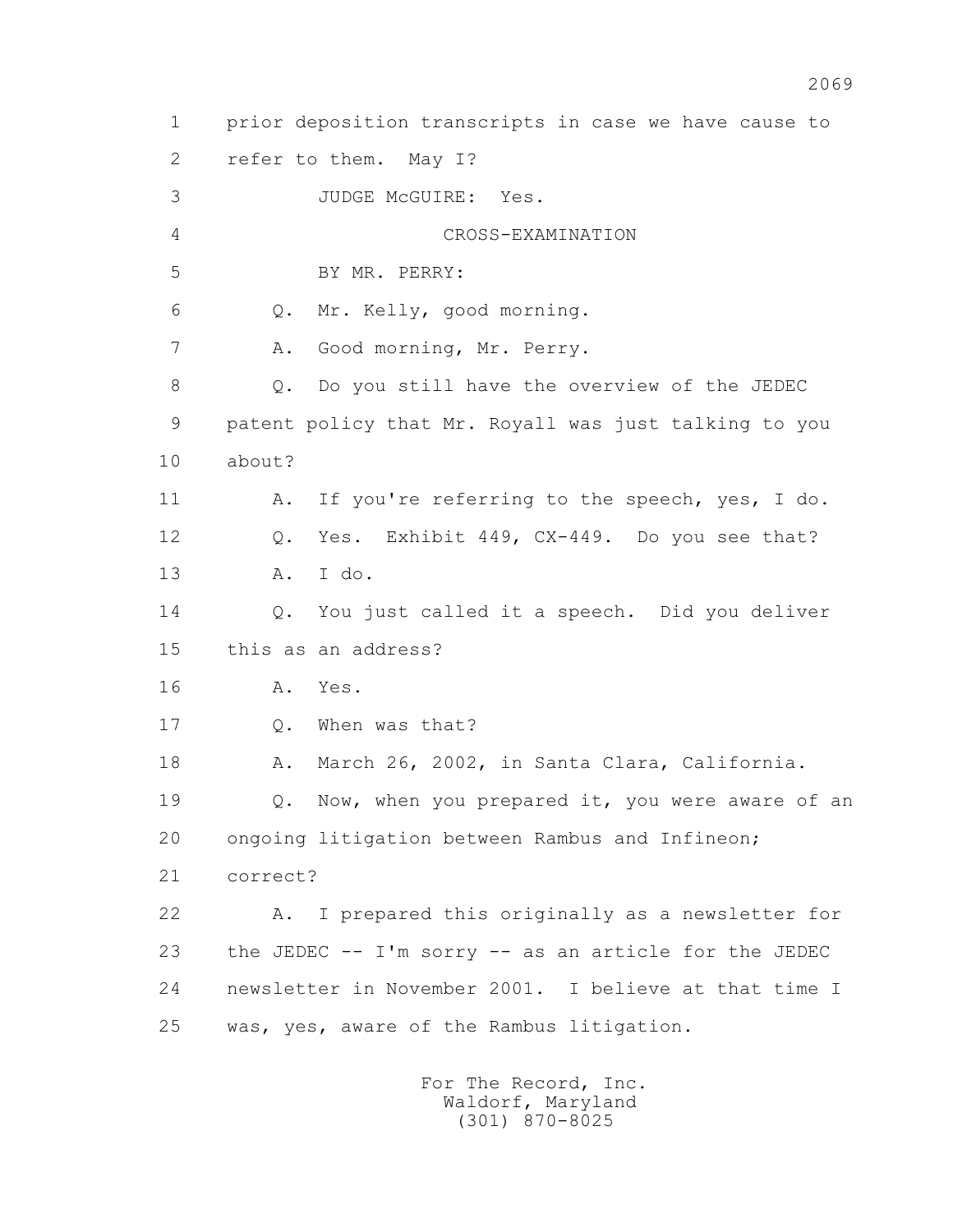1 Q. And you know, don't you, from your years as 2 EIA general counsel and your service on the ANSI task 3 force that different standard-setting organizations 4 have taken different approaches on whether or not 5 patent applications should be part of the patent 6 policy? 7 A. I do know that, yes, sir. 8 Q. And you don't think that the people in the 9 organizations that feel that patent applications 10 shouldn't be required to be disclosed under an 11 organization's patent policy are acting in bad faith, 12 do you? 13 A. No, sir. I think -- 14 Q. There are policy arguments on both sides; 15 right? 16 A. It depends on the industry and it depends on 17 the circumstances, yes, sir, it does. 18 Q. And you don't think those standard 19 organizations that interpret the term "patents" to mean 20 patents and not, quote, patents and patent 21 applications, close quote, are acting in bad faith, do 22 you? 23 A. No, sir. As I just said, it depends on the 24 circumstances. 25 Q. And those people aren't trying to game the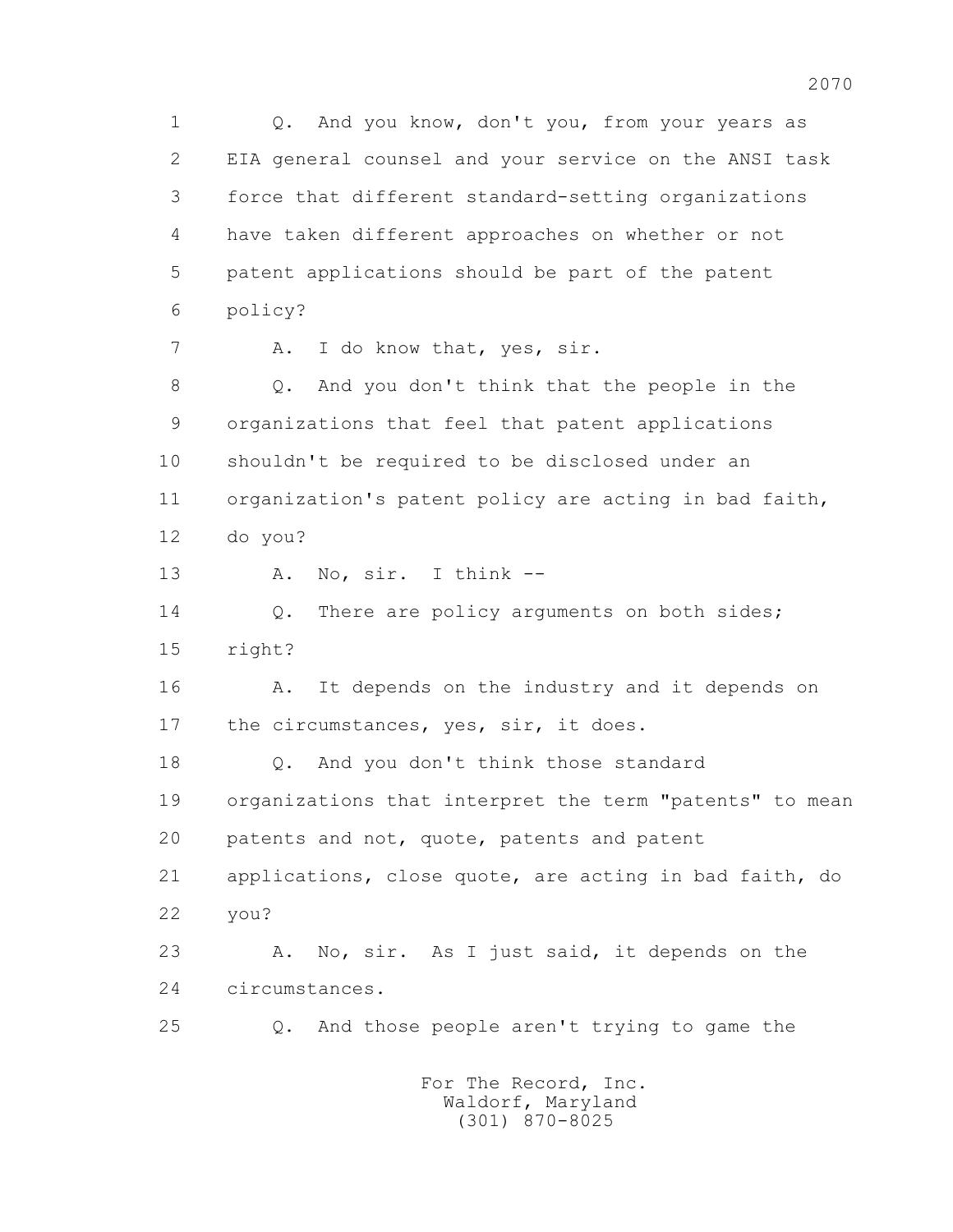1 system, are they?

2 **A.** No.

 3 Q. Let's look back if we could on page 1 of your 4 2002 overview of the patent policy. 5 In paragraph 1 you say that JEDEC's core 6 business is the development of open standards; right? 7 JUDGE McGUIRE: Okay, Mr. Perry. Just so I'm 8 clear, could you describe what record that or what 9 exhibit -- is that an exhibit you're talking about or 10 what is that? 11 MR. PERRY: Yes. It's the one we just finished 12 with with Mr. Royall. It's CX-449. 13 JUDGE McGUIRE: Okay. Very good. Thank you. 14 BY MR. PERRY: 15 Q. And it's the first sentence of the document is: 16 "JEDEC's core business is the development of open 17 standards." 18 Do you see that? 19 A. I do. 20 Q. And then you talked about open standards 21 yesterday; right? 22 A. I did. 23 Q. And then the second sentence, are you 24 attempting to define open standards there? 25 A. I am -- I'm attempting to state for the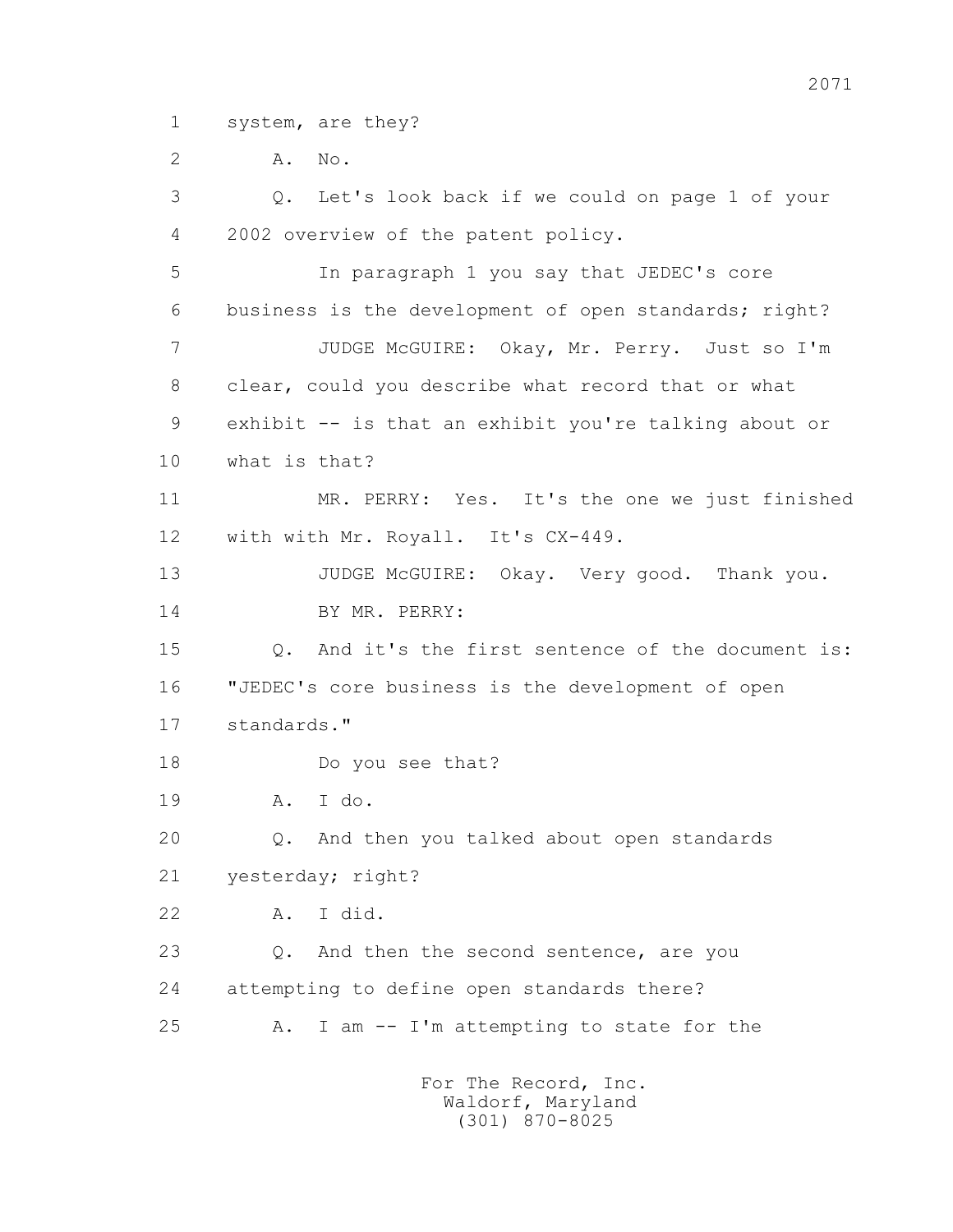1 purposes of this article what open standards mean, 2 yes.

 3 Q. And you say, "Open standards by definition are 4 free of restrictive intellectual property or IP 5 rights"; correct?

6 A. Yes, sir.

 7 Q. And by "restricted" you mean that there's no 8 objection to having features and standards that are 9 protected by valid patents as long as they're available 10 to all comers on reasonable and nondiscriminatory 11 terms?

12 A. Yes, sir.

13 O. Now -- and I think you told us this yesterday, 14 but let's get it clear.

 15 Does JEDEC or EIA -- in your twelve years of 16 experience, have they ever offered opinions on whether 17 a particular royalty rate is reasonable?

18 A. Have we offered opinions on whether a royalty 19 rate is reasonable.

20 No, sir. No.

 21 I know it's been alleged in litigation in one 22 particular case that a member of the Consumer 23 Electronics Association staff expressed an opinion on 24 that subject, but no, I -- and there was alleged in 25 another case -- or actually let me back up.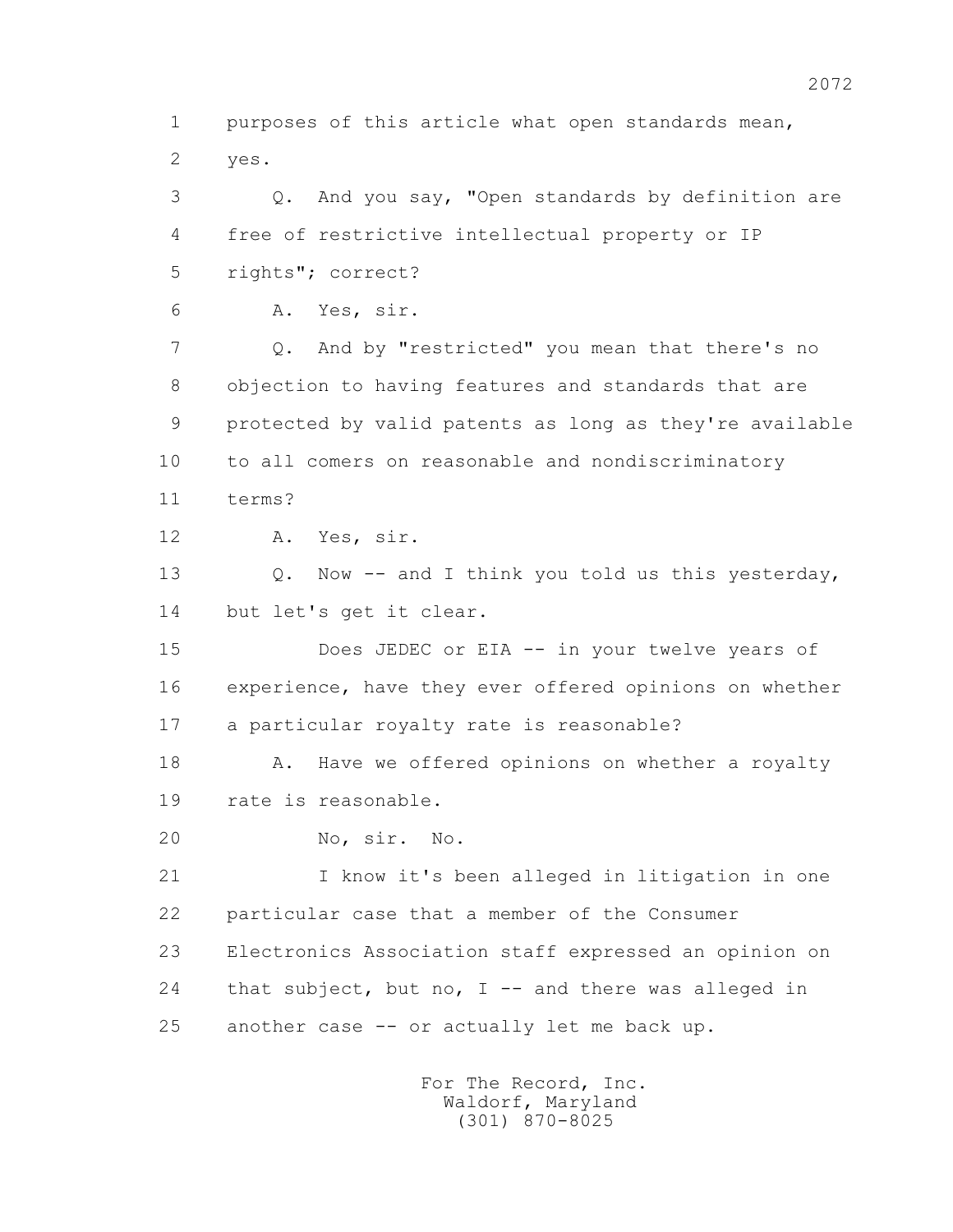1 There was that one allegation certainly and 2 there was an occasion when our outside counsel reviewed 3 a patent license -- this was a number of years ago -- 4 to determine whether or not the licensing terms were 5 reasonable. That was a very early stage, as I say, and 6 it was at that particular time the American National 7 Standards Institute endorsed that practice of reviewing 8 patent licenses and so did EIA, and we abandoned, both 9 ANSI and EIA abandoned, that practice I'd say roughly 10 eight or nine years ago.

 11 But those are the only two exceptions I'm aware 12 of.

 13 Q. And with those two exceptions, put those two 14 aside, EIA doesn't take a formal position on whether a 15 particular license rate is reasonable; that's right?

16 A. That's correct. We don't get into the 17 definition, the further definition of reasonable and 18 nondiscriminatory at all. We leave that to the parties 19 to work out or the courts.

 20 Q. Now, is it one of the goals of EIA or JEDEC to 21 get the lowest possible royalty rate if there's 22 intellectual property in the standards?

 23 A. To get -- no. I think -- no. The answer to 24 that is no.

25 JEDEC, however, is concerned and I said before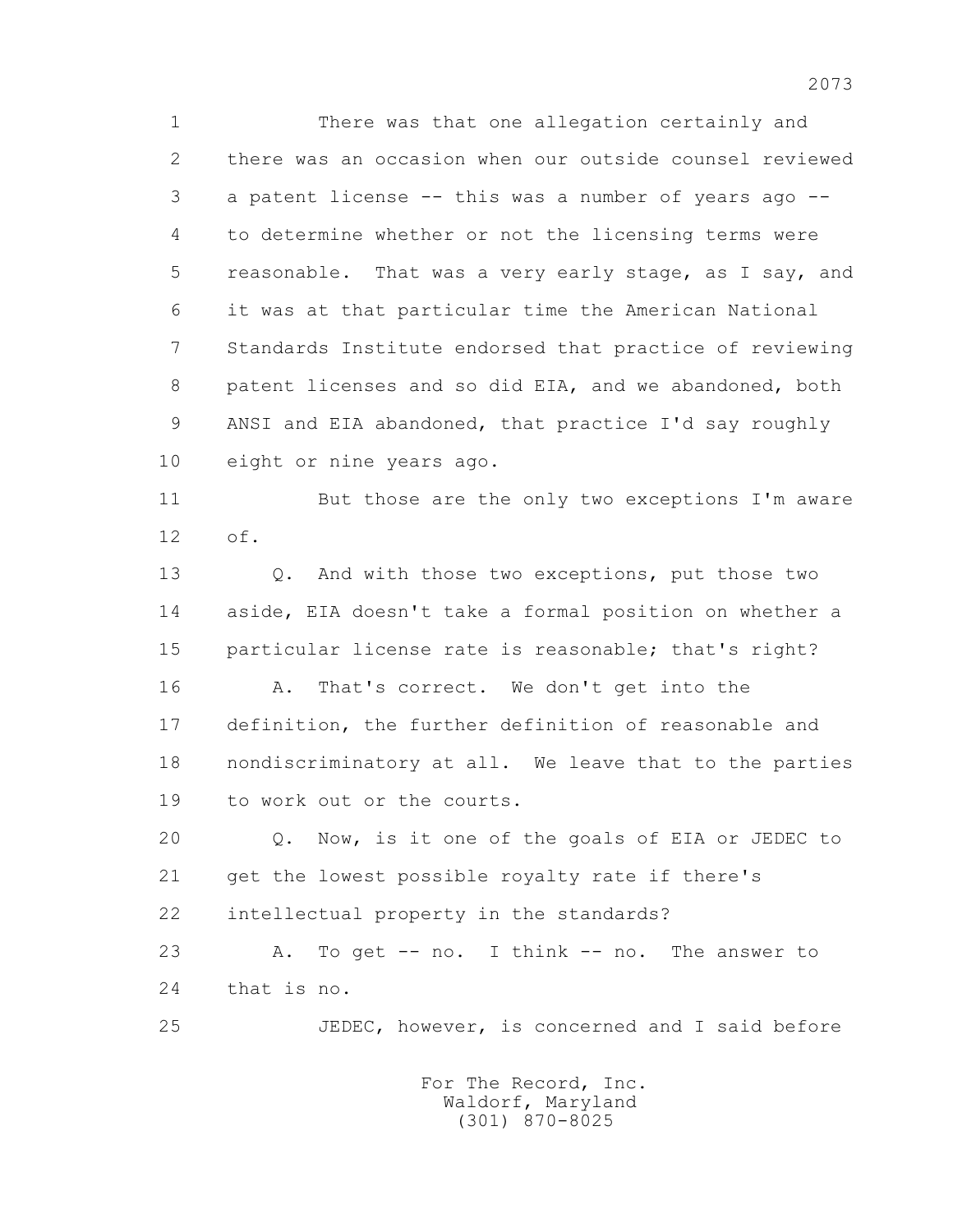1 that JEDEC and EIA do not have a preference for 2 including intellectual property in standards because 3 of the fact that there may be a royalty that may 4 increase the cost. The goal is always to try to 5 produce a standard which is going to gain marketplace 6 acceptance, and if the cost of the product is going 7 to -- is likely to be increased by intellectual 8 property, that's a general concern. That doesn't go 9 to the licensing terms, however. That goes to the 10 basic question of whether to include the IP at all or 11 not. 12 Q. For licensing terms you let the marketplace 13 decide or the courts? 14 A. Yes, sir. 15 Q. Now, you told us yesterday about ANSI, the 16 American National Standards Institute, A-N-S-I; right? 17 A. I did. 18 Q. And you talked about that ANSI had a patent 19 policy and you were shown some guidelines and asked 20 some questions about the guidelines. Do you remember 21 that? 22 A. I do. 23 Q. And EIA in the '90s was accredited by ANSI; 24 correct? 25 A. It was in the '90s and it still is, yes, sir. For The Record, Inc.

 Waldorf, Maryland (301) 870-8025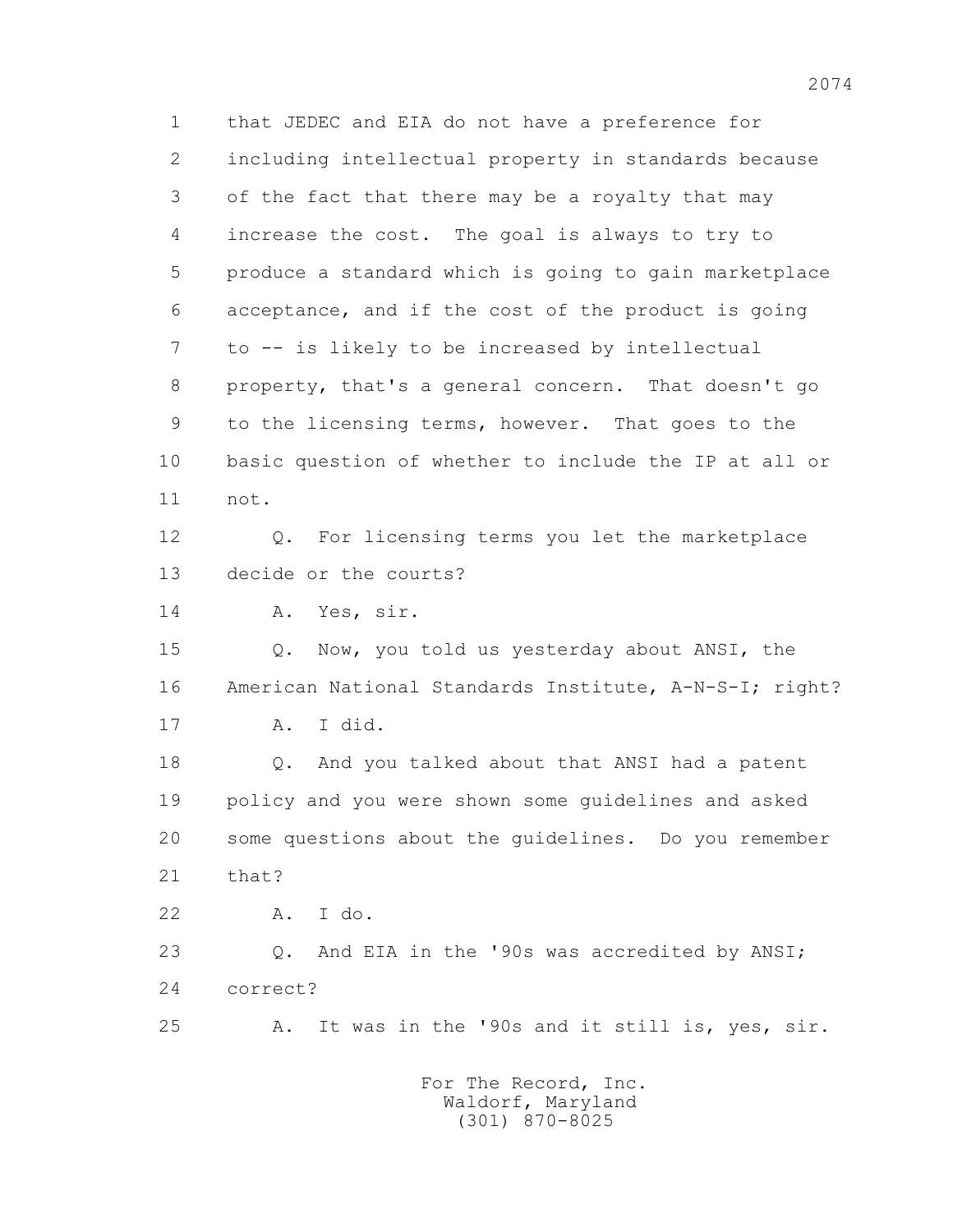1 Q. And of course between '91 and '96, at least, 2 focusing on that time period, JEDEC was an activity 3 within the EIA engineering department? 4 A. Yes. 5 Q. And it didn't enter into its own contracts on 6 its own; right, during that time period? 7 A. No, it did not. 8 Q. Okay. And you told us that you understood 9 throughout the 1990s that the ANSI patent policy did 10 not require the disclosure of patent applications; 11 right? 12 A. Yes, I did. And I believe the guidelines so 13 state. 14 0. And you had those quidelines back in 1994; 15 correct? 16 A. Yes. I worked on them even earlier than that, 17 yes, sir. 18 Q. And you sent a copy of them to Ken McGhee in 19 1994, didn't you? 20 A. I'm sure I provided copies to Mr. McGhee 21 throughout that period '94 to '96, if that's the scope 22 of your question, yes. 23 Q. Well, let's look at one particular instance, 24 RX-494. 25 May I?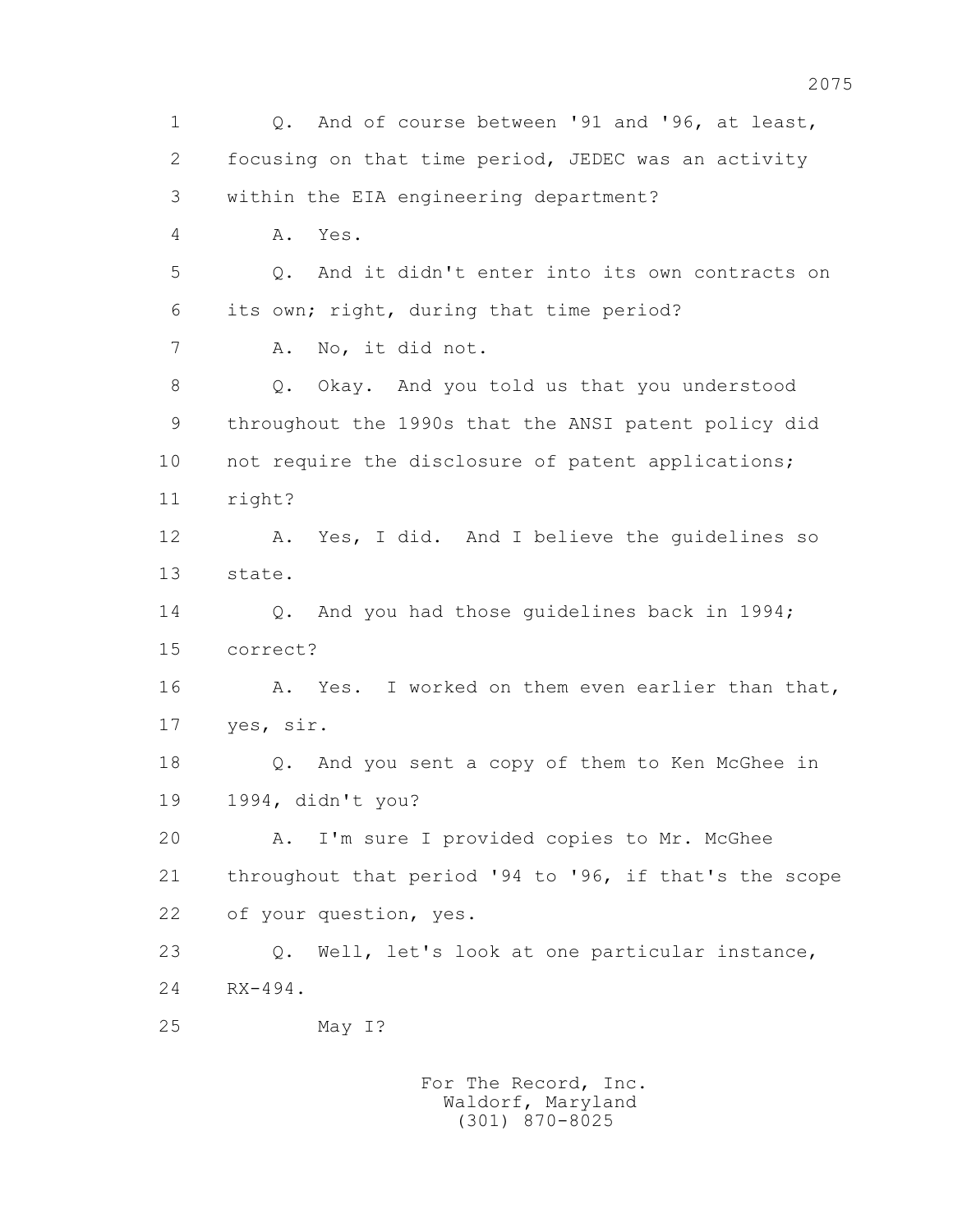1 JUDGE McGUIRE: Yes. 2 THE WITNESS: Thank you. 3 BY MR. PERRY: 4 Q. This was a document shown to you at your 5 deposition a few months ago. 6 A. Uh-huh. 7 Q. And the first page, does that appear to you to 8 be a memo from Ken McGhee to JC-42 committee members? 9 A. It certainly does, yes, sir. 10 Q. And Mr. McGhee says that there was a meeting in 11 Orlando where Texas Instruments had requested a 12 clarification of the ANSI/JEDEC patent policy and that 13 had been referred to you; correct? 14 A. Yes, sir, that's what it says. 15 Q. And the next page is a memo that I think you 16 saw yesterday from you to Mr. McGhee talking about 17 Texas Instruments' request for clarification; right? 18 A. Yes, sir. 19 Q. And then Mr. McGhee's, to go back to the first 20 page -- sorry -- Mr. McGhee's cover memo says that your 21 response is attached along with a copy of the ANSI 22 guidelines for implementation of the ANSI patent 23 policy. Do you see that? 24 A. I do. 25 Q. And these guidelines that are attached were For The Record, Inc.

 Waldorf, Maryland (301) 870-8025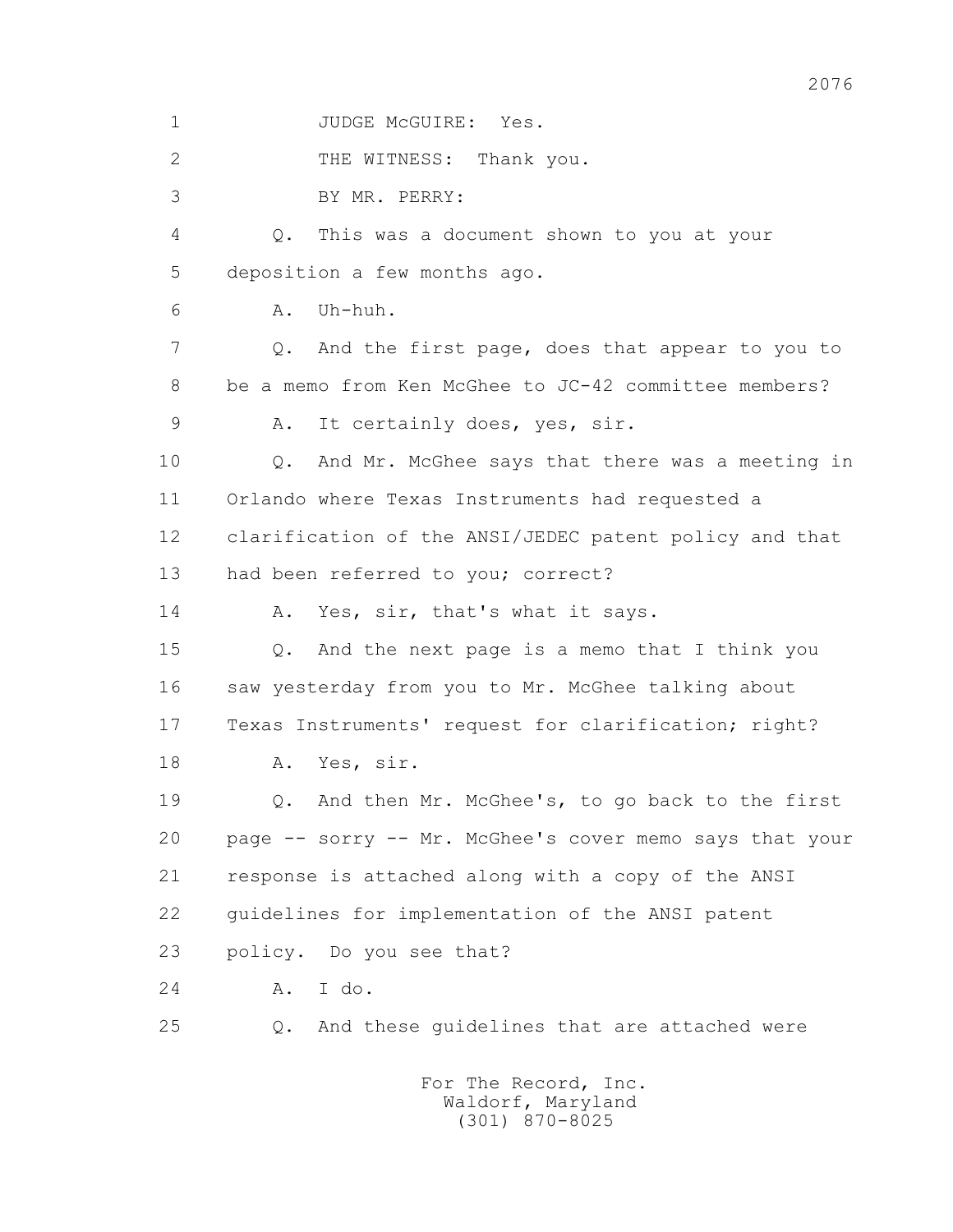1 one basis for your view at that time that the ANSI

2 policy did not require disclosure of patent

3 applications?

 4 A. I don't believe that was the issue that TI 5 raised.

6 Q. That wasn't my question.

7 A. Sorry.

8 Q. And I appreciate your answer, but let me, if I 9 could, ask my question again.

 10 The guidelines for implementation of the ANSI 11 patent policy that are attached to this exhibit, to 12 this memo from Mr. McGhee to the 42 committee, these 13 guidelines were one basis for your view in 1994 that 14 the ANSI policy did not require disclosure of patent 15 applications; right?

16 A. That is correct.

 17 Q. And you intended for Mr. McGhee to send it on 18 to the 42 committee; right?

 19 A. I don't recall at this point, but I have no 20 reason to doubt that I did.

 21 Q. Now, the EIA patent policy in this time period, 22 1994, the wording was essentially identical to the ANSI 23 patent policy; right?

24 A. Very close, yes.

25 Q. Can you agree with the words "essentially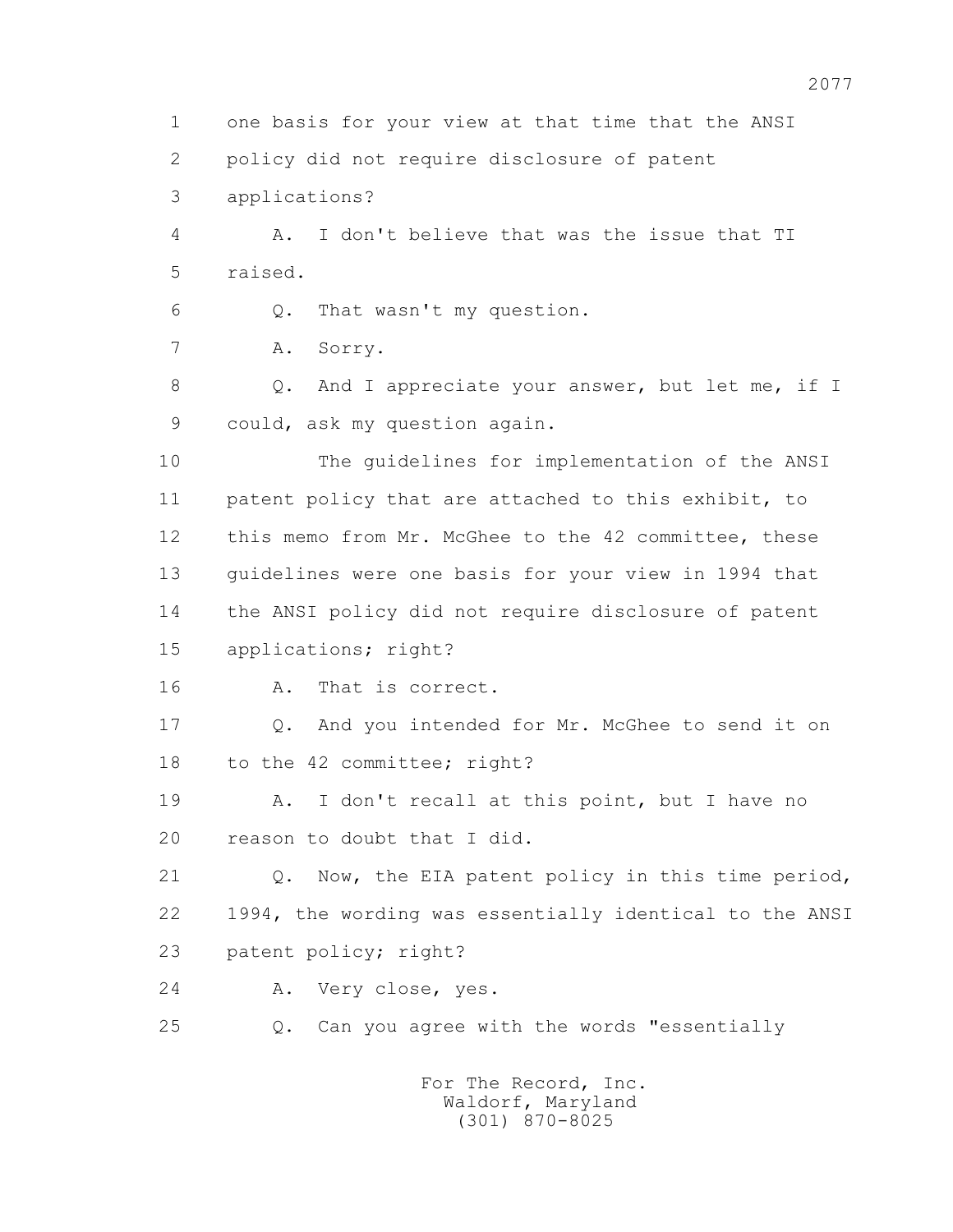1 identical"?

 2 A. Essentially identical, I will accept your 3 phraseology, yes, sir.

 4 Q. And didn't EIA take the position in its 5 official published manuals that it had adopted the ANSI 6 patent policy?

7 A. In toto, no, sir.

 8 Q. Well, you told us several times yesterday you 9 were the last word on the interpretation and 10 application of the EIA patent policy; correct?

11 A. Correct.

 12 Q. Who's the last word on what the words are of 13 the policy themselves, what the policy actually says? 14 A. The words of the policy are the words of the 15 policy. If the words require interpretation, that's my 16 role.

 17 Q. And it's EDEC that has the final word on what 18 the words are in the policy; right?

19 A. No, sir.

20 Q. Who has the final word?

21 A. No, sir. EDEC drafts the policy. Those 22 policies can't be approved unless the general counsel 23 of EIA signs off on them.

 24 So they draft; the general counsel approves. 25 Q. Okay. So if EDEC drafts something and approves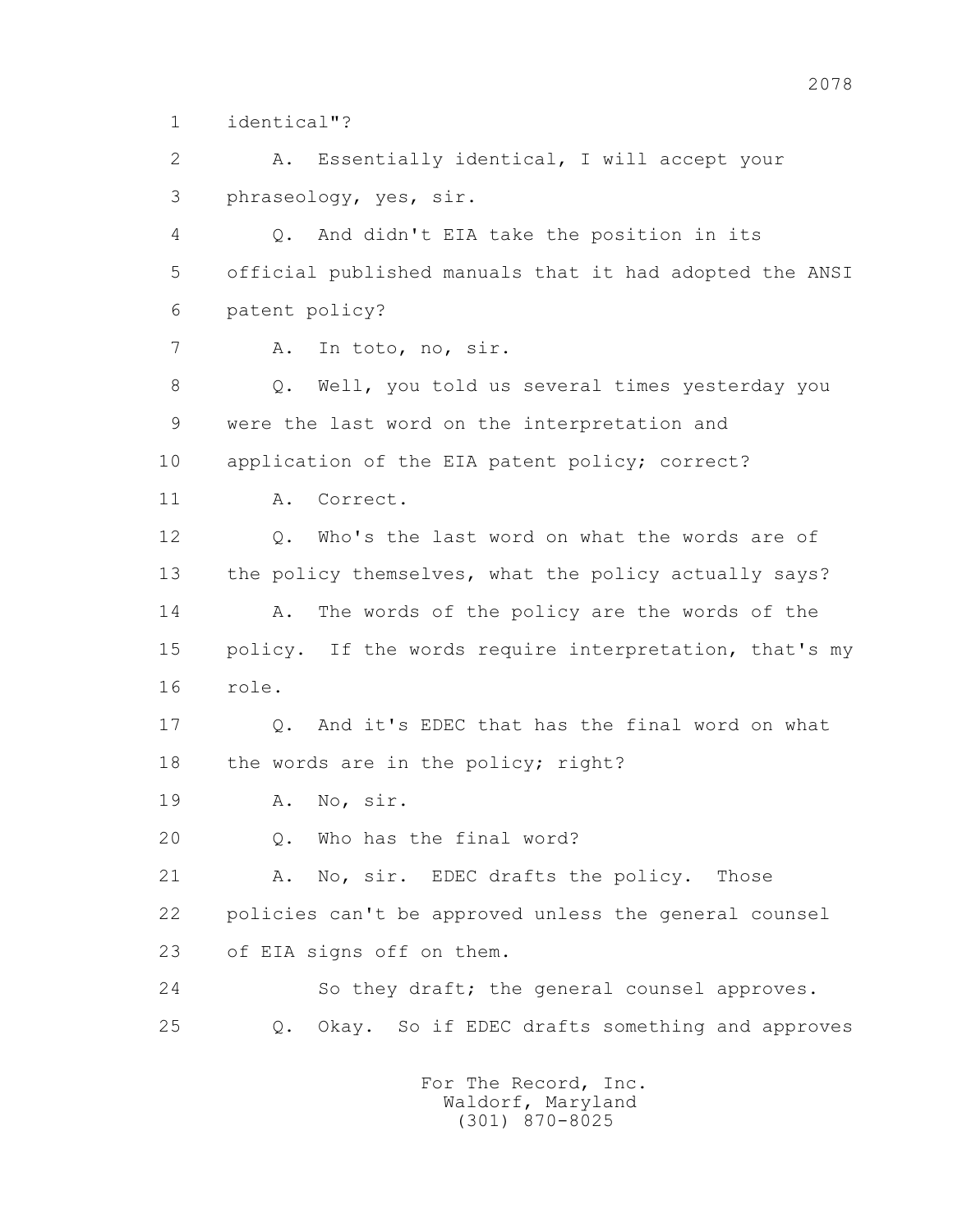1 it and it's a manual and it gets published, that means 2 you approved it; right? 3 A. Me or one of my predecessors, yes, sir. 4 Q. Now, one of the manuals you talked about 5 yesterday was EP-7-A; correct? 6 A. Yes, sir. 7 Q. That's JX-54. It was moved into evidence. We 8 can bring that up. 9 Mr. Kelly, you can either look at the screen or 10 you can -- or I'll wait for you to try to find it, 11 but -- 12 A. It's probably better for me to review the hard 13 copy. 14 0. That's fine. Either way. 15 A. Okay. I have it. 16 Q. And you talked about this August 1990 policy 17 yesterday; right? 18 A. Yes, I did. 19 Q. And this came into being right about the time 20 that you first joined EIA; correct? 21 A. I believe, yes, the month before. 22 Q. And so this is one that you've studied when you 23 first came on board; right? 24 A. I'm sure it is, yes, sir. 25 Q. Now, if you look at page 3 of the exhibit --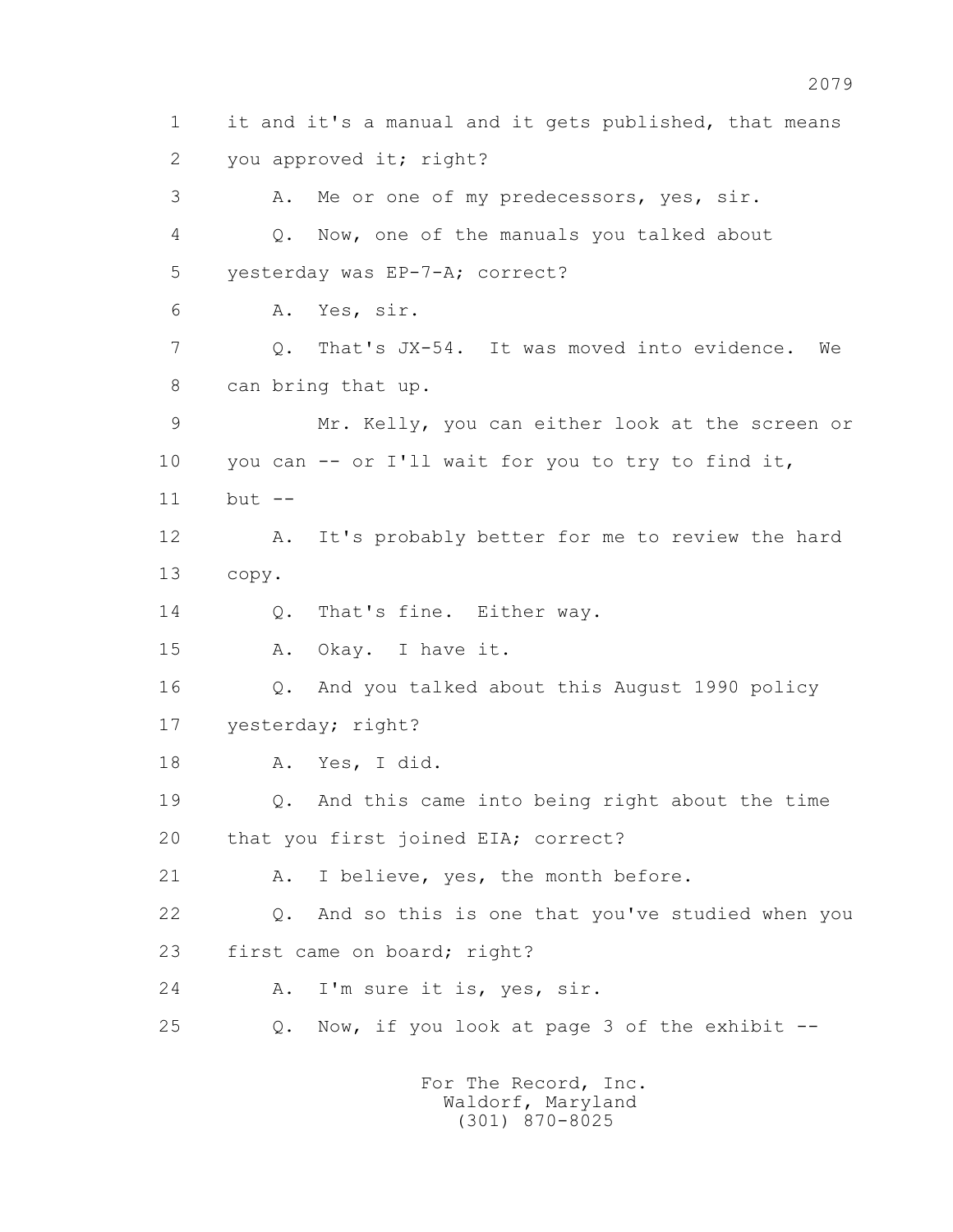1 and we can pull up that whole thing -- do you have 2 that? 3 A. Yeah. The page numbers are cut off on my copy, 4 but I'm on the same page that you have. Yes. 5 Q. Well, it says -- the heading is Style Manual 6 and then it says "Preface"? 7 A. We're together on this. Yes. 8 Q. Okay. And if you look at the last paragraph? 9 A. Yes, sir. 10 Q. It says: "The material contained in this 11 publication was formulated under the cognizance of 12 JEDEC JC-10 committee on terms and definitions and 13 approved by the Engineering Department Executive 14 Committee (EDEC)." 15 Do you see that? 16 A. I do. 17 Q. And in the notice that appears at the front of 18 7-A, just the prior page -- if you'll pull up the 19 second paragraph -- that paragraph says: "Recommended 20 standards and publications are adopted by EIA without 21 regard to whether their adoption may involve patents on 22 articles, materials or processes." 23 Do you see that? 24 A. I do. 25 Q. And as you understood the proper interpretation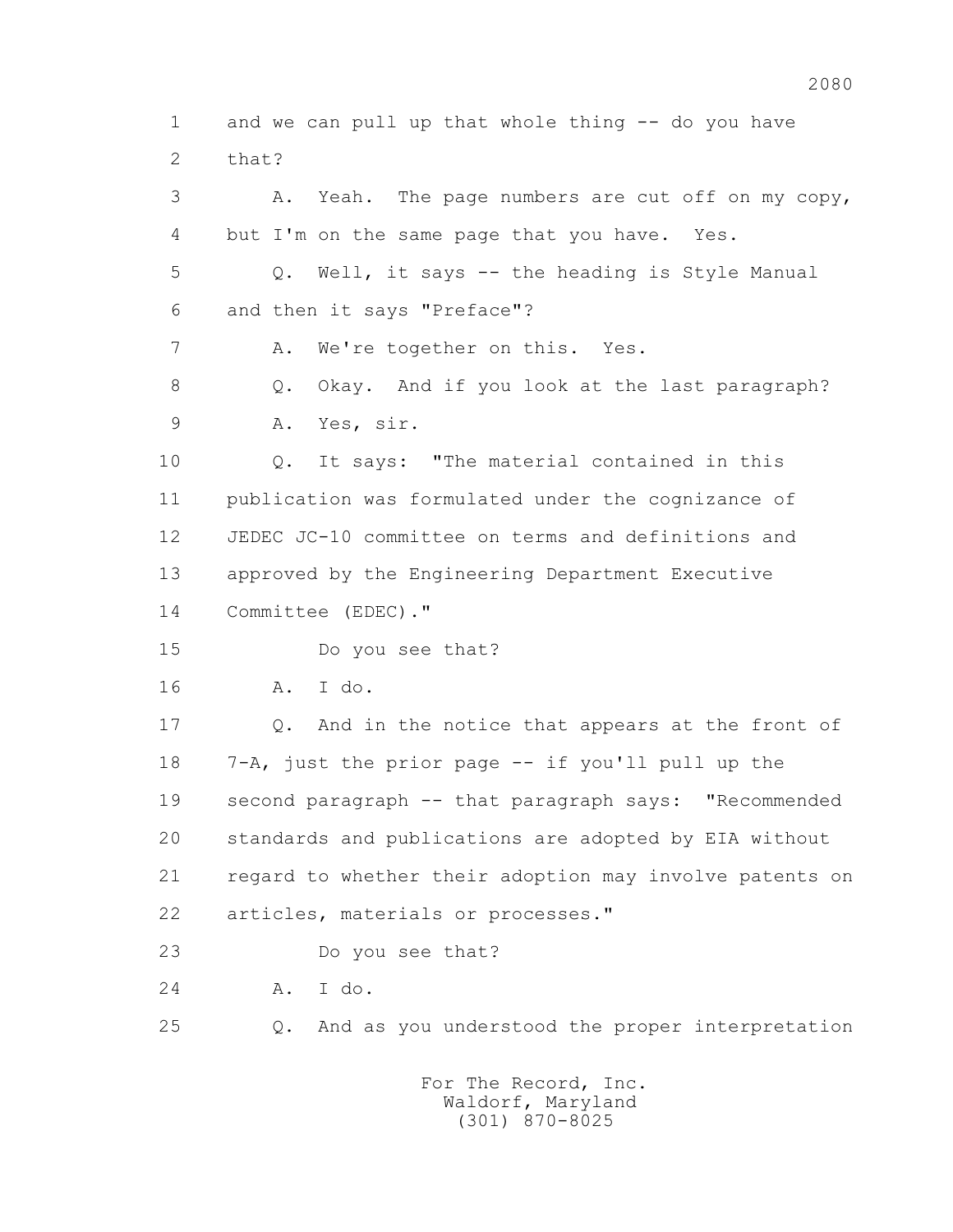1 of 7-A at the time, the word "patents" there includes 2 patent applications? 3 A. Yes. 4 Q. Well, you know that EDEC -- I'm sorry. 5 You know that EIA revised this manual in 6 1995 and published a new one, don't you? 7 A. I'm not sure I do know that. I frankly don't 8 remember. 9 Q. There's an EP-7-B. Let me show it to you. 10 This is Exhibit RX-616. 11 May I? 12 JUDGE McGUIRE: Please. 13 BY MR. PERRY: 14 Q. And you can see from the cover that it says 15 "EP-7-B Revision of EP-7-A." Do you see that? 16 A. I do. 17 Q. It says "October 1995"? 18 A. Yes, sir. 19 Q. Look at page 3, if you could, of the exhibit. 20 A. Yes, sir. 21 Q. No. I think I meant page 9. I'm sorry. 22 Again, this says "Foreword"; right? 23 A. Correct. 24 Q. Would you pull up the last paragraph, please. 25 It says, "The material contained in this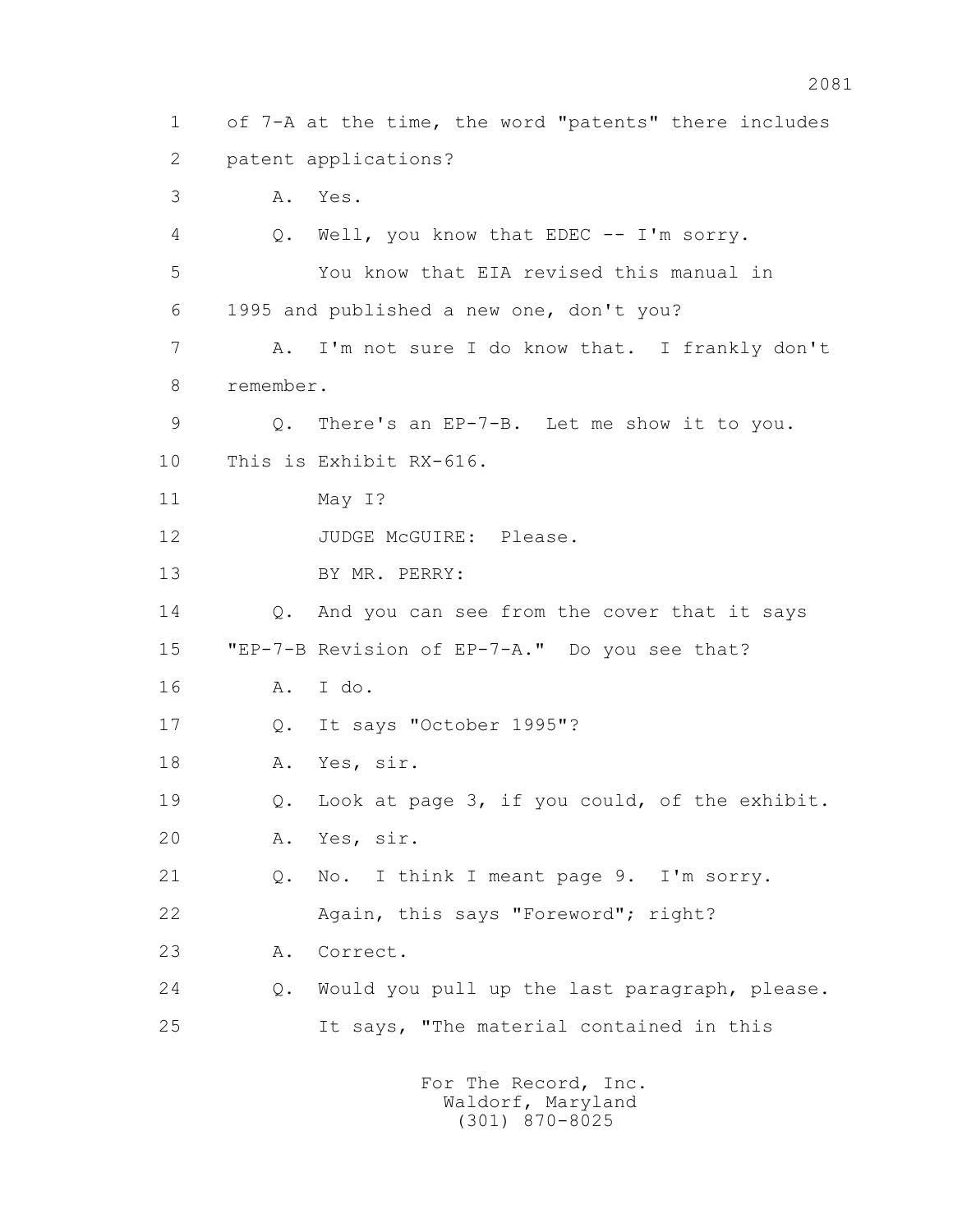1 publication was formulated under the cognizance of 2 JEDEC JC-10 committee on terms and definitions and 3 approved by the Engineering Department Executive 4 Committee." 5 Do you see that? 6 A. Yes, I do. 7 Q. Now, this manual was generally available to the 8 JEDEC members and EIA members in the same way that you 9 described the other manuals that you talked about 10 yesterday? 11 A. Yes, sir. It would have been, yes. 12 Q. Now, look on the second page of the exhibit, 13 RX-616. Let's look at the second paragraph. 14 Do you see that it says, "Standards and 15 publications are adopted by EIA in accordance with the 16 American National Standards Institute (ANSI) patent 17 policy"? Do you see that? 18 A. Yes, sir, I do. 19 Q. So does that refresh your recollection that EIA 20 in its official manuals said that it had adopted the 21 ANSI patent policy? 22 A. It does here certainly, and obviously I didn't 23 catch this when I reviewed this document and I, with 24 the qualification I gave you before, the language is -- 25 I think your term was "substantially identical" and I For The Record, Inc.

 Waldorf, Maryland (301) 870-8025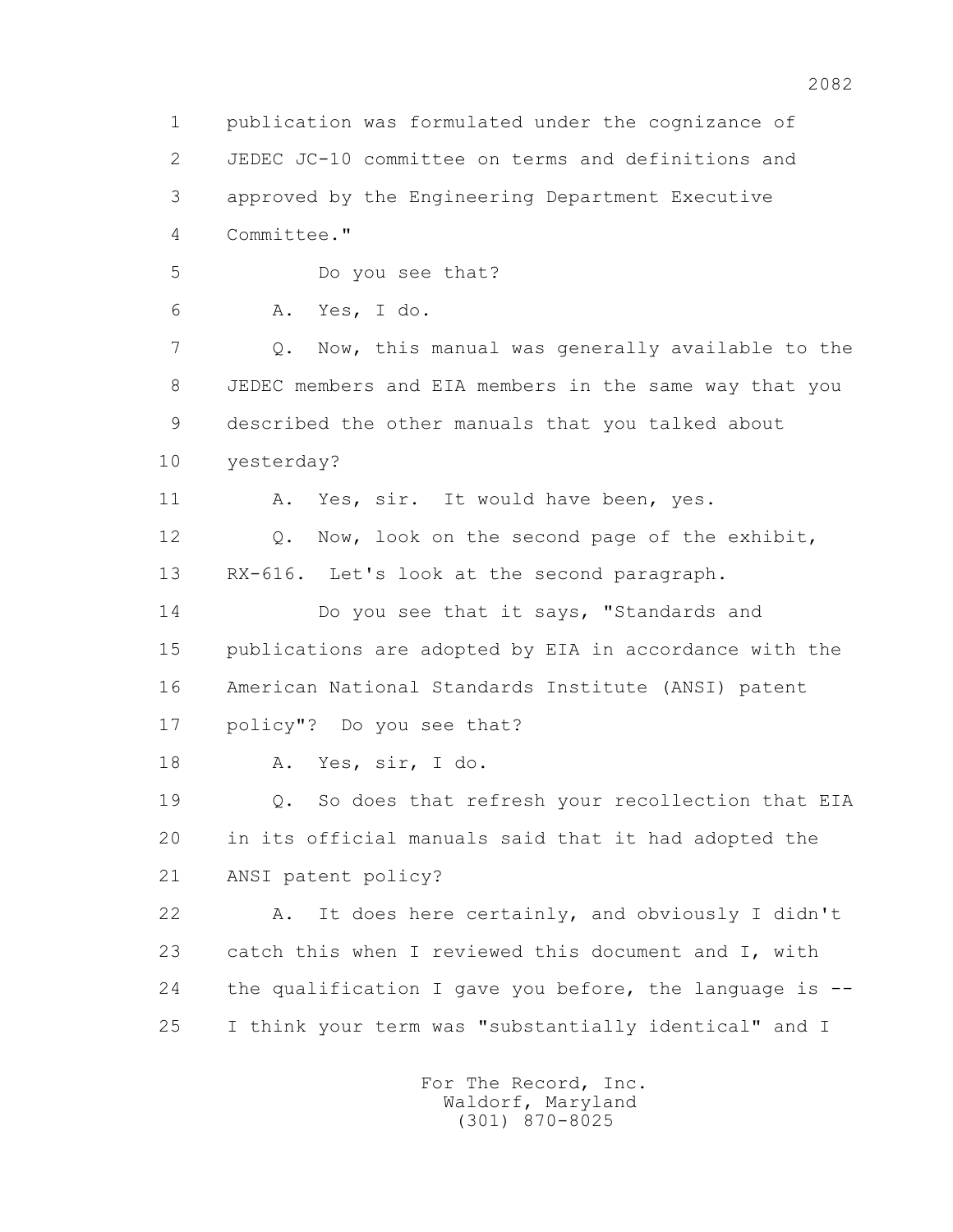1 adopted that. That's -- this statement is true to that 2 extent, yes.

 3 Q. And you knew at the time in October 1995 that 4 the ANSI patent policy did not require the disclosure 5 of patent applications; correct? 6 A. That is correct. 7 Q. Now, when you were reviewing the minutes of 8 JEDEC meetings, did you sometimes see that in JC-42 9 minutes there was a discussion of patents? 10 Let me make it more clear. There was a section 11 on patents that included various provisions from policy 12 manuals? 13 A. I'm not quite sure I know what you're referring 14 to. Maybe you could help me. 15 Q. Let me show you. 16 A. Please. 17 Q. This will be -- oh, by the way, I should move 18 into evidence RX-616. 19 JUDGE McGUIRE: Any objection? 20 MR. ROYALL: No objection. 21 JUDGE McGUIRE: Entered. 22 (RX Exhibit Number 616 was admitted into 23 evidence.) 24 BY MR. PERRY: 25 Q. Let me show you now RX-691.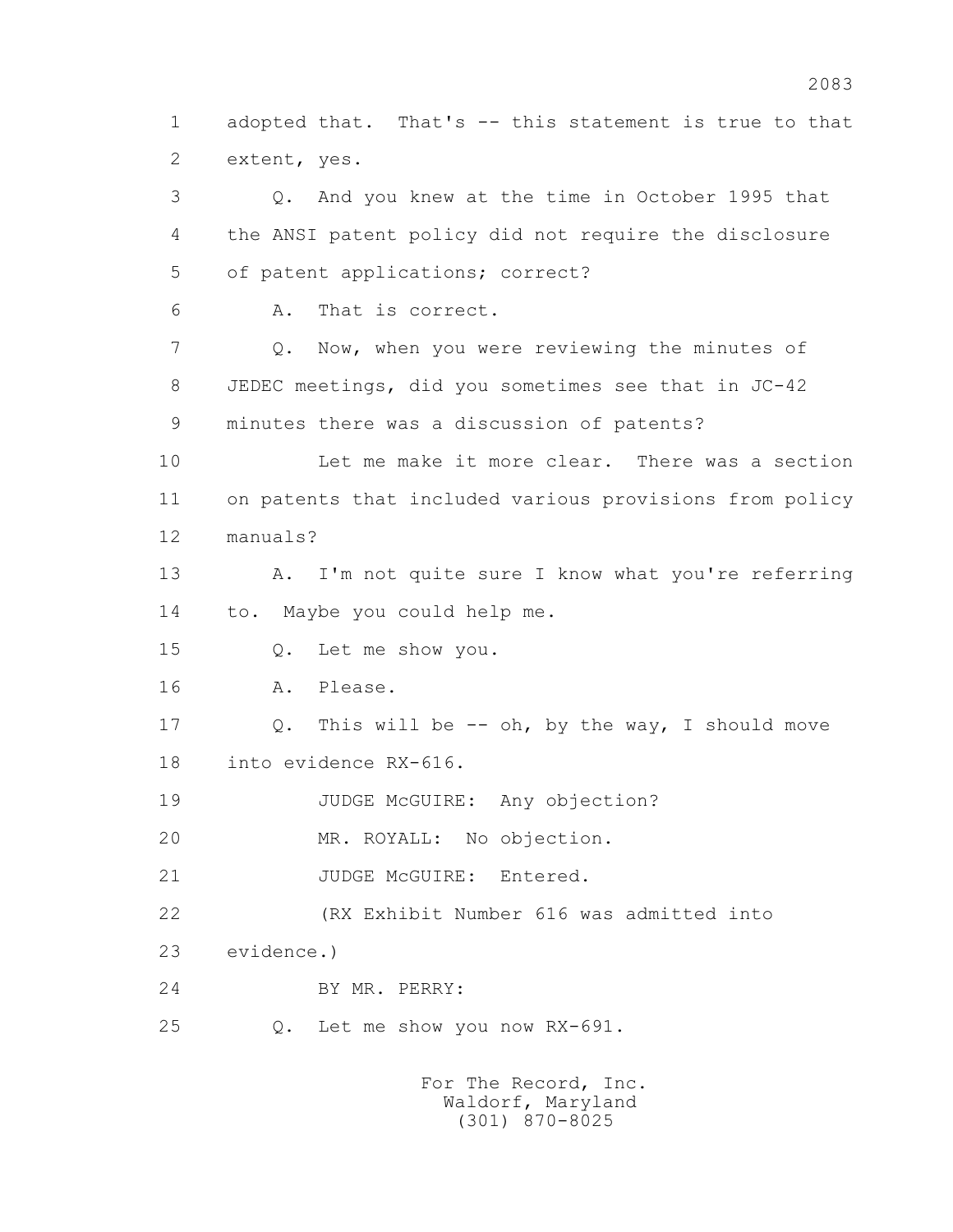1 May 1? 2 JUDGE McGUIRE: Yes. 3 BY MR. PERRY: 4 Q. These appear to be the March 18, 1996 minutes 5 of a JC-42 meeting. 6 In March '96, was it one of your job 7 responsibilities to review minutes of JC-42 meetings? 8 A. Yes, sir. 9 Q. I just want to point you to something on page 7 10 of the exhibit. 11 A. Okay. 12 Q. Do you see up at the top it says "Patent 13 Tracking"? 14 A. Yes, sir. 15 Q. And then it says, "Show JEDEC patent policy at 16 each task group and committee meeting"? 17 A. Yes, sir. 18 Q. Do you see down at the bottom there's a 19 reference to EIA policy? 20 A. I'm not -- all right. We're together. Yes, 21 sir. 22 Q. And that has a quote from 7-B; correct, the 23 October 1995 style manual? 24 A. Yes, sir, it does. 25 Q. So it appears to you that in fact 7-B was made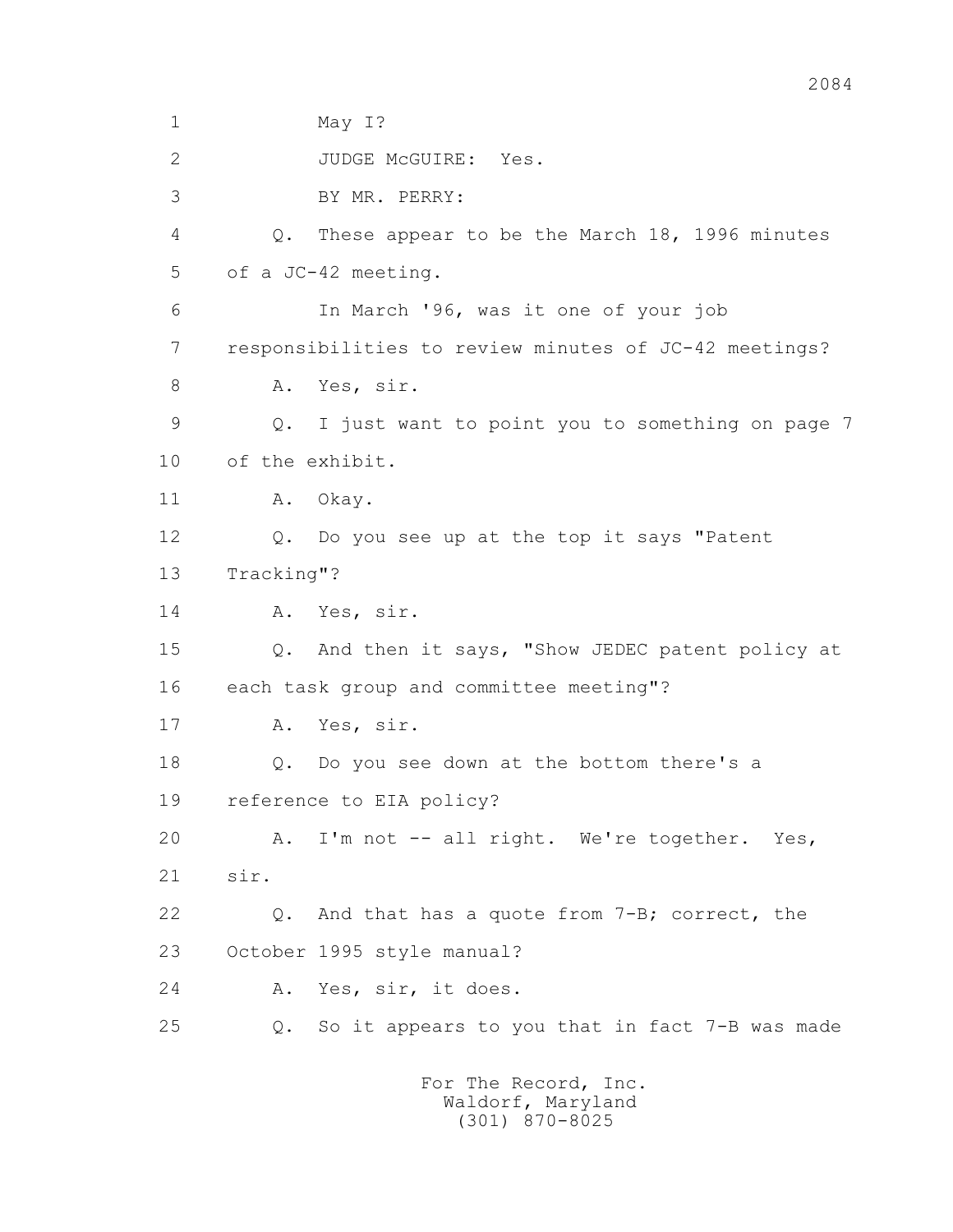1 available at least to Mr. Townsend; right? 2 A. Evidently it was, yes. 3 Q. Now, you talked yesterday about the sign-in 4 sheet as well, and the one that you were looking at was 5 CX-306. 6 Can we pull that up? And if you can find the 7 sign-in sheet that's in front of you, that would be 8 helpful. 9 A. I have it here, sir. 10 Q. And you said you had had some involvement as a 11 result of some task force you were on in changing the 12 sign-in sheet to add some language; is that correct? 13 A. No. 14 MR. ROYALL: I believe that may misstate the 15 witness' prior testimony. 16 JUDGE McGUIRE: Restate. 17 BY MR. PERRY: 18 Q. Let me ask it this way. 19 Did you have any involvement in preparing any 20 of the language on this two-page sign-in sheet? 21 A. No, sir. 22 Q. And you're looking at CX-306? 23 A. I'm looking at CX-306. 24 Q. You did talk about a particular sentence on the 25 front that says, "Subjects involving patentable or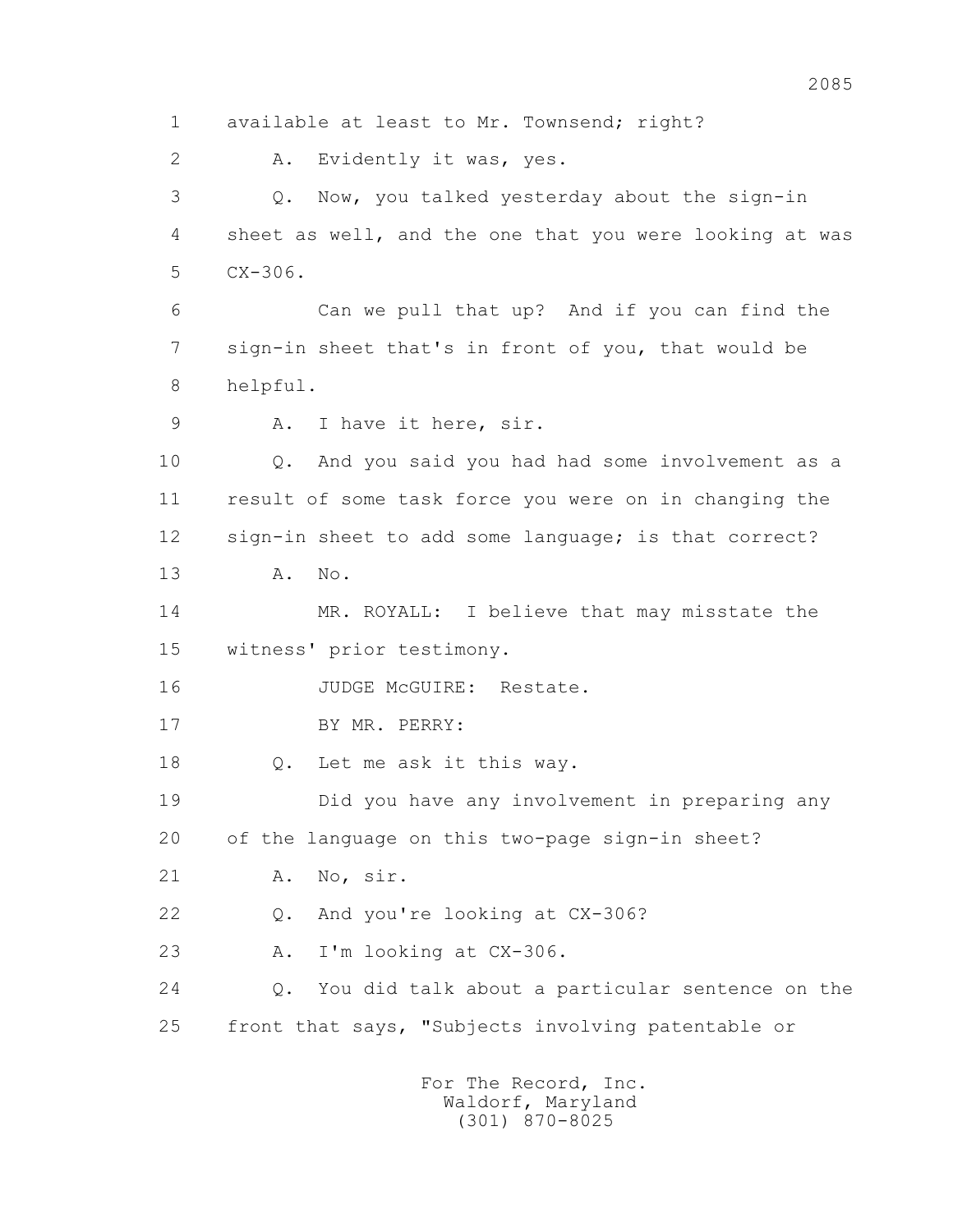1 patented items shall conform to EIA policy." 2 Do you see that? 3 A. I do. 4 Q. And did you testify about when you thought this 5 was used at JEDEC meetings? 6 A. I believe I said it would have been in the 7 mid-1990s based on the logos that appear at the top of 8 the sign-in sheet. Yes. 9 Q. That's right. 10 And on page 2, there's -- well, page 1 tells 11 us to look on the reverse side for the EIA policy; 12 right? 13 A. Yes, sir. 14 Q. And then on page 2, which I think was the back 15 of the sign-in sheet -- 16 A. Correct. 17 Q. -- the portion of the -- that talks on the 18 lower right -- I'm sorry -- that says "reference to 19 patented products in EIA standards," do you see that? 20 A. I do. 21 Q. Do you recognize that to be a quote from EP-3? 22 A. I can barely read it either on the screen or 23 here, but let me try. It's from EP-3 or EP-7. I'm not 24 sure which. 25 Q. Well, it references EP-7, doesn't it?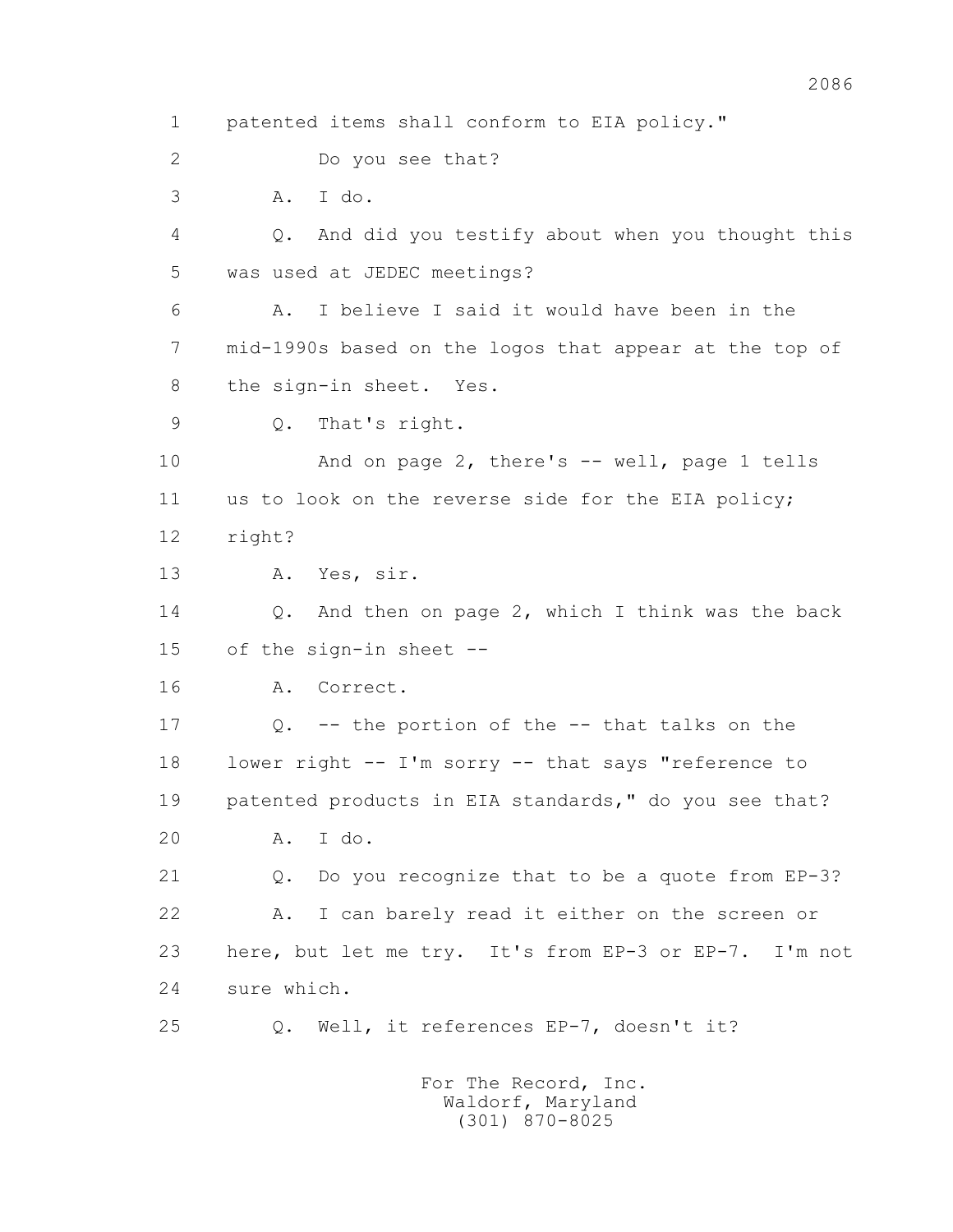1 A. Again, it's very difficult to read on my copy. 2 If you can highlight it, I will -- yes, that's what it 3 says.

 4 Q. Well, I think EP-3 will speak for itself. But 5 let's look at the language if we could.

 6 The first sentence says, "Requirements in EIA 7 standards that call for the use of patented items 8 should be considered with great care."

9 Do you see that?

10 A. I do.

 11 Q. And then in the next sentence there's a phrase 12 that says, "Committee chairmen should ensure that no 13 program of standardization shall refer to a product," 14 and then it goes on from there.

15 Do you see that?

16 A. I do.

 17 Q. Now, when you saw the use of the word "should" 18 in EIA manuals, did you understand that to mean must? 19 A. I think in other places in the manuals they use 20 stronger language, but "should" certainly imposes a

 21 duty, yes. "Should" does not mean must but "should" 22 suggests that there is a duty, yes.

 23 Q. Well, would you -- you do see that on this 24 sign-in sheet there are two references to EP-7; 25 correct?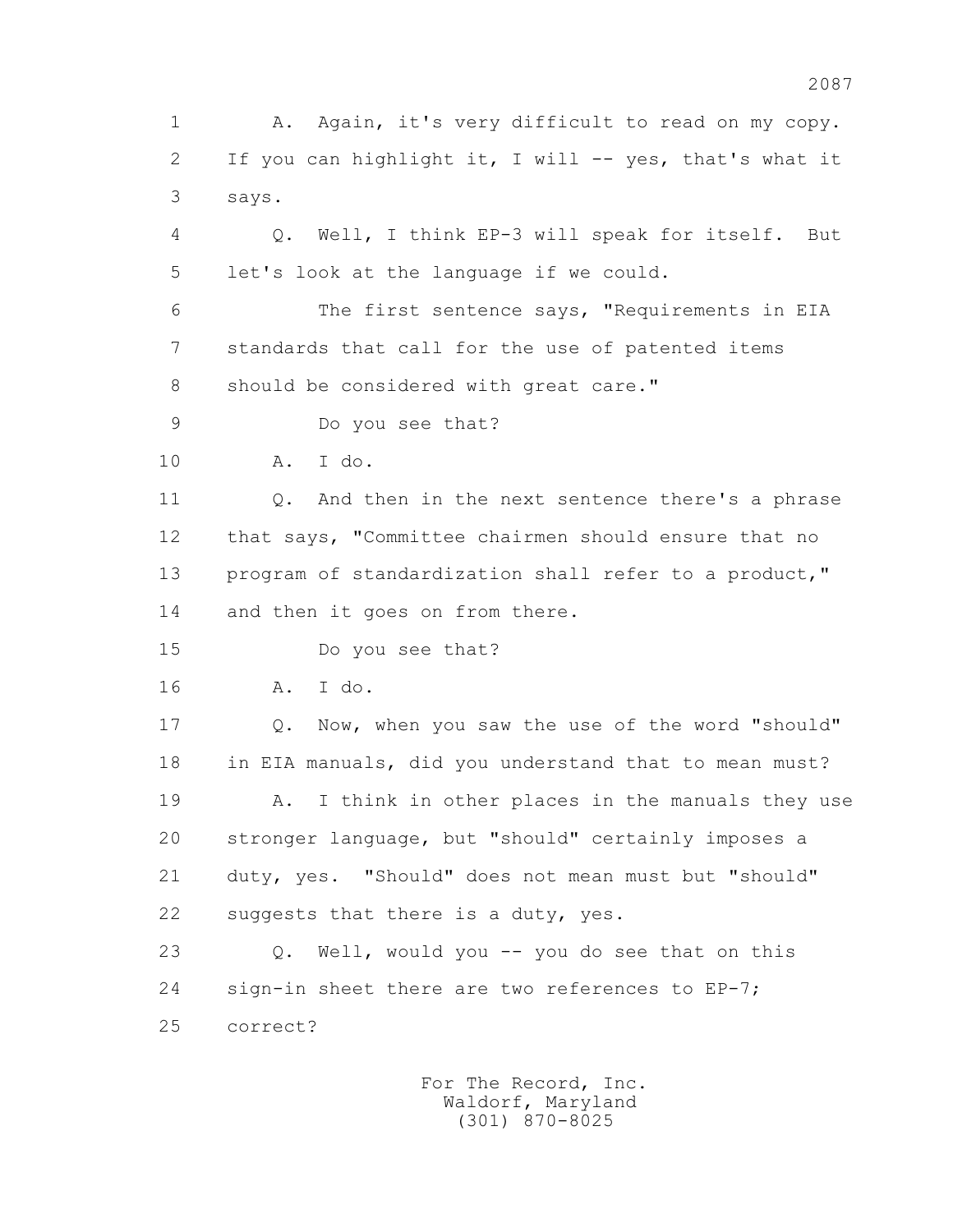1 A. Yes, there are.

 2 Q. Well, I'd like you to look at EP-7-A, which was 3 JX-54.

4 A. Okay. I have it.

 5 Q. And I'll ask you to look at -- this is the one 6 where the page numbers are a little bit cut off -- 7 page 25 of the exhibit.

 8 Would you pull up the last section under 7.2.1. 9 Do you see that the EP-7-A that the sign-in 10 sheet points people to says, "The word 'shall' 11 expresses requirement, 'should' expresses

12 recommendation"? Do you see that?

13 A. I do.

14 0. And that's, as you understand it, the meaning 15 of "should" in official EIA publications; correct? 16 A. No. That's what 7-A says in that particular 17 section. You asked me my particular interpretation, 18 not what 7-A said. That's what 7-A says about -- 19 Q. Isn't this sign-in sheet an EIA publication?

20 A. No.

21 0. It's an official EIA form?

 22 A. It's an official EIA form. And EP-7 is 23 directed to EIA engineering publications; it's not 24 directed to forms. And again, going back to what I 25 said before, not to be argumentative, I thought you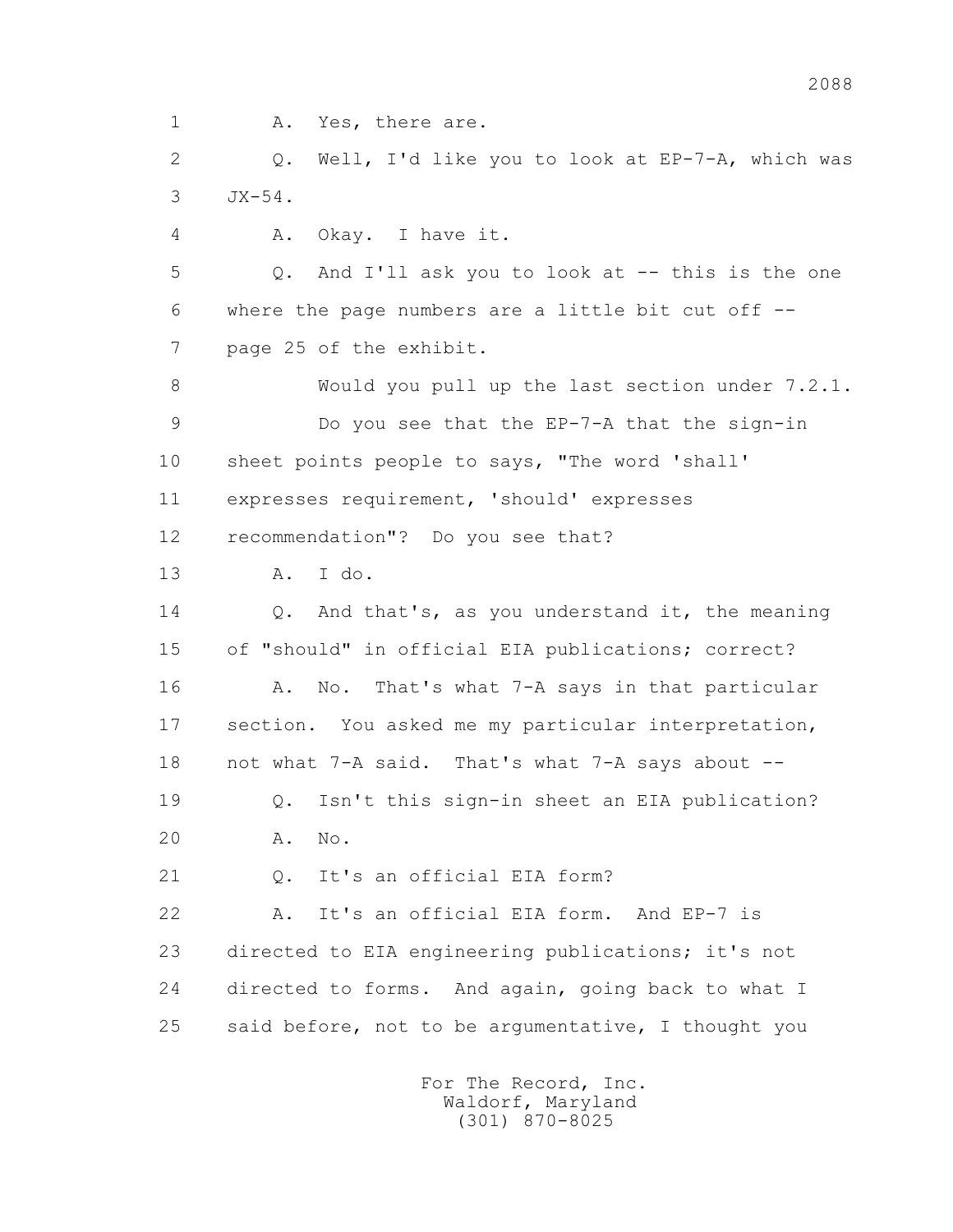1 asked me my -- how I understood the word "should," not 2 how a JEDEC manual or an EIA manual defines the word 3 "should."

 4 Q. Now, you talked some about the Dell case. Do 5 you remember that testimony from yesterday?

6 A. Yes, I do.

7 0. And you understood that was a case -- well, 8 what did you understand that the FTC had alleged in 9 that case that Dell had done?

 10 A. That Dell had failed to disclose relevant IP 11 and obviously because they failed to disclose it also 12 failed to license it on reasonable terms.

 13 Q. Did you understand that a Dell representative 14 had allegedly certified in writing twice that Dell had 15 no intellectual property that he was aware of?

 16 A. I didn't know it was twice, but I think I 17 referred yesterday in my testimony to the fact that 18 there was a written certification of some kind, yes.

 19 Q. And Dell and the FTC entered into a consent 20 decree, you understand that?

21 A. I do.

22 Q. There was no trial?

23 A. I do.

 24 Q. And the FTC asked for comments about the 25 consent decree from interested parties; correct?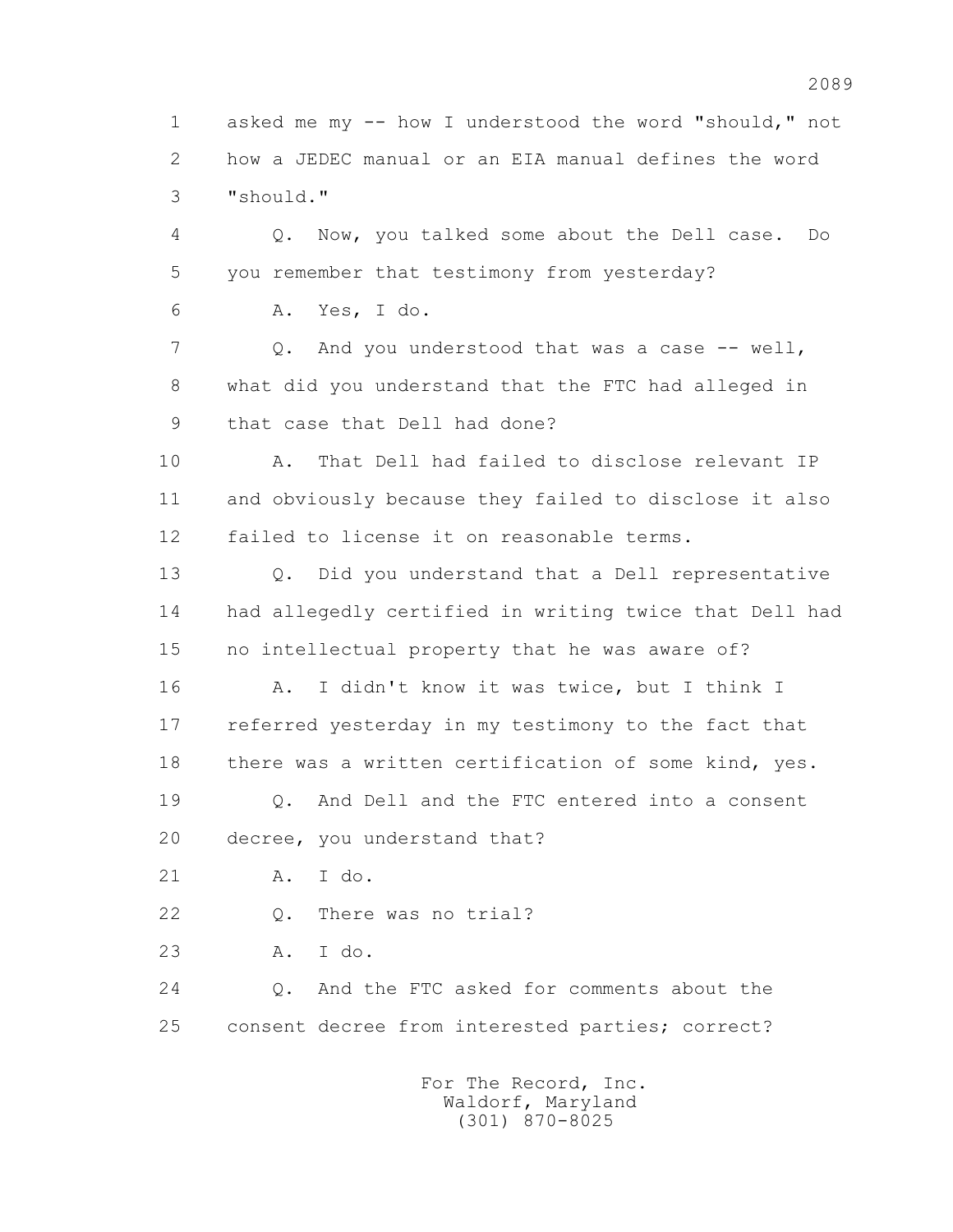1 A. Correct.

 2 Q. And then you and Mr. Bart, you on behalf of EIA 3 and Mr. Bart on behalf of TIA, coauthored a letter to 4 the FTC providing comments; correct? 5 MR. ROYALL: Your Honor, I believe that 6 misstates the witness' prior testimony. 7 JUDGE McGUIRE: Then how does it misstate it? 8 MR. ROYALL: I don't want to put words in his 9 mouth, but he testified yesterday as to who the author 10 was. 11 MR. PERRY: Your Honor, this is not a proper 12 objection at trial. 13 JUDGE McGUIRE: Well, now, why is it not a 14 proper objection if he's claiming that the question 15 misstates the testimony? 16 MR. PERRY: Because the witness is supposed to 17 answer the question yes or no, not Mr. Royall. 18 JUDGE McGUIRE: Well, he's making an objection, 19 Mr. Perry. He's entitled to object. Now, the basis is 20 whether your question provides testimony that was 21 improperly misstated. 22 MR. ROYALL: I believe it does clearly. 23 MR. PERRY: Let me go without referring to 24 testimony. I didn't realize I had referred to 25 testimony.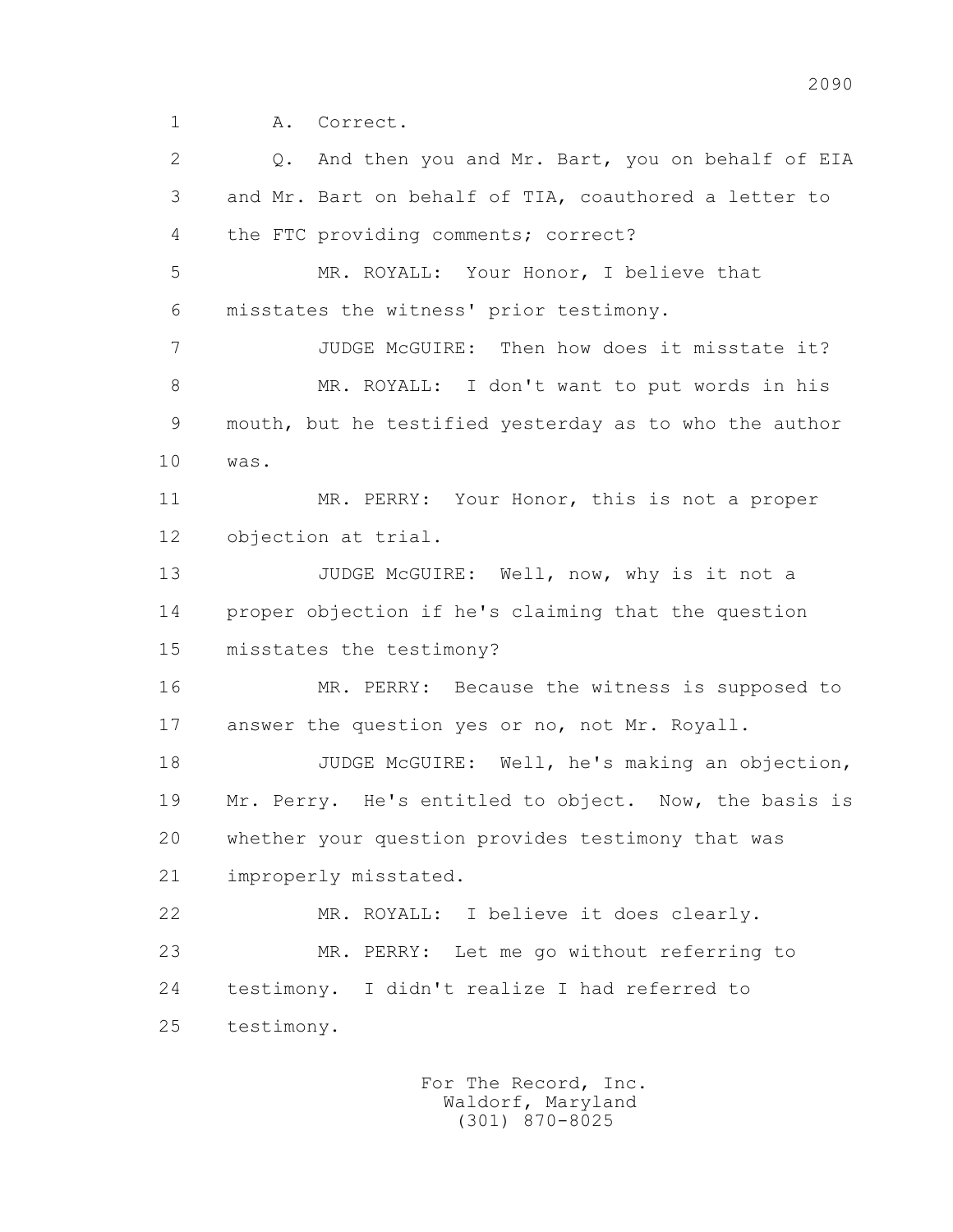1 JUDGE McGUIRE: At this point I'm not sure 2 exactly what you referred to, but I want to address his 3 objection, so why don't we go back and restate the 4 question and then we'll see where we stand. 5 BY MR. PERRY: 6 Q. Did you on behalf of EIA and Mr. Bart on behalf 7 of TIA coauthor a letter to the FTC providing comments 8 on the Dell consent decree? 9 A. No. 10 Q. All right. Would you please look at the 11 Infineon deposition transcript that's dated January 9, 12 2001 at page 139. 13 A. I'm sorry. Would you mind repeating which 14 volume of these volumes I'm supposed to be looking at. 15 Q. January 9, 2001 in the Infineon case. 16 A. Yes, sir. 17 Q. At page 139. 18 A. Okay. 19 Q. And I'll give you a chance to read the portion 20 that begins at line 8 to line 15. 21 JUDGE McGUIRE: What page was that, Mr. Perry? 22 MR. PERRY: 139, Your Honor. 23 THE WITNESS: Yes, sir. In this particular 24 portion -- 25 JUDGE McGUIRE: No. He hasn't asked a question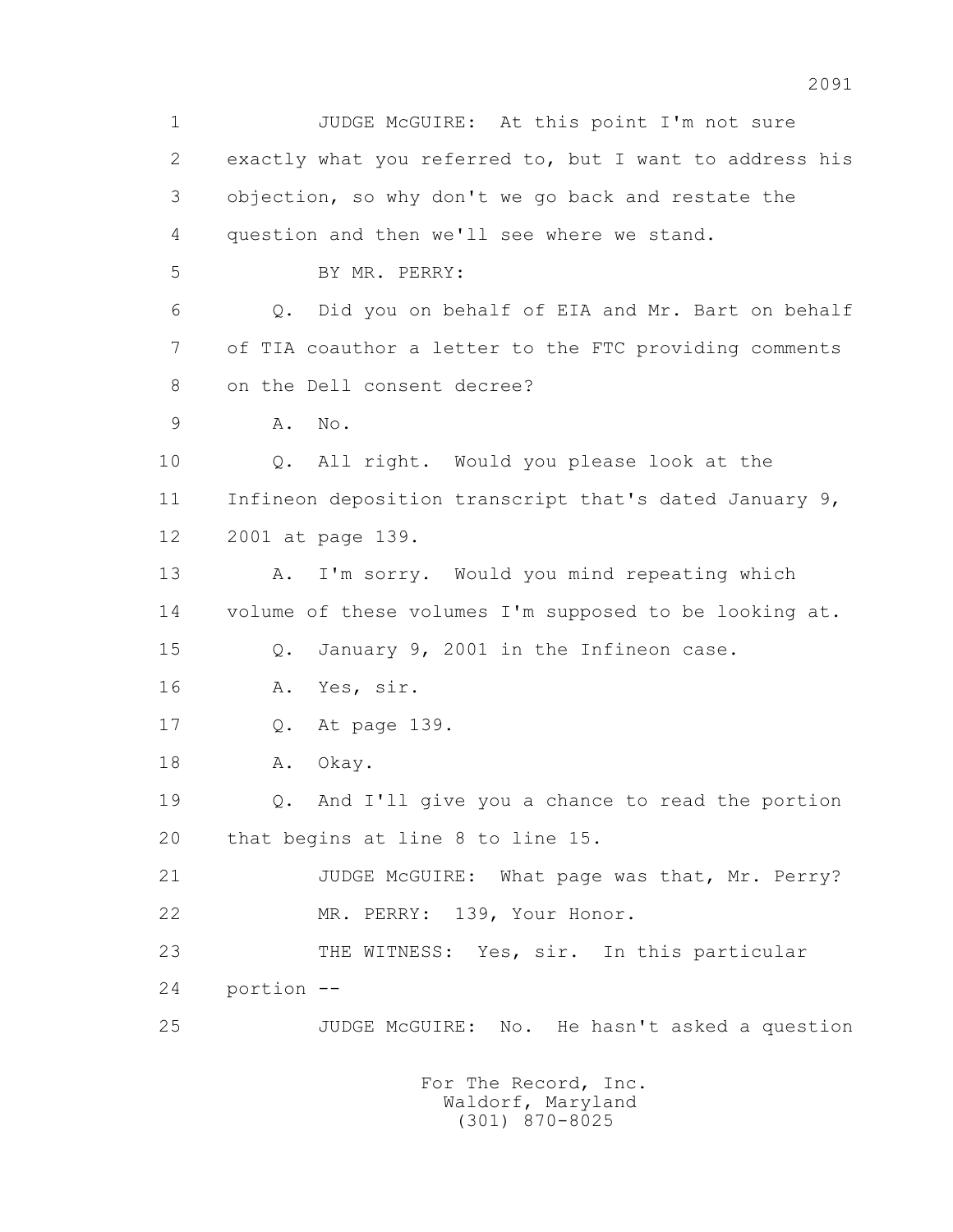1 yet.

 2 THE WITNESS: I'm looking at that line. 3 MR. PERRY: Let's let His Honor look at that. 4 JUDGE McGUIRE: He has not asked a question. 5 Go ahead, Mr. Perry. 6 BY MR. PERRY: 7 Q. Did you testify in the Infineon deposition, 8 where you had been sworn to tell the truth, that you 9 believe you had coauthored with Dan Bart comments on 10 the Dell case? 11 A. I did. 12 Q. And was that a true statement? 13 A. I think if you look elsewhere in my deposition, 14 when I'm shown the document, I clarified what my role 15 in authorship was. 16 So I mean, if you're asking me if this one line 17 read out of context is an accurate statement, that was 18 my best recollection at that time, not knowing what 19 document -- not having seen the document, and I might 20 mention incidentally not knowing when I took this 21 deposition even what the subject matter of the 22 deposition was. 23 Q. You knew when you -- when the letter was 24 submitted to the FTC in January '96 that your name was 25 on the signature block?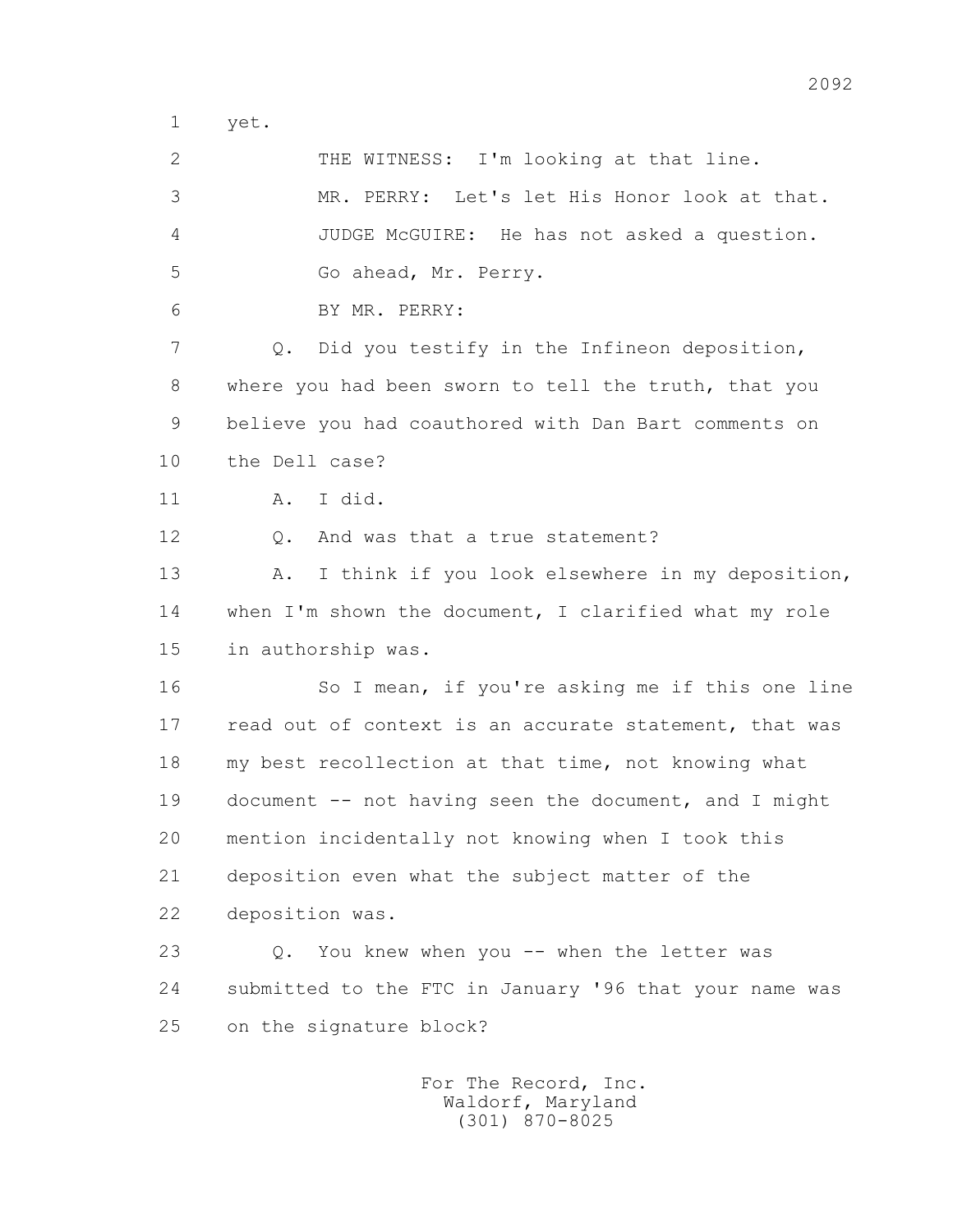1 **A.** Yes.

2 0. And you approved the letter as written; 3 correct?

4 A. I did.

 5 Q. Did you provide any input into the letter? 6 A. No. I offered comments on the draft, and I 7 think this was my testimony earlier and in deposition, 8 I offered comments on a draft that was prepared by 9 Mr. Paul Vishny and provided to me by Mr. Bart. 10 Q. So you did provide input into the letter?

11 A. Right.

12 Q. Okay.

13 A. And to that extent, I don't disagree with the 14 statement coauthored; I'm clarifying what my role was 15 in response to your question.

 16 Q. Did some of your comments get into the letter? 17 A. I don't recall specifically which ones, if any, 18 did, but again, I don't disagree with the substance of 19 the letter.

 20 Q. Well, let's look at the letter. It's RX-669. 21 A. I have it. Yes, sir.

 22 Q. Now, the letter on its first page refers to 23 various JEDEC standards; correct? The first full 24 paragraph under Statement of Interest, if you'll look 25 down to the bottom of that paragraph, do you see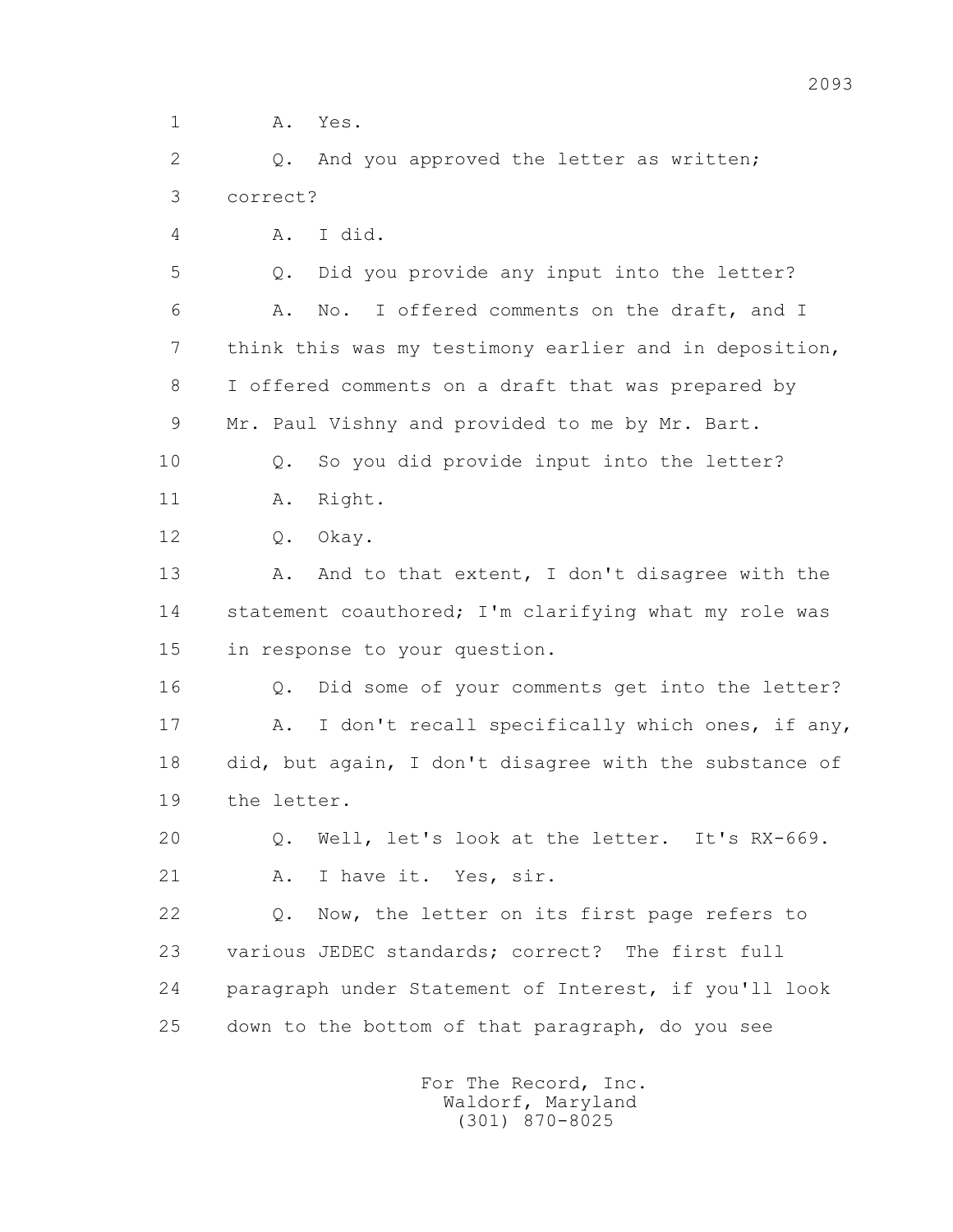1 references to JEDEC standards?

 2 A. Yes. There is a reference to all JEDEC 3 solid-state standards for the semiconductor industry, 4 yes, among others, yes, sir. 5 Q. And at the time, January '96, JEDEC was an 6 activity within the EIA engineering department; 7 correct? 8 A. I believe that's correct at that time, yes. 9 Q. And this letter was written in part on behalf 10 of JEDEC; correct? 11 A. As part of the EIA organization, yes, of 12 course. 13 Q. Now, if you'll look on the next page, page 2 of 14 the letter, there's a heading I think you spoke to 15 yesterday called "Allowing patented technology in 16 standards is pro-competitive." 17 Do you see that? 18 A. Yes, sir, I do see that. 19 Q. And you agreed with that at the time; correct? 20 A. Yes. Subject to the statements I made, the 21 additional statements I made yesterday, yes, I do, I 22 did. 23 Q. And if you'll look on page 4 of the letter -- 24 let's pull up the very last paragraph, and it says: 25 "Standards in these high-tech industries must be based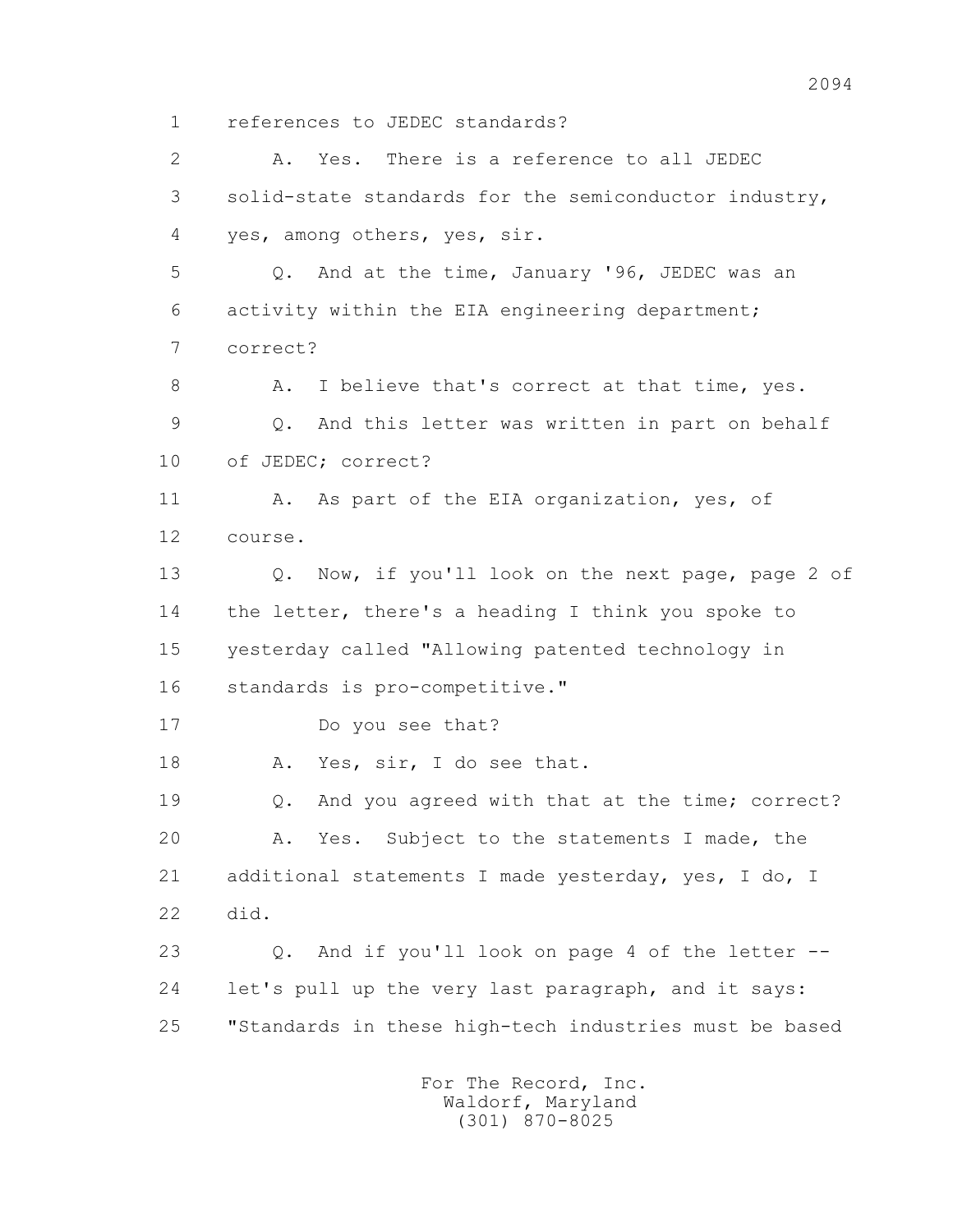1 on the leading-edge technologies. Consumers will not 2 buy second-best products that are based only on 3 publicly available information. They demand and 4 deserve the best technology these industries can 5 offer." 6 Do you see that? 7 A. I do. 8 Q. And you agreed with that at the time as well? 9 A. I do -- I did and do, yes. 10 Q. And you agreed then that consumers would not be 11 well-served if a high-tech standard-setting 12 organization insisted on having standards that were 13 patent-free, that had no IP in them? 14 A. As a general principle, yes. There are 15 certainly exceptions to that, but as a general 16 principle, yes. 17 Q. And the important issue is the license 18 availability to all parties on a reasonable, 19 nondiscriminatory basis; correct? 20 A. In part. It's also the issue of whether or not 21 the patented technology is likely to increase the cost 22 of the item to the point where the standard is one that 23 will not gain market acceptance, so there's that 24 aspect, too. 25 In other words -- if I can explain? Or may I? For The Record, Inc.

> Waldorf, Maryland (301) 870-8025

2095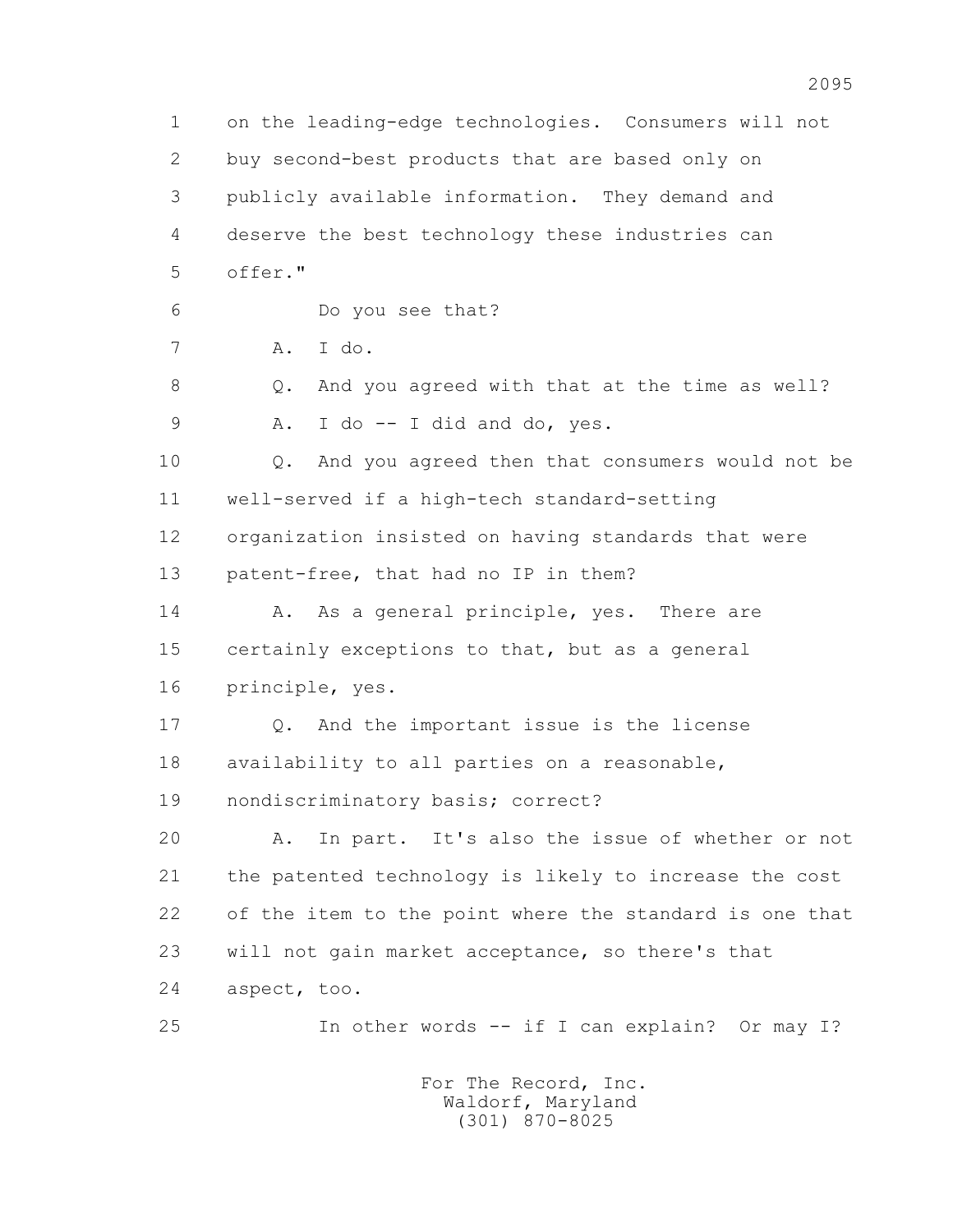1 It's your question.

 2 MR. ROYALL: Your Honor, I'm going to ask that 3 he not be -- 4 MR. PERRY: I was going to say yes, Mr. Royall.

 5 JUDGE McGUIRE: Just a second, Mr. Royall. 6 MR. PERRY: I was going to say fine. 7 JUDGE McGUIRE: Now, do you have a statement 8 that you want to make, Mr. Royall? 9 MR. ROYALL: No. I just simply want to make 10 sure he can give his full statement. 11 JUDGE McGUIRE: He's getting full and fair 12 treatment. 13 BY MR. PERRY: 14 O. Go ahead. Explain your answer. 15 A. If there is a patented and a nonpatented 16 alternative and there's roughly equivalency in terms 17 of technical merit, it may be appropriate for a 18 committee to look hard at the nonpatented 19 alternative. 20 Q. Are you done? 21 A. I'm done. 22 Q. Would you look at the sentence that comes just 23 above the one that we were looking at. 24 So pull it all up. 25 No, no. Just the sentence just above the last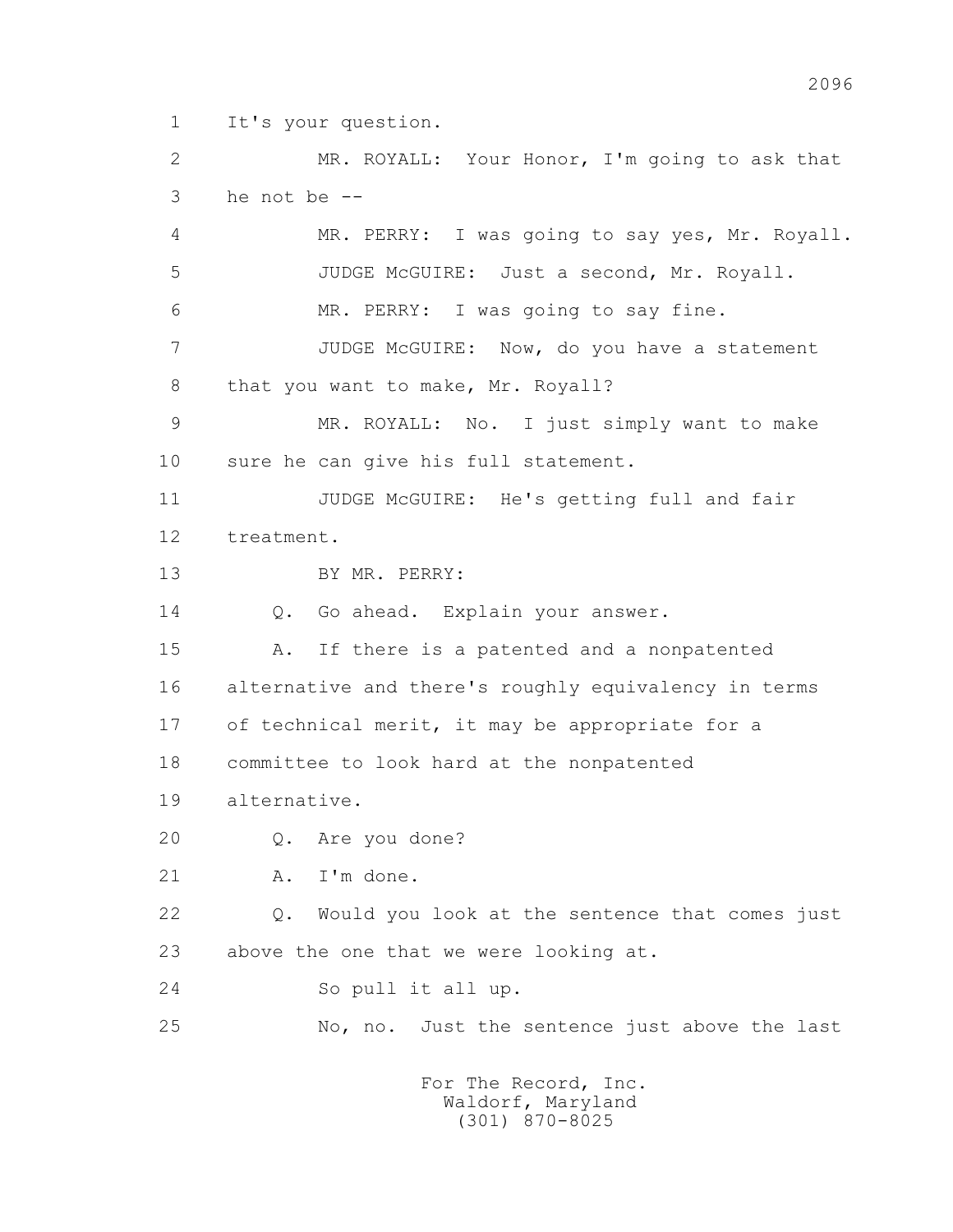1 paragraph, please, and the last paragraph. The 2 sentence just above the last paragraph. That's the 3 one. Thank you.

 4 The sentence just before the last paragraph on 5 page 3 says: "Even if knowledge of a patent comes 6 later in time due to the pending status of the patent 7 while the standard was being created, the important 8 issue is the license availability to all parties on 9 reasonable, nondiscriminatory terms."

10 Do you see that?

11 A. Yes, sir.

 12 Q. And you agreed with that at the time the letter 13 was sent; correct?

14 A. Yes, sir.

15 Q. Now, at the time the letter was sent, you 16 understood that TIA's patent policy did not require the 17 disclosure of patent applications; right?

 18 A. That's correct. TIA adopted a patent policy in 19 about 1991 that did not apply, yes.

 20 Q. Now, you also know that JEDEC has been aware 21 since 2000 of patents issued to Rambus that Rambus has 22 asserted against manufacturers of JEDEC-compliant

23 DDR SDRAM and SDRAM devices; correct?

24 A. That's correct.

25 Q. Has JEDEC ever asked Rambus if it would agree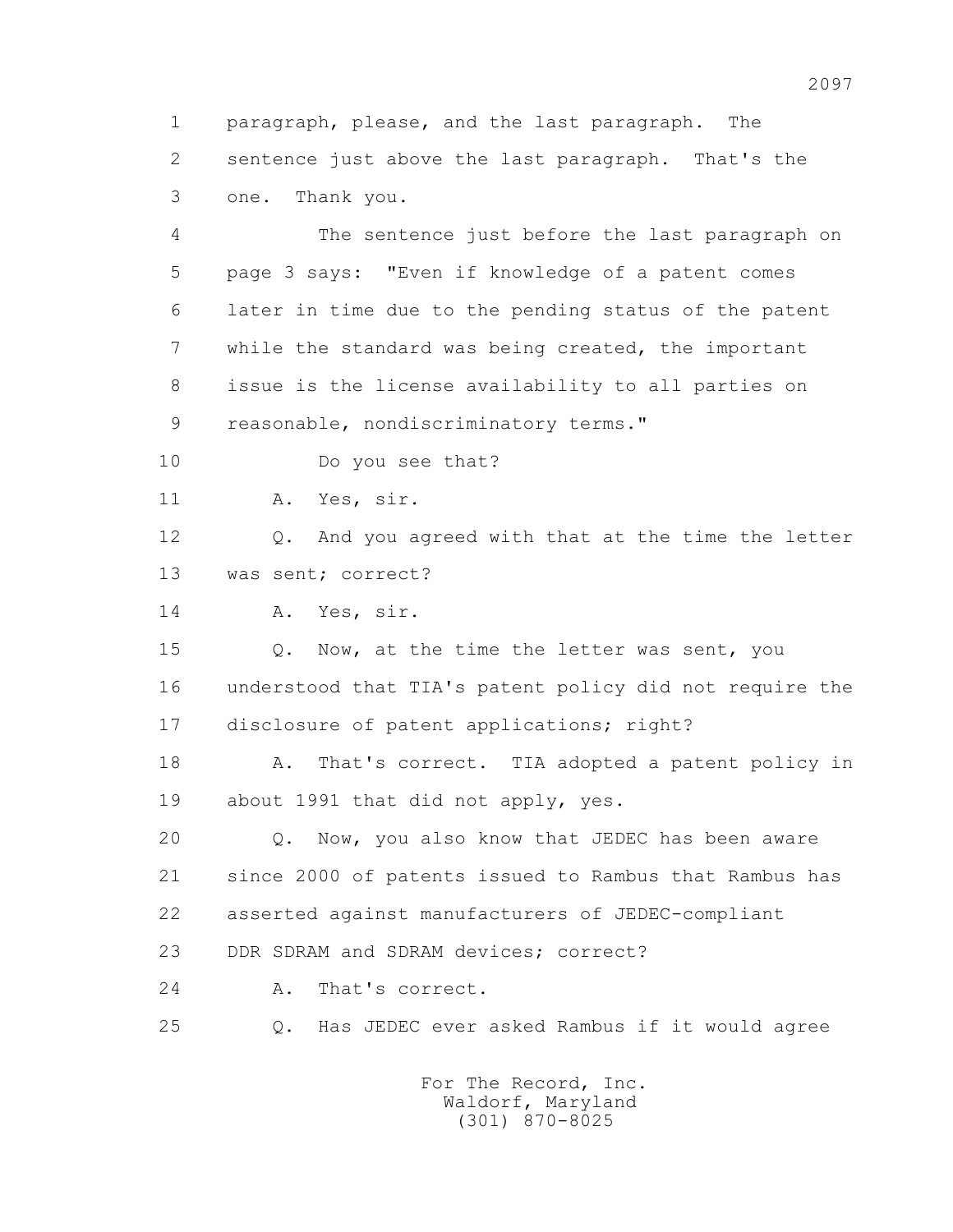1 to license those patents to all comers on reasonable 2 and nondiscriminatory terms?

 3 A. No. Actually when I think we first learned 4 about the Rambus patents there was at least one and 5 perhaps several cases in litigation so, as I had 6 testified yesterday, we stayed out because those 7 matters were before the courts.

 8 Q. When you say you stayed out, you've been filing 9 amicus briefs, haven't you?

 10 A. Yeah. We did not contact Rambus, to answer 11 your question, and ask for any licensing assurances or 12 any other information because all these matters were 13 before the courts.

 $14$   $0.$  Now  $-$ 

15 MR. ROYALL: Your Honor, sorry for the late 16 objection. I would just ask for clarification.

17 When questions are asked about JEDEC, as 18 Mr. Perry on numerous occasions yesterday pointed out, 19 this witness was not involved in JC-42, so I would ask 20 for clarification when he says "JEDEC" whether he's 21 talking about JEDEC at large or the JC-42 committee. 22 MR. PERRY: Let me ask that question. 23 JUDGE McGUIRE: Go ahead. 24 BY MR. PERRY:

25 Q. How long have you been president of JEDEC?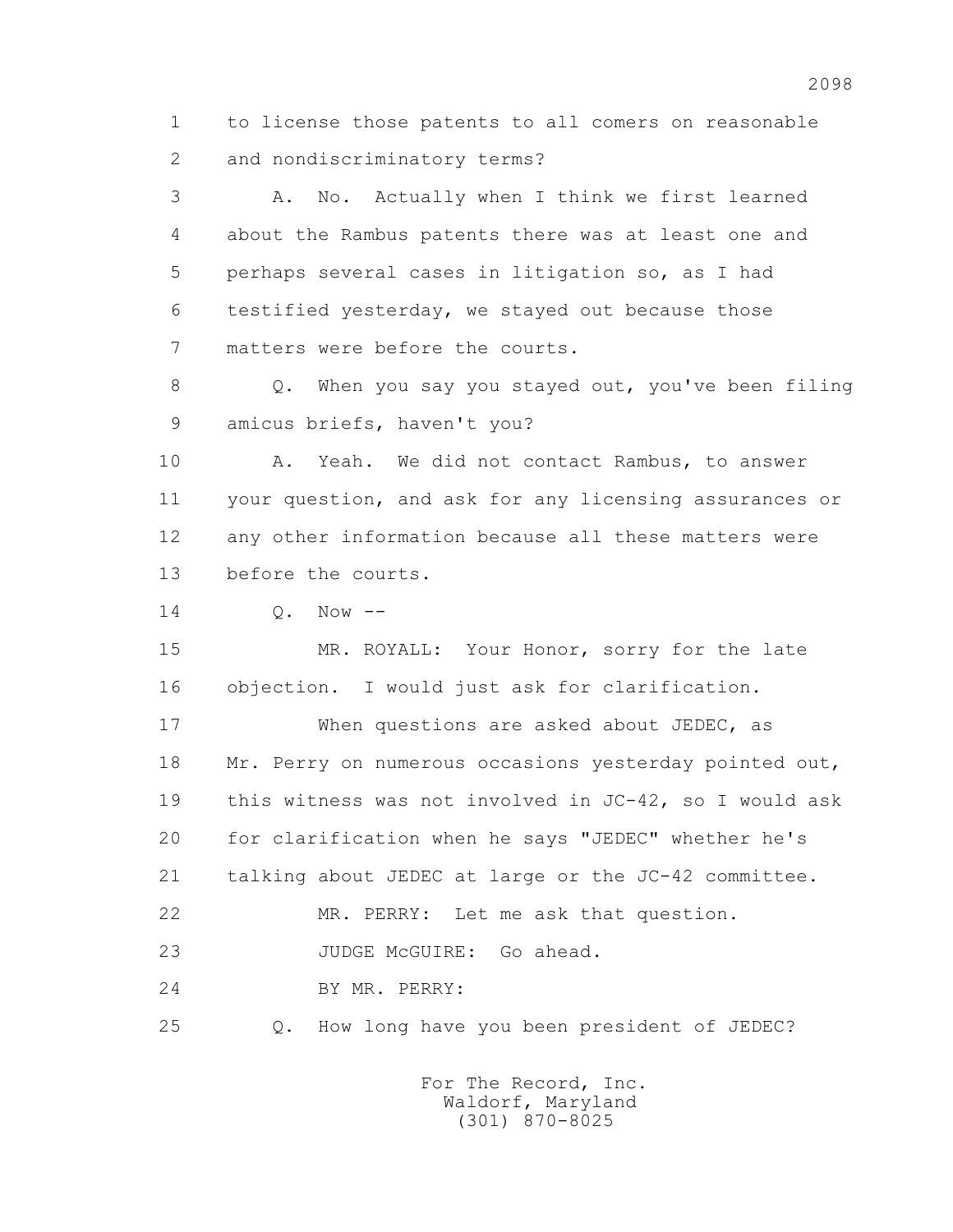1 A. Since early 2000 -- early 2000.

2 0. And since about the time you became president 3 of JEDEC, you've been aware that Rambus had issued 4 patents that it had asserted against manufacturers of 5 JEDEC-compliant DDR SDRAM and SDRAM devices? 6 A. I believe that's true, yes. 7 Q. And you've considered whether or not to ask 8 Rambus for an assurance that it will make those patents 9 available to all comers on reasonable terms, haven't 10 you? 11 A. No, sir, I have not. I believe that's directly 12 contradictory to what I just said. 13 Q. Well, I'm sorry, but what you just said was 14 there was a reason why you hadn't and now I'm asking, 15 if there is a reason why you hadn't, did you think 16 about doing it? 17 **A.** No. 18 Q. So it never entered your mind until just now to 19 ask Rambus for assurances of reasonable and 20 nondiscriminatory licensing? 21 MR. ROYALL: Again, Your Honor, if I could 22 object, I think there's confusion here because the 23 earlier questions that he's referring back to didn't 24 specify whether he was talking about JEDEC at large, 25 which is what this witness knows about, or the JC-42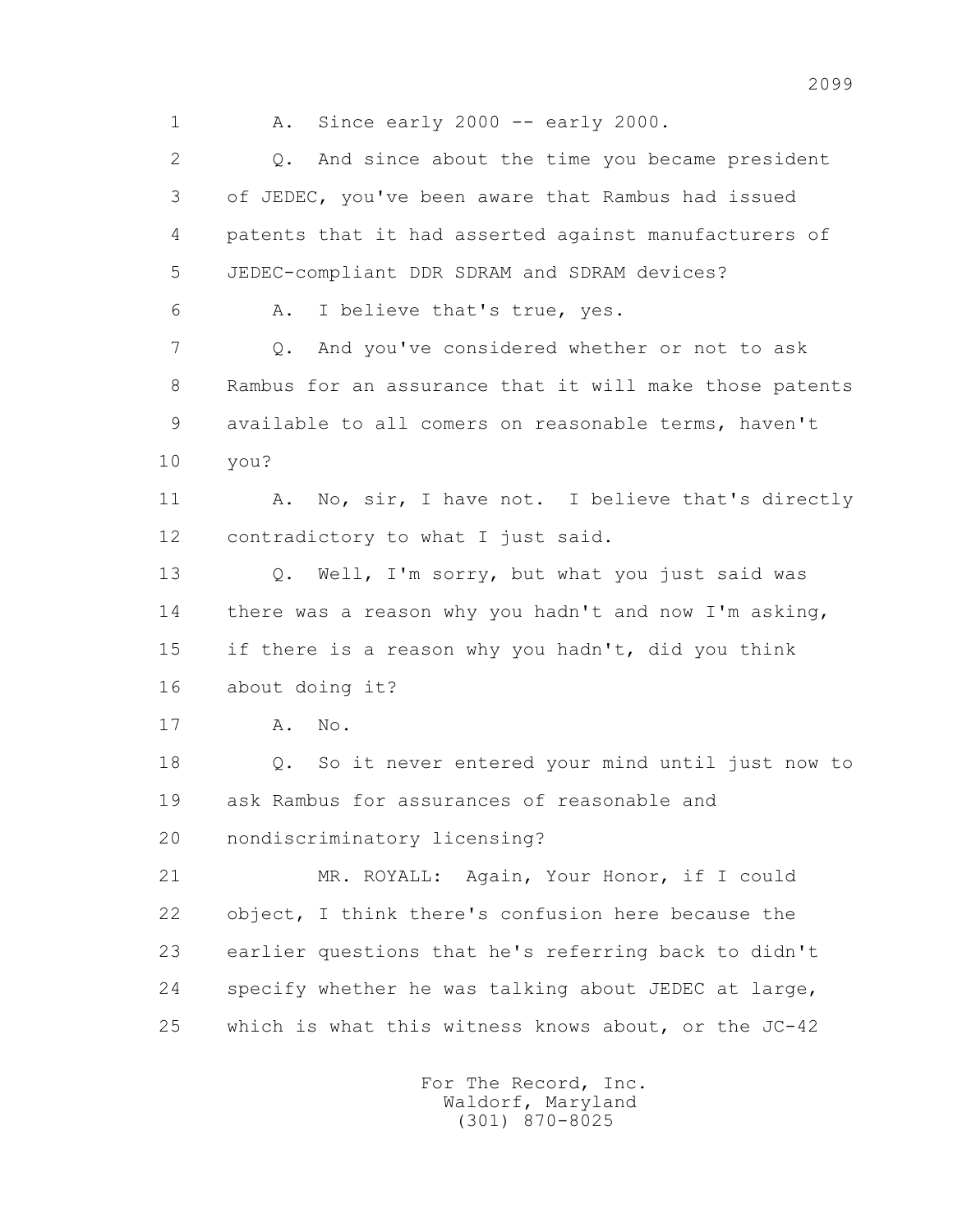1 committee, which he may or may not know. 2 JUDGE McGUIRE: All right. So noted. 3 You can ask your question, Mr. Perry. 4 If you can answer them, you can answer them. 5 But in that context. Let's be clear. And Mr. Kelly, 6 is that clear to you the context in which these 7 questions are now being asked? 8 THE WITNESS: Your Honor, the only thing that's 9 unclear in Mr. Perry's questions is he continues to 10 refer to "you," which I interpret to mean me as opposed 11 to JEDEC as an organization or JC-42. 12 JUDGE McGUIRE: I understood when he said that 13 that he was talking about you personally. 14 THE WITNESS: About me personally. 15 JUDGE McGUIRE: Then let's proceed. 16 BY MR. PERRY: 17 Q. When I say "you," Mr. Kelly, I'm talking about 18 you, Mr. Kelly. 19 A. All right. 20 Q. So until this -- until today, did you ever 21 consider the possibility of asking Rambus for 22 reasonable assurances that it will license -- for 23 assurances that it will license its patents -- excuse 24 me. 25 MR. ROYALL: I thought you were finished. For The Record, Inc.

 Waldorf, Maryland (301) 870-8025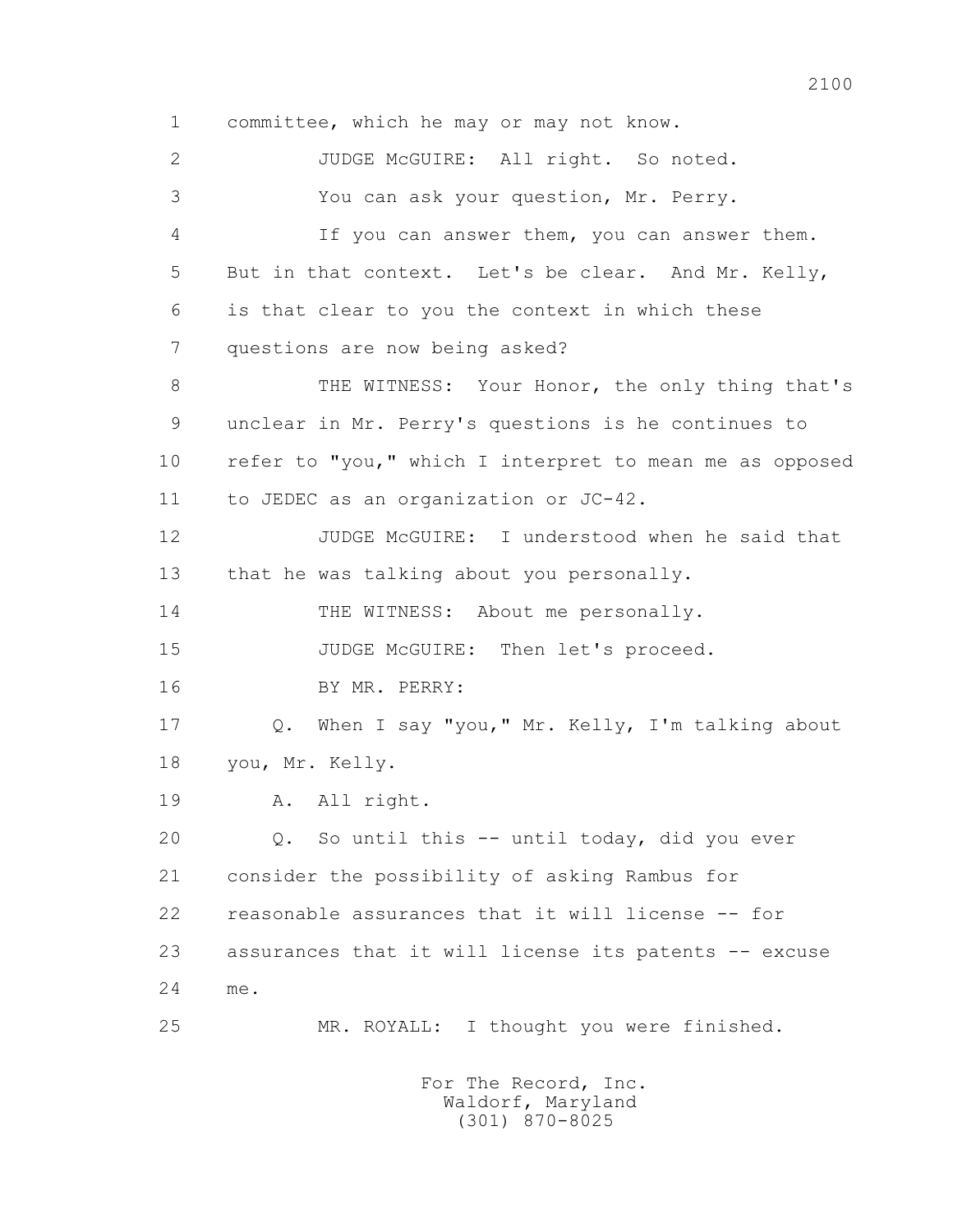1 BY MR. PERRY: 2 0. Let me restate my question. And please give 3 Mr. Royall time to object. 4 Until today, have you, Mr. Kelly, ever 5 considered whether or not to ask Rambus for assurances 6 that it will license its patents with respect to 7 DDR SDRAM and SDRAM devices to all comers on reasonable 8 terms? 9 MR. ROYALL: Your Honor, I object for lack of 10 foundation that this witness has any involvement 11 personally in the requesting of Rambus assurances, and 12 that's the confusion I'm concerned about. 13 JUDGE McGUIRE: Overruled. And go ahead and --14 THE WITNESS: No, up to today that has never 15 occurred to me. It has never occurred to me even to 16 this moment. 17 BY MR. PERRY: 18 Q. Has anyone ever asked your advice on whether 19 such a request should be made? 20 A. Not to my knowledge, no. 21 0. Isn't it the case that under JEDEC manuals such 22 a request is required when patents that read on 23 standards come to the attention of a JEDEC committee? 24 A. Not when matters are in litigation, sir, no. 25 Q. Is there something in the manuals that say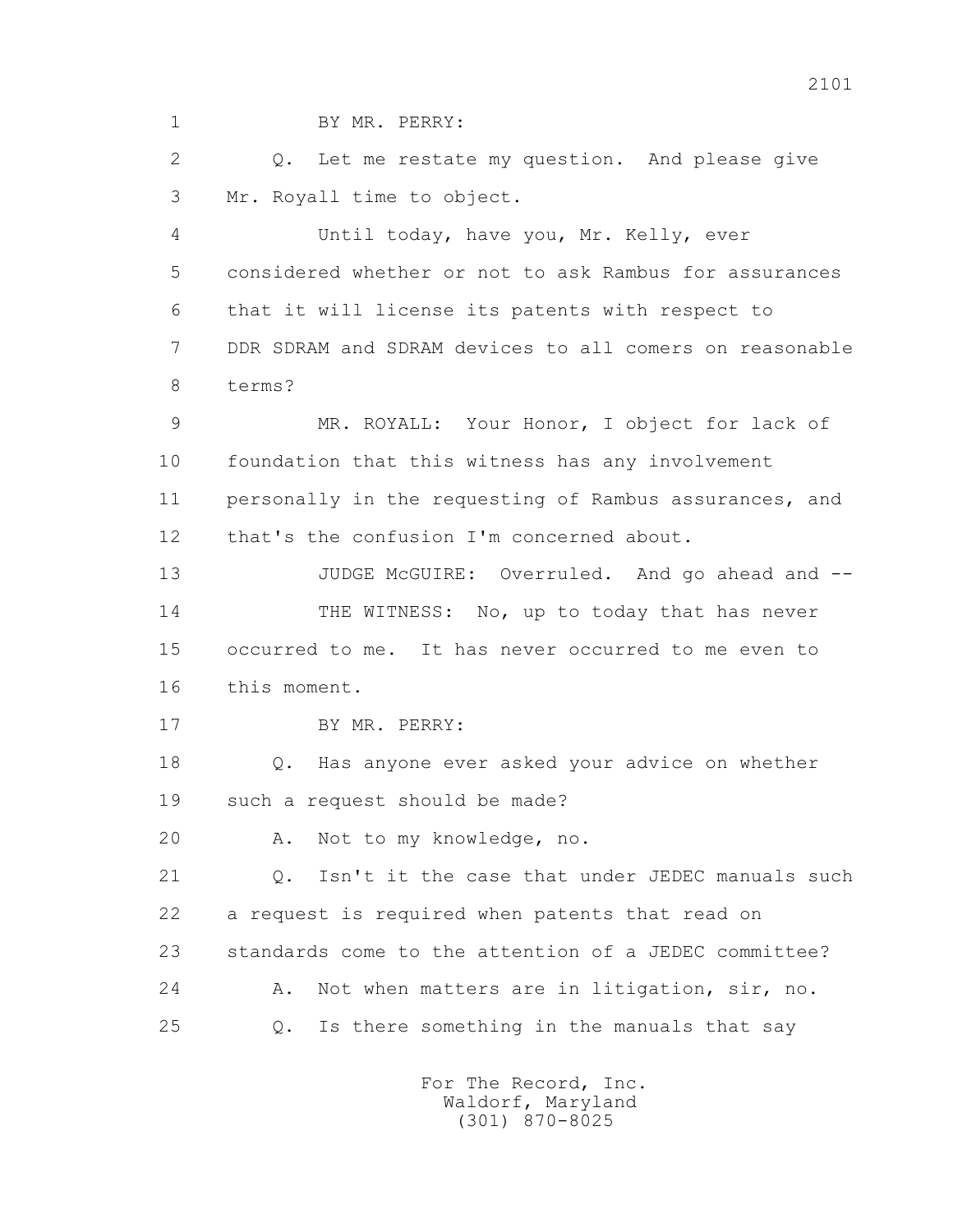1 that?

 2 A. No. That's the interpretation of the general 3 counsel who interprets the manuals.

 4 Q. Well, have you provided that interpretation to 5 any JEDEC committee in the past two years with respect 6 to the Rambus patents?

 7 A. I think I just answered your question, that 8 issue to my knowledge has never arisen.

 9 Q. And you think the committee chairman of JC-42 10 knows of this litigation exception to the requirement 11 in the JEDEC manuals that the request for assurances be 12 made when the committee learns of patents that read on 13 standards?

14 A. I have expressed my opinion about taking action 15 given the pendency of litigation in other contexts. I 16 can't tell you what's in the mind of JC-42 members or 17 chairman.

18 Q. Well, if it's true -- strike that.

19 So JEDEC does -- I'm sorry.

 20 So you don't know at this point whether or not 21 the terms that Rambus would offer in response to such a 22 request would be considered reasonable by licensees or 23 the courts or by you; is that right?

 24 MR. ROYALL: Objection. Lack of foundation, 25 Your Honor.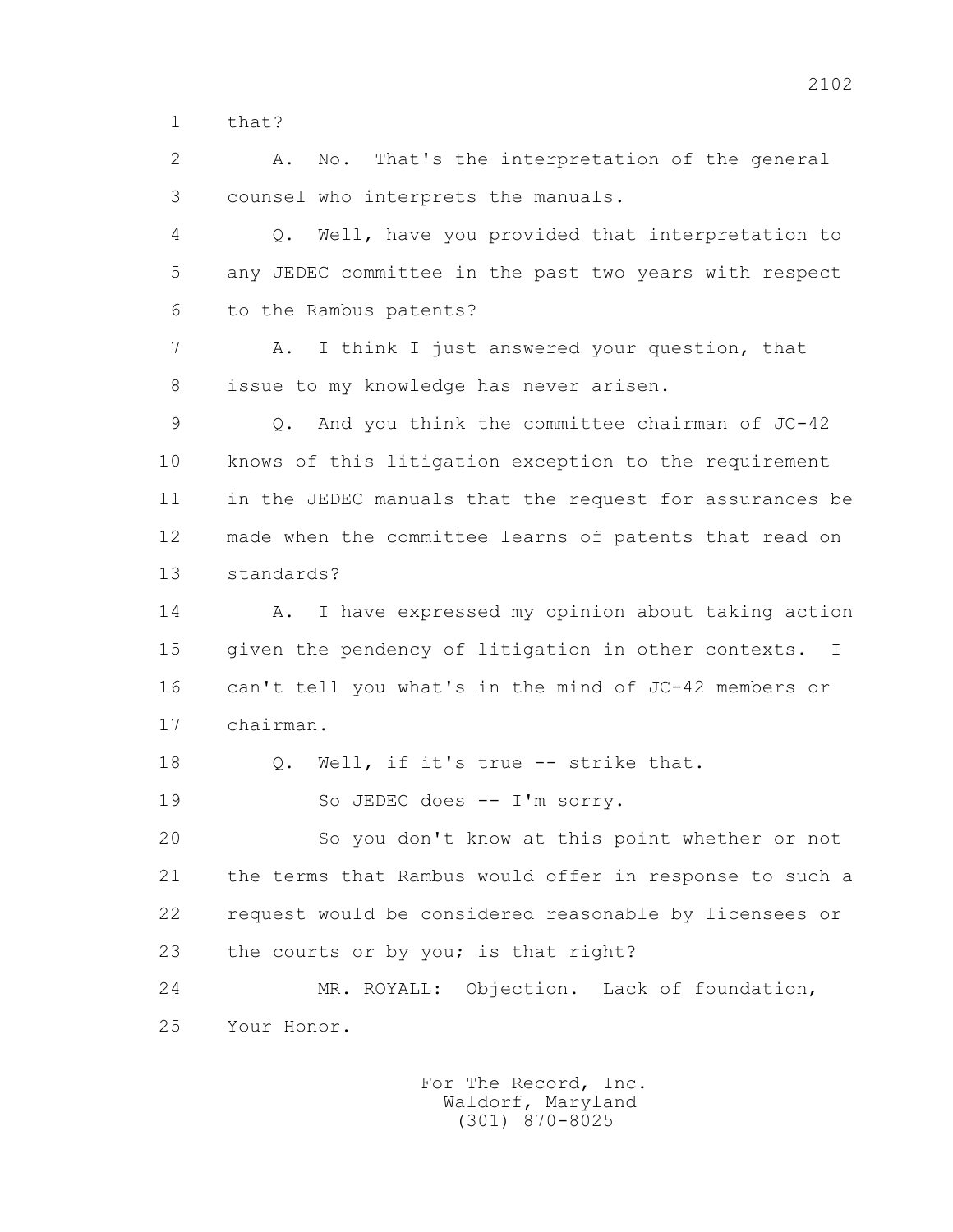1 JUDGE McGUIRE: Overruled.

 2 THE WITNESS: I have no idea whether Rambus 3 would offer assurances or what those assurances would 4 contain, no.

5 BY MR. PERRY:

 6 Q. You talked about in the Dell case that you had 7 assumed that part of it was that Dell had refused to 8 license all comers on a reasonable basis. Do you 9 remember that?

 10 A. I -- yes. Or have not given the licenses. I'm 11 not quite sure what the testimony was, but I said I 12 understood that they did not disclose and therefore 13 didn't license.

14 0. Well, let's look at 21-I. You talked about 15 JEDEC manual 21-I; correct? That's CX-208 and I'll 16 give you a chance to find it.

17 A. Thank you.

18 I have it.

 19 Q. And could you please look on page 19 of the 20 exhibit.

21 A. I have page 19, yes.

 22 Q. And by the way, we were talking about the word 23 "should." Do you see down at the bottom the reference 24 to the word "should" is to be understood as advisory? 25 A. I do.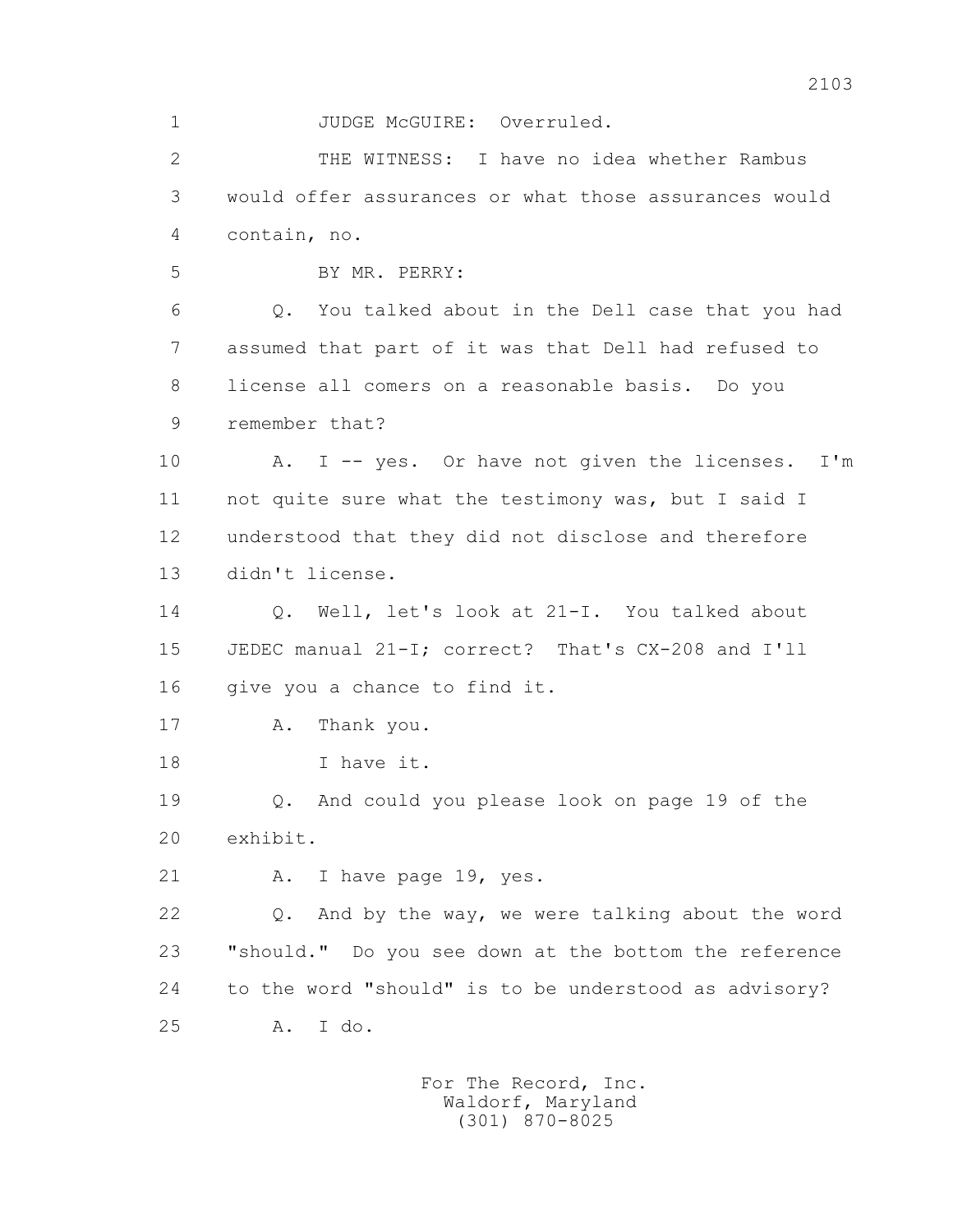1 Q. Well, looking back up to the top to 2 paragraph 9.3, that's entitled Reference to Patented 3 Products in EIA Standards. Do you see that? 4 A. I do. 5 Q. Would you look at the third sentence. It 6 starts with the word "if." 7 Can we pull that up? Pull that up. 8 TH the committee determines that the standard 9 requires the use of patented items, then the committee 10 chairperson must receive a written assurance from the 11 organization holding rights to such patents that a 12 license will be made available without compensation 13 to," it goes on and then it says "or written assurance 14 that a license will be made available to all applicants 15 under reasonable terms and conditions that are 16 demonstrably free of any unfair discrimination." 17 Do you see that? 18 A. I do. 19 Q. And you previously testified that you 20 understand that the JEDEC committee has determined that 21 the standard, the SDRAM standard, does not require the 22 use of Rambus patented items? 23 A. No. I don't think I said that. 24 Q. Now, while we're talking about 21-I, this JEDEC 25 manual, you agree that it needed the final stamp of

 For The Record, Inc. Waldorf, Maryland (301) 870-8025

2104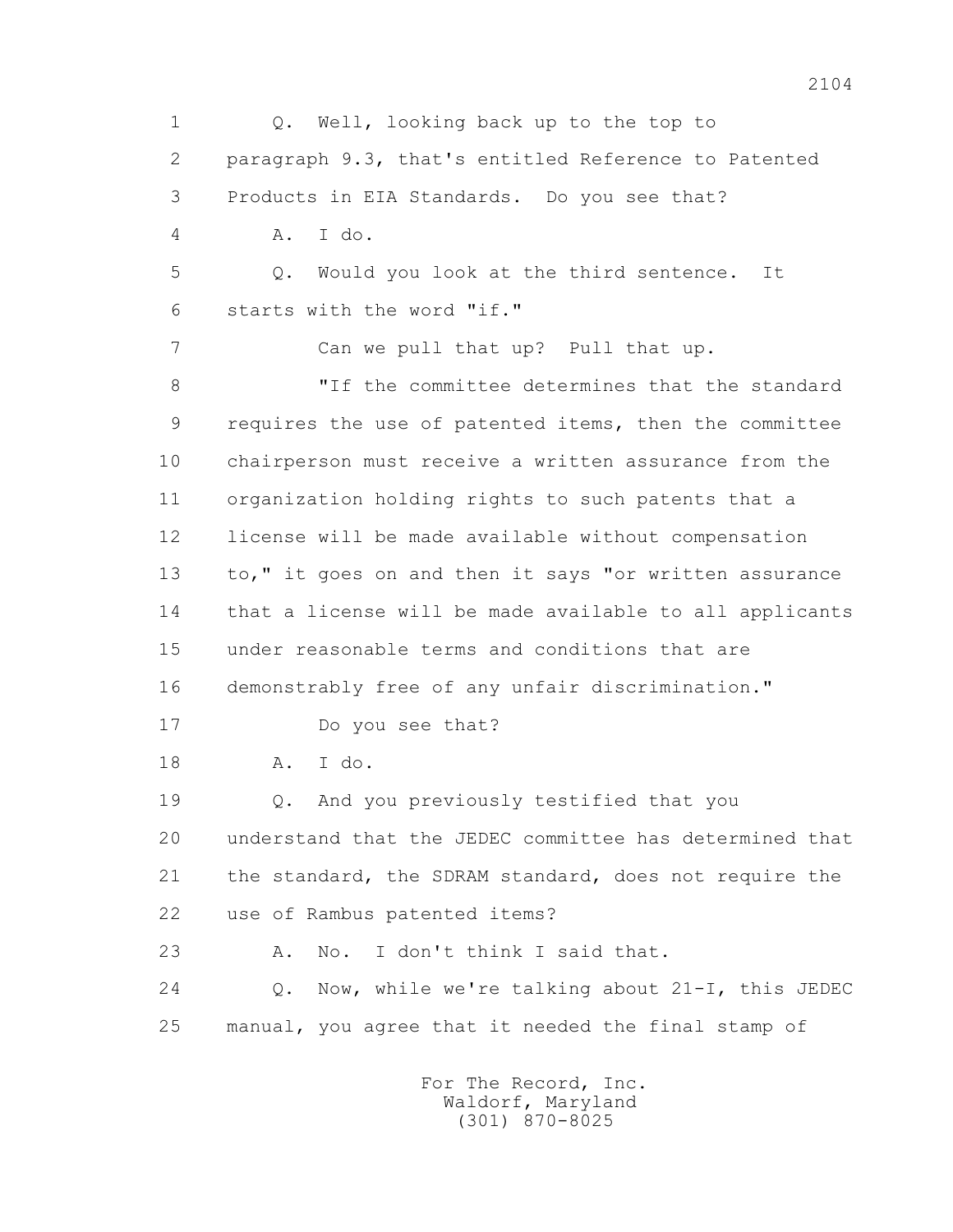1 approval from EDEC; correct? 2 A. I'm sorry. Could you repeat the question. 3 Q. The JEDEC manual 21-I, it needed a final stamp 4 of approval from EDEC; correct? 5 A. I believe at this time that was correct, yes, 6 sir, in 1993. 7 0. And are you aware that 21-I was never even 8 submitted to EDEC? 9 A. No. 10 Q. Have you looked at any EDEC minutes to see if 11 21-I was ever given that final stamp of approval? 12 A. I never have. 13 Q. Do you know one way or the other whether the 14 manual 21-I was ever given the final stamp of approval 15 by EDEC? 16 A. In fact, no. I know what should have been 17 done. I don't know if it was done. 18 Q. So you weren't intending to testify yesterday 19 that 21-I was formally approved by EDEC, were you? 20 A. In point of fact, no. I -- I would have no way 21 of knowing that in point of fact. 22 Q. The EDEC minutes are available to you, aren't 23 they? 24 A. Right. 25 Q. And this was raised in your Infineon For The Record, Inc.

 Waldorf, Maryland (301) 870-8025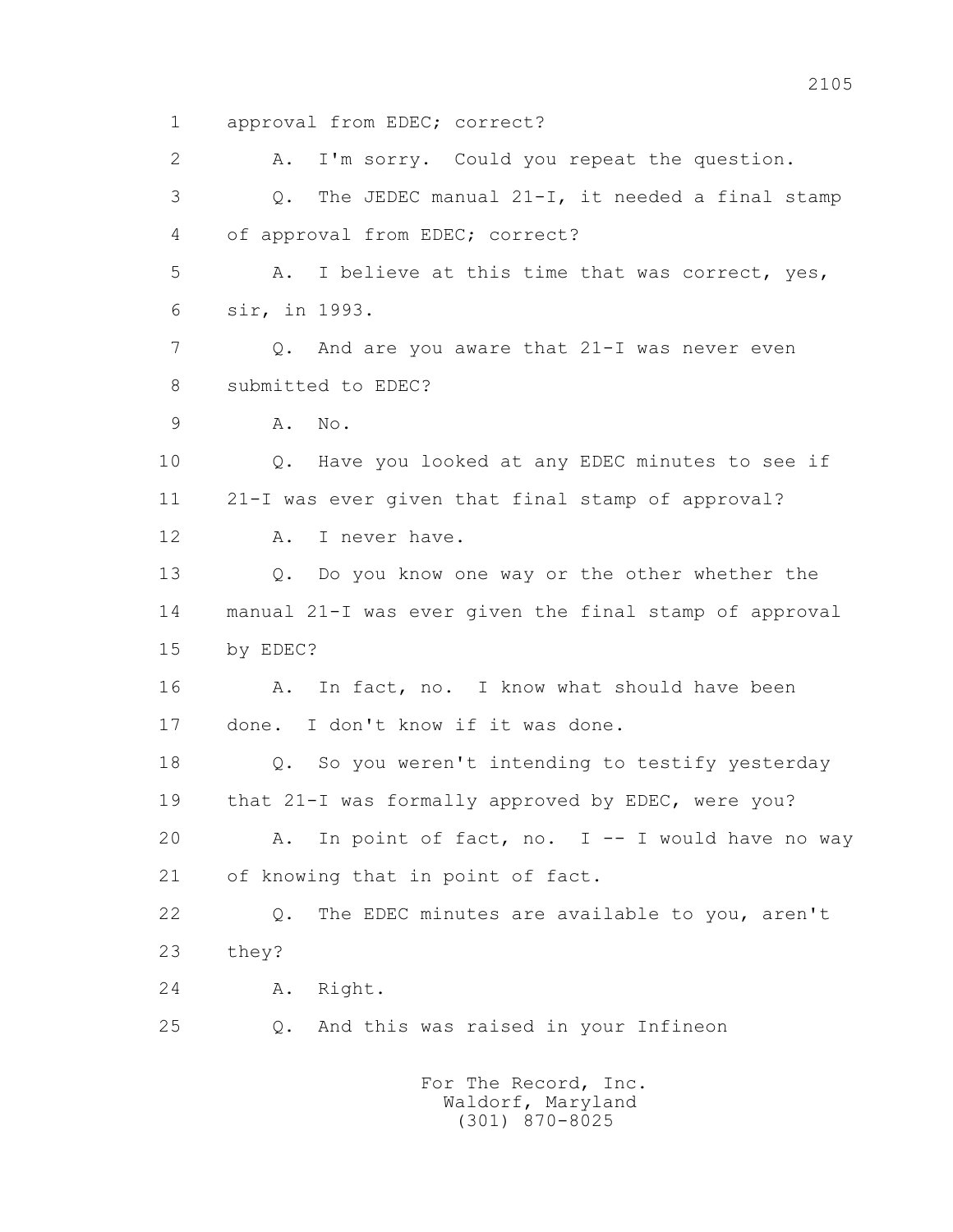1 deposition, wasn't it?

2 A. It may have been.

 3 Q. Let's look back at the letter again that was 4 sent to the FTC on behalf of EIA and TIA in January 5 of '96. That's RX-669.

 6 And if you'll look on page 3 -- we'll pull up 7 the first full paragraph, and I think this is 8 something you talked about yesterday, but let me ask 9 this.

 10 Do you see the first sentence, it says, "Both 11 EIA and TIA encourage the early, voluntary disclosure 12 of patents that relate to the standards in work"? Do 13 you see that?

14 A. I do.

 15 Q. Now, you've told us I believe that you 16 understood the word "encourage" in that sentence as it 17 applied to EIA to mean require; is that right?

18 A. No. I don't believe that was my testimony. I 19 think what I said is that "encourage" -- we use the 20 word "encourage" because the entire process is 21 involuntary and we can't impose sanctions against a 22 company that does not comply, so in that sense we use 23 the term "encourage."

 24 There is a requirement, I believe I also 25 testified, for early disclosure, so just so the record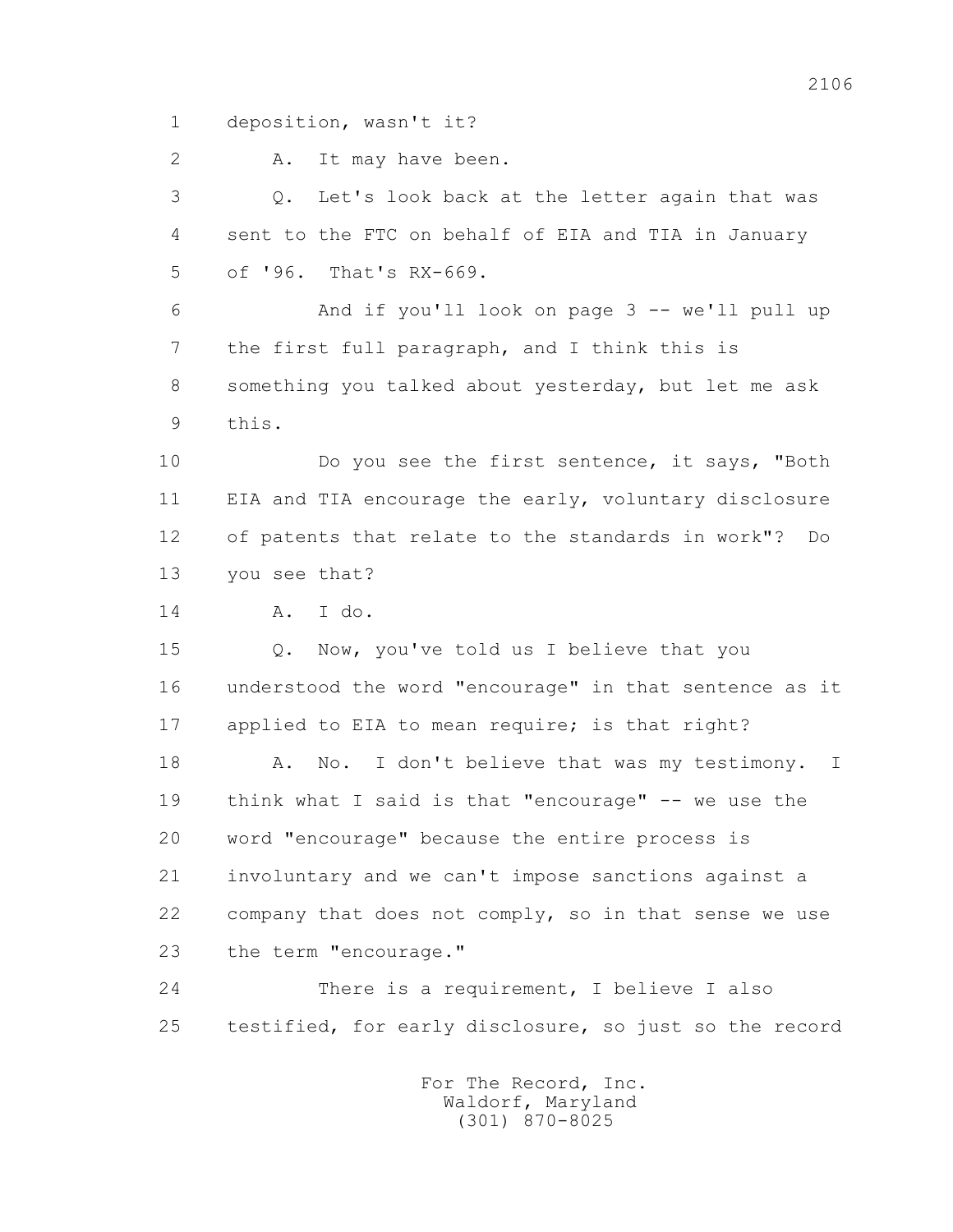1 is clear on that, "encourage" in this context means we 2 can't impose sanctions, the process is voluntary, 3 therefore we encourage.

 4 Q. And the word "voluntary," do you think that's 5 appropriately used in this sentence to describe EIA's 6 patent policy?

 7 A. I think, since you referred to my depositions, 8 I think we went over this at length in my depositions. 9 I probably would have chosen a different word to use 10 particularly given all the scrutiny that that one word 11 has received in connection with this litigation. I'm 12 not sure I would have chosen the same word in 13 retrospect, no.

 14 Q. TIA's policy at the time didn't require the 15 disclosure of anything, did it?

 16 A. That's the way TIA interprets their policy of 17 late, yes.

18 Q. And you knew that in 1996; right?

19 A. No, I didn't know that in 1996.

 20 Q. You knew in 1996 that the TIA policy didn't 21 require disclosure of patent applications; right?

22 A. No, I did not know that.

 23 Q. When did you first learn that the TIA policy 24 was interpreted by TIA not to require the disclosure of 25 patent applications?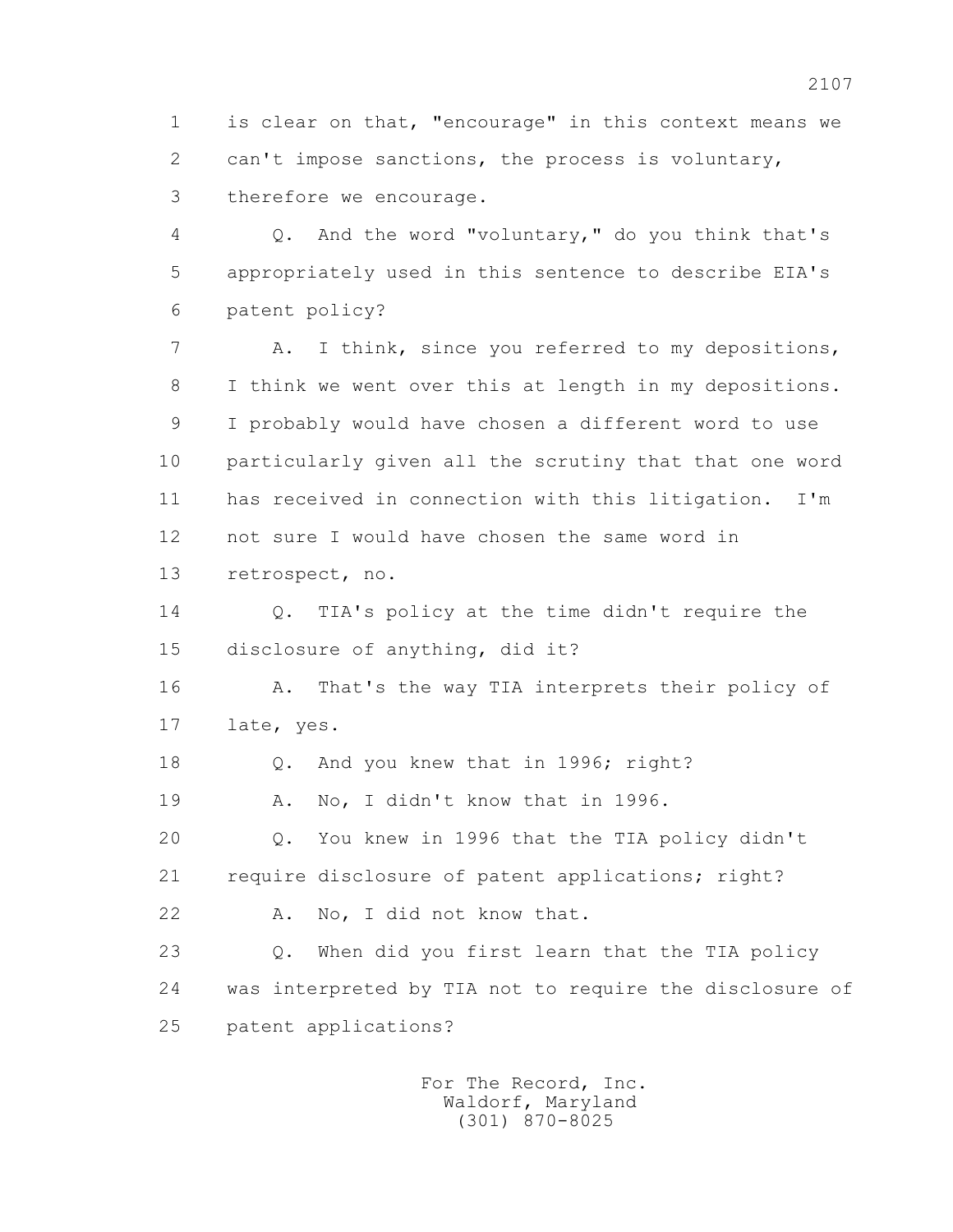1 A. My best recollection is that Mr. Bart raised 2 that when he and I spoke in connection with the 3 Amy Marasco proposed testimony that I referred to 4 yesterday. And I think he said basically we interpret 5 the TIA policy the way Amy interprets her policy. And 6 my response was, you know, that's your prerogative, 7 that is not the way EIA interprets the policy, and he 8 said, Yes, I know. 9 Q. Mr. -- 10 A. Mr. Bart. 11 Q. Mr. Bart was Mr. Ken McGhee's boss for some 12 period of time, wasn't he? 13 A. At some point in time he was, yes. 14 Q. You know there was a response to this letter 15 from the Federal Trade Commission; correct? 16 A. I do. 17 Q. Let's look at that. That's yesterday and the 18 version you were shown was RX-741. It's dated July 10, 19 1996. 20 A. Yes, sir. 21 0. If we could look for a minute at the 22 handwriting in the upper right corner, is that your 23 handwriting? 24 A. It is not. 25 Q. Do you recognize it? For The Record, Inc.

 Waldorf, Maryland (301) 870-8025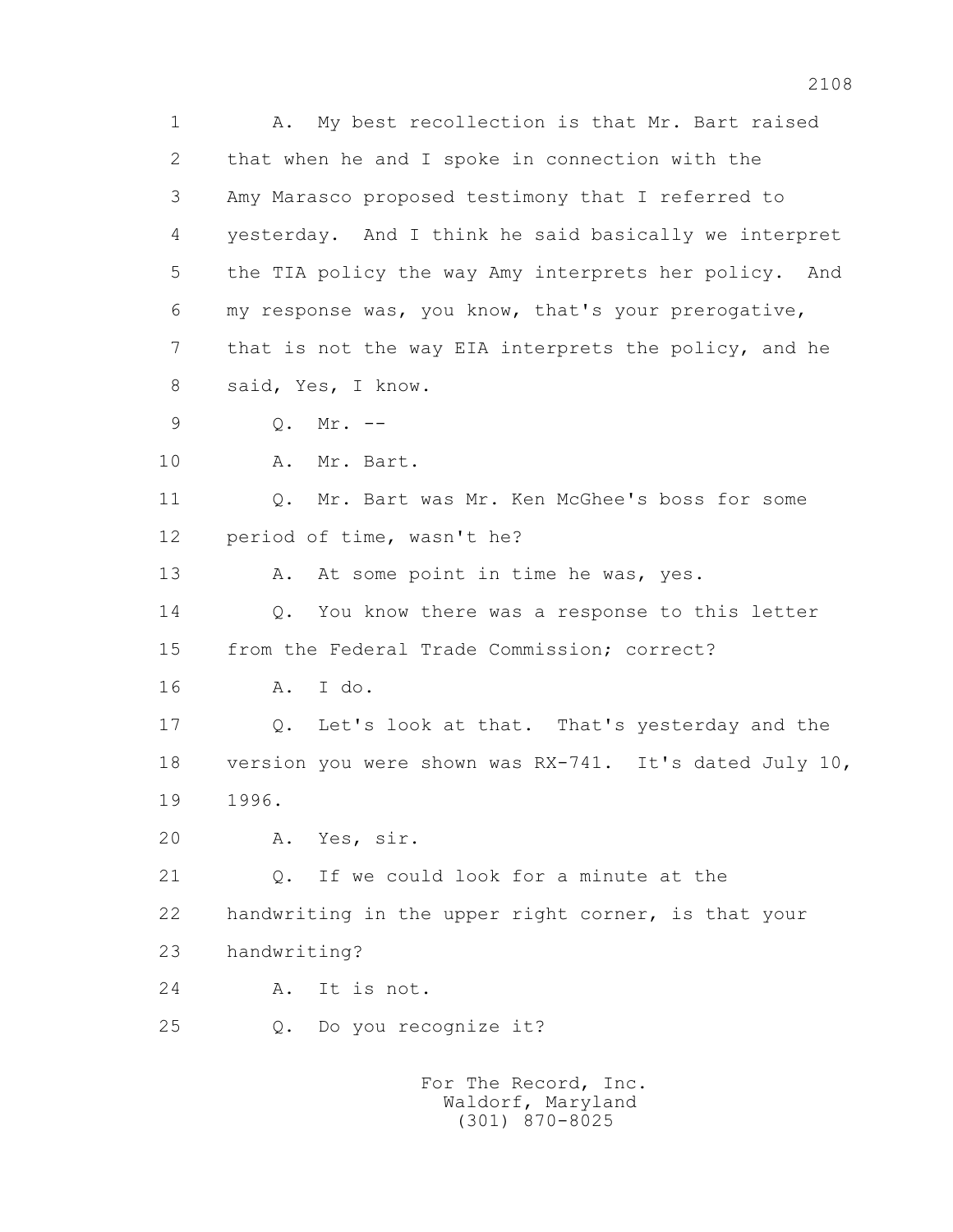1 A. No, not offhand.

 2 Q. You do remember getting a copy of this, don't 3 you; you were listed as a cc? 4 A. Yes, sir, I did. Not with the handwritten 5 notations, though. It was a clean copy. 6 Q. Okay. The third paragraph of the FTC 7 secretary's letter states, "EIA and TIA, following ANSI 8 procedures, encourage the early, voluntary disclosure 9 of patents but do not require a certification by 10 participating companies regarding potentially 11 conflicting patent interests." 12 Do you see that? 13 A. Yes, sir. 14 Q. And then it says, "Later discovered patents 15 essential to the standard can remain as part of a 16 standard if licenses for the underlying patents are 17 available either on a royalty-free basis or on 18 reasonable terms and conditions that are demonstrably 19 free of unfair discrimination." 20 Do you see that? 21 A. I do. 22 Q. Was that statement a correct interpretation of 23 the EIA patent policy as of July 1996? 24 A. Well, first -- can I respond? This is 25 Mr. Clark speaking to Mr. Bart and to myself and to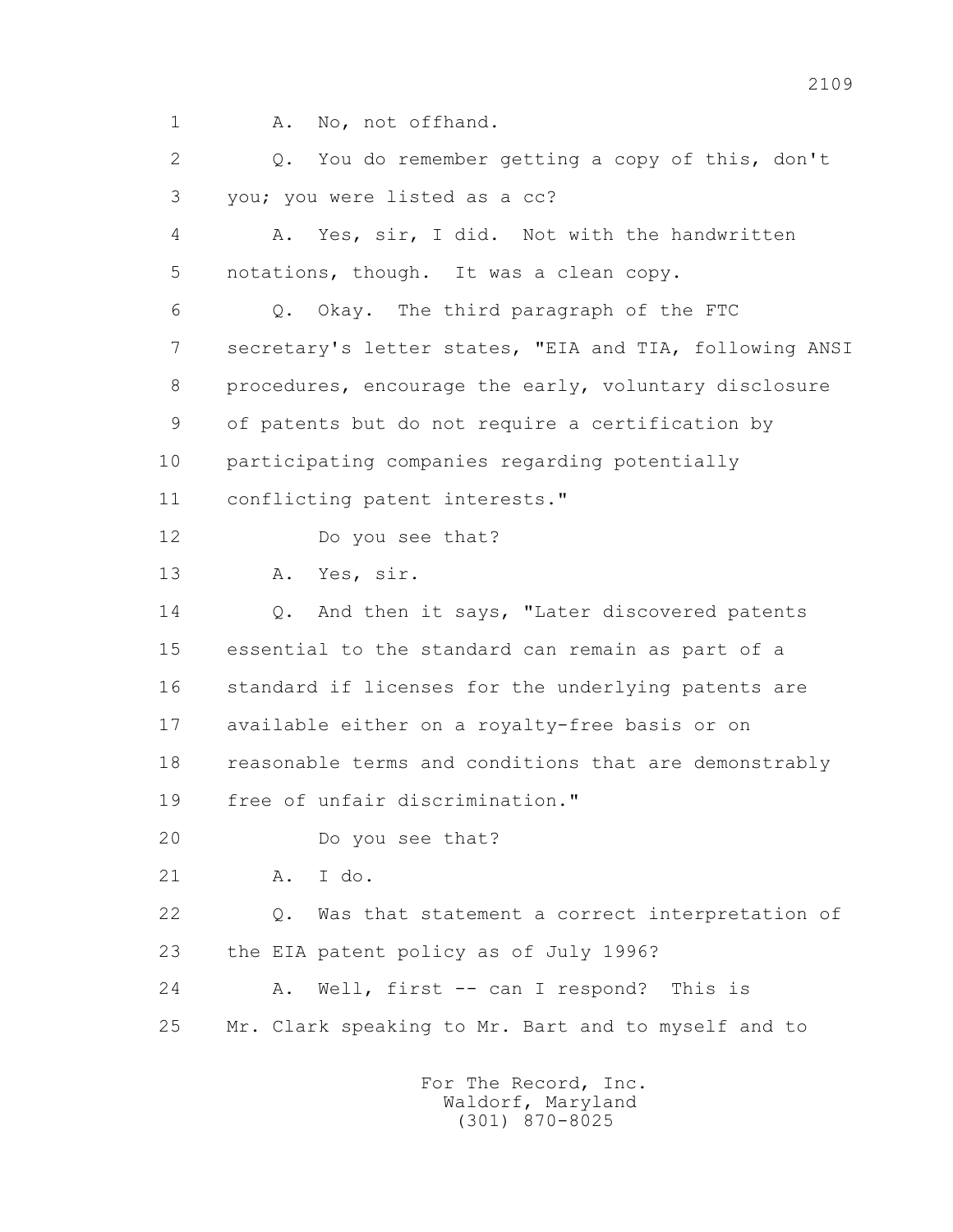1 Mr. Vishny. This is not me speaking to him. 2 0. I understand that, but can I get a yes or a no, 3 and then I'll let you explain? 4 A. The answer is no. May I explain? 5 Q. Yes. 6 A. Okay. What I just said plus the fact that this 7 is not a complete statement, it is accurate as far as 8 it goes, but it is not complete. 9 And if I can finish, what it presupposes is 10 that the committee wants to include the technology 11 that's subject to a patent or patent application in the 12 standard and if that's not -- and that wouldn't 13 necessarily be the case if there had not been 14 disclosure. 15 Q. Now, the first sentence I read has the word 16 "voluntary" in it again. Do you see that? 17 A. Yes, sir. 18 Q. Paragraph 3 of that July 10 letter by the FTC's 19 secretary. 20 A. Yes, sir. 21 Q. And you thought that the use of the word 22 "voluntary" there was inappropriate, at least as with 23 respect to EIA; correct? 24 A. No. I don't believe that's what I said at all. 25 I said in retrospect in the Bart letter I might have For The Record, Inc.

 Waldorf, Maryland (301) 870-8025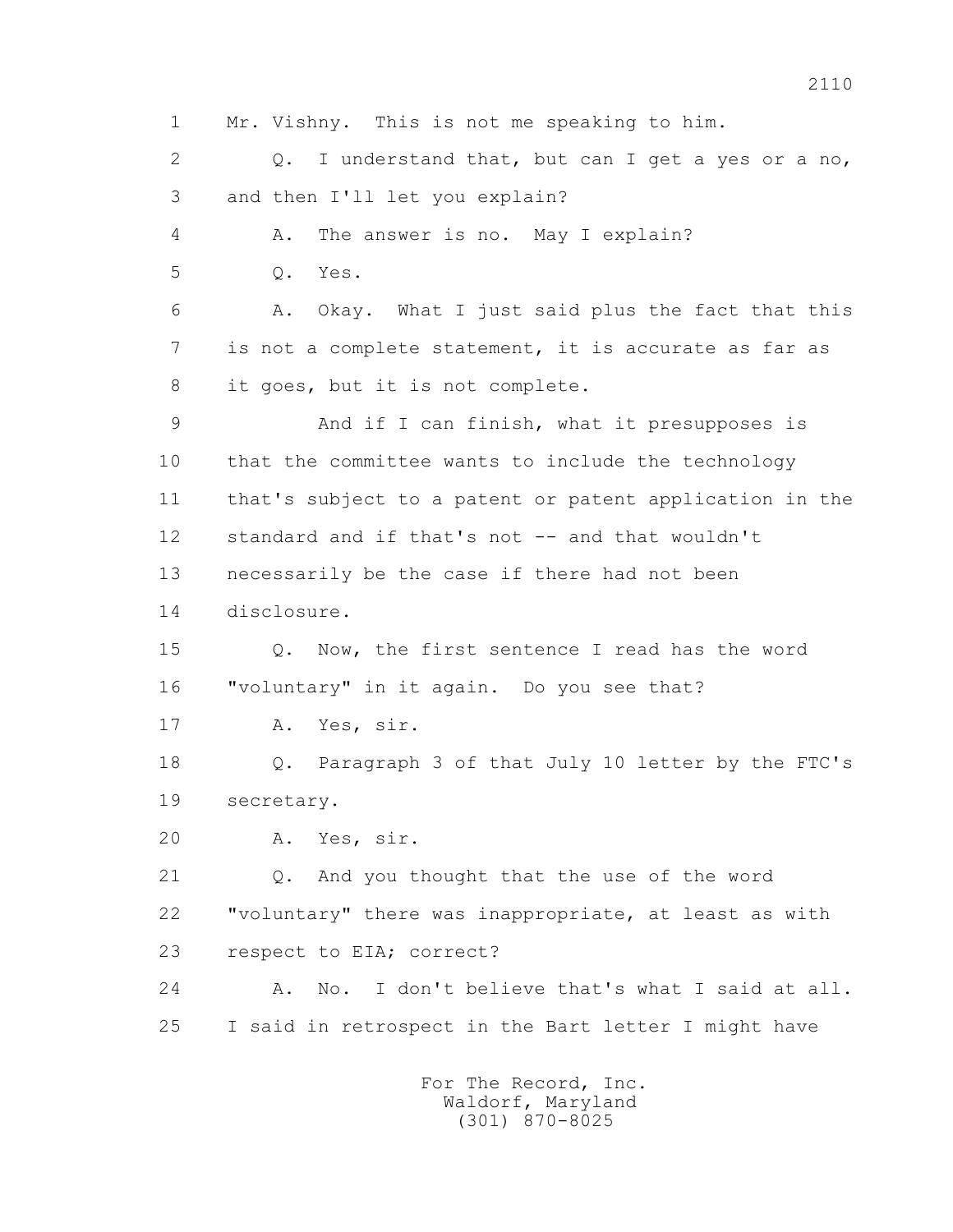1 used a different word than "voluntary." Mr. Clark is 2 repeating what was said in the Bart letter. I think 3 because of all the emphasis that's been placed on the 4 word "voluntary" out of context in this litigation that 5 I might have chose a different wording in retrospect. 6 I believe that was my testimony. 7 Q. Did you make any effort to explain to 8 Mr. Clark at the time what you thought "voluntary" 9 meant? 10 A. No. 11 O. Now, if you'll look at RX-742 -- may I? 12 JUDGE McGUIRE: Please. 13 THE WITNESS: I'm not sure I have RX-742. 14 BY MR. PERRY: 15 Q. Sorry. 16 A. I do now. Thank you. 17 Q. And do you see that this is a July 10, 18 1996 memo from Ken McGhee to Jim Townsend? 19 A. Yes, sir. 20 Q. And it says it's also to all JEDEC council 21 members and alternates? 22 A. I do. 23 Q. And it starts with Mr. Bart up at the top, 24 Mr. Bart -- there you go -- "Mr. Bart, VP engineering 25 department of EIA, asked that you be informed of the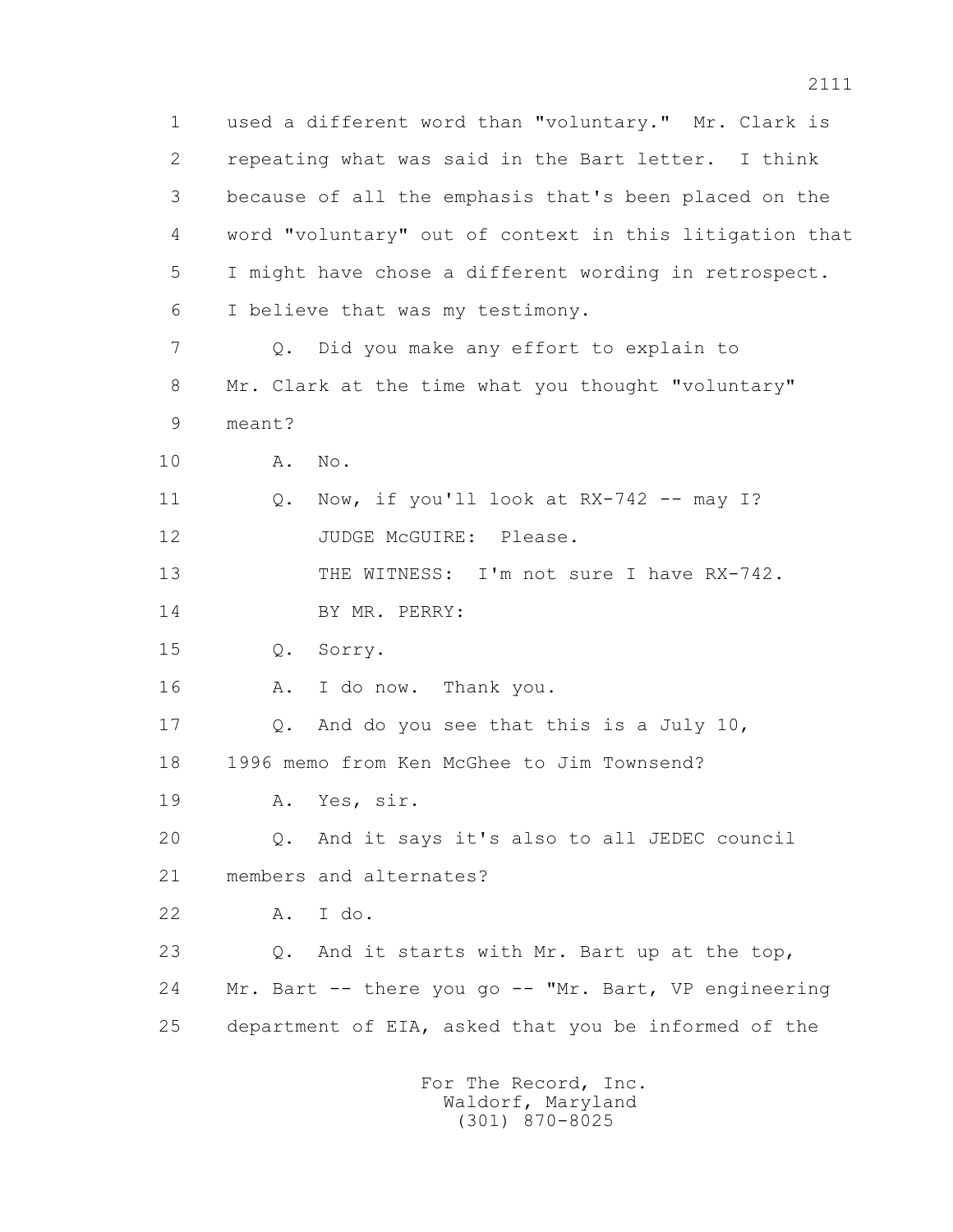1 attached information about the Dell case."

 2 Now, at the time in July 1996 was Mr. Bart 3 Mr. Ken McGhee's boss?

 4 A. Evidently he was at that particular time, yes. 5 I know during a certain period of time he was.

 6 Q. Mr. Bart at that time held a position within 7 EIA; correct?

8 A. He did.

 9 Q. He was vice president of the engineering 10 department of EIA; correct?

11 A. And also TIA, yes, sir.

 12 Q. And in the second paragraph under the heading 13 FTC Enters Consent Order on Dell, in the second 14 paragraph under the heading, do you see that the last 15 line says, "ANSI and EIA do, however, encourage early, 16 voluntary disclosure of any known essential patents"? 17 A. I do.

 18 Q. Did anyone at that time in response to this 19 memo, any JEDEC council member or alternate or 20 Mr. Townsend or Mr. McGhee, question you about whether 21 or not this statement was an accurate description of 22 the EIA patent policy?

 23 MR. ROYALL: Your Honor, I object. He's laid 24 no foundation that Mr. Kelly has ever seen this memo 25 before or has any knowledge or recollection of the time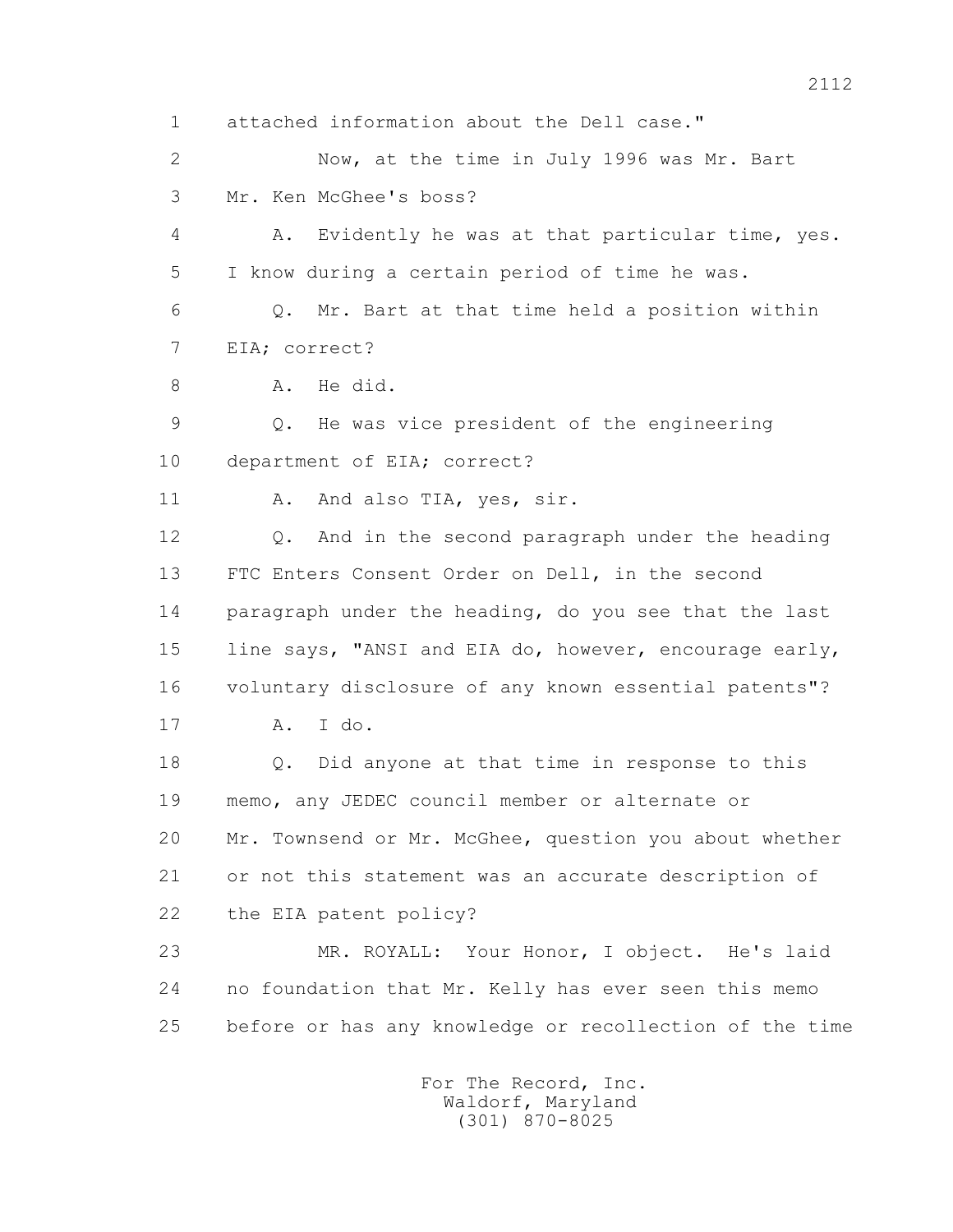1 that it was sent.

2 JUDGE McGUIRE: Sustained.

 3 MR. PERRY: Your Honor, my question was simply 4 whether anyone who had received this memo had 5 approached him with a question about it, if I could 6 restate the question. 7 JUDGE McGUIRE: All right. Go ahead. 8 BY MR. PERRY: 9 Q. In or around July 1996 at about the time this 10 memo was sent to JEDEC council members and alternates 11 by Mr. McGhee, did any JEDEC council member or 12 alternate or Mr. Townsend or Mr. McGhee come to you 13 with any questions about the statement that EIA 14 encourages early, voluntary disclosure of known 15 essential patents? 16 A. No. No one has ever mentioned this memo to me

 17 prior to today when you handed it to me. I've never 18 seen it.

 19 Q. Well, you saw it at your deposition in this 20 case?

 21 A. If I did, I certainly don't recall seeing it at 22 my deposition, I didn't see it at the time, and to 23 answer your question again, I had no conversations with 24 any JEDEC member regarding this memo.

25 Q. And you think that the use of the word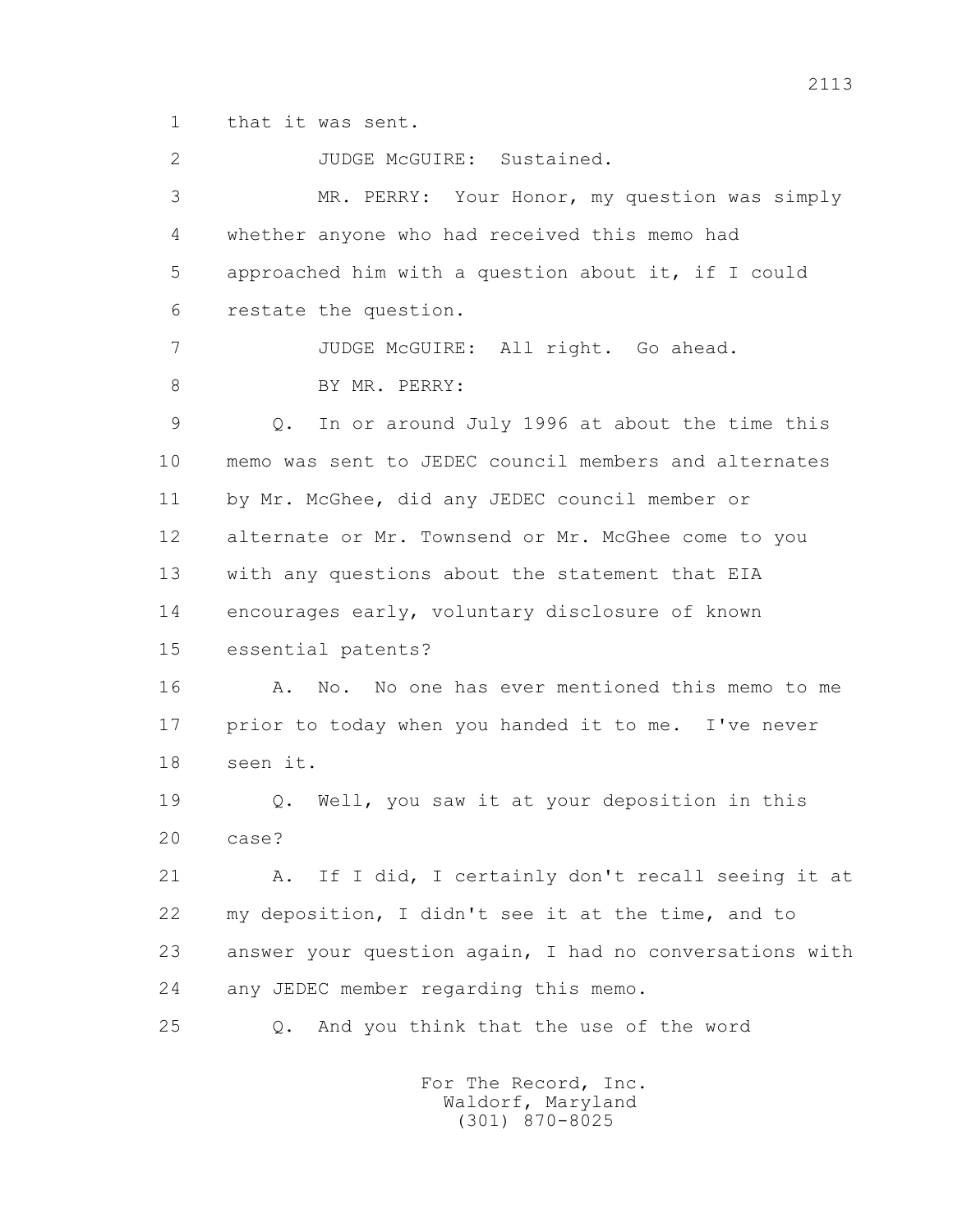1 "voluntary" in this memo is inappropriate, don't you? 2 A. For all the reasons I've indicated previously, 3 yes. 4 Q. And you think it could be misleading, don't 5 you? 6 A. In retrospect, given the litigation, yes. 7 Q. Now, it's part of your job to review JC-42 8 minutes; right? 9 A. And all the other minutes that emanate from 10 EIA, yes, sir. 11 Q. Did you ever see any signs of the minutes of 12 the JC-42 meetings that members of the JC-42 leadership 13 were treating the patent disclosure obligation as 14 voluntary, not as an obligation but as something that 15 was voluntary? 16 A. I don't ever recall seeing that, no, sir. 17 Q. And if you had seen that, would that have 18 raised a red flag? 19 A. It certainly should have, yes. 20 Q. Let me show you one set of minutes. I won't 21 spend a lot of time on the minutes. 22 If we could pull up JX-18. 23 May I? 24 JUDGE McGUIRE: Go ahead. 25 THE WITNESS: Thank you.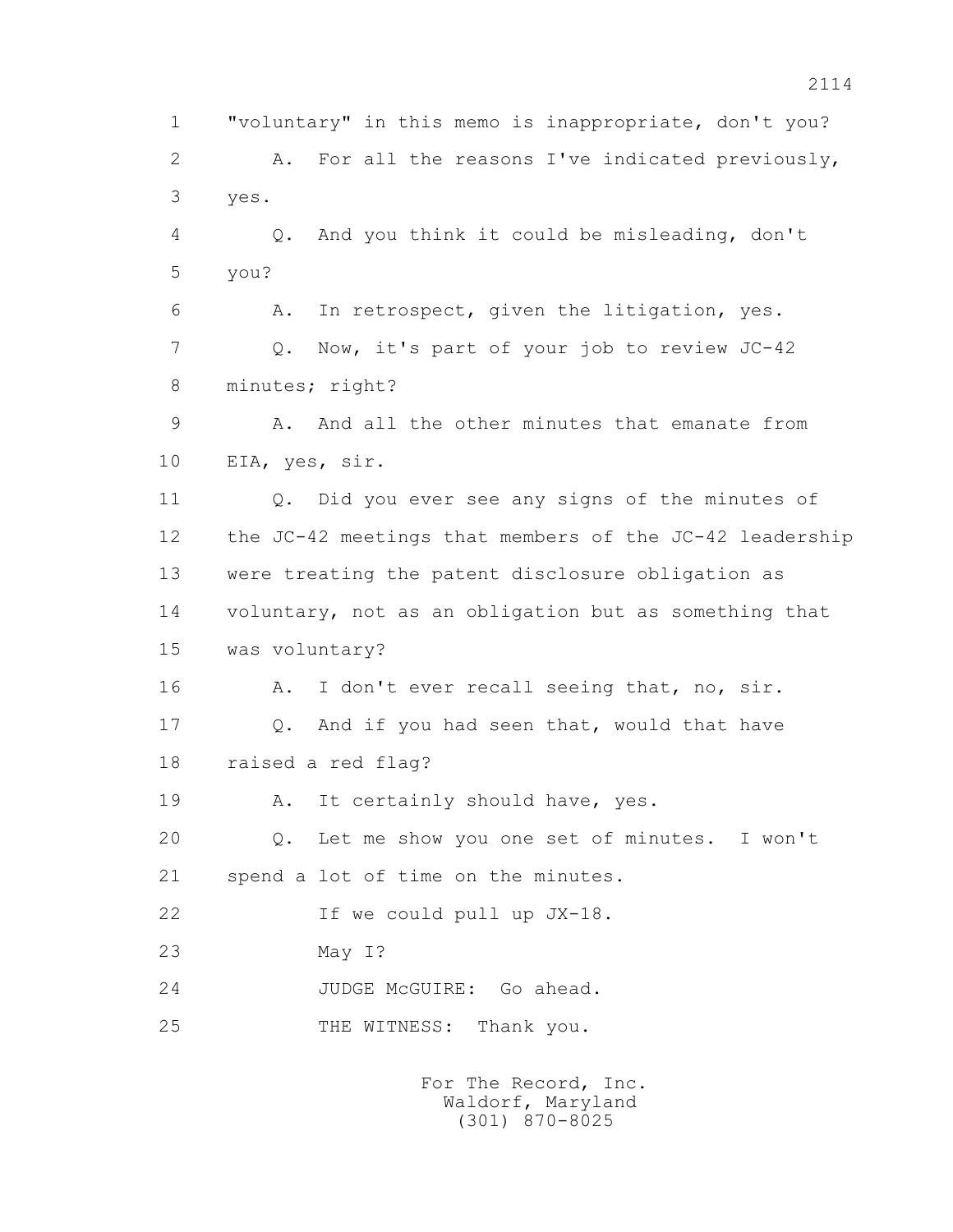1 BY MR. PERRY:

 2 Q. If we could pull up the heading at the top, 3 please.

 4 Now, these are not particularly legible, but I 5 think the parties have agreed that these are minutes of 6 the JC-42.3 meeting in December 1993 in San Diego.

 7 In the ordinary course of your job, if these 8 are minutes of that meeting, would you have reviewed 9 them?

10 A. I would have, yes.

 11 Q. If you'll look on page 8, if you'll look to the 12 third paragraph from the bottom, and it says: "As a 13 side issue, IBM noted that in the future they will not 14 come to the committee with a list of applicable patents 15 on standards proposals. It is up to the user of the 16 standard to discover which patents apply."

 17 Did you, back in 1993 or early 1994 when 18 reviewing these minutes, see that passage where IBM had 19 said that they would not come to the committee with a 20 list of applicable patents?

21 A. I'm sure I did.

22 Q. Did it raise a red flag with you?

 23 A. I'm not sure. And I think, again, I was asked 24 this question during deposition. I'm not sure. I may 25 have spoken with Mr. McGhee about this, but in any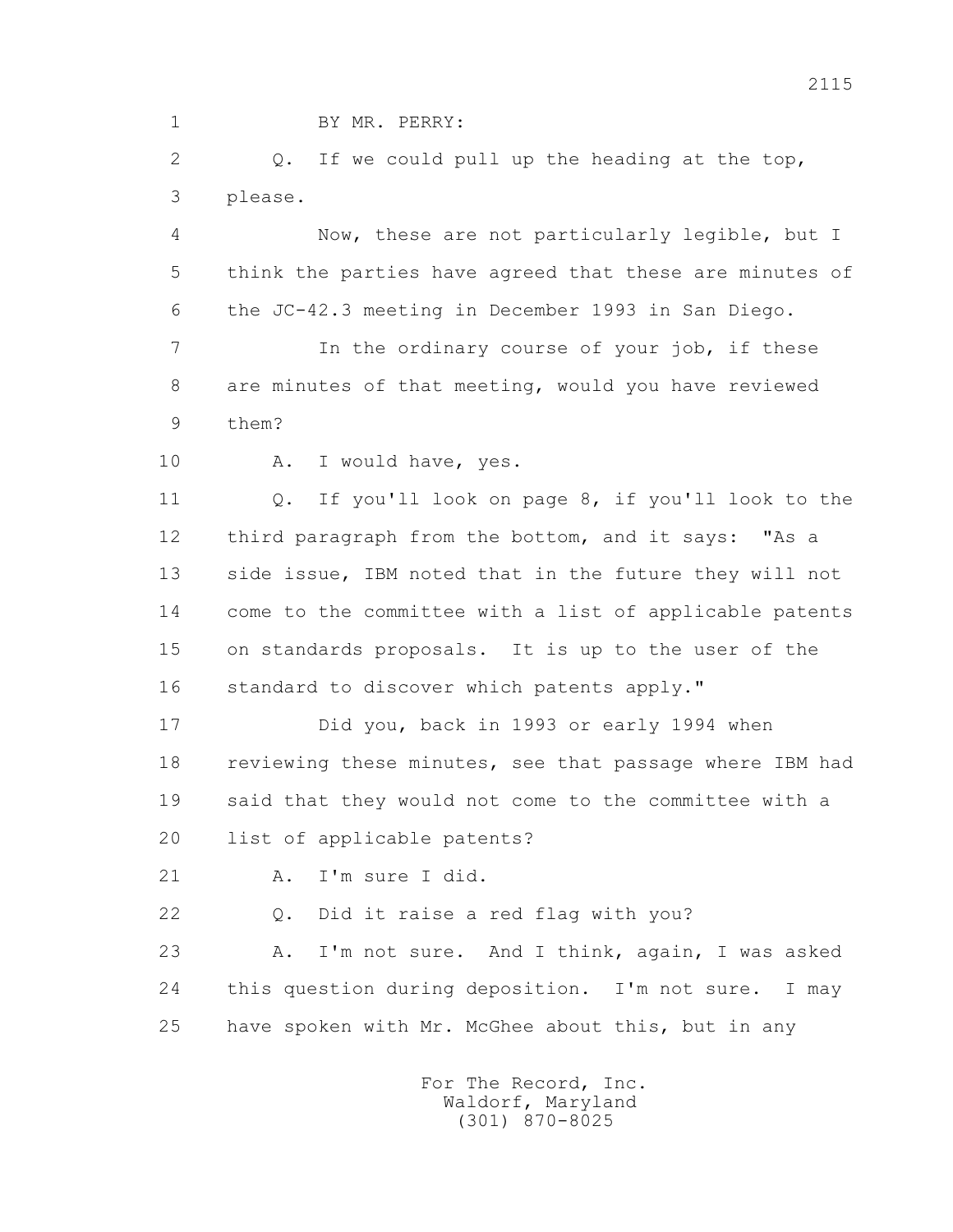1 event, either I didn't interpret it in a way that 2 suggested that there was an issue under the patent 3 policy or Mr. McGhee clarified for me what IBM's -- 4 what the situation was.

 5 In any event, no, to answer your question, 6 after whatever due diligence I undertook -- and it's 7 been a long time, so I can't tell you specifically what 8 that was -- I was satisfied that there was no problem 9 or I didn't see a problem.

 10 Q. Let me show you -- how long would that due 11 diligence process take, do you think?

 12 A. I have no idea. You're asking me to recall 13 something that -- this was one of 600, perhaps, sets of 14 minutes ten years ago, so 6,000 sets of minutes ago.

 15 Q. So you don't specifically remember talking to 16 anyone about this passage?

17 A. No. But if I had -- if I had seen it to be a 18 red flag, I would have spoken with Mr. McGhee. That's 19 my routine practice.

 20 Q. Did you or did you not -- can you tell us 21 today, did you or did you not see this and follow up on 22 it?

 23 A. My answer -- the honest answer is I have no 24 recollection today one way or the other. It's a long 25 time ago.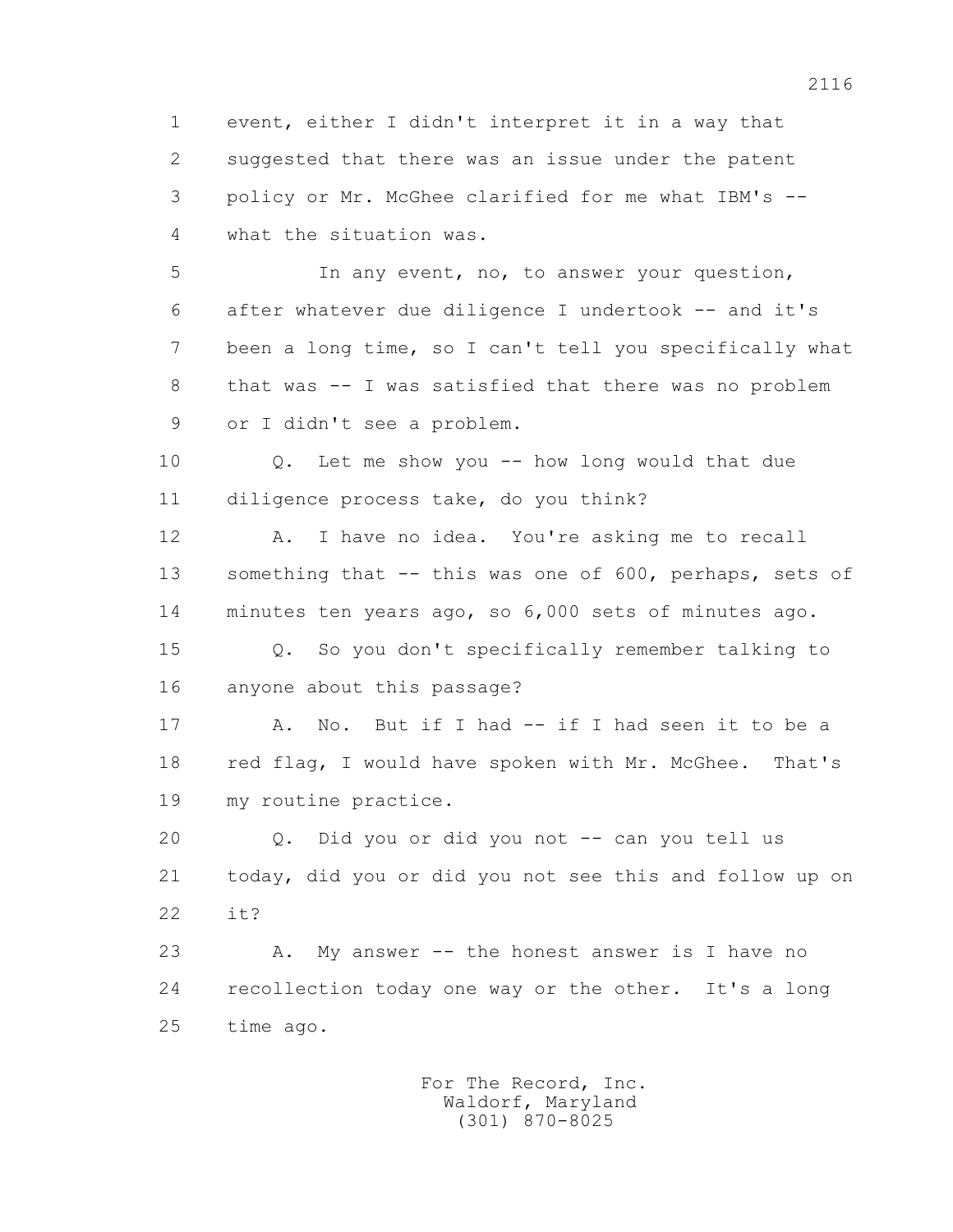1 Q. Let me show you another document in that same 2 time period, CX-348. 3 That's your handwriting on the front, isn't 4  $\mathbf{i} + 2$  5 A. It is. 6 Q. It's dated 12-16-93? 7 A. It is. 8 Q. Right? 9 A. It is. 10 Q. And you say, "Ken, the draft minutes are fine"? 11 Do you see that? 12 A. I do. 13 Q. And if you'll look at the second page, it's a 14 memo from Mr. McGhee to you dated December 15, 1993? 15 A. Correct. 16 Q. And he attaches a couple of pages. Do you see 17 that? 18 A. I do. 19 Q. And look at the -- on page 3, look at the last 20 paragraph. 21 It says: "As a side issue, IBM noted that in 22 the future they will not come to the committee with a 23 list of applicable patents on standards proposals. It 24 is up to the user of the standard to discover which 25 patents apply."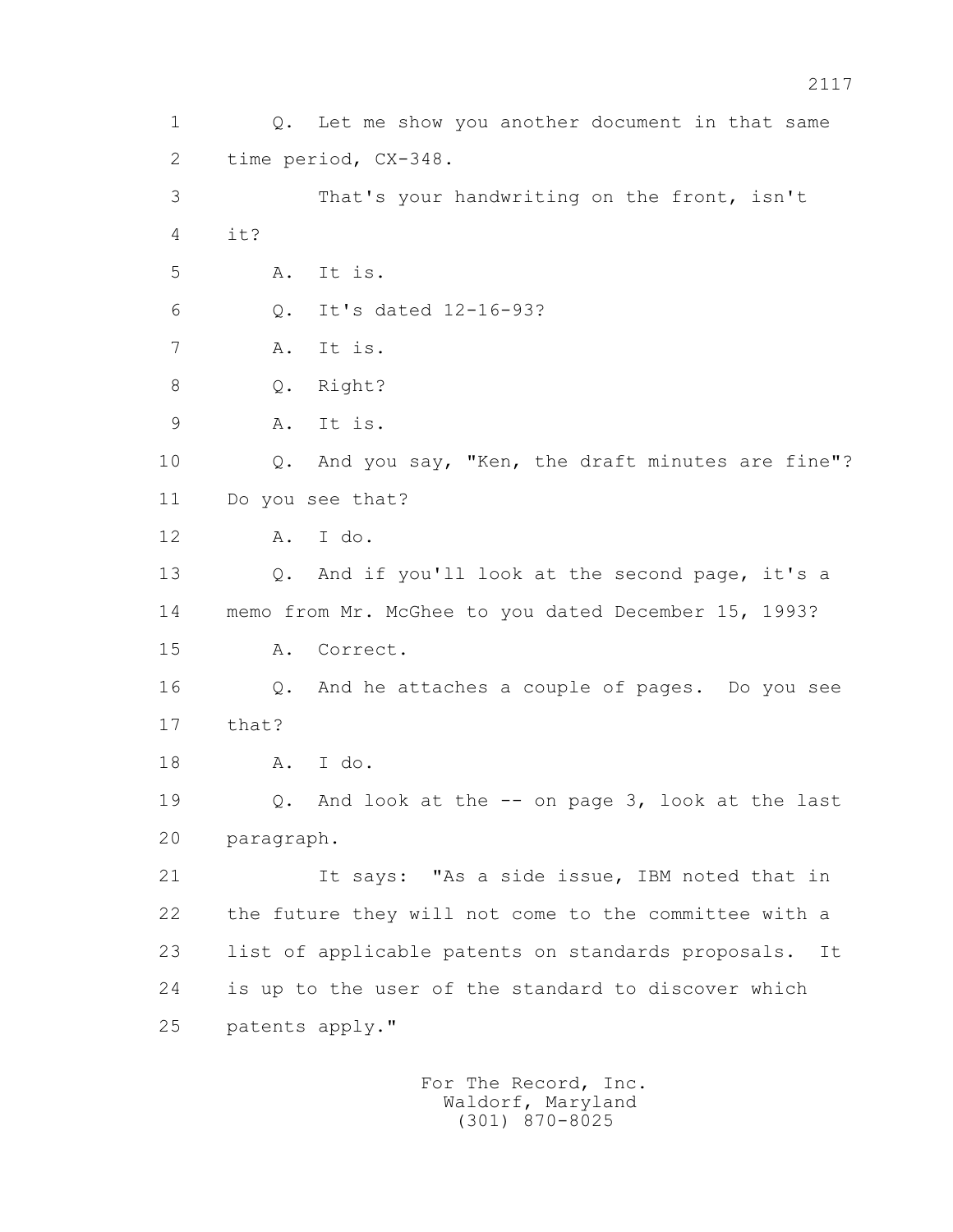1 Do you recognize that language to be the same 2 language we just saw in the minutes of that meeting? 3 A. I do.

 4 Q. So does it appear to you that he sent you the 5 draft minutes and that you sent them back to him the 6 next day and said they were fine?

7 A. Yeah. There was an issue, as my cover note 8 indicates, involving TI and that was what I was focused 9 on. Again, I don't think there's any -- I don't recall 10 specifically discussing with him the language related 11 to IBM. I don't know one way or the other whether we 12 did.

 13 Q. Look back at the January 22, 1996 letter to the 14 FTC, please. That is RX-669. I'm going to focus on a 15 slightly different issue in that letter. And I'll 16 point you to page 2.

 17 A. You're slightly ahead of me now. Just indulge 18 me for a minute.

 19 Q. I'll wait. I have another copy if you'd 20 like.

21 A. No. I'm sure it's here.

22 MR. PERRY: May I?

23 JUDGE McGUIRE: Go ahead.

24 THE WITNESS: No. I have it now. I have it 25 now.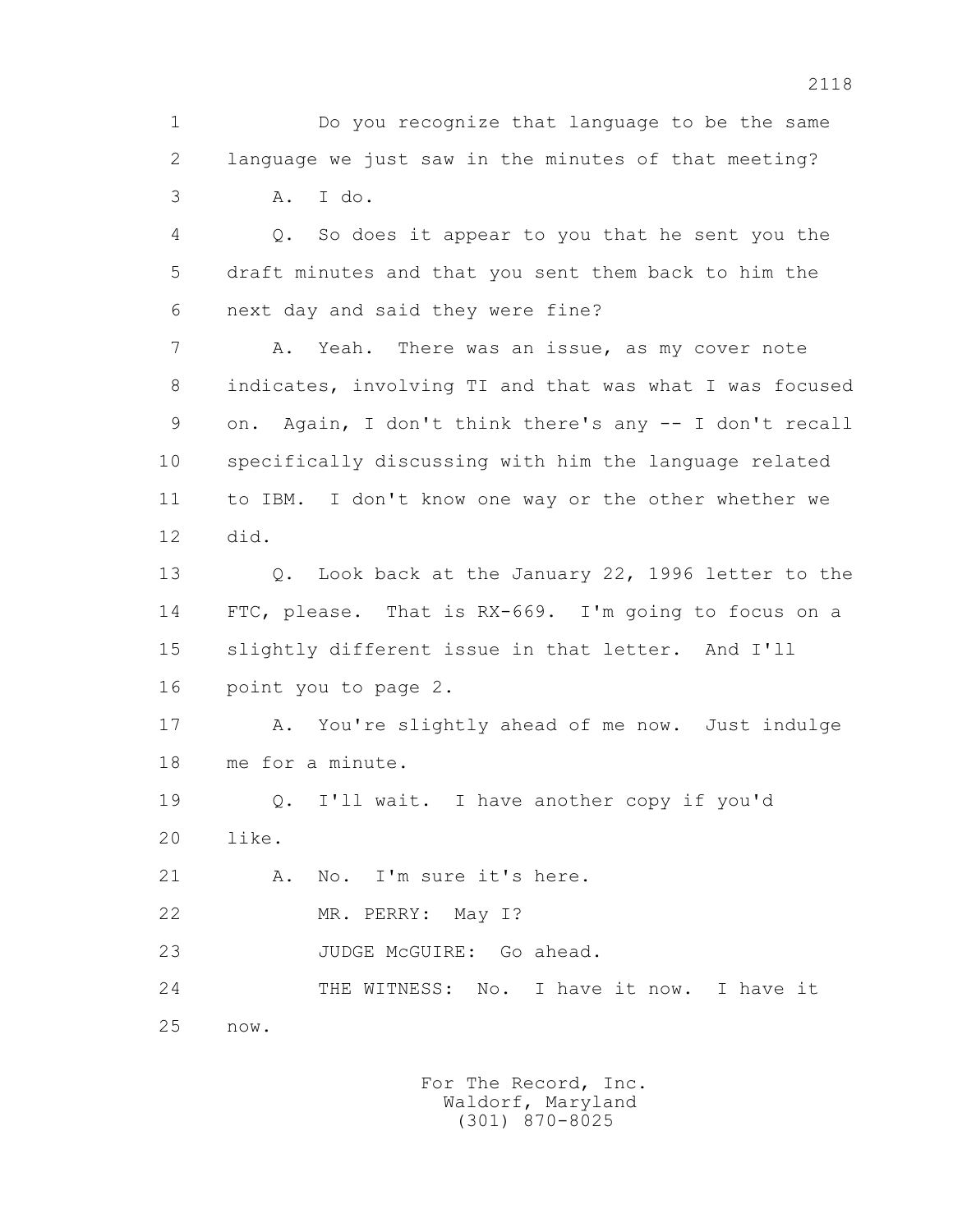1 BY MR. PERRY: 2 Q. Page 2. 3 A. Page 2. 4 Q. Yes. 5 In the second full paragraph, there's a 6 reference to -- well, it says, "Since EIA and TIA are 7 both ANSI accredited, they endorse and follow the ANSI 8 intellectual property rights (IPR) policy as it relates 9 to essential patents." 10 Do you see that part? 11 A. I do. 12 Q. Now, "essential" to you means required patents; 13 correct? 14 A. No. "Essential" is a term that TIA uses in 15 its manual. EIA has always interpreted the "required" 16 to mean is or may be required, as long as I've been 17 there. 18 Q. As used in this letter, "essential" to you 19 meant required; correct? 20 A. No. Actually as used in this letter when I 21 reviewed it, that was TIA's term and I was comfortable 22 using it. 23 Q. Would you look at page 54 of your January 10, 24 2001 deposition. January 10, page 54. 25 A. January 10 and what page?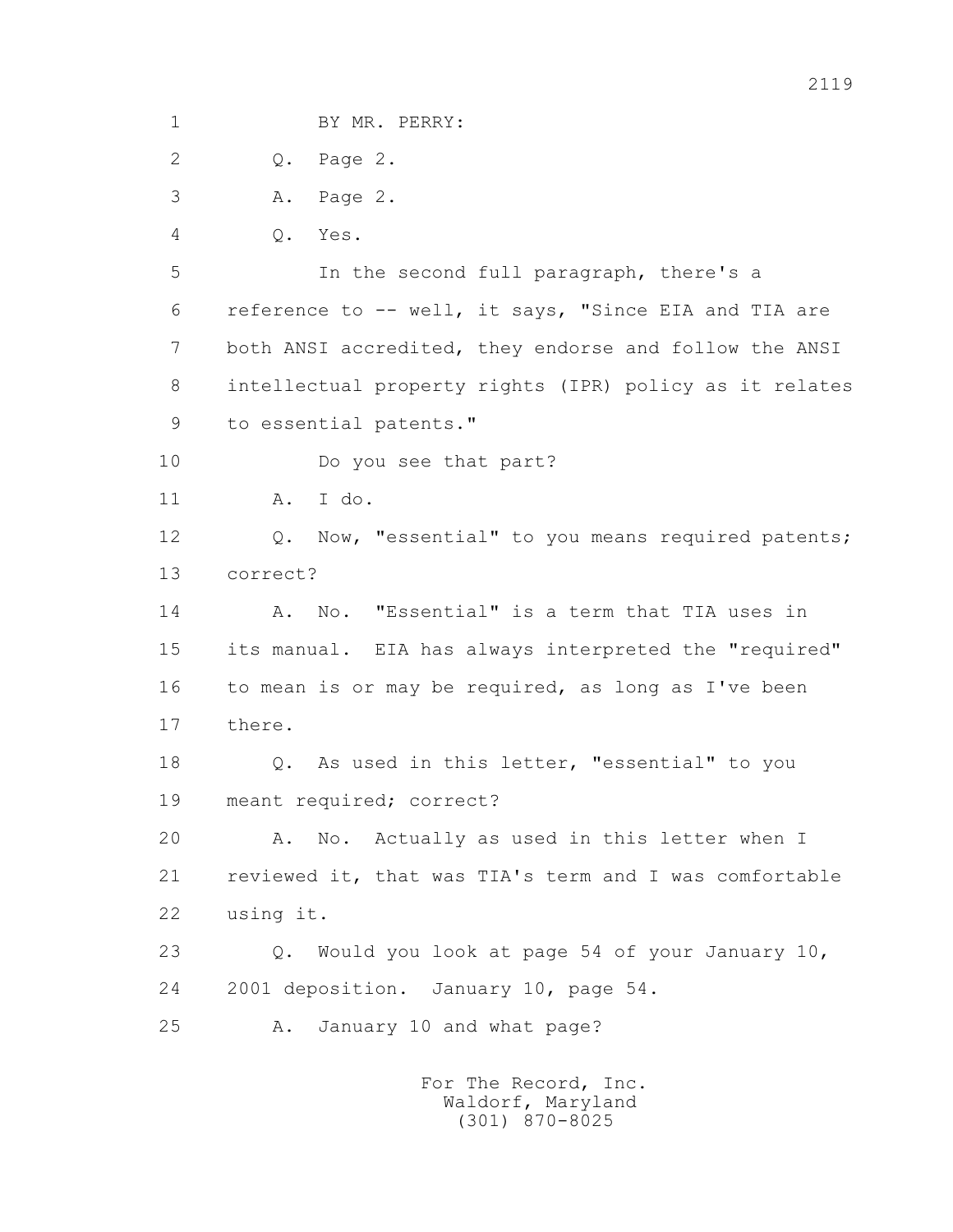1 Q. Page 54.

2 A. Page 54.

 3 Q. You might want to start on page 52 where this 4 same letter is introduced.

5 A. Yes, sir.

 6 Q. Do you see that on page 52 this same letter was 7 shown to you, this January 22, 1996 letter?

8 A. I do.

 9 Q. All right. If you would look on page 54, 10 please, at line 14.

11 A. Page 54, line 14, yes, sir.

 12 Q. Well, if you'll see up at line 1, you'll see 13 that counsel read to you the same line I just read from 14 that letter, and do you see on line 14 you were asked, 15 "Now, when you talk about essential patents, do you 16 know what you meant by 'essential patents'?"

17 Do you see that?

18 A. Right.

19 Q. And your answer was: "'Essential' is

20 equivalent to required patents."

21 Do you see that?

22 A. I do.

 23 Q. And then the question is: "That is, if 24 somebody is going to make a part according to the 25 standard, they would be required to use that patent?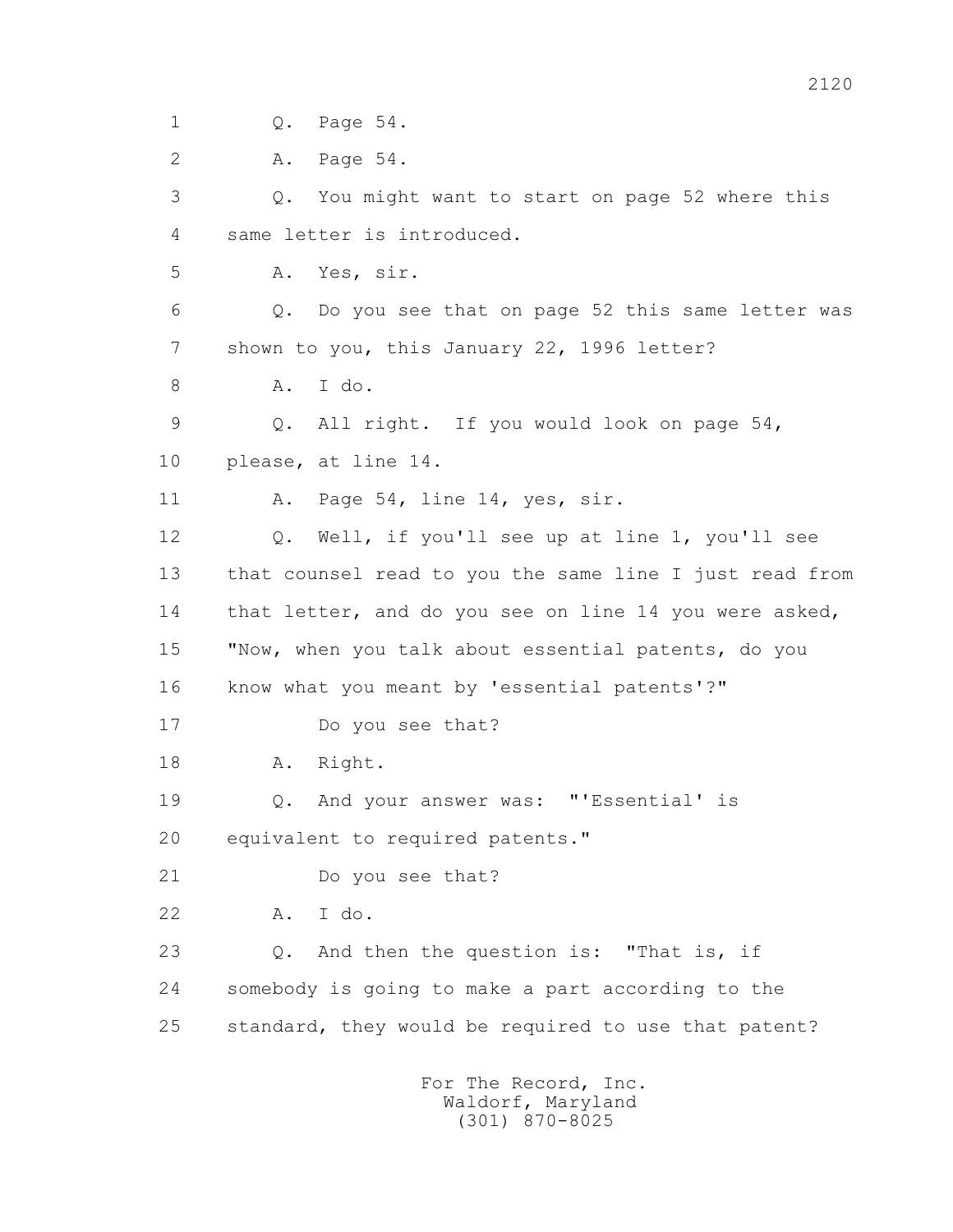1 **"ANSWER:** That is correct."

2 A. Right.

 3 Q. Now, when the letter that we're talking about, 4 RX-669, used the words "essential patents," that meant 5 required patents; correct?

 6 A. That's what I said here, and the only 7 qualification I would make is that "required" means is 8 or may be required in the context of disclosure.

 9 Q. I'm sorry. When you -- you think when the 10 January 22, 1996 letter was written, the word 11 "essential" meant required or required plus?

12 A. No. I -- in the context of the letter I'm 13 comfortable with "required." I don't think you could 14 take that word and apply it in other contexts with the 15 same meaning. The meaning depends on the context.

 16 Q. Wasn't it your understanding in 1996 that the 17 EIA patent policy was not triggered until and unless 18 conformance to a standard required the use of patented 19 technology?

20 A. No, sir.

 21 Q. Didn't you take that very position in writing 22 in the Echelon case?

23 A. Not that I recall, but you may be able to 24 refresh my recollection.

25 Q. Well, let's talk about that case. You talked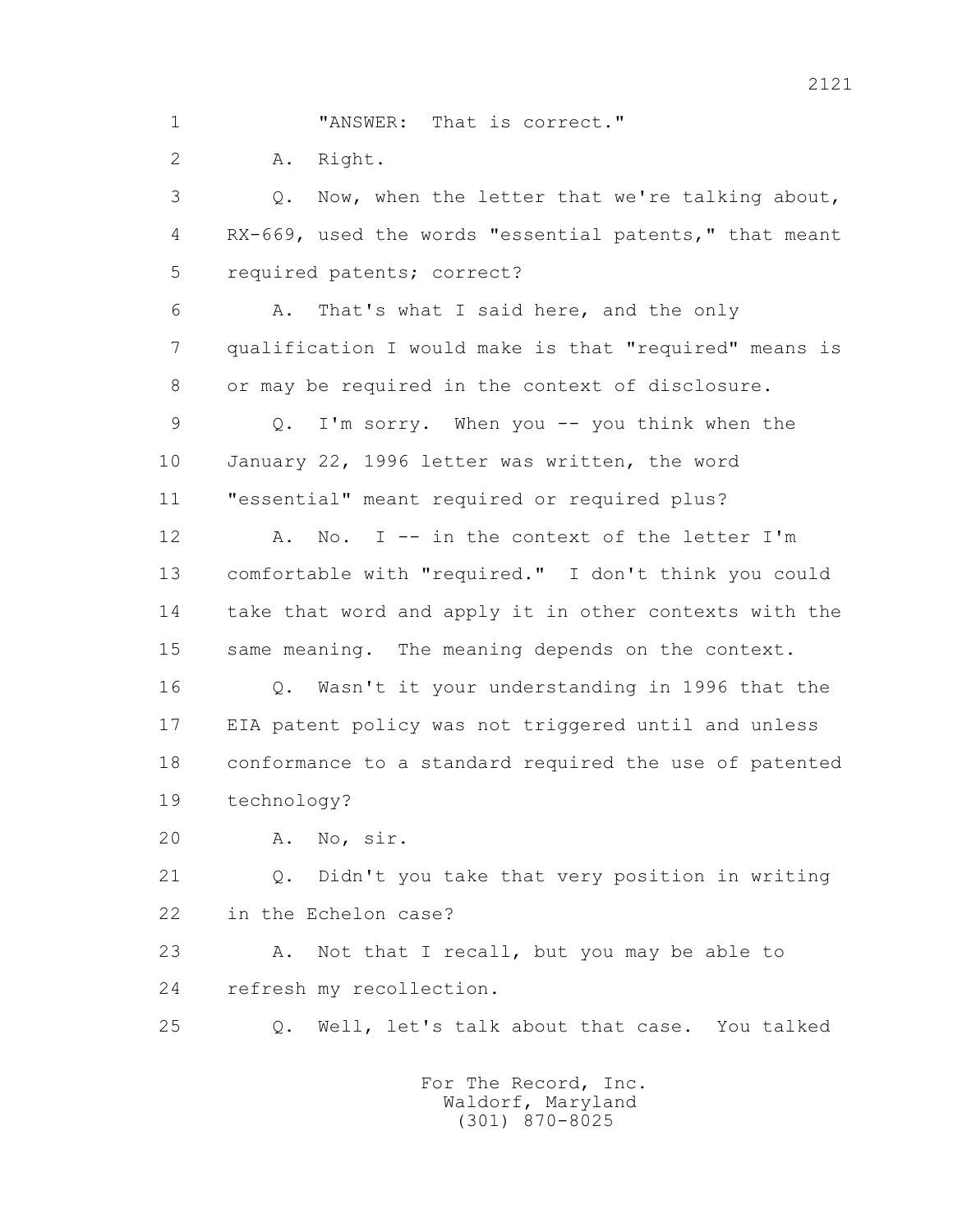1 about it in your deposition.

 2 That case involved a standard for portions of 3 the consumer electronic bus, called CEBus; right? 4 A. Right. 5 Q. C-E-B-U-S; right? 6 A. Consumer electronic bus, that's correct. 7 Q. And that was one of the divisions of the EIA? 8 A. Which was? 9 0. The consumer electronic -- whatever -- 10 A. Yes. Consumer Electronics Association. 11 O. Was where the standard was being developed? 12 A. Correct. 13 0. And they were operating under the EIA patent 14 policy at the time; right? 15 A. That's correct. 16 Q. And an EIA member called Echelon had voted 17 against some portion of the standard; right? 18 A. That's correct. 19 Q. And they had a competing technology that they 20 wanted included in the standard; right? 21 A. Yes, sir. 22 Q. And one of the reasons Echelon gave for its 23 "no" vote was it said that it had a patent that might 24 affect compliance with the standard; right? 25 A. So far I'm with you. Go ahead. I think that's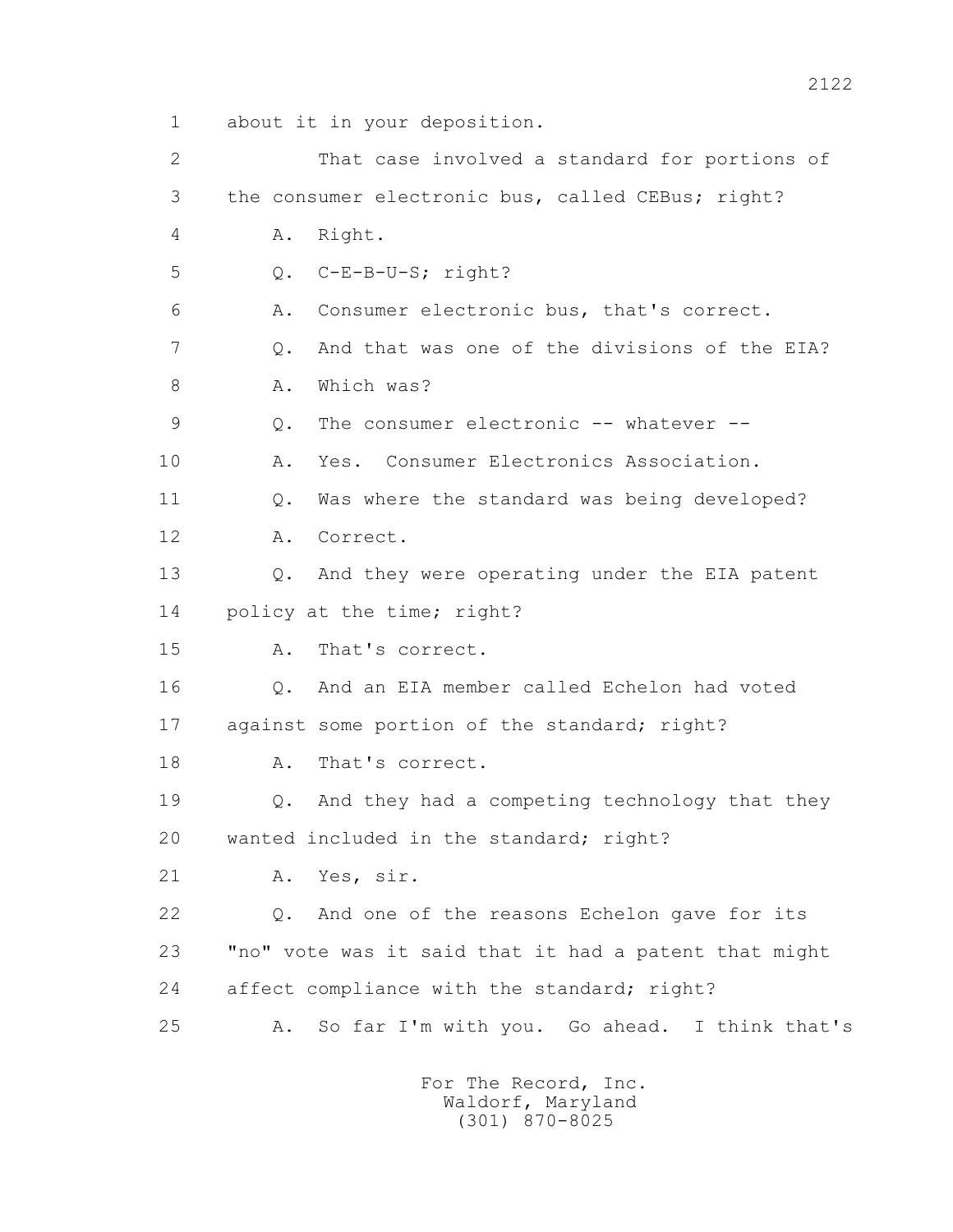1 right.

2 0. And they gave the patent number to EIA; right? 3 A. You're going way back in time again, but 4 I'll -- I -- you're just about exhausting my 5 recollection on that, but let's keep going. I think 6 so. 7 Q. And what Echelon said in part was that its 8 disclosure to EIA of its patent and its statement that 9 it might be required to comply with the standard 10 triggered the patent policy and meant that EIA had to 11 ask Echelon for an agreement that it would license on 12 RAND terms? 13 A. Again, you've kind of exhausted my 14 recollection, but I don't have any reason to doubt what 15 you're saying. 16 Q. Do you remember that the patent holder said, 17 Wait, you might be incorporating our patented 18 technology, you have to ask me for a RAND letter? 19 A. Not specifically, no. But if you have 20 documents that will refresh my recollection, I'll be 21 happy to look at them.

 22 Q. Let me show you the response that you wrote. 23 A. Thank you.

 24 MR. ROYALL: Your Honor, might I suggest at 25 some point that we take a break, not necessarily now,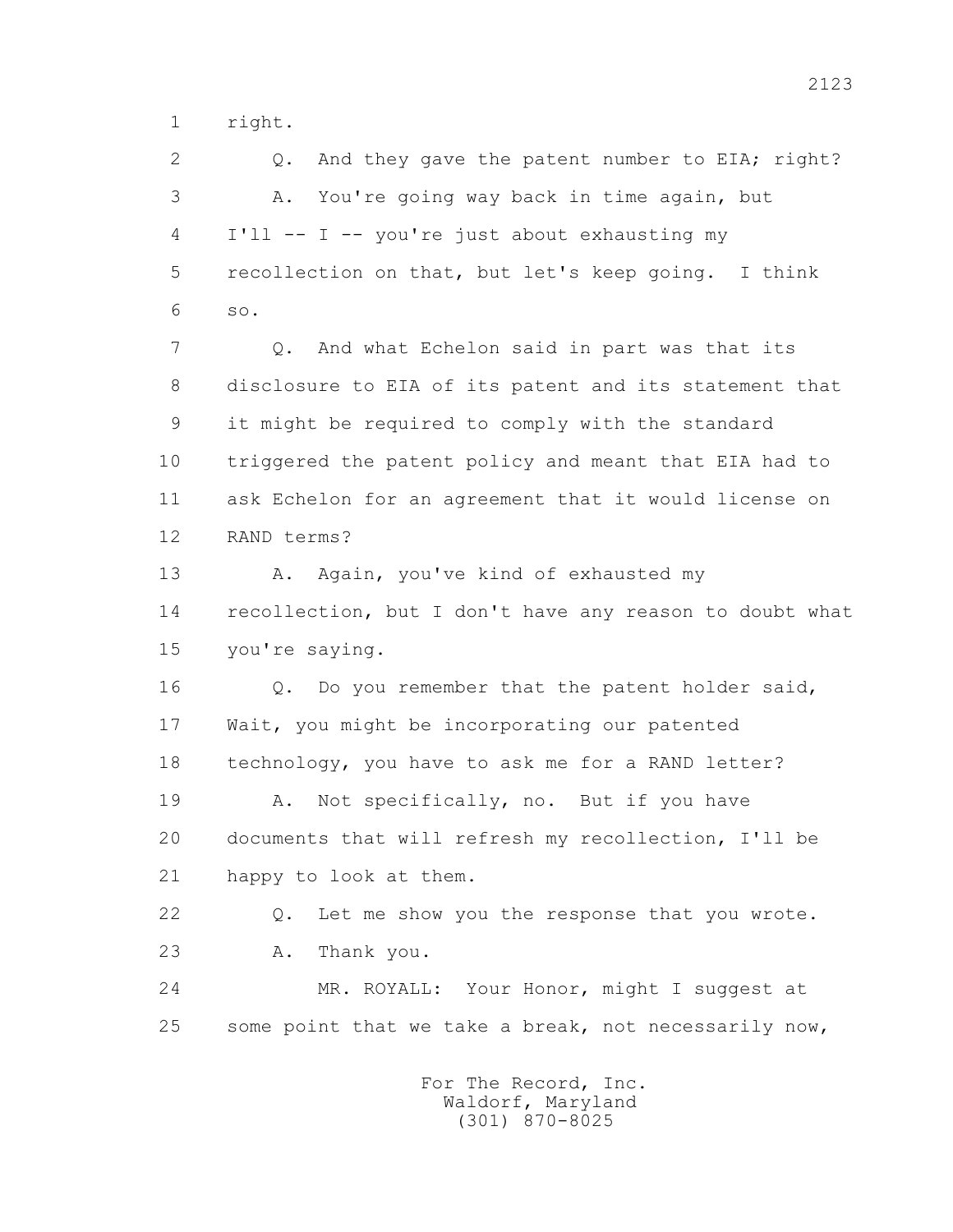1 but --

 2 MR. PERRY: I'm almost done, Your Honor. This 3 is my last subject matter. 4 MR. ROYALL: Oh. 5 JUDGE McGUIRE: Go ahead. 6 BY MR. PERRY: 7 Q. We've designated this as RX-2299 produced to us 8 by the EIA in this case, a letter dated August 14, 9 1995. 10 May I? 11 JUDGE McGUIRE: Go ahead. 12 THE WITNESS: Thank you very much. 13 BY MR. PERRY: 14 Q. Now, Mr. Kelly, this is a two-and-a-half-page 15 letter; only a portion of it deals with intellectual 16 property. 17 A. Okay. 18 Q. In fairness to you, you can read the entire 19 thing, but I was only going to ask you about the 20 portion on the middle of page 2 that deals with 21 intellectual property, so I'd like your permission to 22 go forward as expeditiously as possible. You're okay 23 with that? 24 A. You have it. 25 Q. If in answering my questions you need to look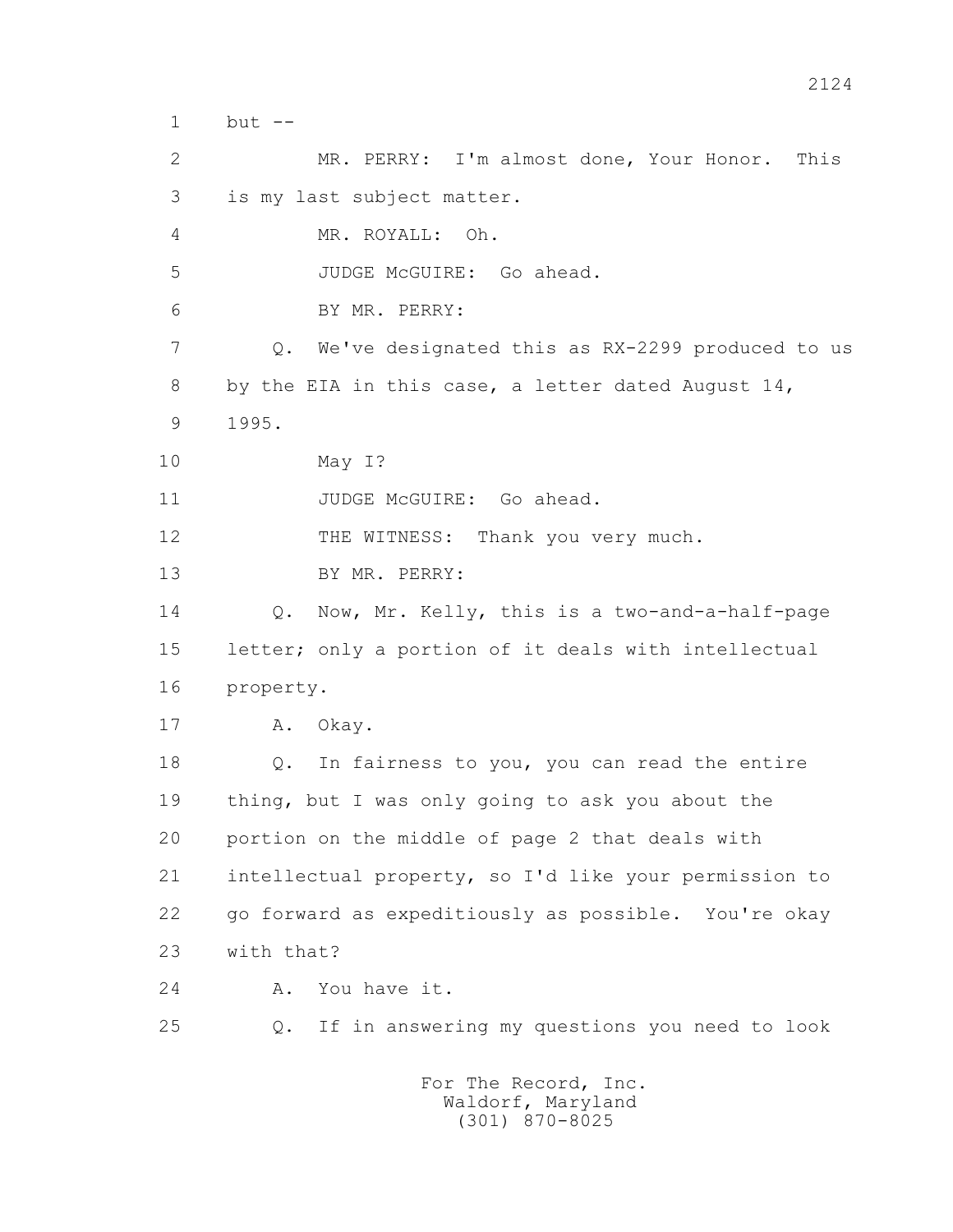1 at more, look at more.

 2 You wrote this; right? 3 A. Actually this was written by the law firm of 4 Squire, Sanders & Dempsey at our request, yes. 5 Q. You signed it, didn't you? 6 A. I signed it and I reviewed it. 7 Q. You approved it? 8 A. I did. 9 Q. Before you signed it? 10 A. Correct. I was just trying to answer your 11 question of who wrote it. 12 Q. And this was the positions you were taking as 13 vice president, secretary and general counsel of EIA; 14 correct? 15 A. Correct. 16 Q. And in that third paragraph on the second page 17 of this letter you tell Echelon that they had 18 misinterpreted the ANSI and EIA patent policy. Do you 19 see that? 20 A. Let's see. Allow me to -- 21 Q. Read that paragraph to yourself. 22 A. Thank you. 23 (Pause in the proceedings.) 24 Yes, sir. 25 Q. You told Echelon that they had misinterpreted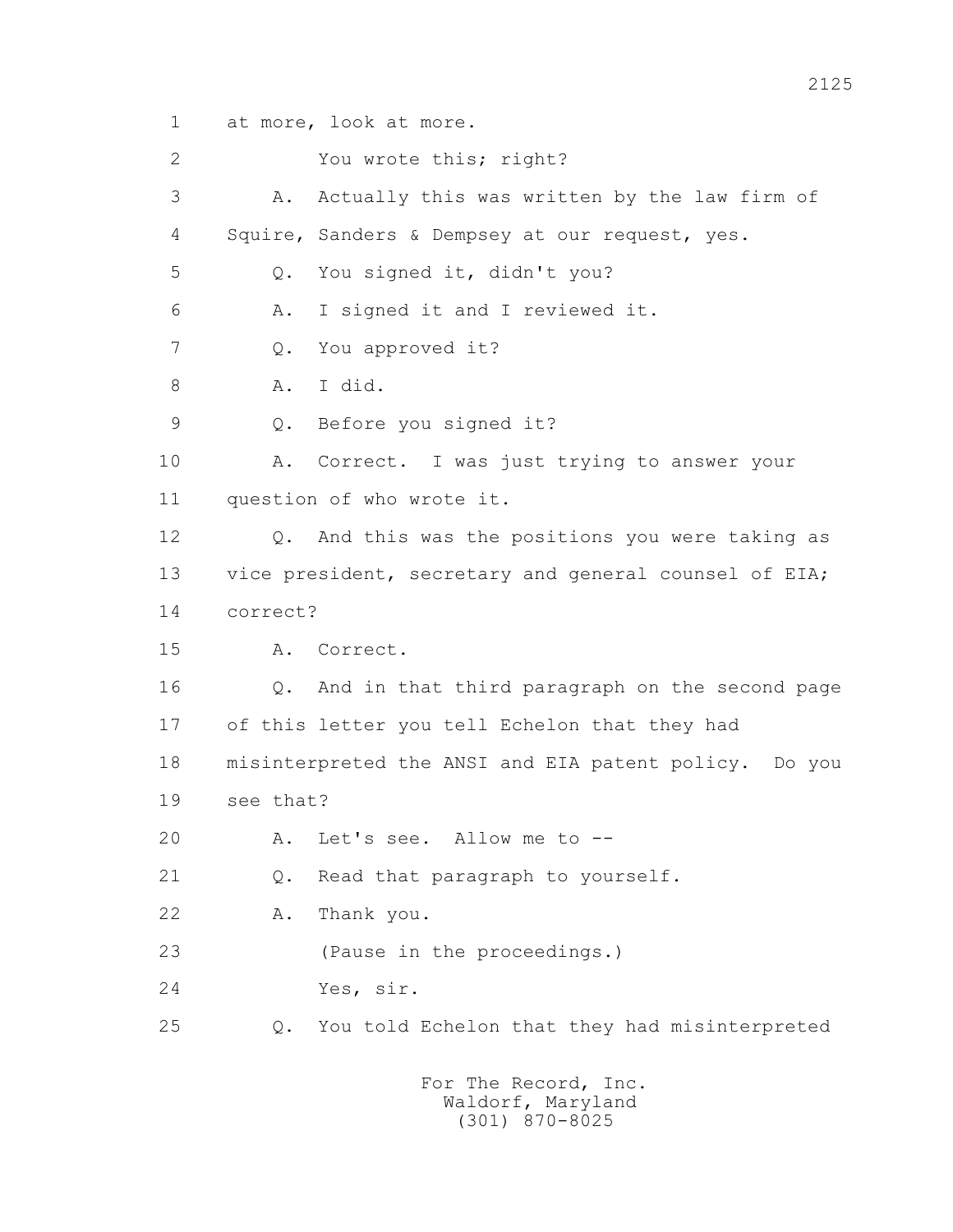1 the ANSI and EIA patent policy; right?

2 A. Yes, sir.

 3 Q. And you said in that paragraph, "This policy 4 requires an SDO to secure a commitment to license a 5 patented item or process from a patent holder when a 6 standard refers to a patented technology or, as a 7 practical matter, conformance to a standard requires 8 use of the patented technology." 9 Do you see that? 10 A. I do. 11 MR. PERRY: I'll wait for counsel. 12 MR. ROYALL: My only question, I was told that 13 this may not be on the exhibit list. 14 MR. PERRY: It's not. This is being offered 15 for impeachment and to refresh. 16 MR. ROYALL: Impeachment? I'm not sure that a 17 foundation has been laid for impeachment yet. 18 MR. PERRY: Clearly. 19 MR. ROYALL: The witness prior to getting into 20 this had said that he lacked recollection of details 21 and asked if he could have his recollection refreshed 22 with documents, but there was no foundation for 23 impeachment. We've never seen this before. It's not 24 on the exhibit list. 25 JUDGE McGUIRE: All right. Mr. Perry?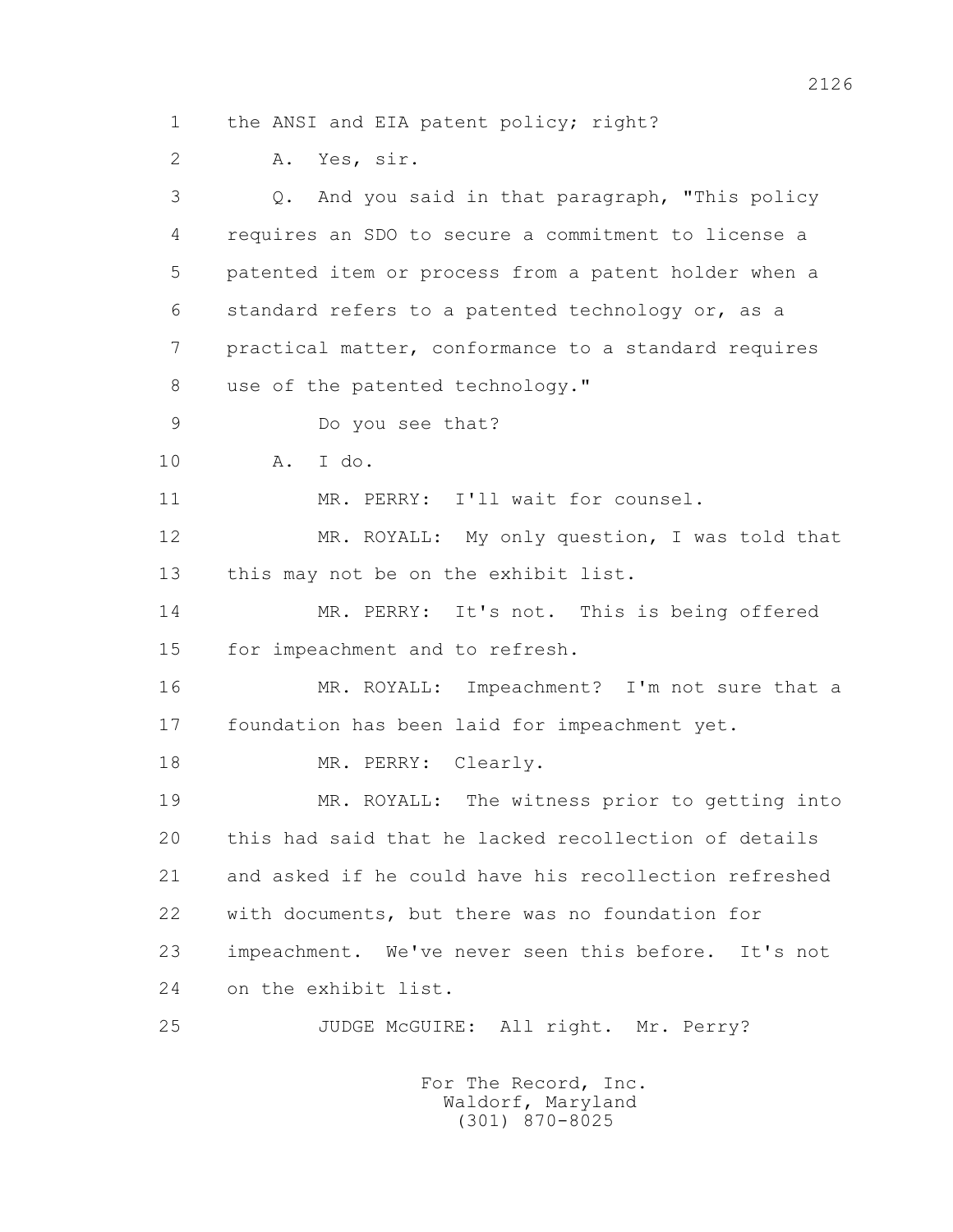1 MR. PERRY: He specifically stated that he had 2 not taken the position in writing that this letter 3 shows he did and I'm entitled to impeach under the 4 terms of the order that we stipulated to and agreed to 5 in September which says that exhibits can be used for 6 impeachment at trial.

 7 JUDGE McGUIRE: Overruled. I will allow you to 8 go into this.

9 Thank you, Mr. Royall.

10 BY MR. PERRY:

11 0. Now, does this refresh your recollection that 12 you did in fact take the position in writing that the 13 EIA patent policy was not triggered until there was an 14 assertion and determination that the patented 15 technology was required to be used for the standard to 16 be used?

 17 A. Until there is an assertion that the patent is 18 or may be required. Again, I didn't use all those 19 words in this letter, and if you'd like, I can explain 20 the context in which this statement was made, which I 21 think will make it clear to you why it is that this 22 statement is correct in context.

 23 Q. Wasn't it the case that Echelon had said that 24 their patent, patented technology, might be required to 25 be used and you were responding to that?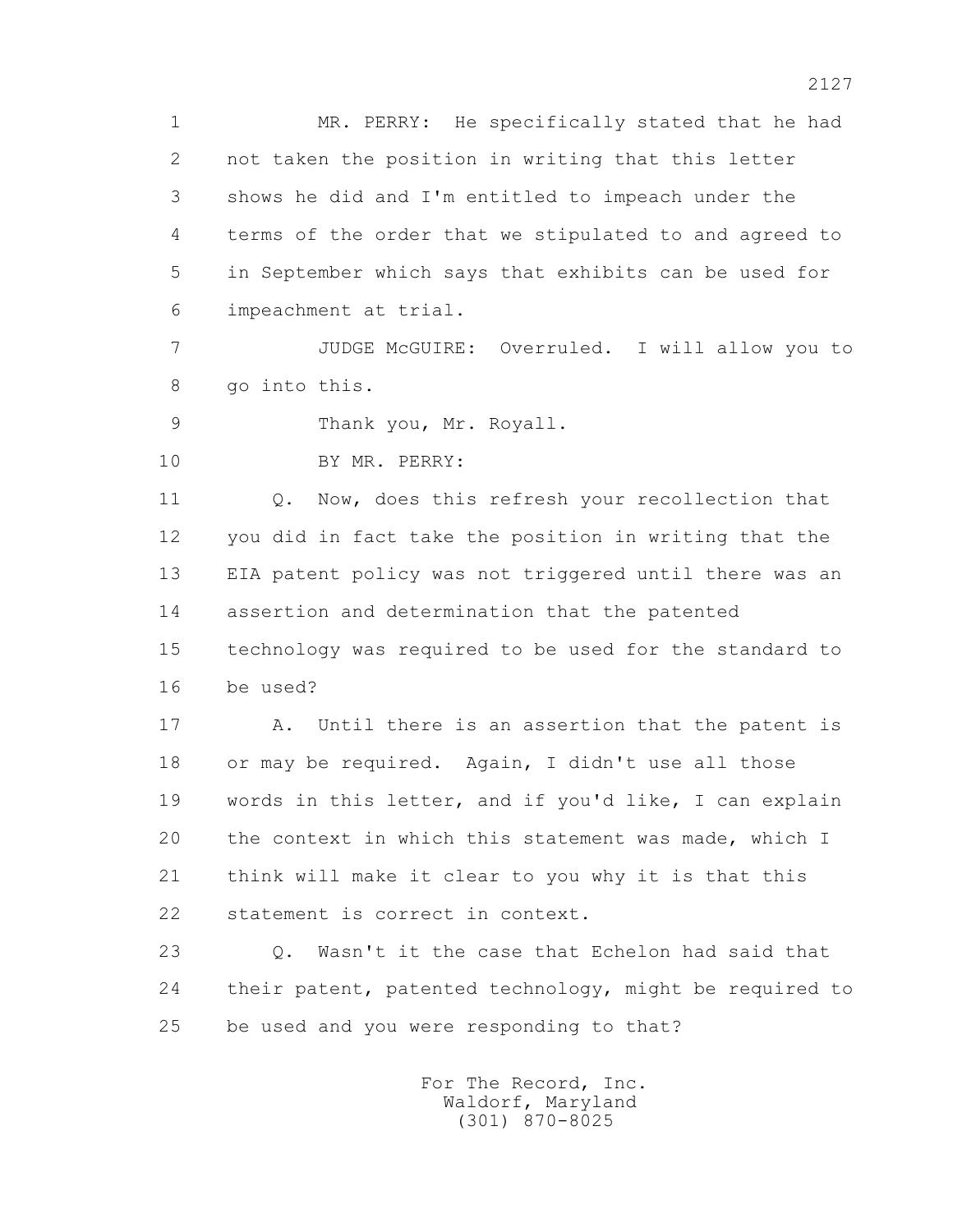1 A. No. No. That is incorrect. 2 0. Can I show you what Echelon said, please? 3 A. You can show me what Echelon said and I can 4 tell you what Echelon said if you'd like. 5 Q. That would be fine, but let's get this -- 6 A. By all means. 7 MR. PERRY: This is RX-2300. 8 MR. ROYALL: Is this on the exhibit list? 9 MR. PERRY: No, sir. 10 MR. ROYALL: Again, this is not impeachment. 11 He hasn't said anything that contradicted this letter. 12 JUDGE McGUIRE: Well, I'm allowing him to yet 13 continue in that vein and you'll be able to take it up 14 again, Mr. Royall, on your redirect. Or you can read 15 counter-portions if necessary. You'll have that 16 opportunity, but I'm going to allow him to go into this 17 inquiry. 18 MR. ROYALL: Okay. Thank you. 19 BY MR. PERRY: 20 Q. Would you look on page 4 -- do you recognize 21 this to be Echelon's response to the ballot and its 22 explanation of its "no" vote? Do you see that? 23 A. Yes, sir. 24 0. And if you'll look on page 4 -- and I'll give 25 you the time to read the discussion under the heading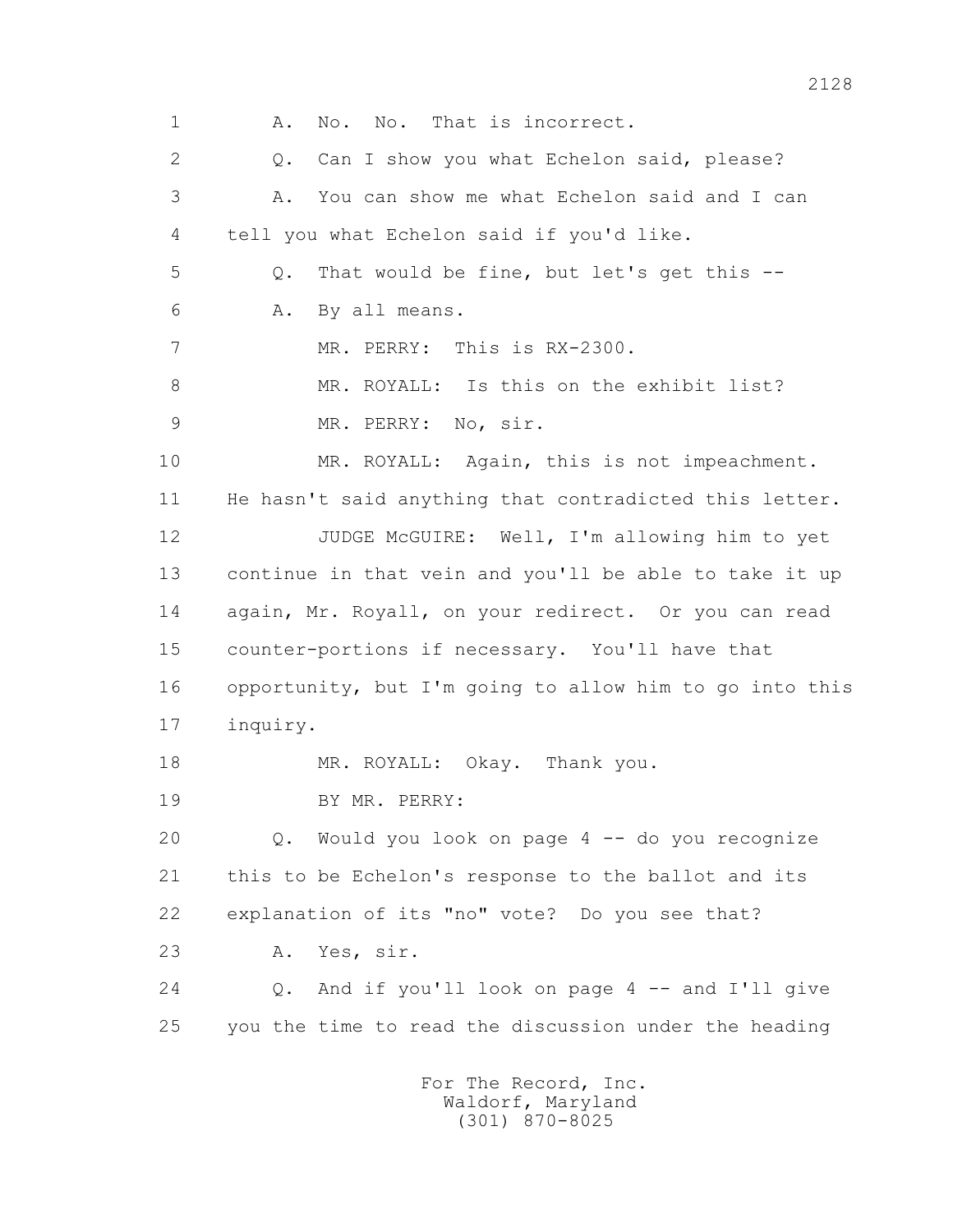1 EIA Will Need to Comply With the ANSI Patent Policy. 2 A. Okay. 3 (Pause in the proceedings.) 4 Right. I'm with you. 5 Q. Now, there's a reference to Intellon 6 Corporation as saying that it held patents. 7 Do you remember what Intellon, I-N-T-E-L-L-O-N, 8 was? 9 A. Uh-huh. I remember that they had -- they also 10 planned to have relevant patents, yes. 11 0. Right. 12 And the letter from Echelon says that whether 13 or not the Intellon licenses meet the standard, fair, 14 reasonable and nondiscriminatory, EIA needs to comply 15 with the ANSI patent policy. 16 Do you see that? 17 A. I do. 18 Q. And then it says, "That policy requires that an 19 SDO take certain steps if it is notified that 20 compliance with a standard may require" -- 21 quote-unquote, may require -- "use of a patented 22 invention." 23 Does that refresh your recollection that 24 Echelon had taken the position that the EIA patent 25 policy was triggered when a company said that its For The Record, Inc. Waldorf, Maryland

(301) 870-8025

2129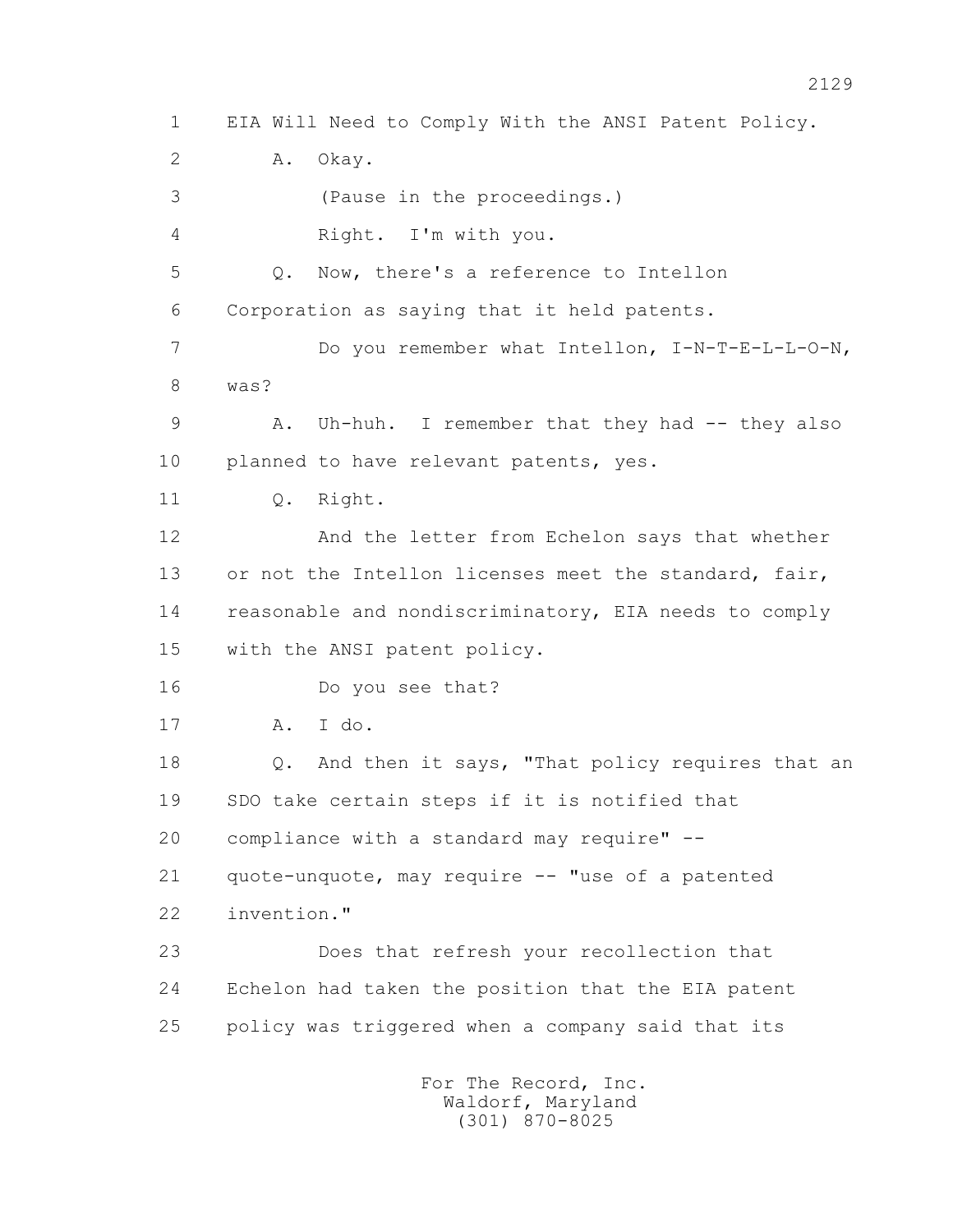1 patent -- that compliance with a standard may require 2 the use of a patented invention?

 3 A. Does it refresh my recollection about this, 4 this case? I don't understand your question.

 5 Q. My question to you earlier was hadn't Echelon 6 taken the position that the patent policy is triggered 7 when a patent might be required, may be required, to be 8 used in order to build the standard and that you in 9 your letter were responding to that comment.

 10 Does this refresh your recollection that 11 Echelon was in fact saying that the policy requires 12 that an SDO take certain steps if it is notified that 13 compliance with a standard may require the use of a 14 patented invention?

 15 A. That is what Echelon says in writing in this 16 document.

 17 Now, I thought you said you were going to allow 18 me to explain.

 19 Q. You said you wanted to explain what Echelon 20 said in the document.

21 A. No. What Echelon said that this was about 22 rather than what this document says. If you're just 23 limited to the document, I'm happy to answer that 24 question, but at some point I'd like to tell you what 25 this was about.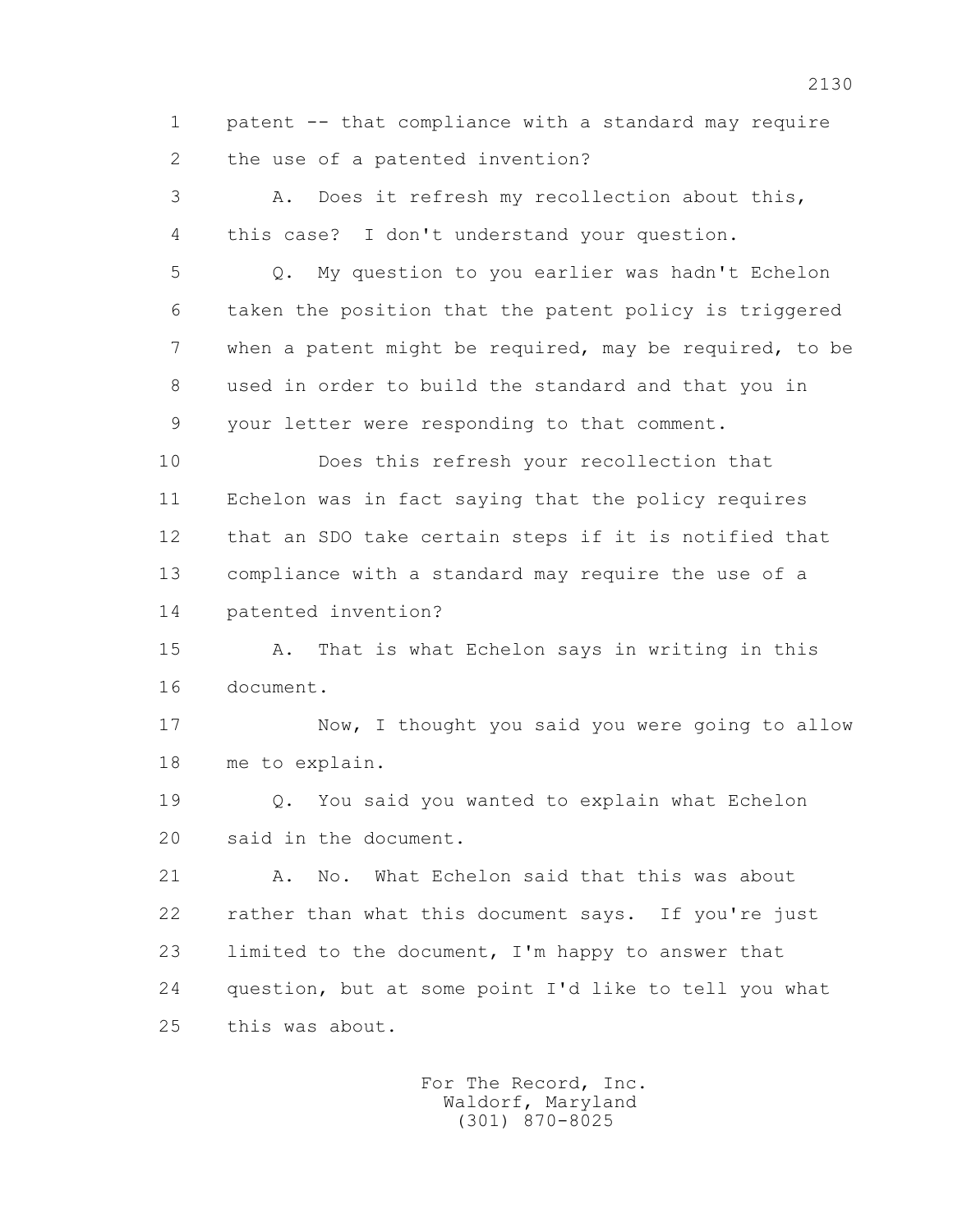1 Q. Let me get through with my questions and then 2 I'll give you an opportunity to explain whatever it is 3 you want to explain. 4 A. Thank you. 5 Q. But first let me put what I'm focused on in the 6 record. 7 A. Thank you. 8 Q. When you wrote your August 14, 1995 letter 9 that is RX-2299, you were responding to this discussion 10 on page 4 of Echelon's comments on this standard; 11 right? 12 A. Yes, sir. It appears that that was what 13 prompted this paragraph, yes. 14 0. And you told Echelon that there was no need for 15 EIA to secure a commitment from Echelon to license its 16 technology; correct? 17 A. Correct. 18 Q. And in fact, the standard was passed without 19 ever asking Echelon for a RAND letter; correct? 20 A. Correct. 21 Q. And Echelon appealed that decision to the 22 Board of Standards Review within ANSI; correct? 23 A. Correct. 24 Q. And the Board of Standards Review within ANSI 25 is what?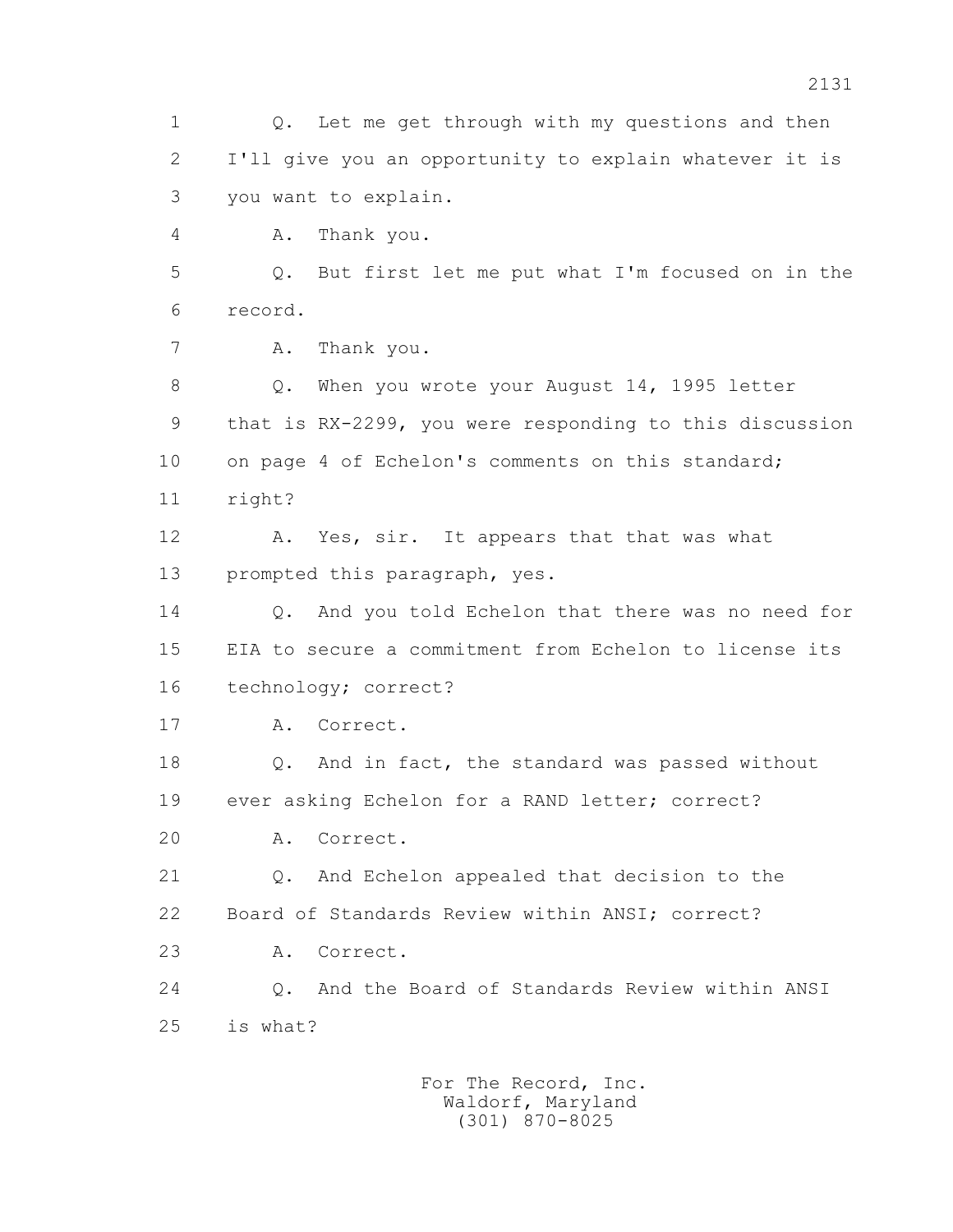1 A. It is the appellate body within ANSI that 2 reviews proposed American National Standards to 3 determine if there is an issue to determine whether or 4 not they should be approved as an American National 5 Standard. 6 Q. And as far as you know, that's the only time 7 there's been an appeal involving the EIA patent policy 8 that's gone that far? 9 A. I don't know of any other EIA case that went up 10 before that body, yes. 11 0. And that body issued an opinion and provided it 12 to you? 13 A. Yes, sir. 14 0. Now, were you involved in preparing the briefs 15 on appeal to that body? 16 A. I reviewed the briefs on appeal. I attended 17 the hearing with outside counsel. 18 Q. With outside counsel? 19 A. With outside counsel from -- Mr. David Noll 20 from Squire, Sanders & Dempsey and I and other members 21 of the staff attended that hearing in New York City. 22 Q. And you remember that the Board of Standards 23 Review held that the EIA patent policy was not 24 triggered unless the company's patented technology was 25 essential and that someone who wanted to build a device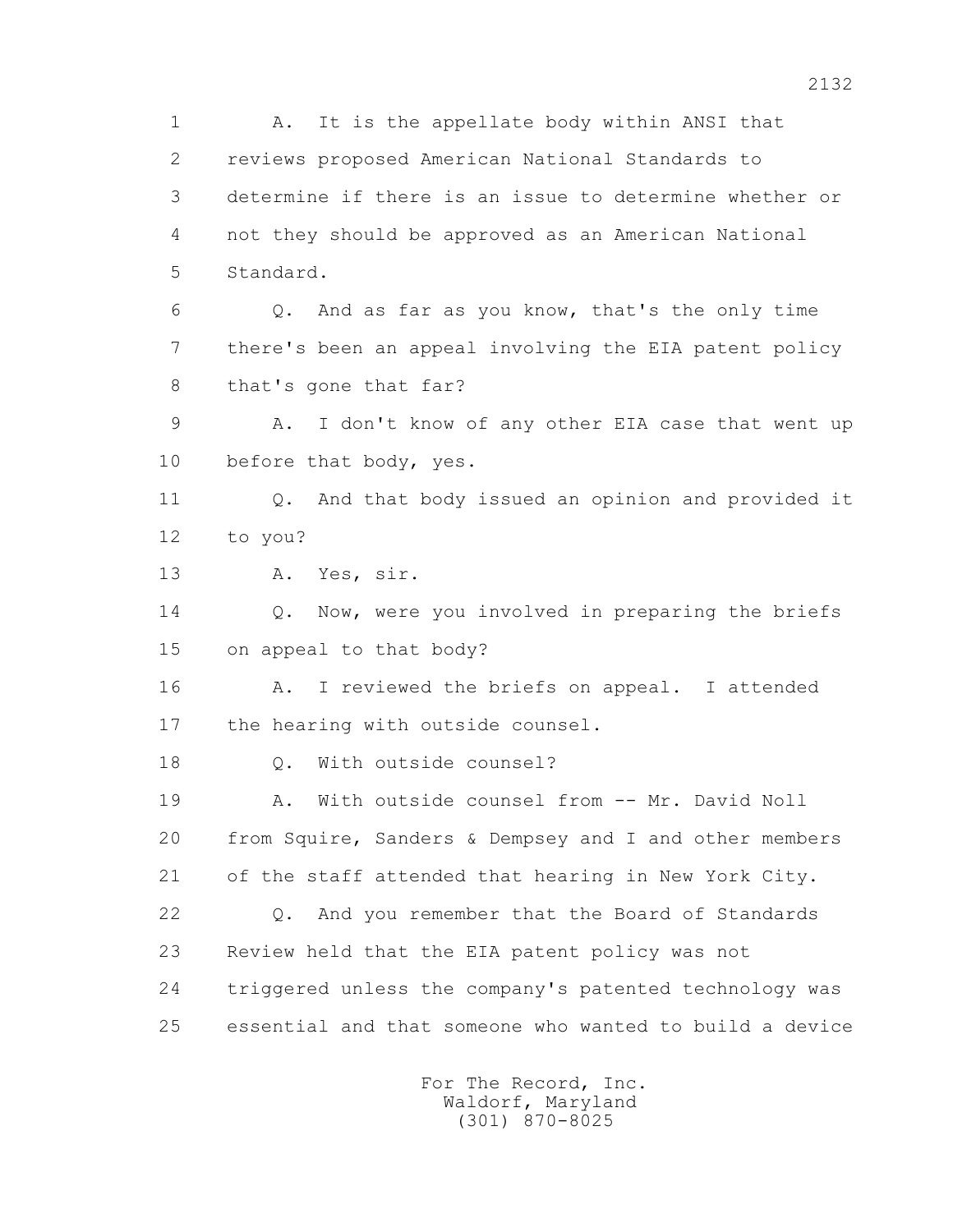1 to comply with the standard had to use the patented 2 technology?

 3 A. I don't remember the EIA patent policy being at 4 issue. I thought it was the ANSI patent policy, but 5 you may be right.

 6 Q. And you remember that the Board of Standards 7 Review held that if the EIA patent policy were applied 8 to a technology that was only related to a standard but 9 not essential, it would create substantial confusion as 10 to where the cutoff was in terms of which technologies 11 would be subject to the EIA patent policy? Do you 12 remember that?

13 A. Again, my recollection is that ANSI's decision 14 was directed to its patent policy. But again, I allow 15 for the fact that I may be wrong. I don't have any 16 documents before me to indicate what the opinion was.

 17 Q. Wasn't the appeal about the EIA patent policy 18 or was it about the ANSI patent policy?

 19 A. I believe it was about the ANSI patent policy 20 because the matter was before the ANSI board based 21 upon a request by the Consumer Electronics I think it 22 was Manufacturers Association at the time to have the 23 CEBus standard approved as an American National 24 Standard.

25 Q. Did EIA in its briefs to the board talk about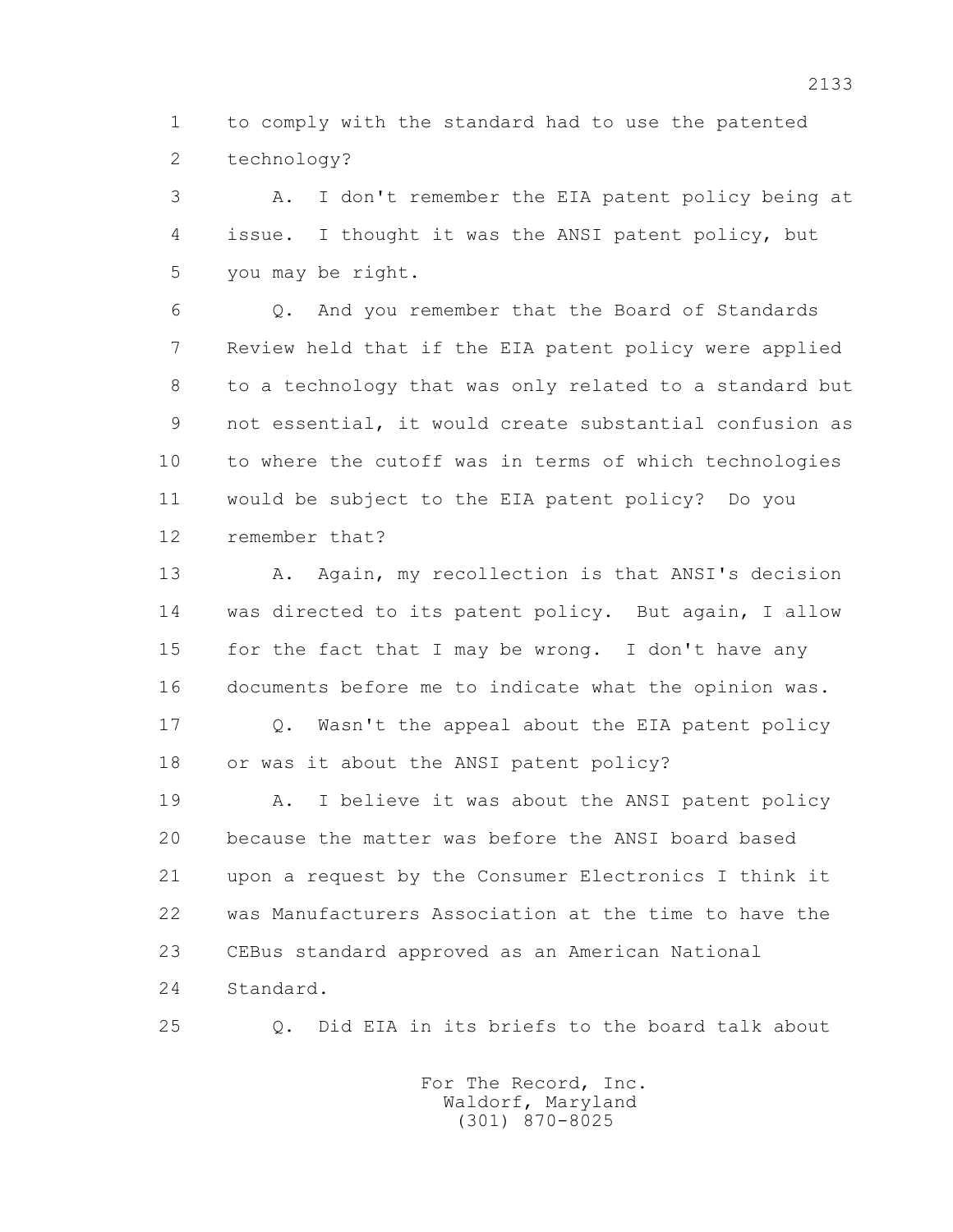1 its own patent policy and talk about how it should be 2 interpreted in this area? 3 A. It may have. I don't recall. 4 Q. When you received the opinion of the Board of 5 Standards Review, did you seek to appeal it further? 6 A. I'm not sure that we ever had that discussion 7 or that I thought of that, no. 8 Q. Well, your letter that you wrote in 9 August 1995, that was about the EIA patent policy, 10 wasn't it? 11 A. I believe at that time it was, yes, sir. 12 MR. PERRY: I have nothing further, 13 Your Honor. 14 THE WITNESS: May I have my opportunity to 15 explain? 16 BY MR. PERRY: 17 Q. I'm sorry. I forgot. 18 A. It happens. 19 Q. You're very correct, Mr. Kelly, and I do 20 apologize. I do want to give -- now, I may have some 21 follow-up questions. 22 A. By all means. I think you're entitled. 23 JUDGE McGUIRE: Go ahead, Mr. Kelly. 24 BY MR. PERRY: 25 Q. Go ahead.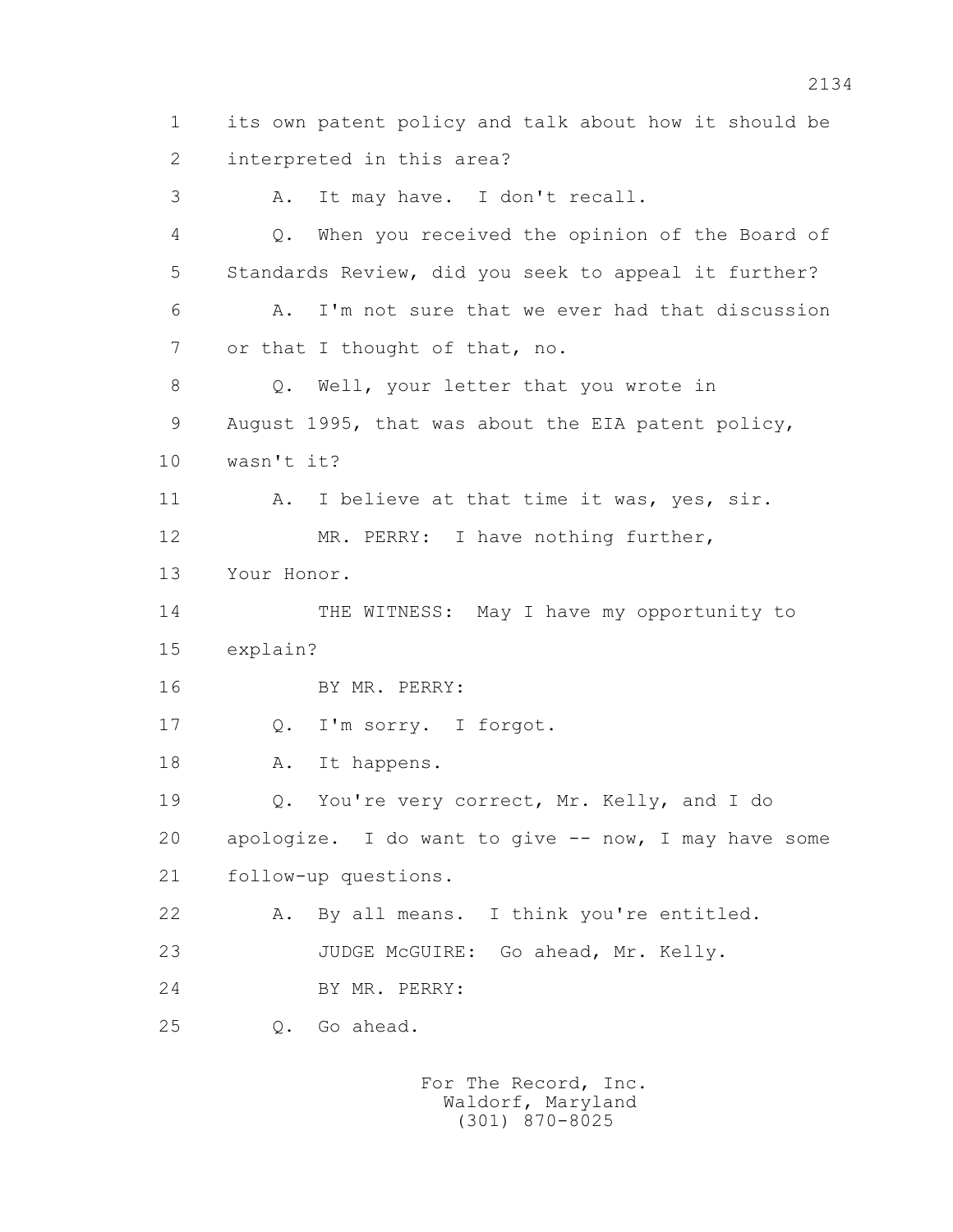1 A. The Echelon case involved a situation very 2 simply in which a company that was interested in the 3 standard, Echelon, proffered a document which, as I 4 recall correctly, was approximately the size of one of 5 these stacks of documents on my table, and I'm 6 referring to roughly a six-inch stack of documents 7 (indicating).

8 They handed us a patent and they said, Here, 9 you figure -- this may relate to the work you're doing 10 in the CEBus committee, why don't you figure it out. 11 And that was the context in which this case went to the 12 ANSI Board of Patent Appeals.

 13 There was no proffer of relevance. There was 14 no indication that the patent was or might be required 15 for anything. They just simply said, Here, this may be 16 of interest to you, it may relate to something you're 17 working on. That was the context in which this 18 discussion occurred, just so the record is clear.

 19 Much later in the process, Echelon said may be 20 required and again it appeared to us at the time and I 21 think this comes through in the letter that Echelon was 22 deliberately trying to impede the process, to stall it 23 out for its own purposes, in violation of the duty of 24 good faith, and that was the context in which this 25 arose and that was the issue.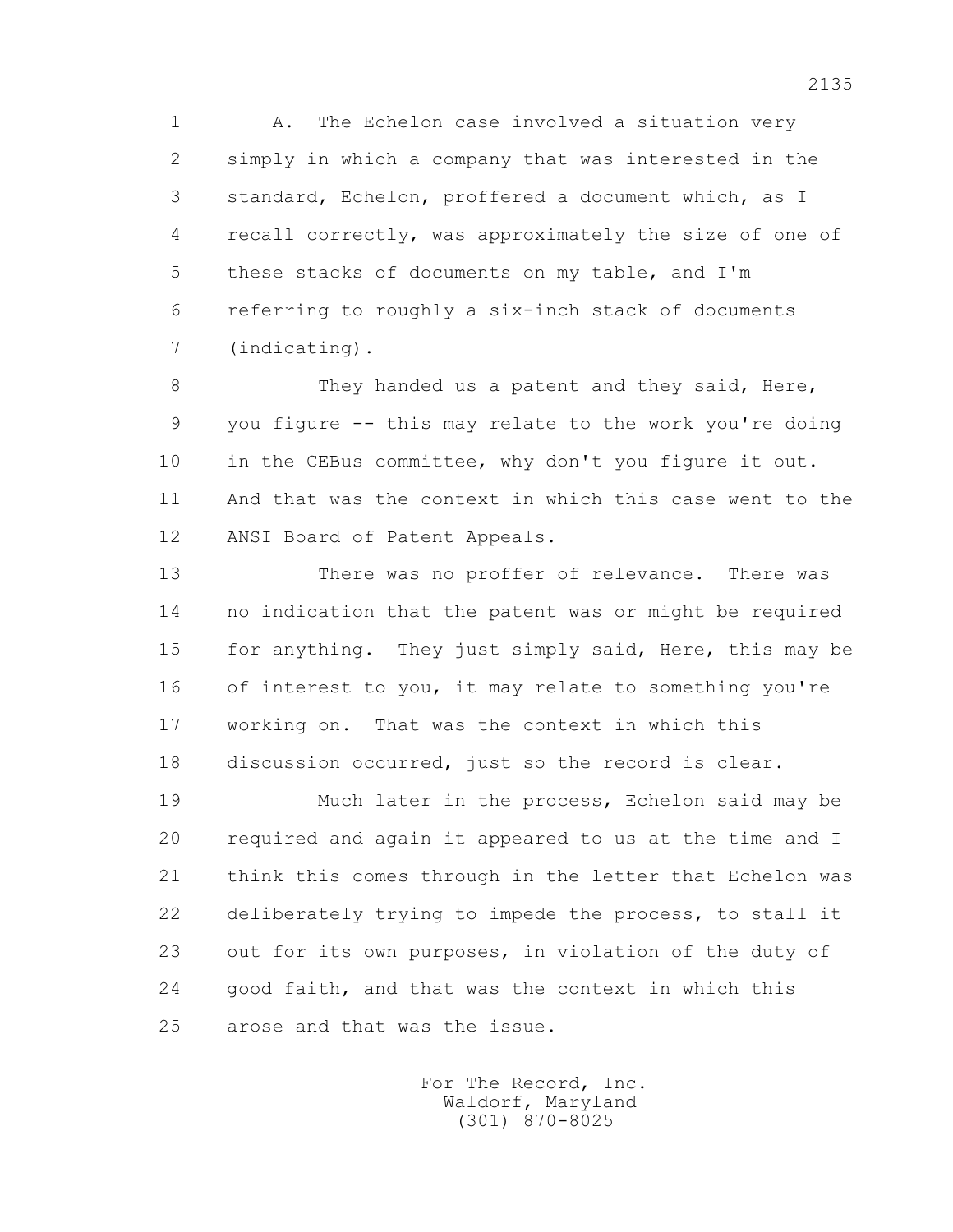1 Q. And you -- and are you done?

2 A. I'm done.

 3 Q. And you understand that a rule that allows 4 assertions that a patent application may have been 5 filed that might cover or that might relate to some 6 part of some standard might be used inappropriately to 7 delay the standardization process; correct?

8 A. That's exactly what, in my opinion, what was 9 happening here.

 10 Q. And is that one of the policy reasons that 11 you've heard that's been given for not requiring 12 disclosure of patent applications?

13 A. No, sir. This is an abuse of process. 14 0. Have you heard that danger described as one of 15 the policy reasons given for why the standard should 16 not be that IP needs to be disclosed whenever it 17 relates to a standard on consideration as opposed to 18 covering or reading on or requiring conformance?

 19 A. Have I ever seen that argument made? I guess I 20 have seen that argument made, in fact I've seen it made 21 in the press of late in connection with this case, but 22 I think it's again based on a complete misconstruction, 23 misunderstanding of what's required in terms of 24 disclosure of a patent. It's not the whole patent 25 application. It's not the document. It's enough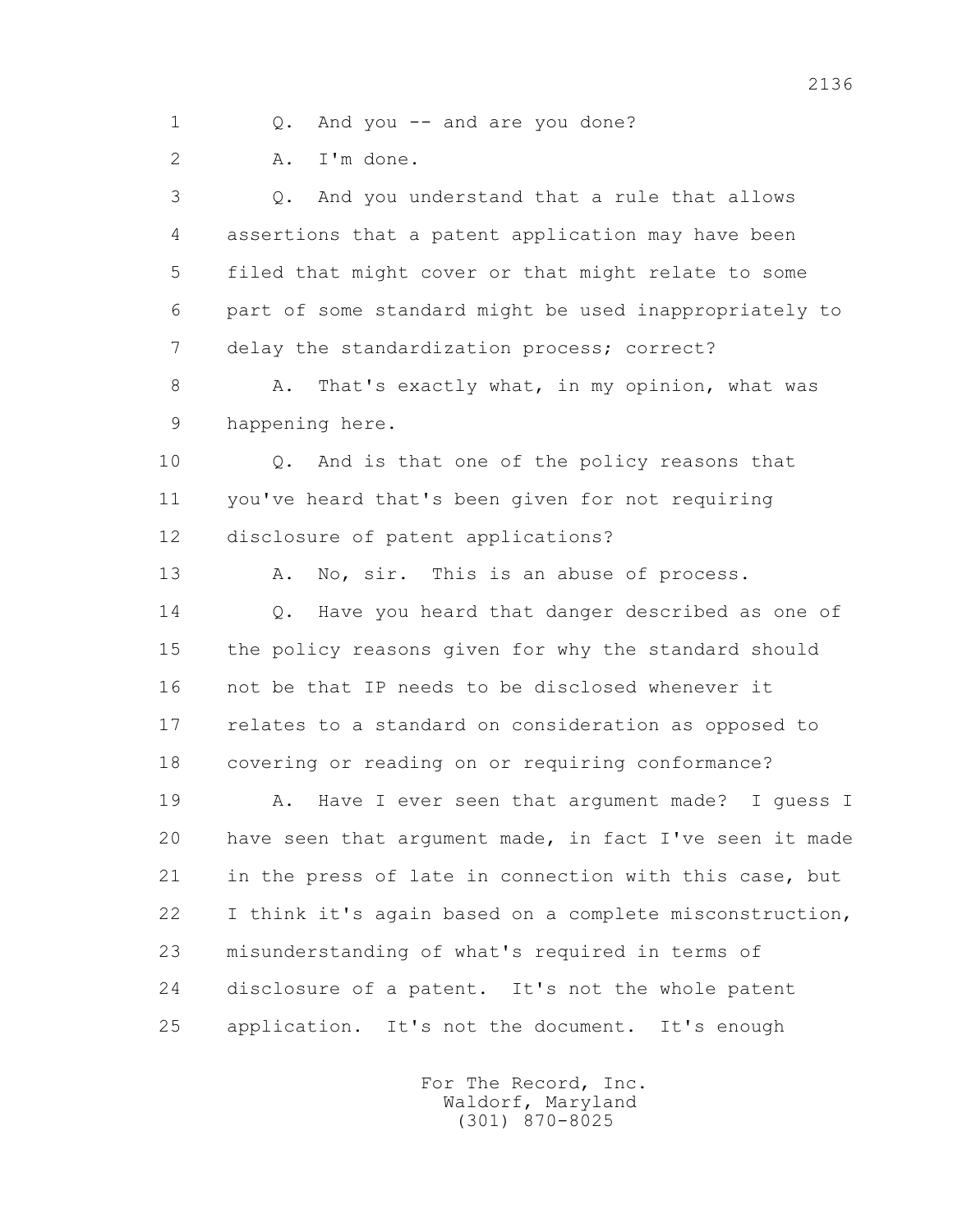1 information so that the committee can understand the 2 terrain and the area in which they're standardizing and 3 not be surprised by ticking time bombs that may lay in 4 their path. That's the whole purpose.

 5 Q. To get back to what you said Echelon had 6 informed you, could you look please again at page -- at 7 RX-2300 at page 4.

8 A. RX-2300 is, yes, is their comments on the 9 ballots.

10 Q. Comments by Echelon at page 4.

 11 And if you'll look at the third paragraph, and 12 it says -- it says, "As Echelon alerted" -- are you 13 with me, the third sentence?

14 A. Yes.

 15 Q. "As Echelon alerted EIA on March 16, 1995, 16 Echelon holds a patent for power line spread spectrum 17 communications that may affect compliance with the 18 CEBus power line specification. A copy of this patent 19 has been supplied to counsel for EIA and is available 20 on request to other interested parties."

21 A. Yes, sir.

 22 Q. Then it goes on to say, "Although Echelon 23 cannot at this time determine whether use of its 24 intellectual property is required by firms building 25 CEBus-compatible power line devices, it might be the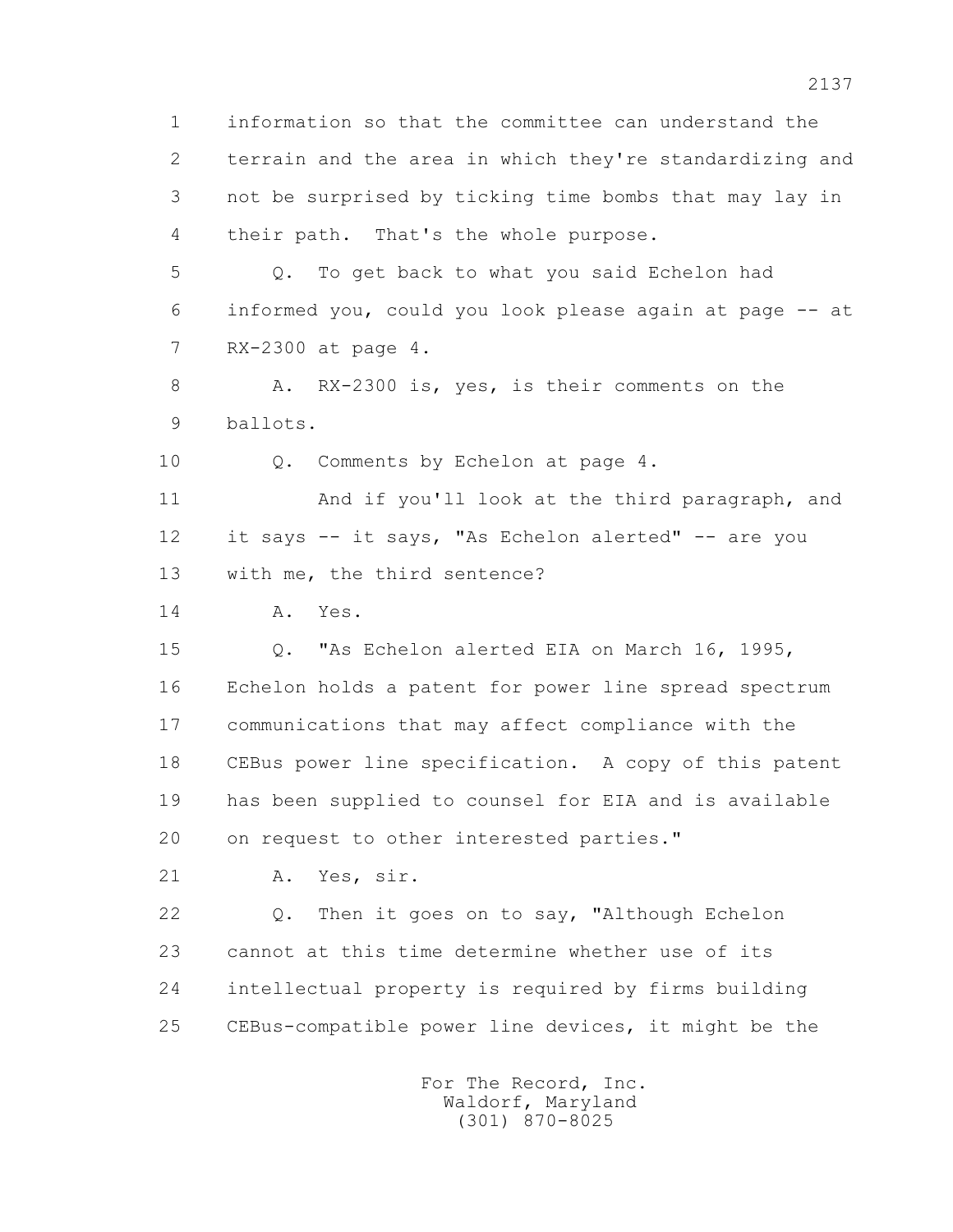1 case that CEBus power line transceivers would fall 2 within the scope of the Echelon patent."

3 Do you see that?

4 A. I do.

 5 Q. Was it your position at the time that if that 6 was the true statement of Echelon's state of mind, that 7 it could not determine whether use of its intellectual 8 property was required to comply with the standard but 9 it might be the case, was it your position at the time 10 that that was not enough to trigger the EIA patent 11 policy?

12 A. No, sir.

 13 Q. Was that your -- was it your position at the 14 time that that was not enough to trigger a requirement 15 that the EIA seek a RAND letter?

16 A. No, sir, it was not my position then, it's not 17 my position now, as I just tried to testify.

 18 Echelon took a position in bad faith to delay 19 and impede the process and we were responding to the 20 reality, the fact, not the rhetoric in this letter or 21 in these comments but the reality, and it's referred 22 to here a copy of this patent has been supplied to 23 counsel for EIA, which was me, and at the time of the 24 proffer we said, What is the proffer of relevance? 25 And they said: We don't know. This may be related to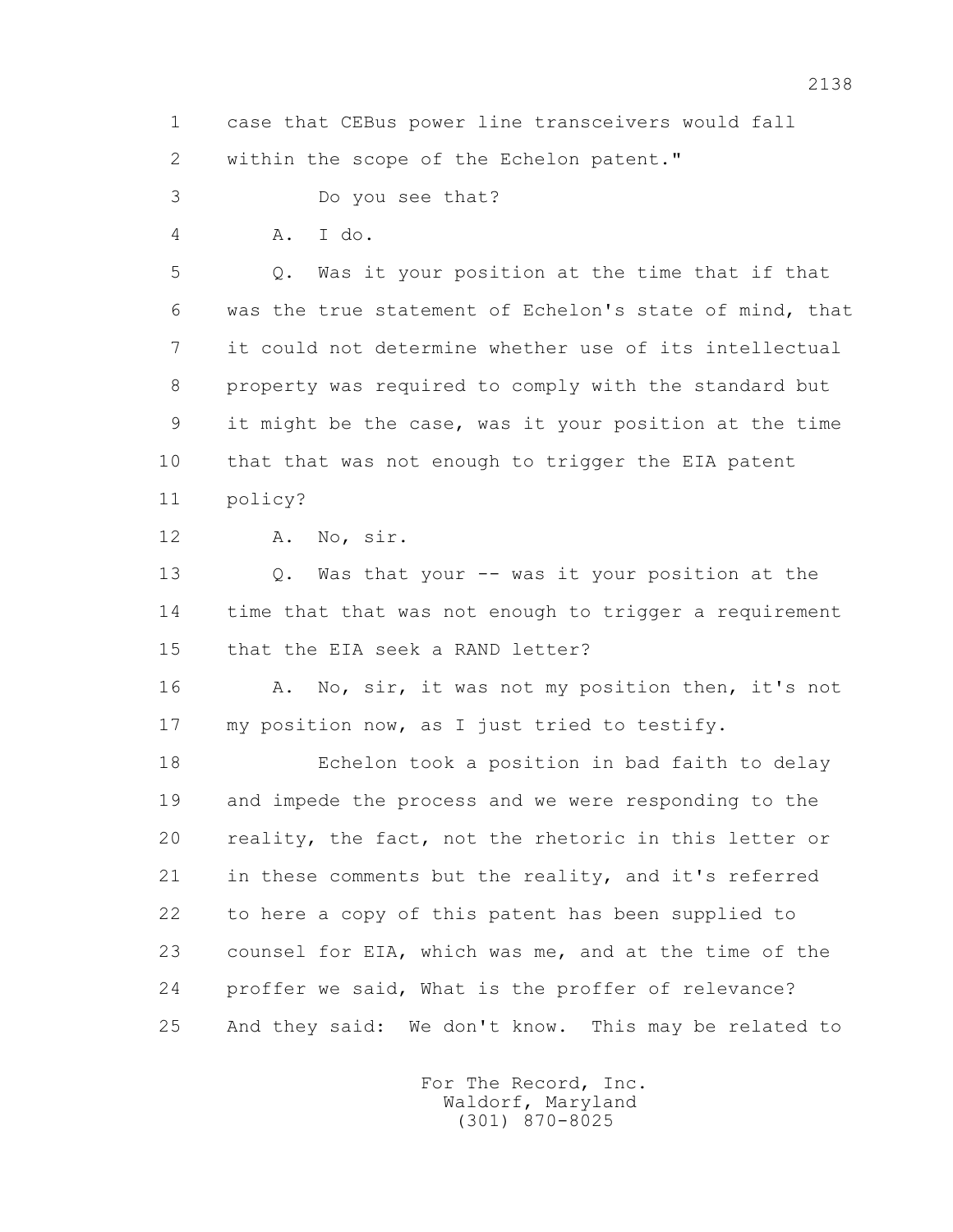1 something you're working on. And if you've reviewed 2 the entire record, as I assume you have, in the ANSI 3 proceeding you will find that this was a material issue 4 of fact.

 5 So what I'm trying to say, if you'll allow me 6 to complete my statement, is you are asking me in 7 essence to relitigate something that was already 8 litigated before. This was an attempt by Echelon to in 9 bad faith impede the process, and after they had made 10 their proffer, there was a lot of rhetoric that they 11 introduced into the record, such as this, to try to 12 substantiate a position that they would later take 13 before ANSI. This is bogus.

14 O. Are you done?

15 A. I'm done.

 16 Q. If Echelon in good faith believed that it could 17 not determine whether use of its IP was required to 18 comply with the standard but it thought it might be the 19 case that it did, was it your position at the time that 20 a RAND letter was required?

21 A. No. It was my position at the time that they 22 should have made that disclosure, which they never 23 did.

 24 Q. So they needed to say more than just, as you 25 understood the application of the EIA patent policy at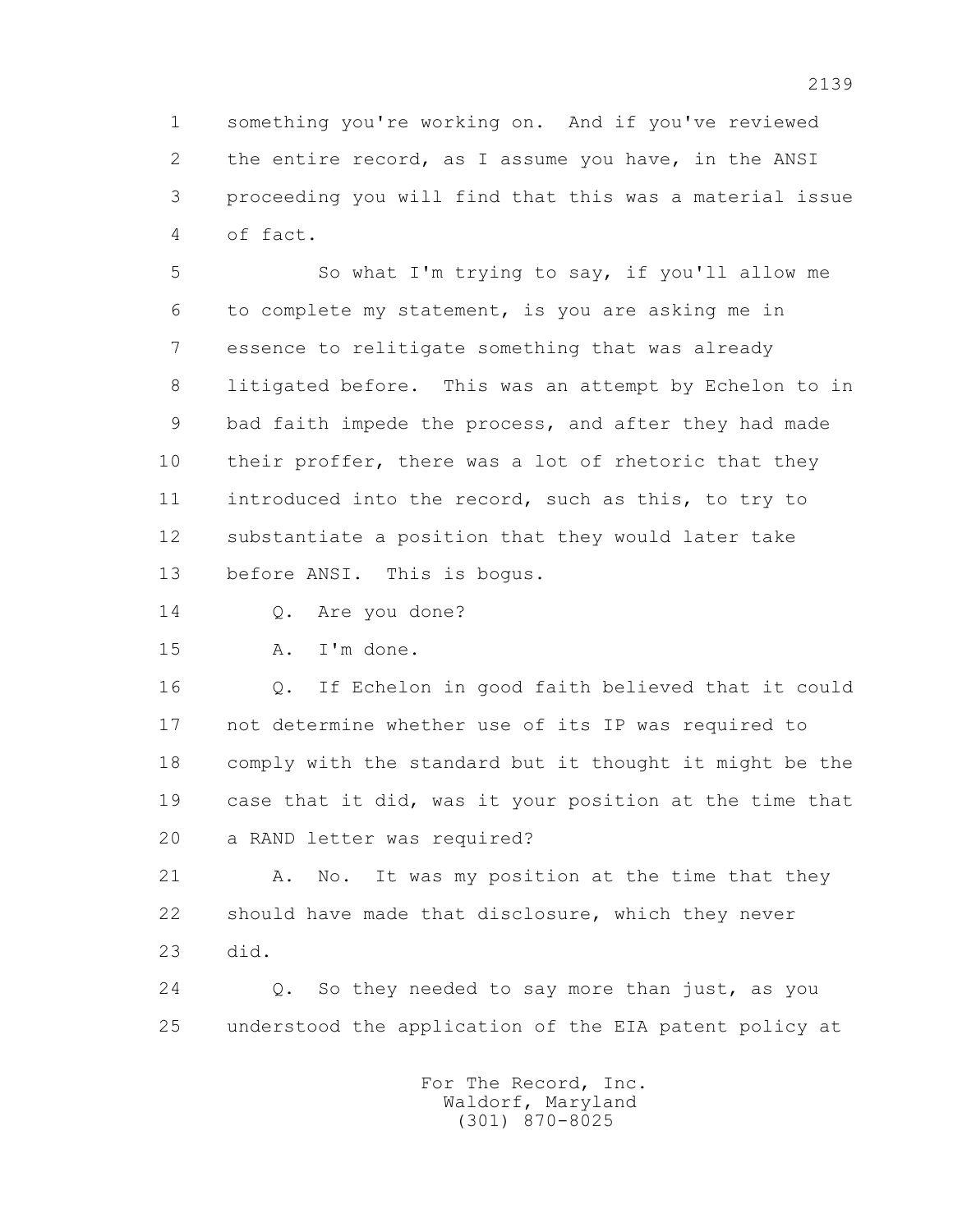1 the time, they needed to tell EIA more than just we 2 can't tell whether use of our IP is required to conform 3 with the standard but it might be the case and here's 4 the patent?

5 A. No. May I answer?

6 Q. Yeah.

 7 A. Okay. The answer is no. Again, you asked me 8 to assume that they were acting in good faith, and I 9 said if they were acting in good faith that and they 10 believed what they said in these comments then they 11 should have made the disclosure and the proffer of 12 relevance that I talk about in my testimony.

13 In point of fact, this statement -- these 14 statements were made in bad faith for the purposes of 15 delaying and impeding the process. And if I may 16 volunteer this, by the way, this is the very incident 17 that I alluded to yesterday in my testimony. I didn't 18 complete the statement.

 19 This was the other issue that I had with 20 Amy Marasco's testimony before the joint hearings. She 21 said that there had never been a case in which the -- 22 there had been an allegation of patent abuse in 23 connection with the ANSI process, and I said yes, there 24 has and I referred her to the Echelon CEBus case. This 25 is a case, sir, of patent abuse.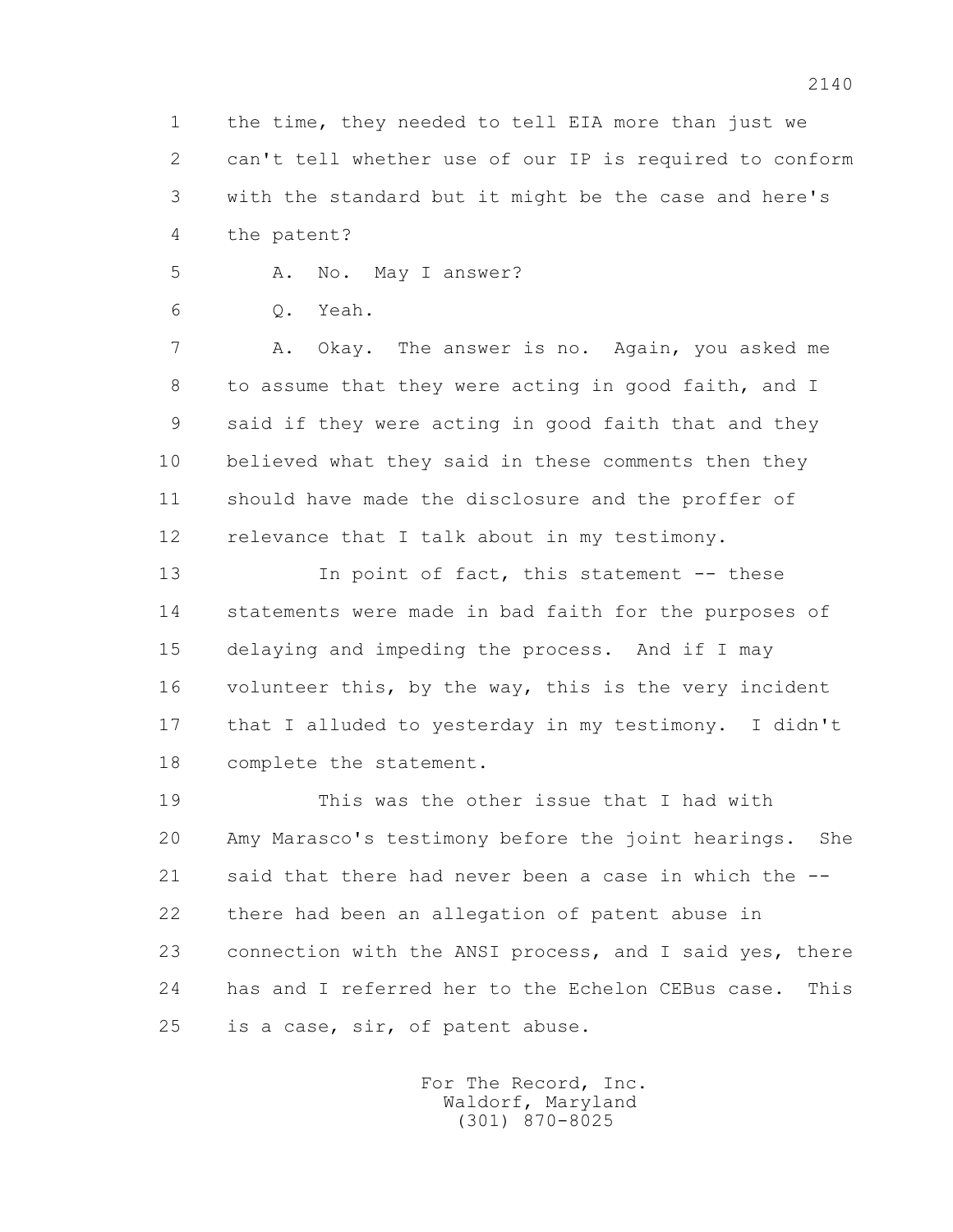1 Q. And you talked about your conversation with 2 Ms. Marasco just now. She was the general counsel of 3 ANSI?

 4 A. She still is as far as I know. Yes, sir. 5 Q. And you were talking to her about her use of 6 the word "encourage" and her interpretation of it and 7 your interpretation of that word; correct? 8 A. No, sir. If you're referring to this specific, 9 in this specific I was referring to a footnote in which 10 she said there were no litigated cases involving an 11 abuse of the ANSI patent policy. 12 Q. I was trying to introduce as -- it's part of 13 that same conversation? 14 A. Part of that same conversation. 15 Q. You talked with her about her use of the word 16 "encourage" in some draft of some testimony? 17 A. Correct. 18 Q. And her interpretation? 19 A. I'm not sure if it was "encourage" or 20 "voluntary." It was one of the other words we talked 21 about. 22 Q. And you also talked about this Echelon case 23 back then? 24 A. Correct. Those were my two issues. 25 Q. And that was last year, 2002?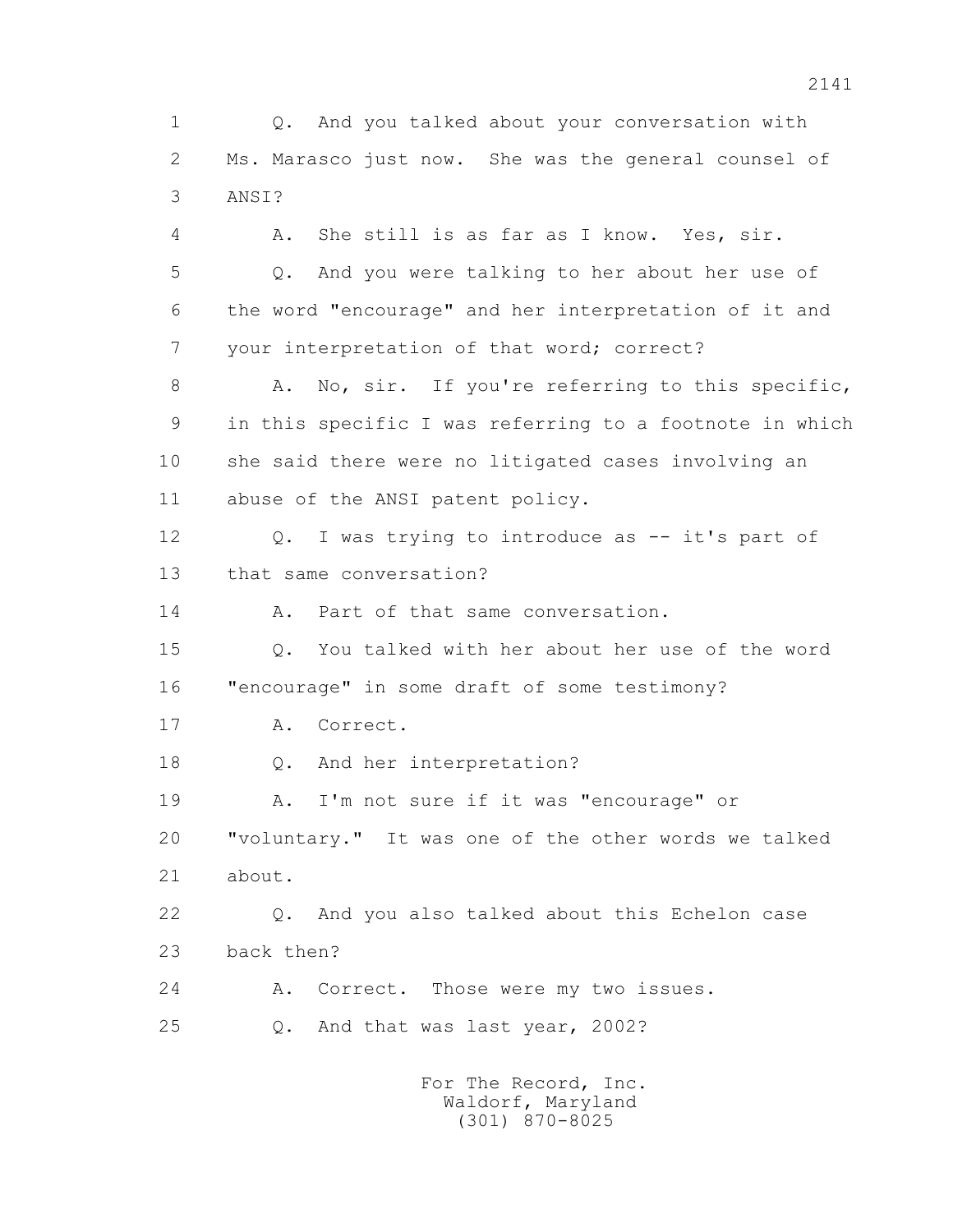1 A. It was either 2002 or the end of 2001. I can't 2 recall specifically.

 3 Q. And part of that conversation with her and with 4 others on these issues went on by e-mail; right? 5 A. I recall -- she may have written to me -- I 6 don't recall an e-mail to her. I might have written an 7 e-mail to her. I distinctly recall telephone 8 conversations with Amy Marasco, Richard Taffet and 9 Dan Bart. 10 Q. When I took your deposition, you said you 11 believe you did communicate by e-mail. Do you believe 12 that to be correct? 13 A. As I said, I might have. I just don't, at this 14 moment, don't remember. 15 Q. And JEDEC at the end of 2002 went to a 16 different e-mail system; correct? 17 A. Correct. 18 Q. And all the e-mails that were on the old server 19 were lost? 20 A. No. I believe I said we didn't keep copies and 21 that statement at the time was incomplete and because 22 we keep weekly backups or at least we had kept weekly 23 backups of everything that was on our e-mail system, 24 so it's there someplace. If you want to go looking 25 for it, I'm sure it's -- we can make that available to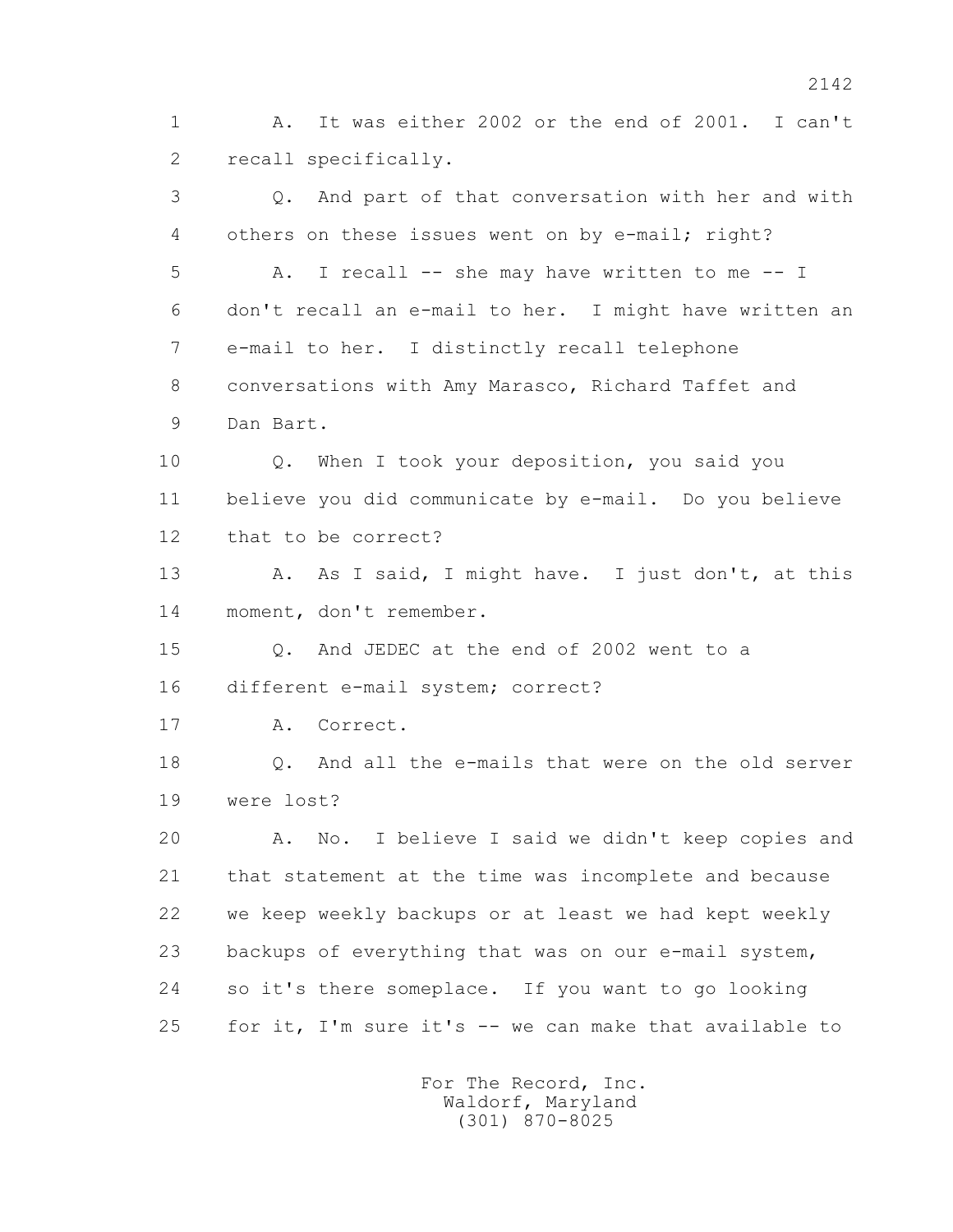1 you.

2 0. The backup tapes?

 3 A. The backup tapes which would include 4 everything on the network for that entire period of 5 time.

 6 Q. When you had the opportunity to correct your 7 deposition transcript which you now say was inaccurate 8 and in error, did you take that opportunity to tell us 9 about the --

10 A. You mean on the errata?

11 Q. Yes.

 12 A. No. This is not errata. My understanding of 13 an errata sheet is to correct transcription errors, not 14 to change the substance of my testimony. I'm 15 supplementing my testimony today under oath by now 16 telling you that I recall backup tapes of our database, 17 as I'm sure there are backup copies of information of 18 virtually all databases, including yours.

19 Q. Thank you, Mr. Kelly.

20 A. Thank you, sir.

 21 MR. PERRY: I'd like to move in, Your Honor, 22 RX-2299 and 2300.

23 JUDGE McGUIRE: Any objection?

 24 MR. ROYALL: Your Honor, again, we've never 25 seen these before today. They were not on the exhibit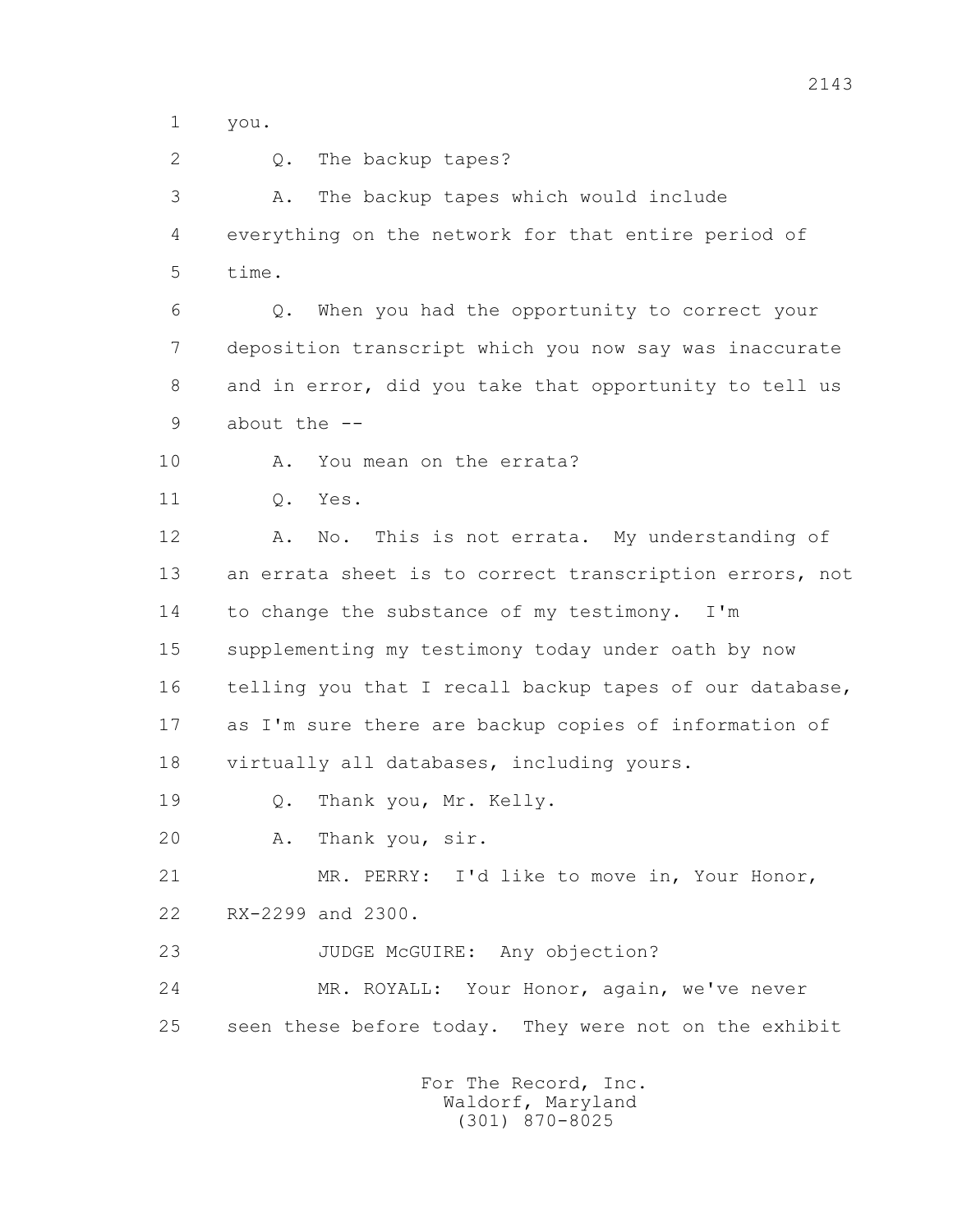1 list. We did not have notice of them. We'd like to 2 have at least an opportunity before we -- 3 JUDGE McGUIRE: Go ahead and take that 4 opportunity over the break. 5 Now, that was in terms of RX -- 6 MR. PERRY: 2299 and 2300. 7 JUDGE McGUIRE: How about the other one? 8 MR. PERRY: I'd like to move in RX-691. 9 JUDGE McGUIRE: Any objection? 10 MR. ROYALL: I'm not sure what that is. 11 JUDGE McGUIRE: Do you want to show him a copy 12 of that, Mr. Perry? 13 MR. PERRY: I'll find it and show it to you. 14 We'll do this at the break, Your Honor. 15 JUDGE McGUIRE: All right. Thank you. 16 MR. PERRY: It's minutes of a meeting, Sean. 17 They're on the screen. 18 MR. ROYALL: No objection. 19 JUDGE McGUIRE: All right. Entered. 20 (RX Exhibit Number 691 was admitted into 21 evidence.) 22 JUDGE McGUIRE: I want to do a couple things 23 here. 24 First off, I assume you want to do a follow-up 25 with this witness?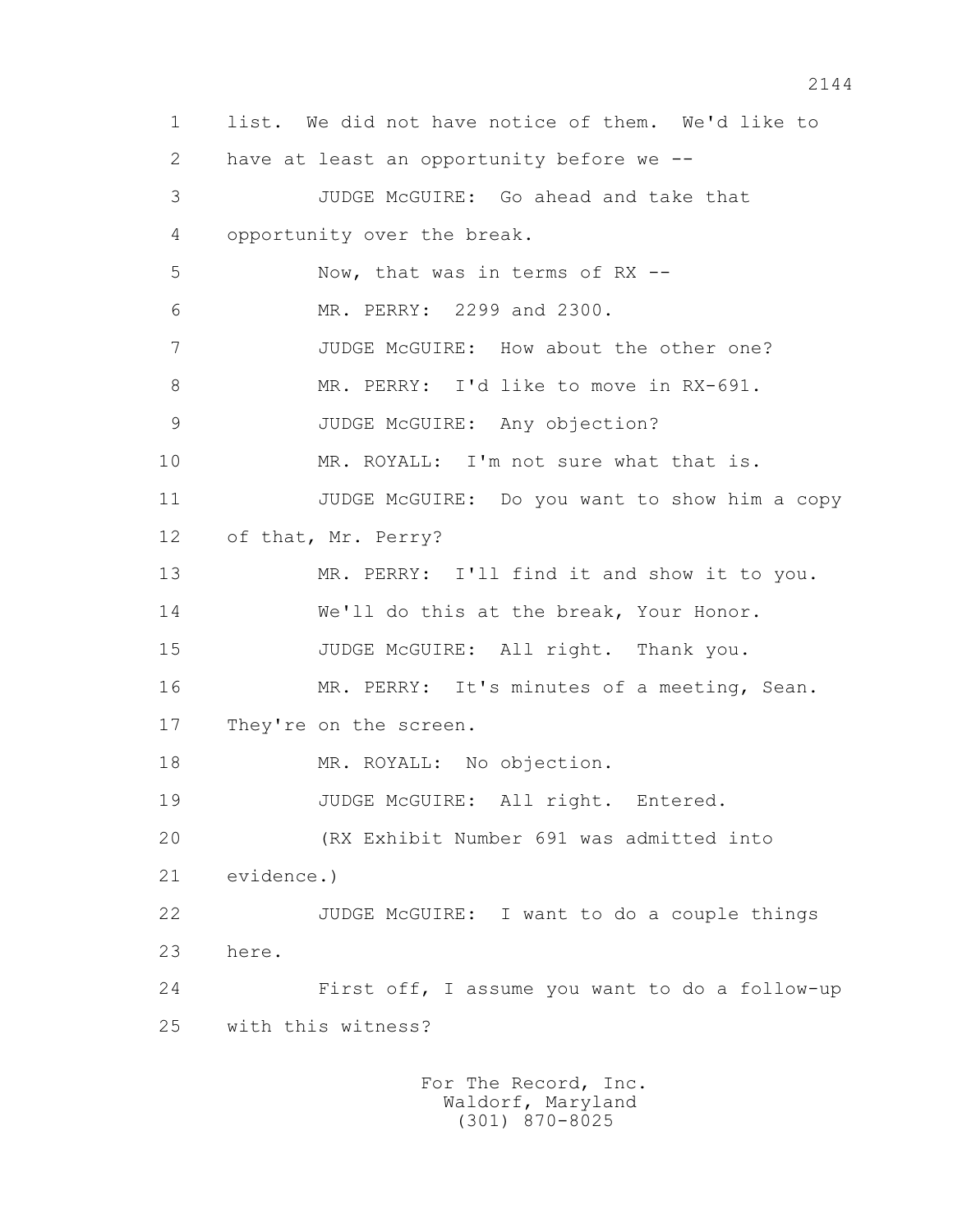1 MR. ROYALL: Not at any length, but I do have a 2 few questions.

 3 JUDGE McGUIRE: What I want to do -- it's 4 twenty to twelve -- we're going to take off for lunch 5 until one o'clock, but during this time I also want to 6 confer with counsel in closed session, and so the 7 audience at this point can go and break and we'll be 8 back at one o'clock, and that's true as well for both 9 Mr. Kelly and the court reporter, and she's excused at 10 this time, and then I will speak to trial counsel. 11 (Whereupon, at 11:36 a.m., a lunch recess was 12 taken.) 13 14 15 16 17 18 19 20 21 22 23 24 25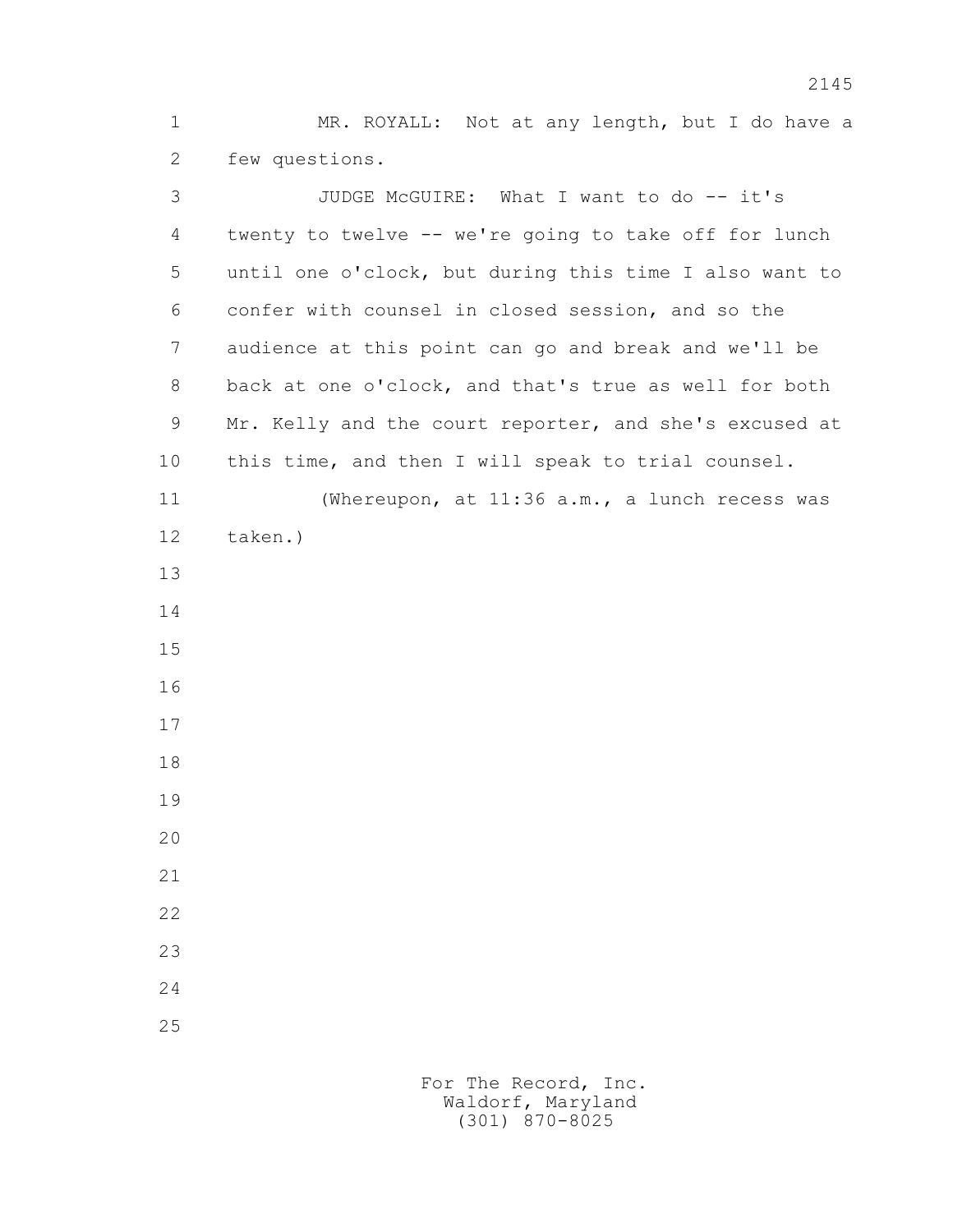1 A F T E R N O O N S E S S I O N 2 (1:05 p.m.) 3 JUDGE McGUIRE: Mr. Kelly, will you have a 4 seat. 5 We're on the record. 6 You may continue with complaint counsel's 7 redirect at this time, Mr. Royall. 8 MR. ROYALL: Thank you, Your Honor. 9 REDIRECT EXAMINATION 10 BY MR. ROYALL: 11 Q. Mr. Kelly, could I ask you to pull out, if you 12 have it in front of you, the EP-7-B manual that 13 Mr. Perry asked you about. I think it's marked as 14 RX-616. 15 A. Yes, sir. 16 I'm attempting to locate it. I have it. 17 Q. And I'd like to go back to the second page of 18 the document, which I believe is the page or one of 19 the pages that Mr. Perry asked you about. It's page 2 20 of 72 with the heading Notice at the top of the page. 21 A. Yes, sir. 22 Q. And I believe that Mr. Perry asked you about 23 the second paragraph and in particular the first 24 sentence of the second paragraph, which states, 25 "Standards and publications are adopted by EIA in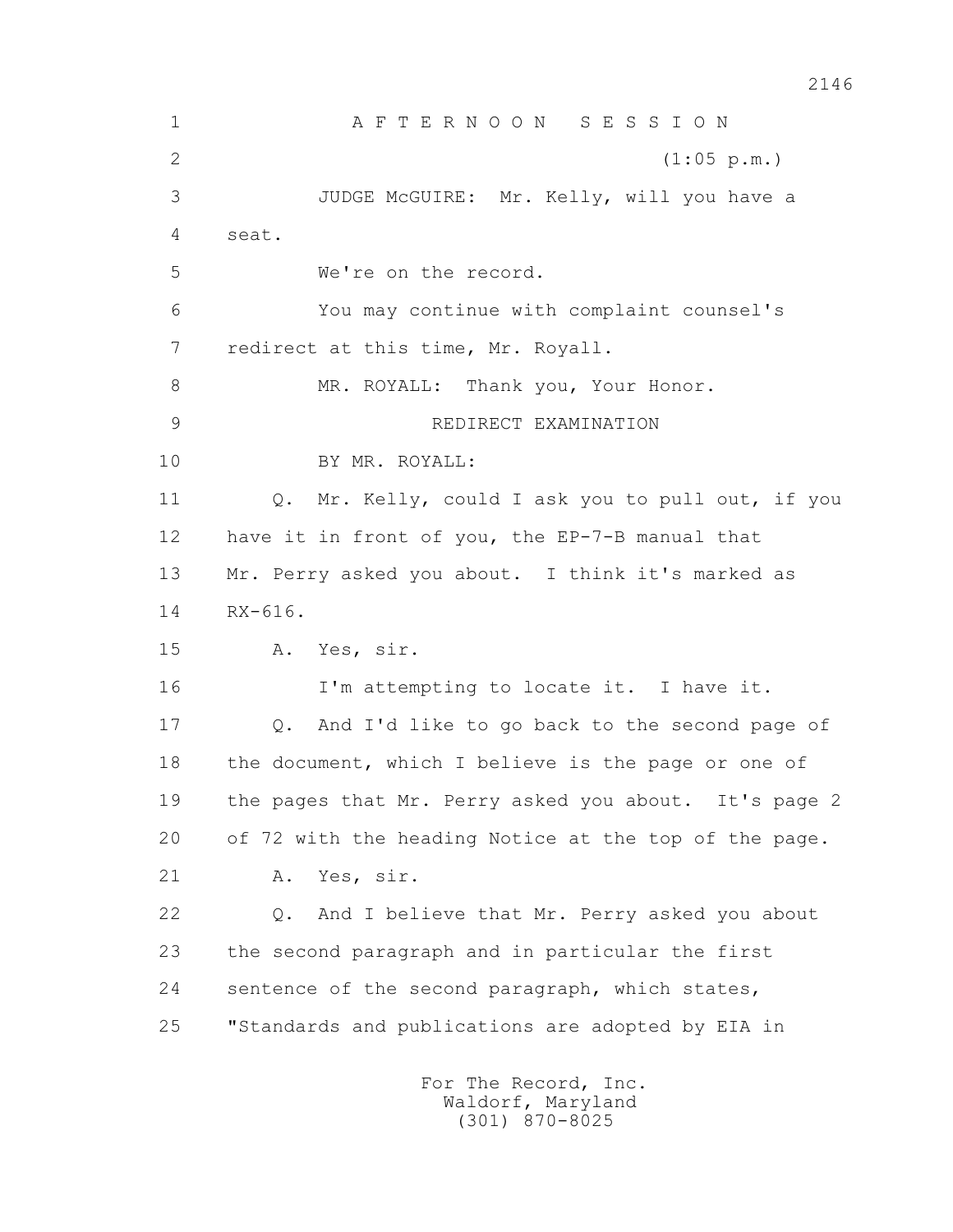1 accordance with the American National Standards

2 Institute (ANSI) patent policy."

3 Do you see that?

4 A. I do.

 5 Q. And I don't recall your exact words in 6 commenting on that language, but do you recall that you 7 said something to indicate that you may have missed 8 something or that you may on reflection think there's 9 something incorrect about that sentence?

 10 A. Yeah. I think I said on direct examination 11 that I missed this or should have caught this or 12 something like -- something to that effect.

 13 Q. And can you explain what, if anything, about 14 that language you disagree with or think is incorrect 15 or needed clarification?

 16 A. The language is incomplete and may be 17 misleading because it is incomplete. When we refer to 18 ANSI in conjunction with EIA or JEDEC or TIA or any 19 other part of the EIA organization and with reference 20 to patent policies or procedures, the reference is 21 always to EIA/ANSI, TIA/ANSI.

 22 This, because of the omission of any reference 23 to EIA, suggests that EIA follows the ANSI patent 24 policy and that therefore the patent policy of EIA is 25 the ANSI patent policy, and that is an incorrect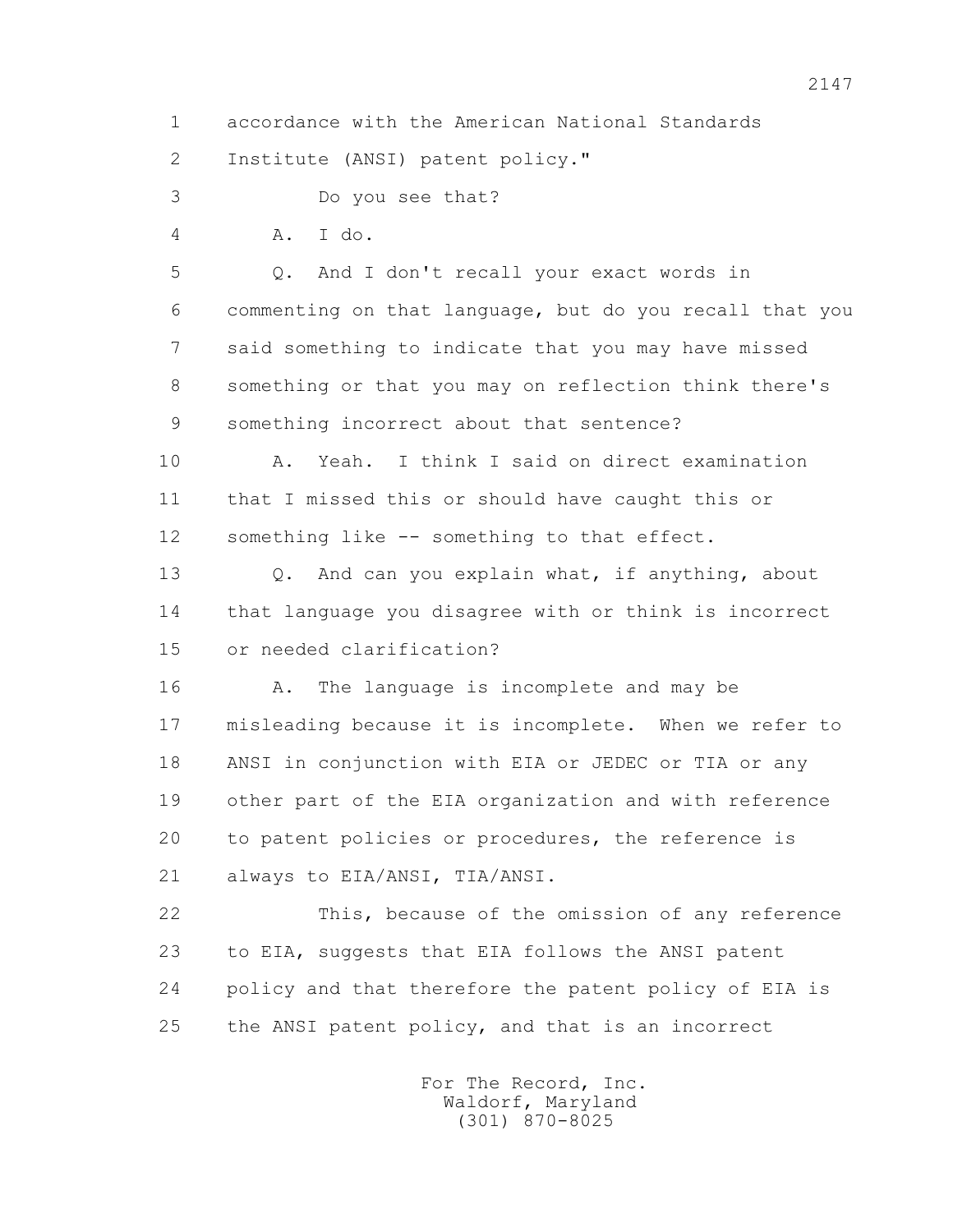1 inference resulting from this incomplete language.

 2 Q. And do you recall we discussed at some length 3 yesterday the relationship or lack thereof between the 4 EIA patent policy and the ANSI patent policy? Do you 5 recall that generally?

6 A. I do, yes.

 7 Q. Is the EIA patent policy identical to the ANSI 8 patent policy?

 9 A. No, it's not identical. There are differences 10 in phraseology. There are differences in substance.

11 0. And as you understand the two policies, both as 12 EIA's general counsel and as a member -- former member 13 of the ANSI working group you've testified about, do 14 you understand the EIA patent policy to be consistent

15 with the ANSI patent policy?

 16 MR. PERRY: Your Honor, could we just get a 17 time frame on this question, please.

18 JUDGE McGUIRE: Mr. Royall?

19 BY MR. ROYALL:

 20 Q. And for that question I would refer to the 21 entire time period that you've been involved with EIA 22 since September 1990.

 23 A. No. The patent policy is consistent with the 24 ANSI patent policy, and my basis for saying that is 25 that EIA has been audited by ANSI in general in terms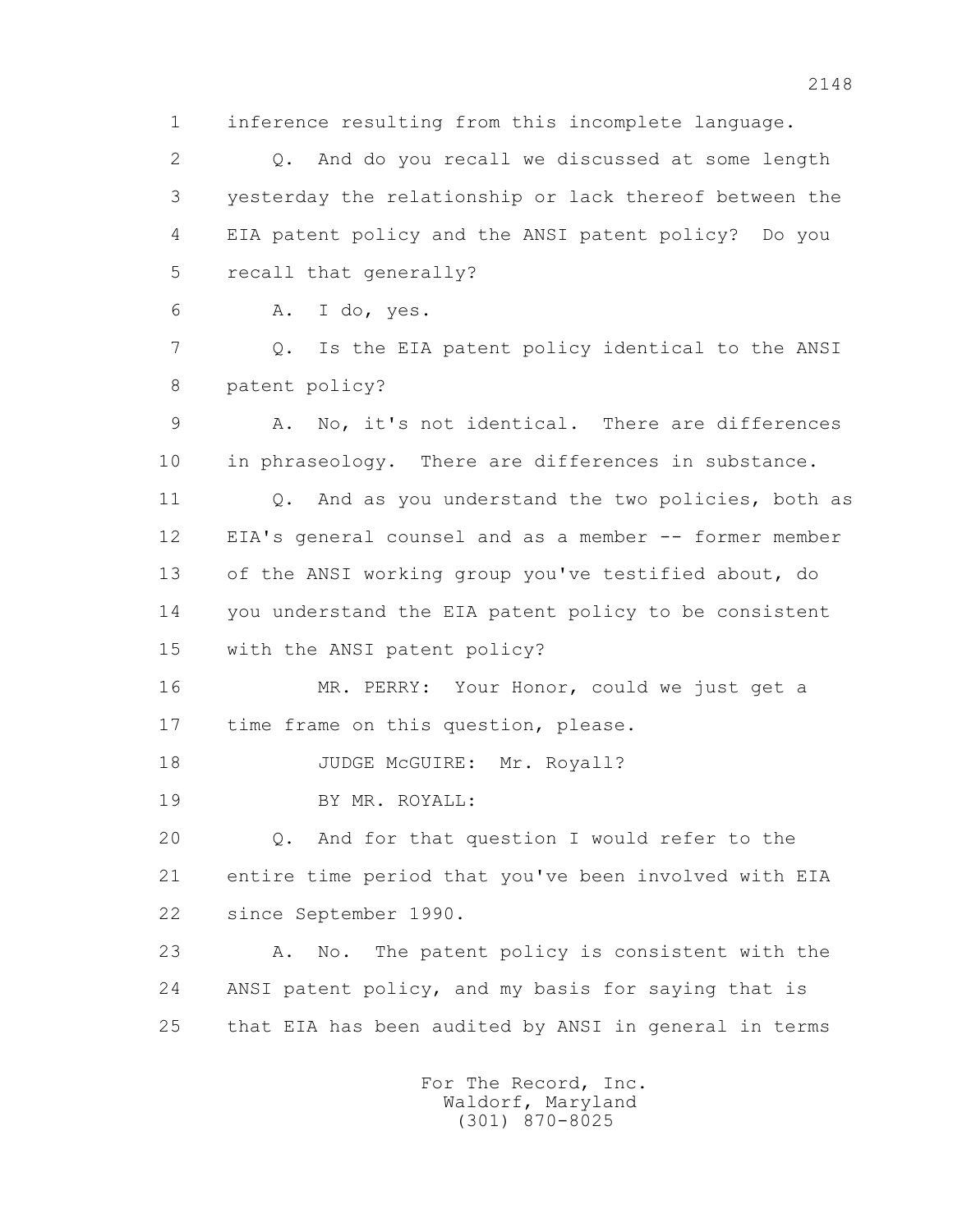1 of the record retention and also in terms of its 2 written policies and never been found not to be in 3 compliance with the ANSI patent policy.

 4 And also, if we were not in compliance with 5 the ANSI patent policy and other ANSI rules, ANSI 6 would not accept any EIA-generated standards as 7 American National Standards. That's one of the 8 requirements to be an American National Standard, to 9 be consistent with the ANSI rules, and ANSI also 10 believes we are consistent, but we are not identical, 11 we are not the same.

 12 Q. Do you recall in depositions that you've given 13 relating to Rambus-related litigation testifying about 14 this issue before as to whether the ANSI policy was 15 consistent with the EIA policy?

 16 A. I have been asked dozens of questions over a 17 period of two and a half days I think on this issue 18 and I've tried always to be consistent in my answer. 19 Yes.

 20 Q. And just to be clear, the two and a half days 21 you're referring to, is that the combined amount of 22 time that you spent in deposition in this case and the 23 prior Infineon and Rambus case?

24 A. Yes. And that doesn't include trial time; 25 that's just depositions.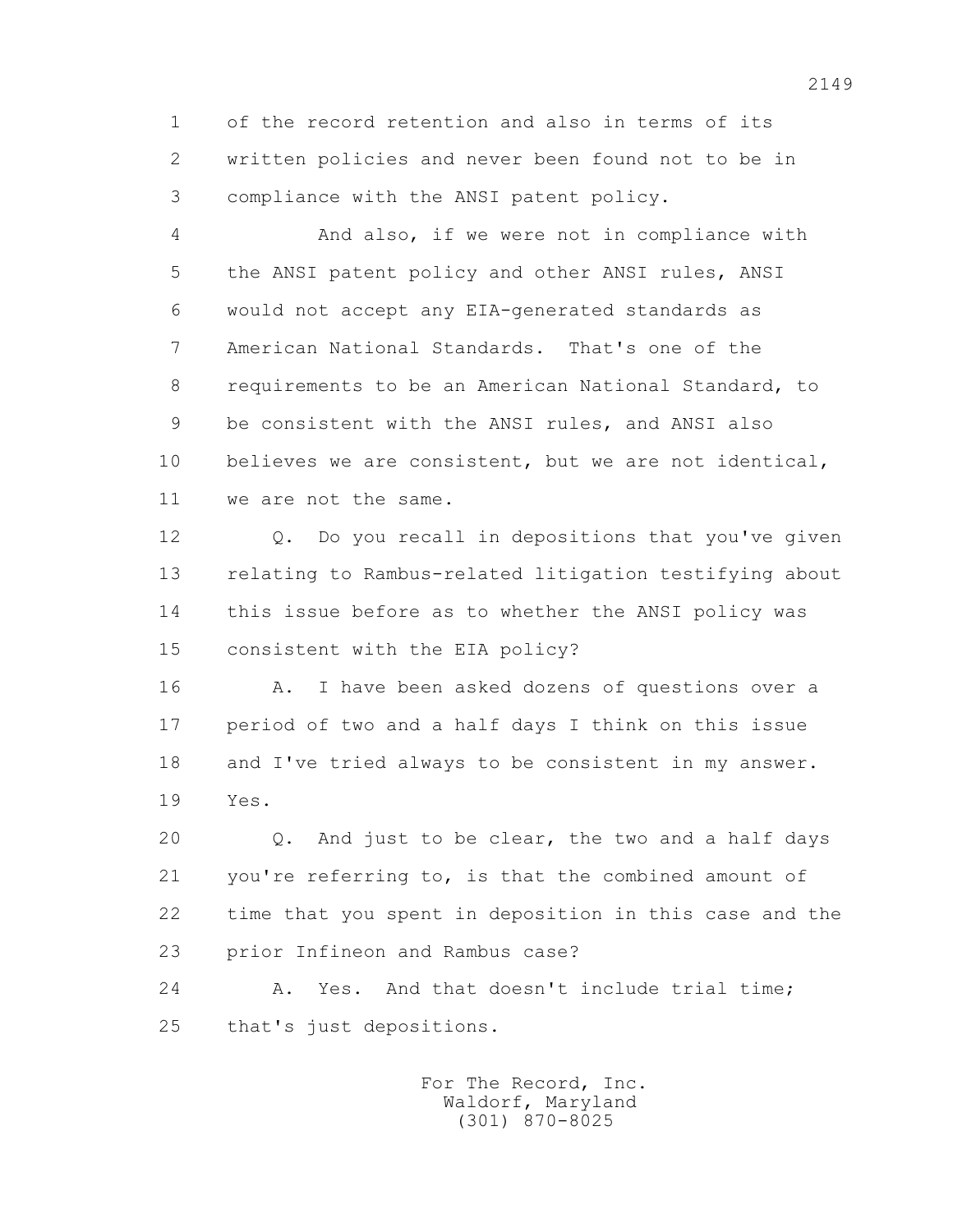1 Q. Now, when Mr. Perry was questioning you 2 earlier, he asked you some questions about a page in 3 your -- in the transcript from your January 10, 4 2001 deposition in the Infineon matter. Do you recall  $5$  that? 6 A. I do. 7 Q. I'd like to pull up the page that Mr. Perry 8 questioned you about in that deposition, and if you 9 have it in front of you, the actual, it may be easier 10 for you to see than on the screen. 11 A. Okav. 12 Q. I'm referring to page --13 A. I'm sorry. Which date was this? 14 0. It's the January 10. 15 A. January 10? 16 Q. And it's page 54. 17 A. Okay. 18 Okay. Yes. 19 Q. I believe you'll recall that Mr. Perry asked 20 you about some questions and answers on this page, and 21 my question is: Do you see in the testimony that you 22 gave on this page the -- the line numbers aren't on my 23 copy, but it at least starts on line 4 -- 24 MR. PERRY: Your Honor, if I could, please, I 25 only used this page to impeach him on the essential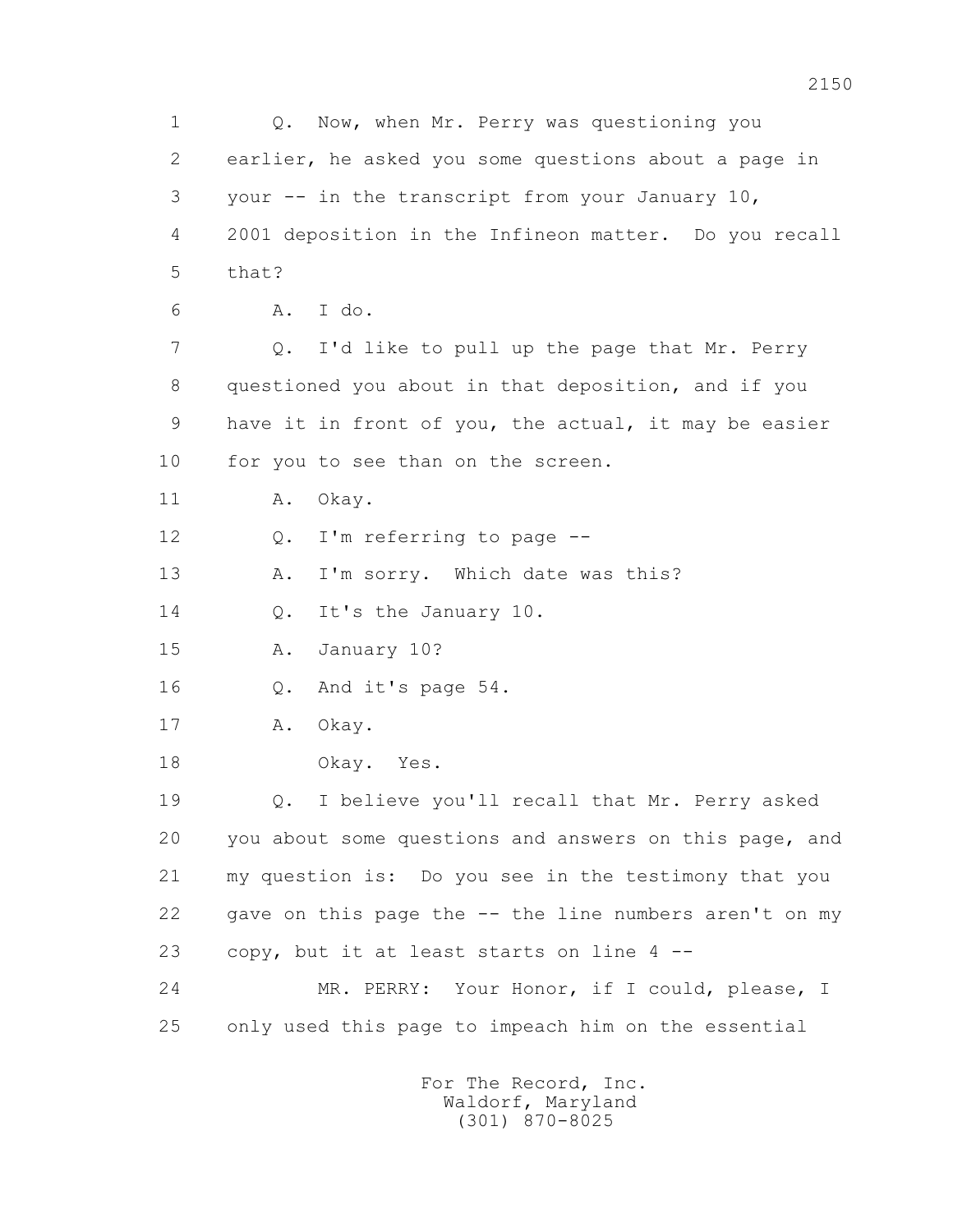1 patent issues that are separate and distinct from 2 what's the subject matter of the current testimony. 3 It's an improper use of deposition testimony. 4 JUDGE McGUIRE: Do you have a comment, 5 Mr. Royall? 6 MR. ROYALL: Well, he was asked about this very 7 page in the patent policy and I'm simply -- 8 JUDGE McGUIRE: Well, it's not the page. It's 9 the issue. You know, you've got to confine your 10 examination to the scope of the cross. So how is this 11 within the scope of the cross-examination? 12 MR. PERRY: My objection was not that it's 13 beyond the scope of the cross. It was that he can't 14 use his deposition testimony in this way when I hadn't 15 pointed him to this deposition testimony at all. He 16 can't just say did you testify like this before to 17 support his testimony today. That's not a proper use 18 of deposition. 19 JUDGE McGUIRE: You brought up a supposed prior 20 inconsistent statement; is that correct? 21 MR. PERRY: Not on this issue in this 22 deposition. That's my only point. I used this page to 23 talk about whether "essential" means required in his

25 JUDGE McGUIRE: Okay. Mr. Royall, any

 For The Record, Inc. Waldorf, Maryland (301) 870-8025

24 mind.

2151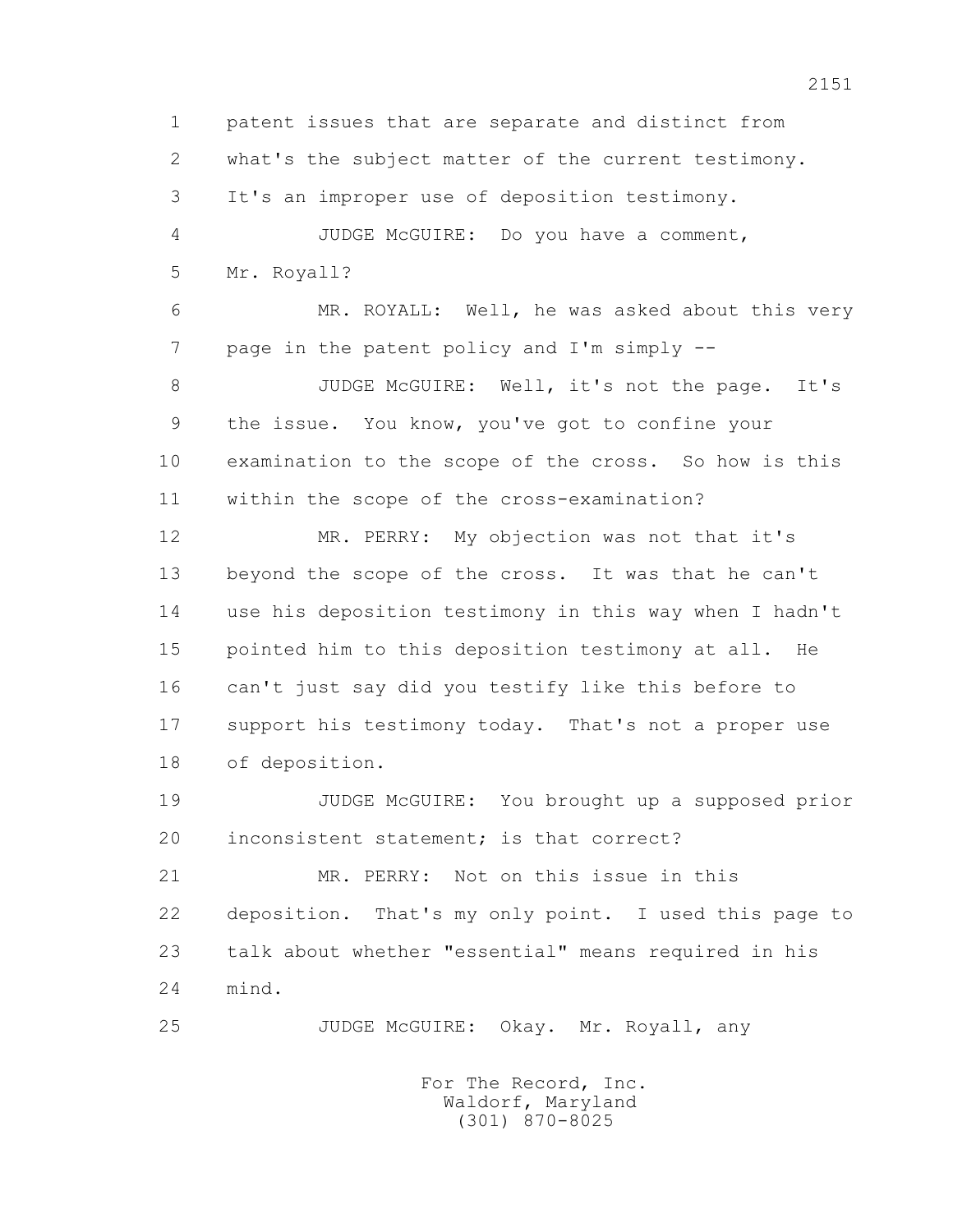1 follow-up to the further objection?

 2 MR. ROYALL: Your Honor, if respondent's 3 counsel has any problem with me pointing him to this 4 prior deposition testimony, that's fine. I'm happy 5 to move on. I've got other ways to make the same 6 point. 7 JUDGE McGUIRE: All right. Thank you. 8 BY MR. ROYALL: 9 Q. Do you recall, Mr. Kelly, that yesterday I 10 asked you some questions about something called the 11 ANSI -- or the patent policy guidelines of ANSI? 12 A. Yes, sir. 13 Q. And if I could ask you -- again, I don't know 14 if you have it handy in front of you, but I believe the 15 exhibit that I questioned you about yesterday was 16 RX-1712. Is that correct? 17 A. I'm sure it's here, but it's not handy. Let me 18 find it. 19 Q. Is it 1712? 20 A. Yes, sir, I have it. 21 Q. This is an October 2000 e-mail that attaches 22 various ANSI-related documents that we discussed 23 yesterday. Do you recall that? 24 A. Yes, sir. 25 Q. And let me ask you to turn to -- my copy is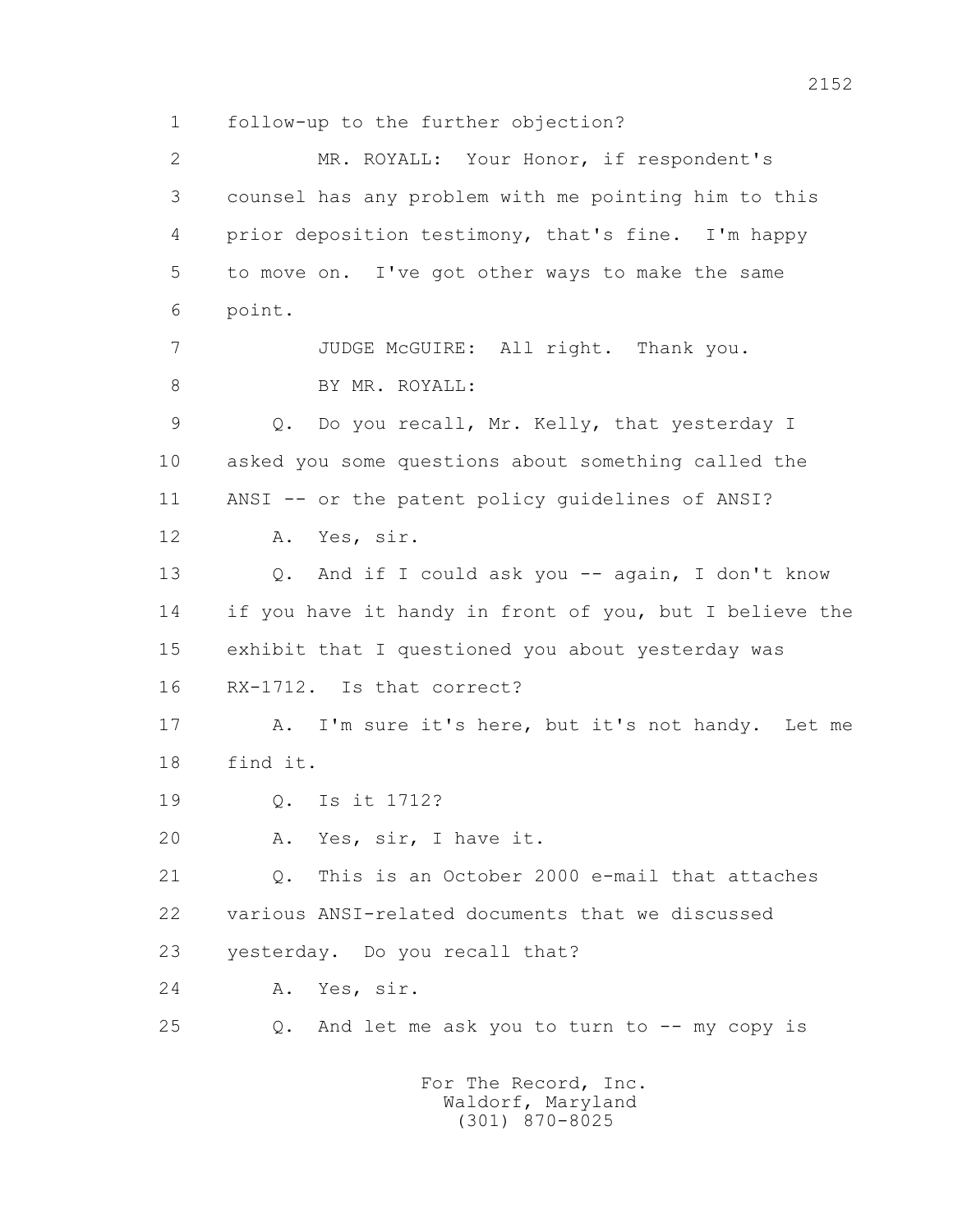1 not -- doesn't have page numbers on it, but it's the 2 page 1 of the guidelines for implementation of the ANSI 3 patent policy, which is -- I think you testified 4 yesterday that there were two copies of that document, 5 and I'm referring to the second, more legible of the 6 two copies. 7 A. Yes, sir. That begins on page 6 of 21 of 8 RX-1712. 9 Q. Yes. 10 And do you see at the bottom of that page the 11 heading Purpose? 12 A. Yes, sir. 13 Q. And you'll recall yesterday that we discussed 14 some of the language under that heading. 15 Let me ask you to turn to the next page, which 16 I take it would be page 7 of RX-1712. 17 A. Yes, sir. 18 Q. And do you see the paragraph beginning "By 19 definition"? 20 A. I do. 21 Q. Could I ask you to read those two sentences --22 or I think actually it's three sentences. 23 A. "By definition, quidelines are suggestions -- 24 adherence is not essential for standards developers to 25 be found in compliance with ANSI's patent policy.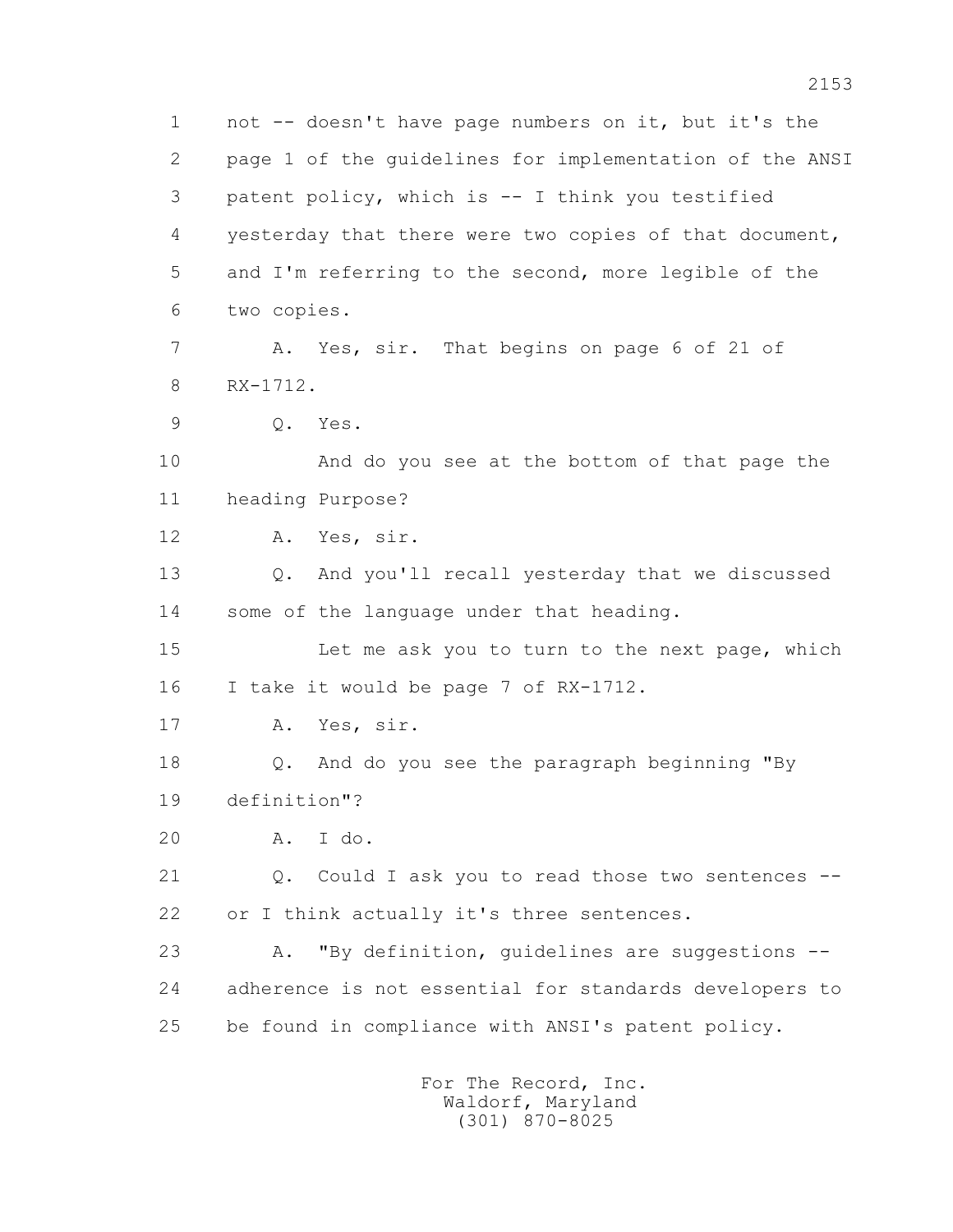1 Rather, this is an effort to identify possible 2 procedures that a standards developer may wish to 3 adopt, either in whole or in part, for purposes of 4 effectively implementing the patent policy. Additional 5 or different steps may also be selected for such 6 purposes."

 7 Q. And in terms of what ANSI requires in order 8 for an ANSI affiliated organization to be in 9 compliance with the ANSI patent policy, how do you 10 understand -- what do you understand this language to 11 mean?

 12 A. That there are options that individual standard 13 developer organizations can adopt that are not 14 identical to the ANSI policy to address specific 15 issues, and later an example that we specifically give 16 in these guidelines is that standard developers may 17 elect to require the disclosure of patent applications 18 as well as issued patents.

 19 Q. And has EIA in fact chosen to adopt policies 20 that go beyond what is specifically required by the 21 ANSI patent policy?

22 A. EIA has, yes.

 23 Q. And by doing so, do you understand that EIA is 24 not in compliance with the ANSI patent policy? 25 A. No, sir. As I've just said before, it is -- my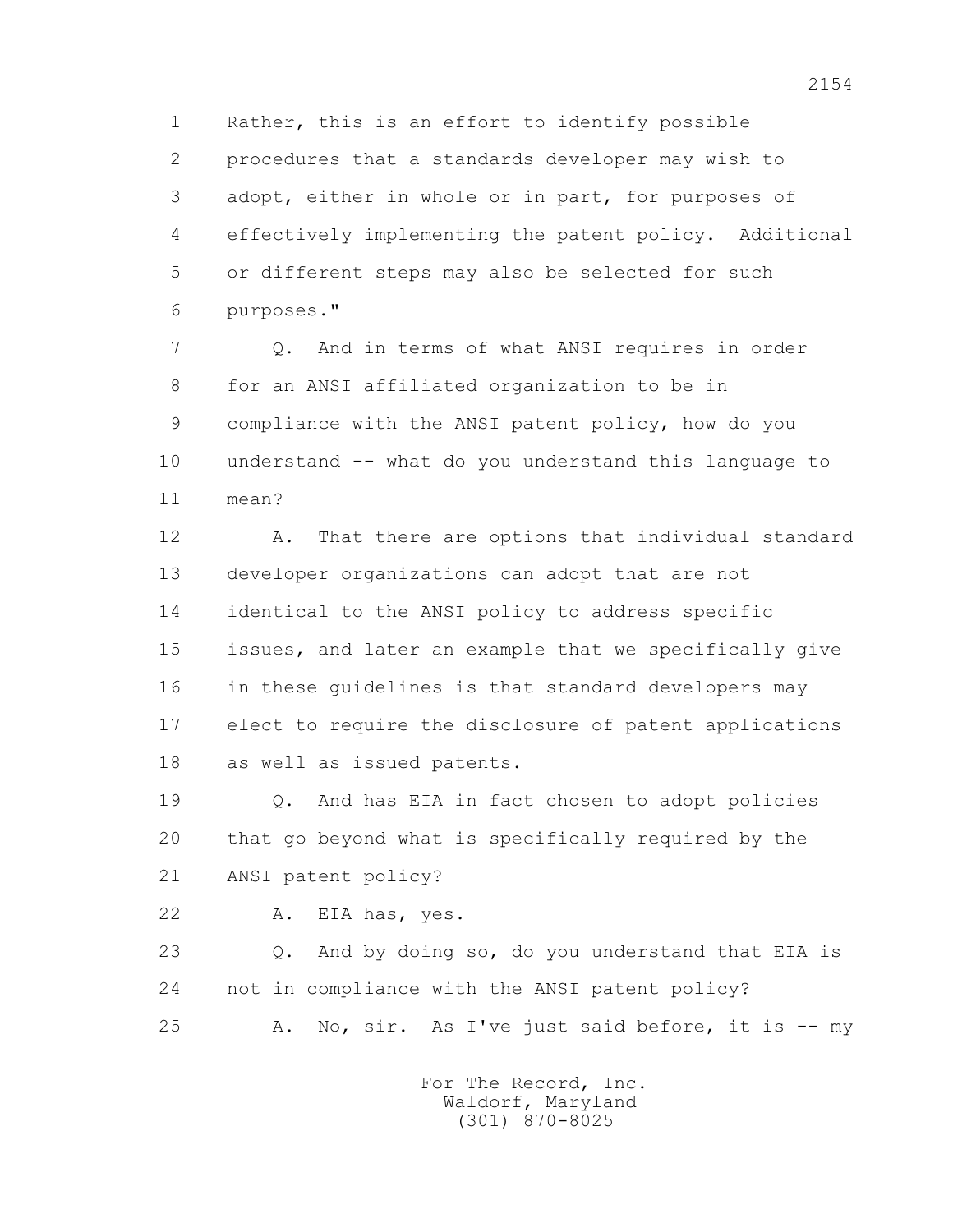1 understanding is we are in compliance with the policy 2 and have been.

 3 Q. You were asked a number of questions by 4 Mr. Perry relating to issues involving I believe it was 5 the CEBus standard and -- 6 A. Yes, sir. 7 Q. -- in particular disclosures that may have

 8 been made by a company named Echelon. Do you recall 9 that?

10 A. I do.

 11 Q. And did this incident involve in any way the 12 activities of JEDEC?

 13 A. No, sir. It involved the consumer sector of 14 EIA which I believe at the time was named the Consumer 15 Electronic Manufacturers Association and it's now known 16 as the Consumer Electronics Association.

 17 Q. And was there a particular committee within 18 that association that was involved in this incident?

19 A. There actually was a committee, and I'm not 20 sure what the number was, but I'm sure there was a 21 number assigned to it. It was known as the CEBus 22 committee within the Consumer Electronic Association's 23 engineering department.

 24 Q. And do you have an understanding of what CEBus 25 is or what it refers to?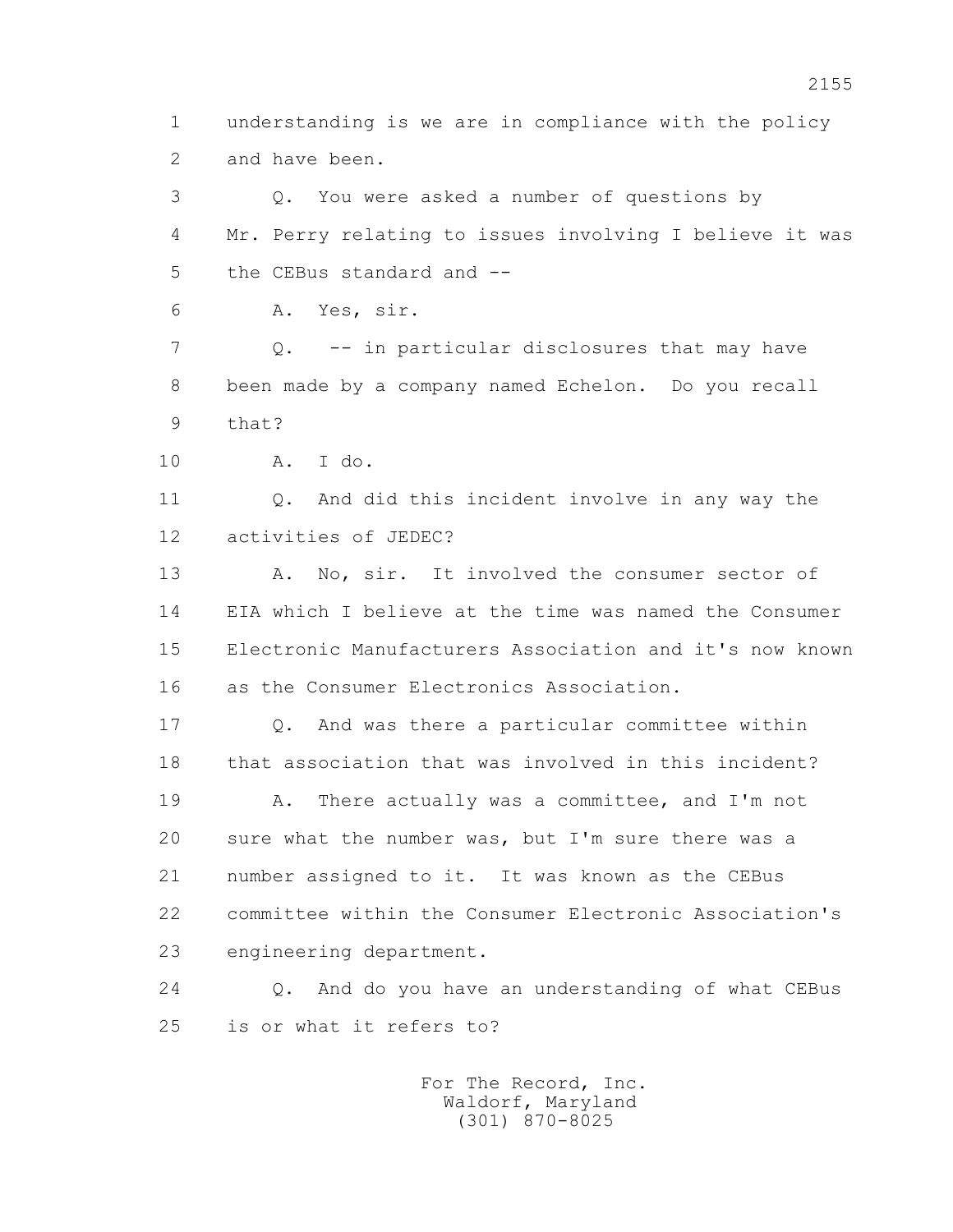1 A. CEBus is an abbreviation that refers to 2 consumer electronic bus and CEBus was a multipart 3 standard that was developed over a period of probably 4 seven or eight years in different segments, in other 5 words, not just one standard. There are pieces of the 6 standard that collectively are referred to as CEBus. 7 And it was developed by the CEBus committee and 8 approved by the Consumer Electronic Manufacturers 9 Association and EIA and ultimately by ANSI.

10 Q. Now, Mr. Perry marked a document -- gave you a 11 document that's marked RX-2299, which appears to be a 12 letter that you signed in August of 1995 and sent to a 13 Mr. Stanfield of Echelon.

14 Do you have that in front of you?

15 A. Yes, I do. Yes.

 16 Q. Prior to this letter, had you had any other 17 interaction with either Mr. Stanfield or anyone else 18 from Echelon?

 19 A. Yes. Substantial interaction prior to this 20 letter.

 21 Q. Could I ask you then to go back in time, prior 22 to August 1995, and, if you could, identify the 23 earliest encounter that you recall ever having with 24 anyone from Echelon.

25 A. In late 1993 or early 1994, the president of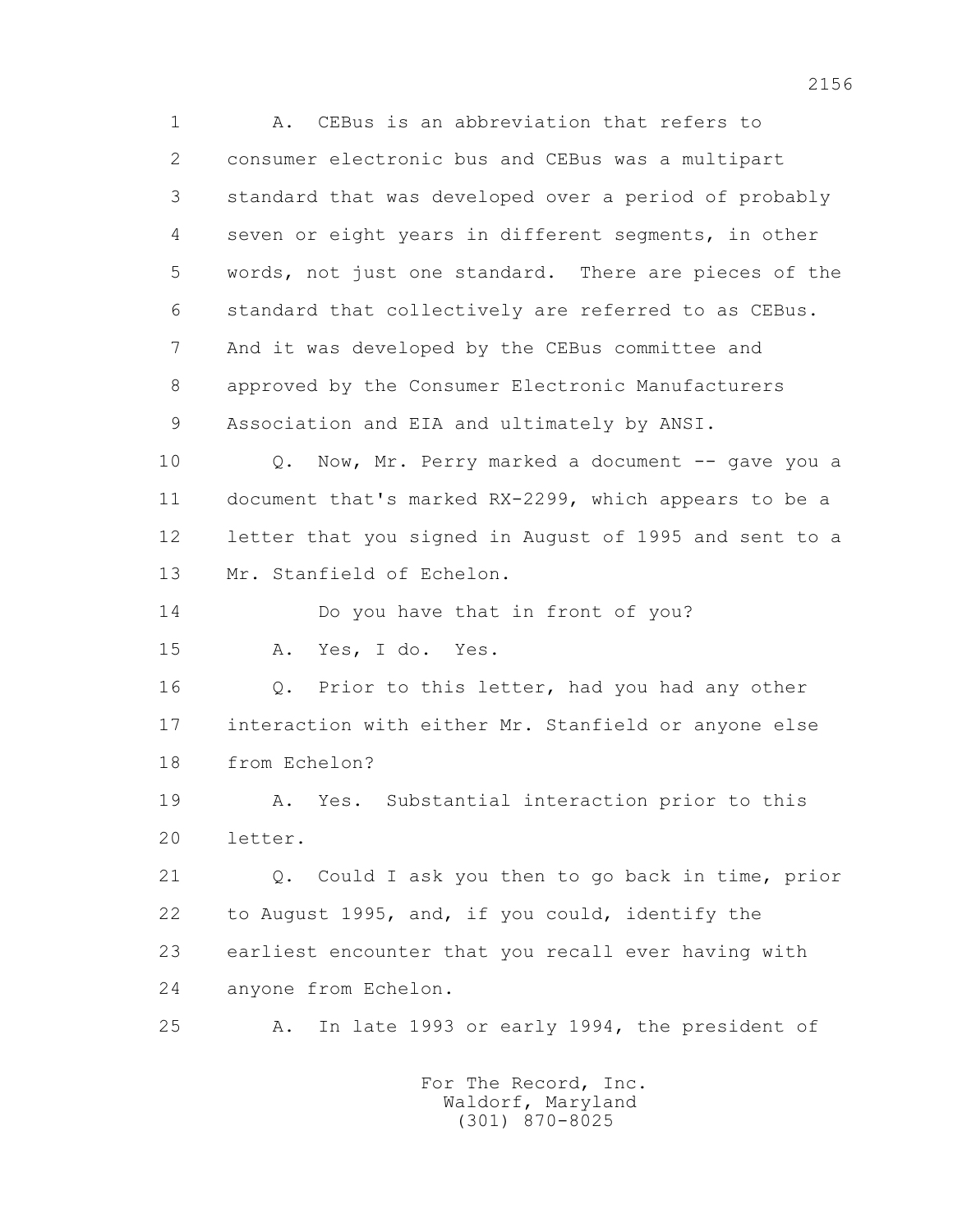1 Echelon requested a meeting with the president of the 2 Electronic Industries Alliance -- Association, who at 3 the time was Pete McCloskey, and as the meeting was in 4 progress, or when the meeting was in progress, 5 Mr. McCloskey called Mr. Gary Shapiro, who was the 6 president of the Consumer Electronic Manufacturers 7 Association, and made -- it was Consumer Electronic 8 Manufacturers Association and/or it may have been 9 called Consumer Electronics Group at that time -- and 10 also called for me to come to his office for a portion, 11 for the last portion of the meeting with the president 12 of Echelon. 13 Q. And was there such a meeting? 14 A. There was such a meeting, and during the 15 portion that I attended, the president of Echelon said 16 that -- 17 MR. PERRY: Your Honor, I believe it's hearsay. 18 The question was: Was there a meeting? 19 THE WITNESS: Oh, there was a meeting. I'm 20 sorry. There was a meeting. 21 JUDGE McGUIRE: Sustained. 22 BY MR. ROYALL: 23 Q. And do you have a recollection of what occurred 24 at that meeting? 25 A. Yes, sir.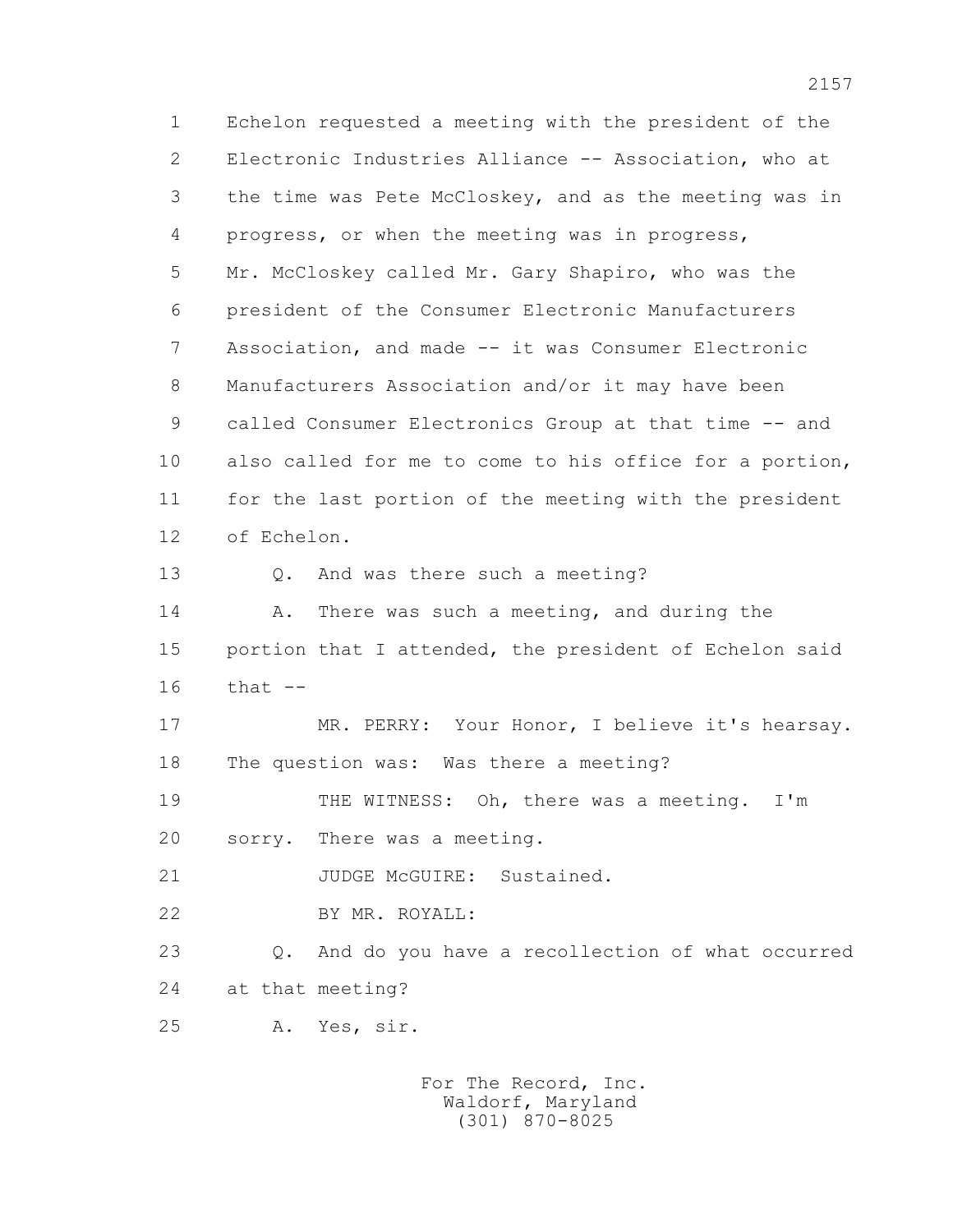1 Q. Can you explain your understanding or 2 recollection of what occurred at that meeting? 3 MR. PERRY: Your Honor, if he's going to tell 4 us what other people said, we object on hearsay 5 grounds. 6 MR. ROYALL: Your Honor, I'm only asking for 7 his understanding. I'm not asking for him to -- 8 JUDGE McGUIRE: As long as it goes to his 9 understanding, as long as he doesn't describe in 10 testimony what was said by other individuals, I'll 11 entertain it. Otherwise, it's hearsay. 12 BY MR. ROYALL: 13 Q. Can you explain your understanding or 14 recollection of what transpired at that meeting, sir? 15 MR. PERRY: Your Honor, can we take 16 "recollection" out of the question since it's supposed 17 to be limited to understanding? 18 JUDGE McGUIRE: Yes, we can. Leave it to 19 understanding. 20 MR. ROYALL: I only put "recollection" in 21 because I assumed that he can only testify if he 22 recalls it, but that's fine. 23 BY MR. ROYALL: 24 Q. Can you explain your understanding of what 25 transpired at the meeting that you've referred to?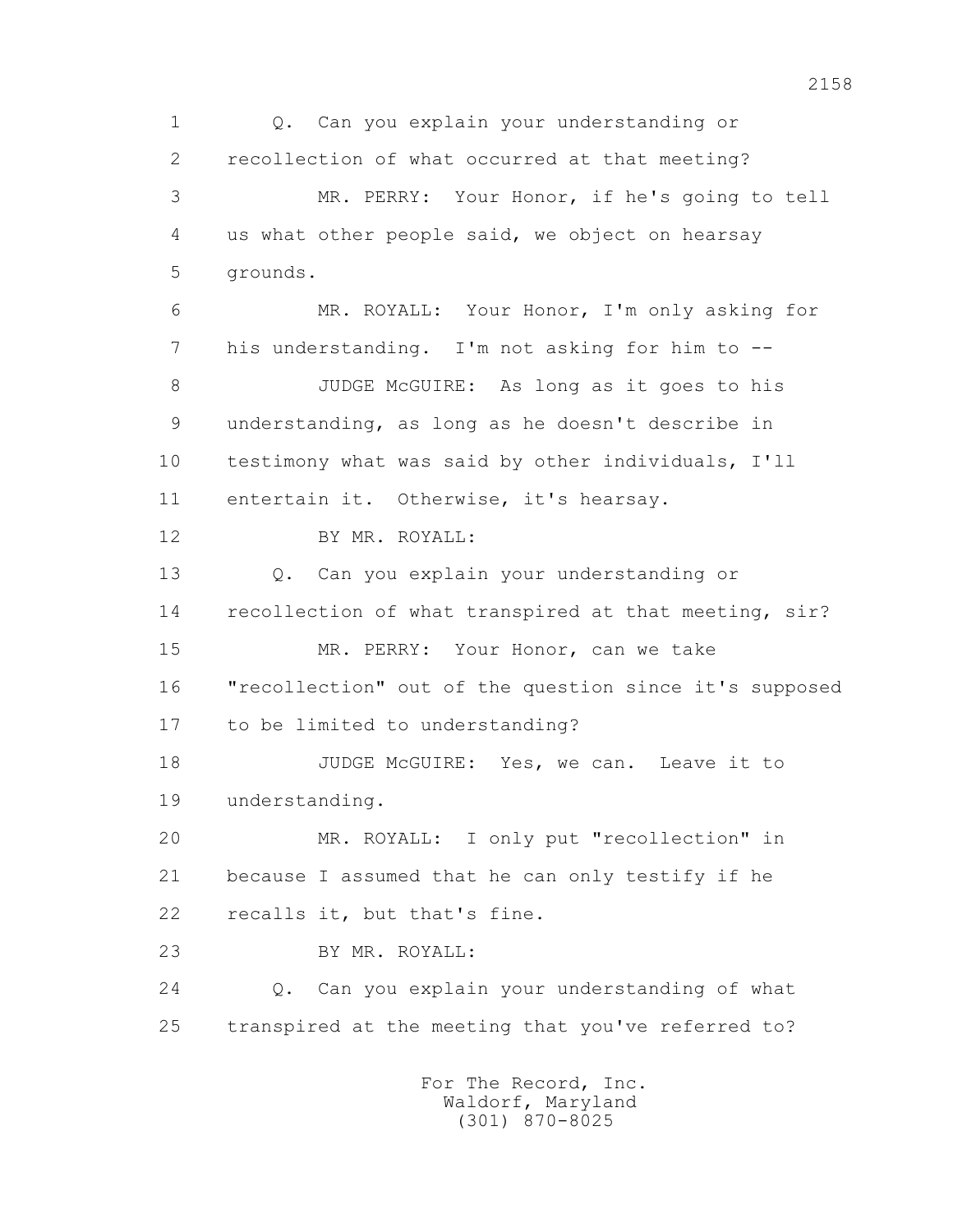1 A. What transpired at the meeting that I attended 2 was that Echelon's president expressed his 3 dissatisfaction with the ongoing CEBus standards 4 activity and indicated that his company was prepared to 5 spend a million dollars or more to block the standard 6 and EIA and CEA should withdraw from the 7 standard-setting activity. 8 Q. And did you respond in any way to that 9 statement? 10 A. No. We -- no. I was surprised. 11 Q. Was there -- at that point in time -- can you 12 place this in time when this occurred? 13 A. Late 1993 or early 1994. 14 Q. Was Echelon a member of EIA at that time? 15 A. No, sir. 16 Q. To your knowledge, to your personal knowledge, 17 did Echelon do anything subsequent to that that 18 involved any effort to challenge the CEBus standard? 19 A. Yes, sir. 20 Q. Can you explain to your personal knowledge what 21 you're aware of that Echelon did in that regard? 22 A. They hired an attorney in Washington who 23 contacted me on several occasions and indicated that if 24 the standard-setting went forward that they would 25 litigate in every forum available to them, and he also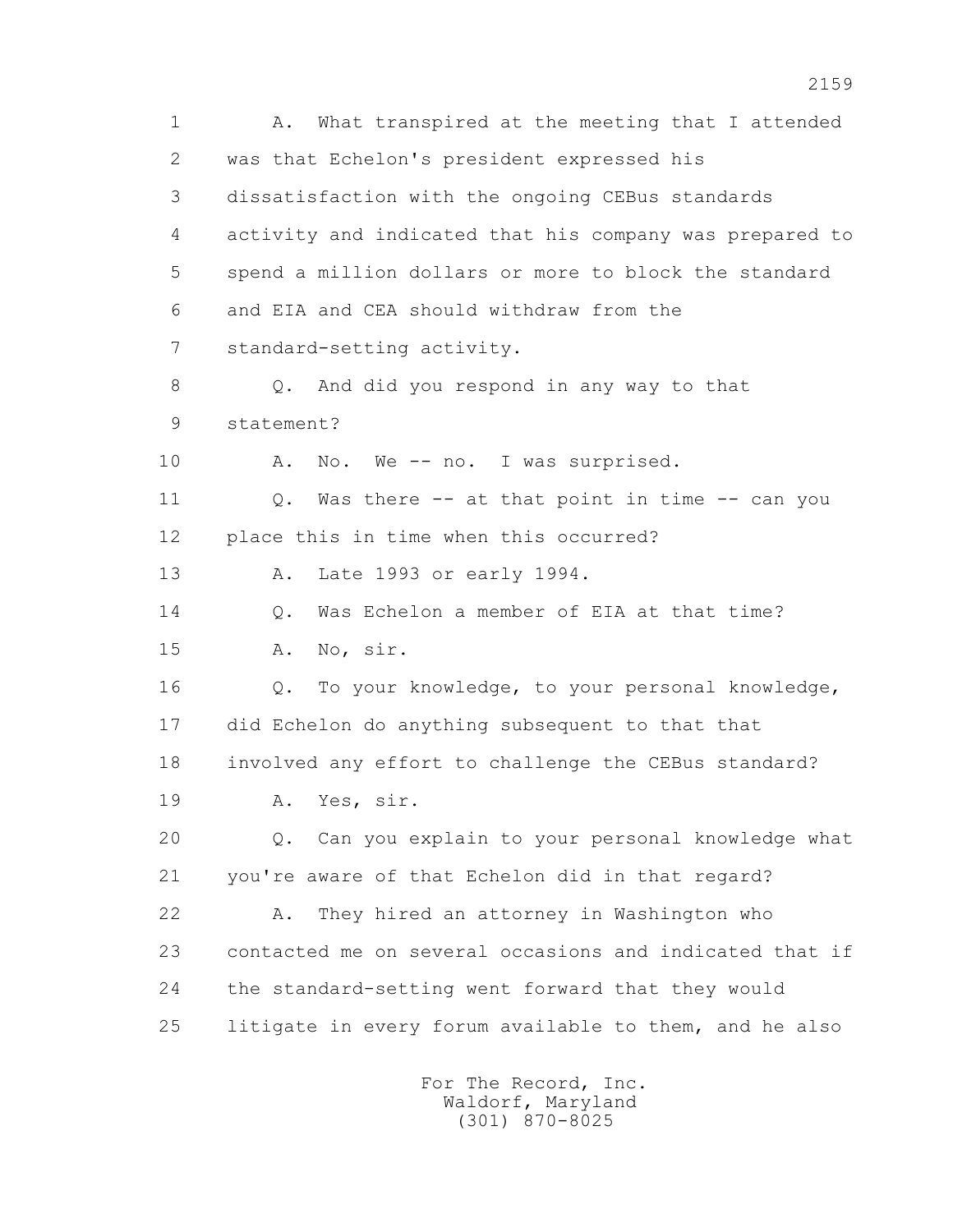1 lobbied on Capitol Hill for legislation to block the 2 standard-setting activity.

 3 Q. Now, did there come a time after that that the 4 company Echelon did become a member of EIA? 5 A. Yes, sir. 6 Q. Do you recall when that was? 7 A. It was probably a year after that, roughly 8 1994-1995 time frame, early. 9 Q. After the meeting that you just testified to 10 that occurred in the 1994 time frame, did you ever have 11 any subsequent in-person meetings with any 12 representative of Echelon? 13 A. On several occasions, yes. I met with -- not 14 with the CEO but with the CFO, whose name was 15 Chris Stanfield. 16 0. And can you explain what understanding, 17 personal understanding, you have as to what transpired 18 at that meeting? 19 A. Chris pretty consistently indicated that the 20 corporate position of Echelon was to block the CEBus 21 standard, and at one meeting in particular he -- and I 22 think I testified to this earlier -- proffered to me a 23 copy, which was about six inches thick, maybe four 24 inches thick, but it was a substantial document, which

> For The Record, Inc. Waldorf, Maryland (301) 870-8025

25 was an issued U.S. patent and he said, Here, this may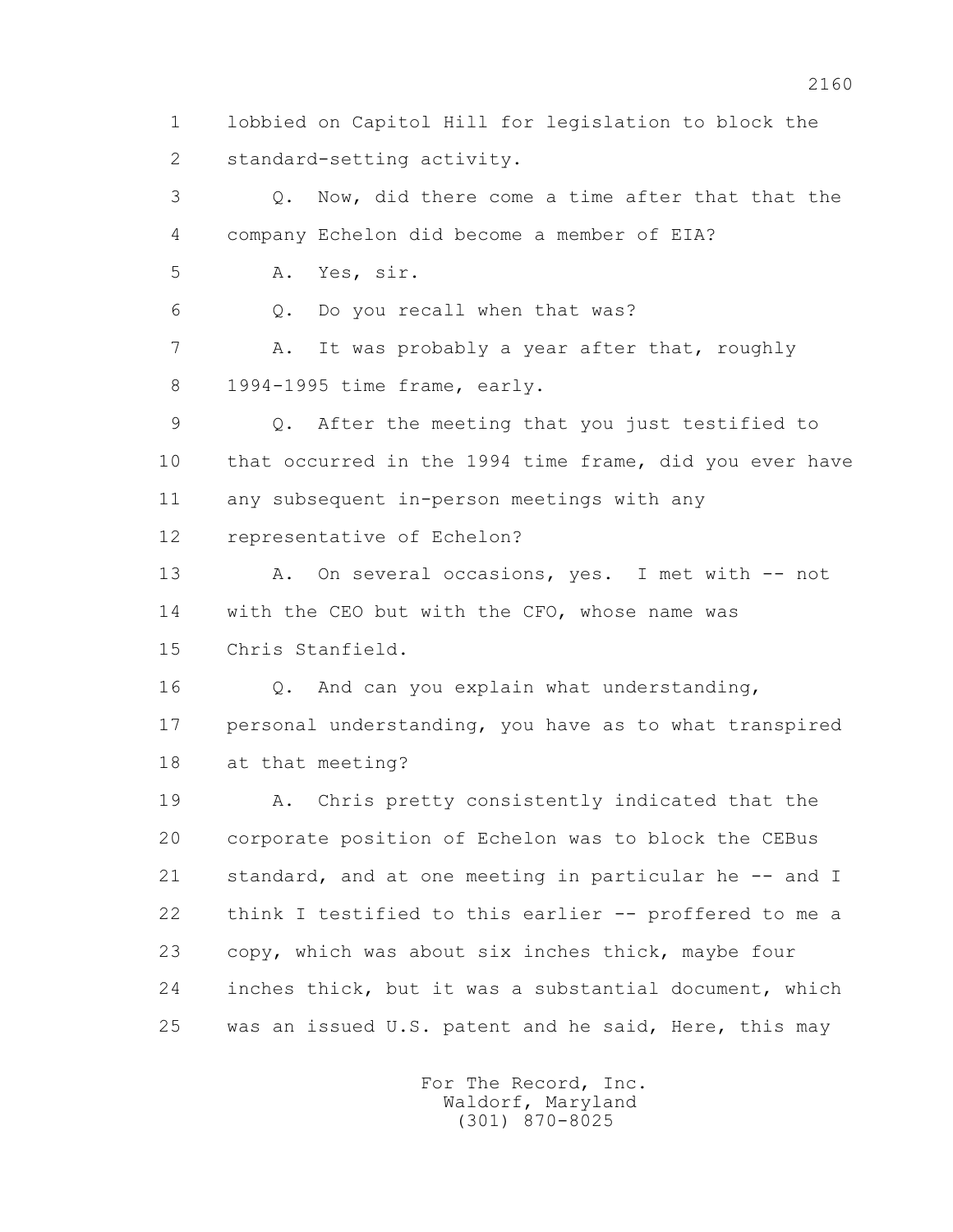1 be relevant to something you're working on, take it for 2 what it's worth, we just want to be covered.

 3 Q. And I'm sorry. What was this gentleman's 4 name?

5 A. Chris, Chris Stanfield.

 6 Q. Did Mr. Stanfield at that time give you an 7 explanation as to how the patent material that he had 8 provided to you may or may not relate to EIA's work?

 9 MR. PERRY: Your Honor, if this is being 10 offered for the truth of what was said, it's hearsay. 11 It doesn't connect.

12 MR. ROYALL: That's fundamental -- that's the 13 fundamental point. It's not being offered for the 14 truth of what it's -- what Mr. Stanfield said. It's 15 being offered for his state of mind or understanding at 16 the time, which is a foundation to explaining what he 17 later did.

18 JUDGE McGUIRE: Sustained.

19 BY MR. ROYALL:

 20 Q. Did you have any understanding at the time of 21 this meeting, sir, the one that you've testified about, 22 as to how, if at all, the patent material that was 23 provided to you related to EIA's work?

 24 A. No, sir. There was no proffer then and there 25 was no proffer later, and we repeatedly requested a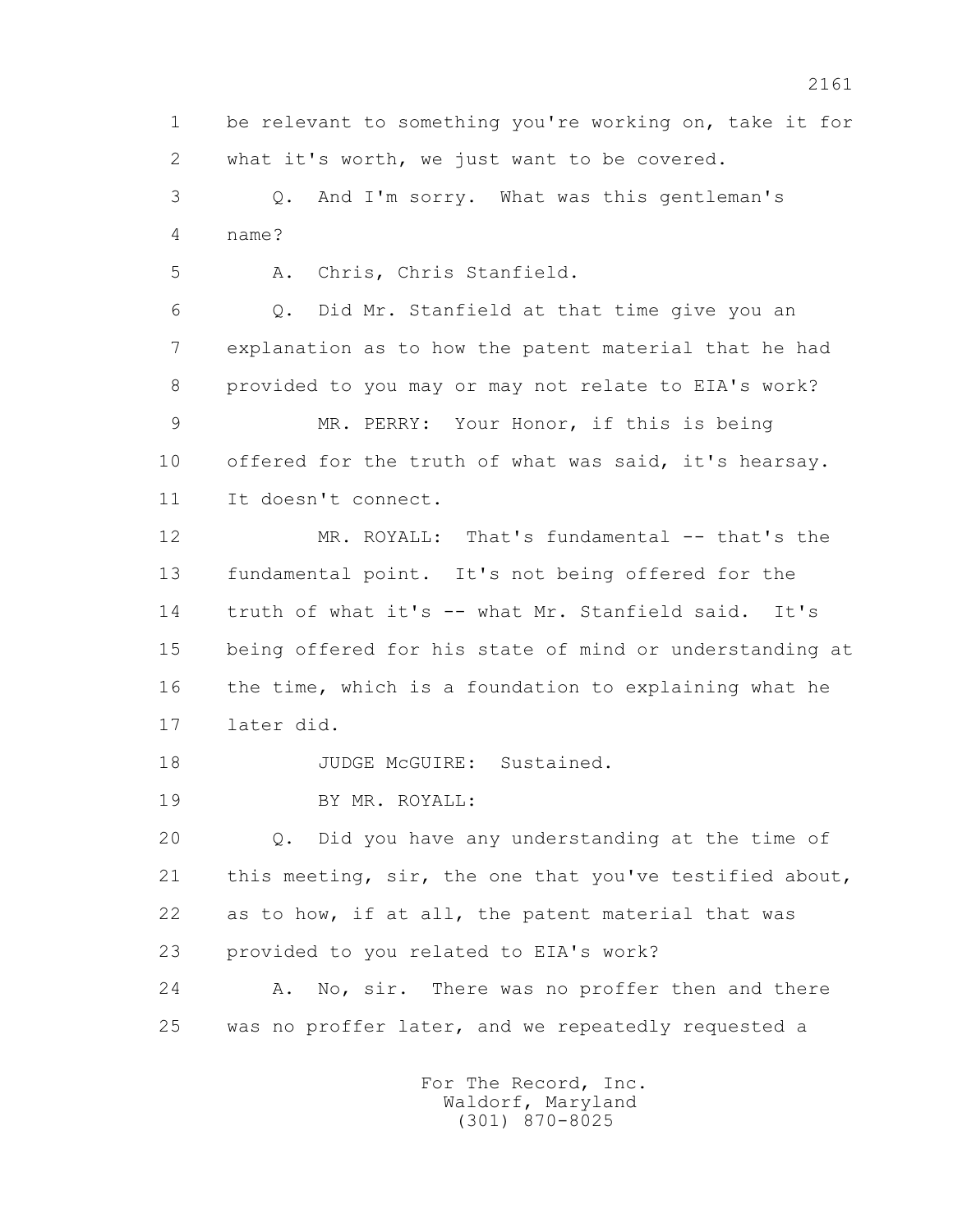1 proffer and we never received one.

 2 Q. And to be clear, when you say you repeatedly 3 requested a proffer, what specifically do you mean by 4 that? 5 A. Identification of how that document that was 6 presented to us in any way related to any particular 7 standard that we were working on. 8 Q. And were you given an answer to the proffer 9 that the -- the repeated proffers that you made in that 10 regard? 11 A. We were told either "we don't know" or 12 nothing. 13 MR. PERRY: Your Honor, that was a yes or no 14 answer. 15 THE WITNESS: I'm sorry. 16 MR. PERRY: It's why I didn't object. He's now 17 gone forward and given out the hearsay and I will 18 object on hearsay grounds. 19 JUDGE McGUIRE: And that last answer will be 20 stricken. 21 Court reporter, please strike that last answer 22 and I'll -- I will sustain that objection. 23 BY MR. ROYALL: 24 Q. Mr. Kelly, let me ask you another question, and 25 I'm simply looking for a yes or no answer, if you can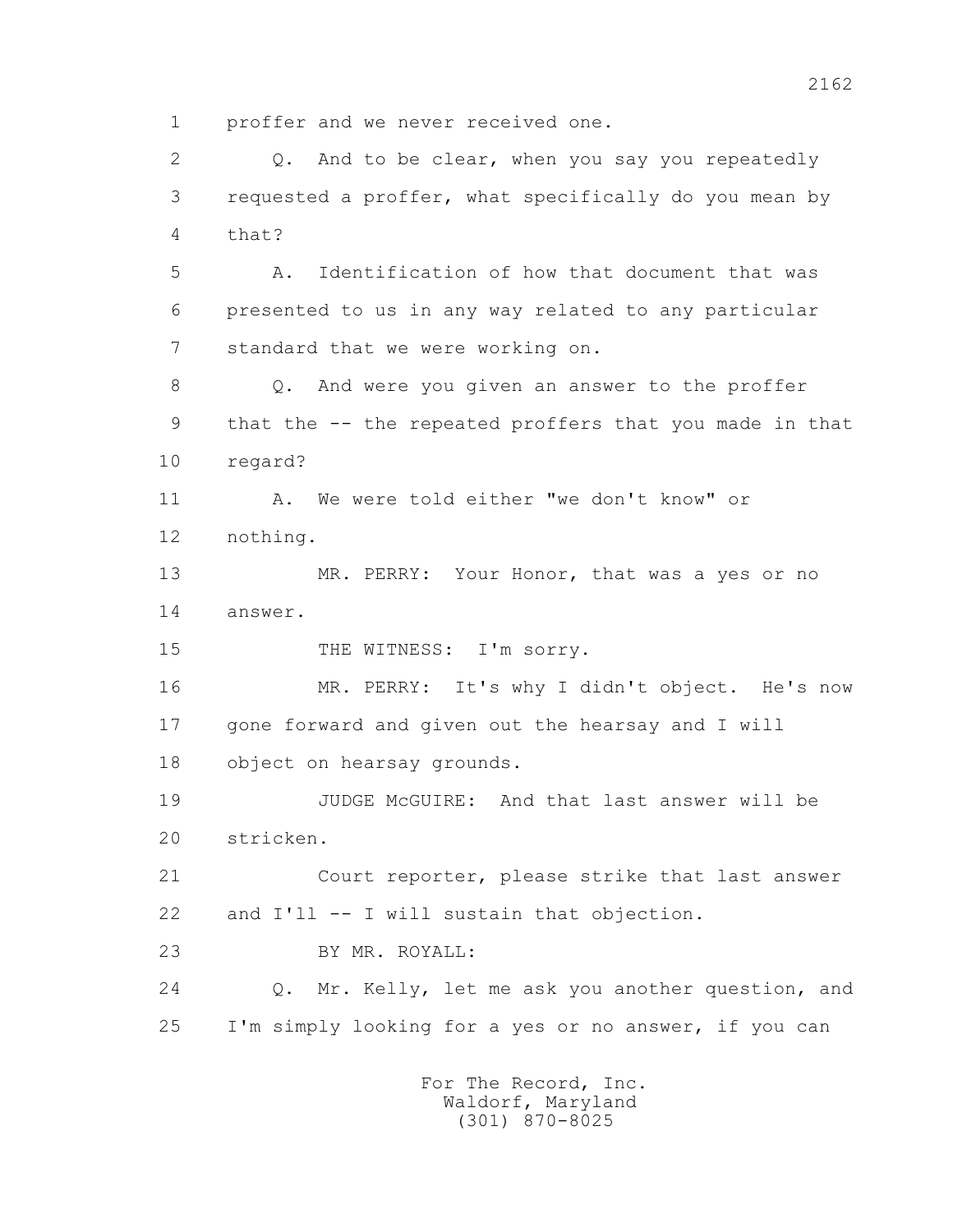1 qive a yes or no answer.

 2 You mentioned that there were repeated proffers 3 or requests for a proffer on the part of EIA to Echelon 4 with the purpose of gaining some knowledge of what 5 these patent -- what this patent information may relate 6 to. 7 To your understanding, were you ever given 8 answers to the repeated proffer -- repeated requests 9 for proffer that were made to Echelon? 10 A. No, we were never given a response. 11 0. Was the standard that was at issue here, the 12 standard that Echelon had drawn attention to, at some 13 point later brought up for balloting within the 14 relevant EIA committee? 15 A. It was, but there's one additional step that I 16 haven't mentioned. If you want me to mention it, I 17 will. 18 Q. Please do. 19 A. I took the physical document that was delivered 20 to me by Mr. Stanfield and gave it to the 21 vice president of engineering of CEA and I asked him 22 to meet with the CEBus committee and determine whether 23 there was any relationship that they could see between 24 the patent and any of the CEBus standards that they 25 were working on, and they did and reported back to me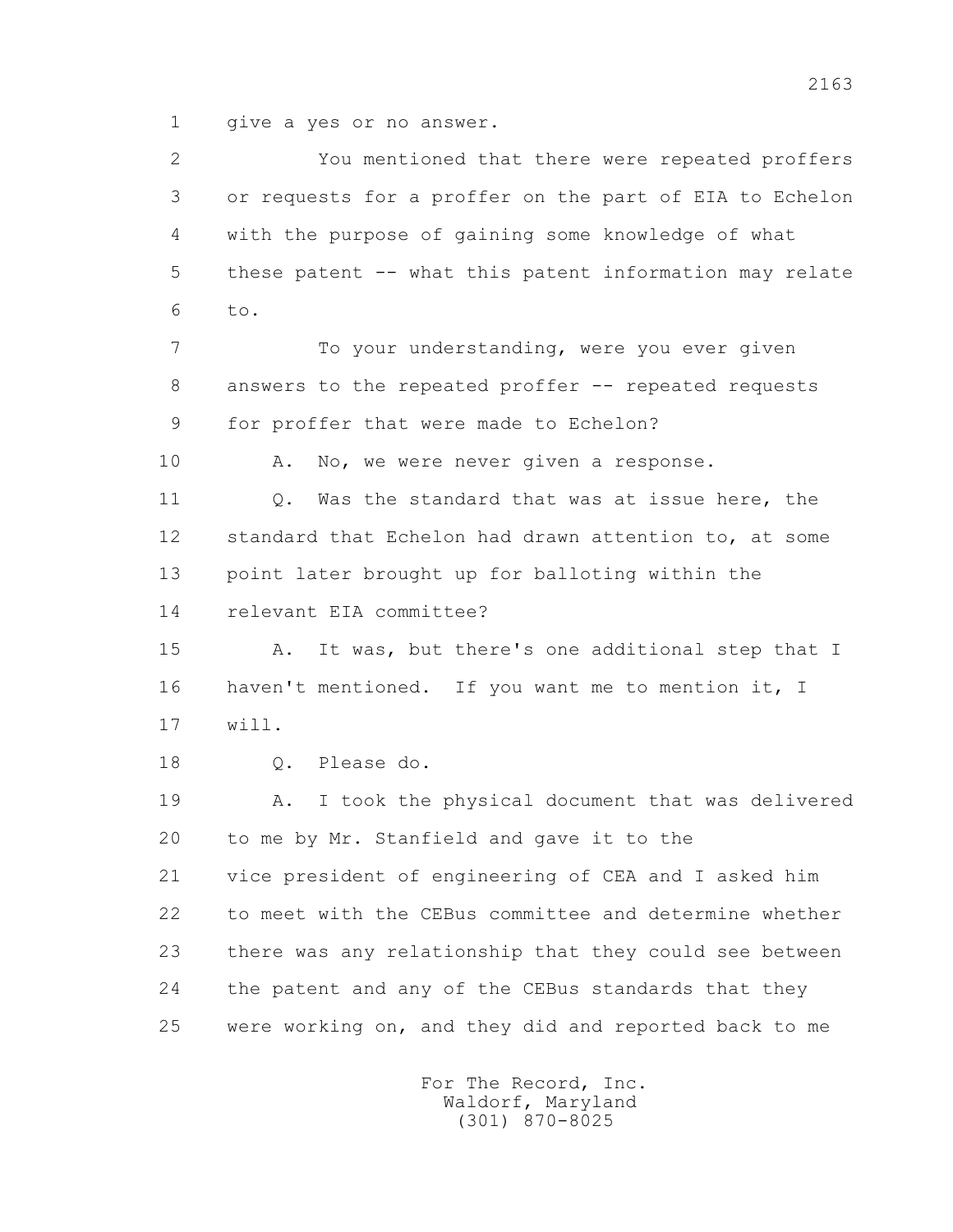1 that they could see no relevance whatsoever between 2 the patent and any ongoing work of the CEBus 3 committee.

 4 Q. And what, if anything, did you do with that 5 information?

 6 A. I notified the president of EIA and I notified 7 our outside counsel.

 8 Q. And what, if anything, was your outside counsel 9 doing for EIA in regard to this whole incident? Did 10 they have instructions or had you requested them to do 11 something?

 12 MR. PERRY: Your Honor, if he's going to talk 13 about instructions with his outside counsel, I think 14 we're going to have a waiver situation and we will 15 pursue that in discovery.

16 MR. ROYALL: And as we stated yesterday, 17 Mr. Kelly understands, obviously having been a lawyer 18 for twenty-some-odd years, he should protect his 19 privilege and I'm not asking him to reveal anything 20 with regard to his privilege.

21 JUDGE McGUIRE: You may proceed.

 22 THE WITNESS: I'm sorry. Would you repeat the 23 question. There was a long colloquy here.

24 BY MR. ROYALL:

25 Q. You mentioned outside counsel and I just wanted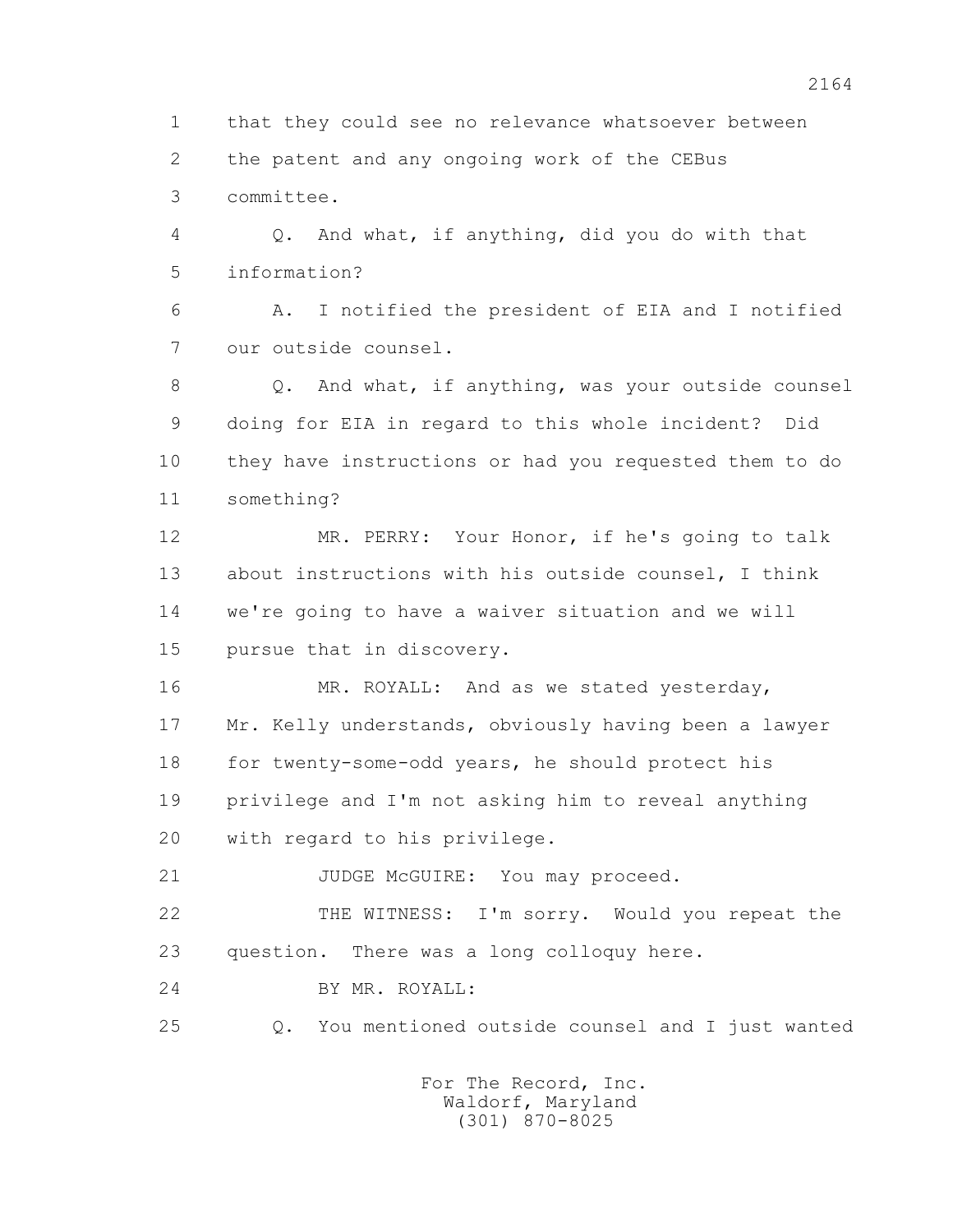1 you to, if you could say so without disclosing anything 2 that you would regard as privileged, say anything as to 3 what your outside counsel was asked to do or what 4 purpose their -- what was the purpose of their 5 involvement in this incident? 6 A. I can tell you without revealing any 7 attorney-client privileged material whatsoever. 8 We had counsel involved in this matter from the 9 very first because there was a pending threat of 10 litigation and because there was lobbying going on to 11 block the standard-setting activity, and as I think I 12 referred, I said this morning, this entire process or 13 this entire effort by Echelon was designed to stop the

 14 process, block the process, by their own admission, 15 either through litigation or through legislation or 16 otherwise.

 17 Q. Did you have -- did you personally have any 18 understanding as to the basis for any threats of 19 litigation on the part of Echelon?

 20 A. None whatsoever. Just that they were 21 dissatisfied with the standard-setting activity and 22 stop it.

 23 Q. Now, you referred a little while ago to 24 ballot.

25 Did this come before the relevant committee for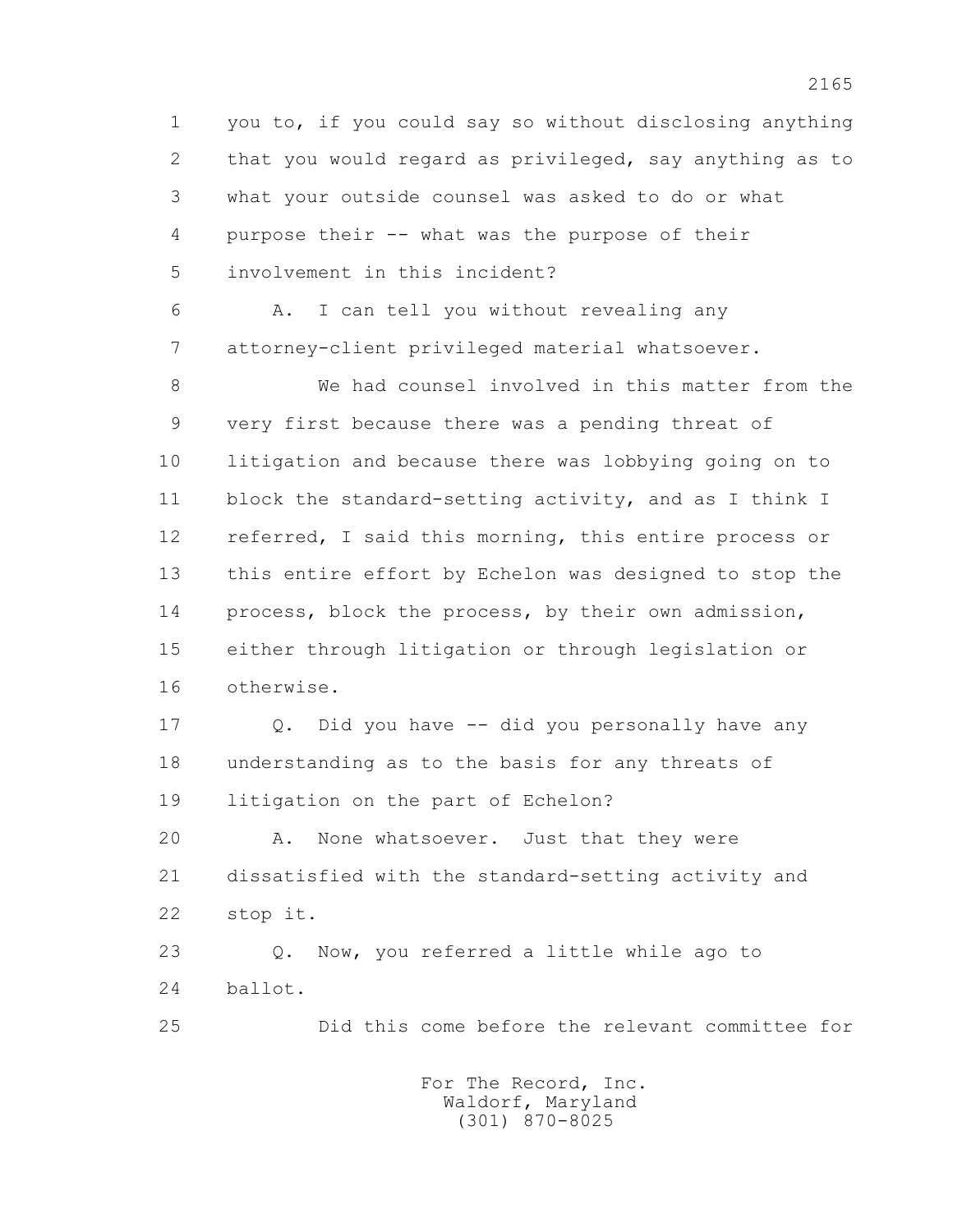1 a vote or a ballot at some point?

2 A. It did.

 3 Q. And do you recall what, if anything, happened 4 at that stage?

 5 A. We talked about this this morning in my 6 cross-examination. There was a ballot -- members of 7 the CEBus committee, including Echelon, were given an 8 opportunity to respond to a ballot. Echelon did, and 9 we looked at that document this morning, and they 10 raised an objection to the approval of the standard on 11 the basis that they claimed they had indicated that 12 their patent was or may be relevant to the CEBus 13 standard, and I responded in a letter that I identified 14 as having been drafted by our outside counsel for my 15 signature, and that letter was RX-2299.

 16 Q. Now, before we go to the letter, let me ask you 17 this. I believe you said this morning that it was your 18 personal view that Echelon in making disclosures to EIA 19 in connection with this standard was acting in bad 20 faith. Do you recall that?

21 A. Yes, sir.

 22 Q. What basis did you have for reaching a 23 conclusion that in your own view as EIA general counsel 24 Echelon by making these patent disclosures was acting 25 in bad faith?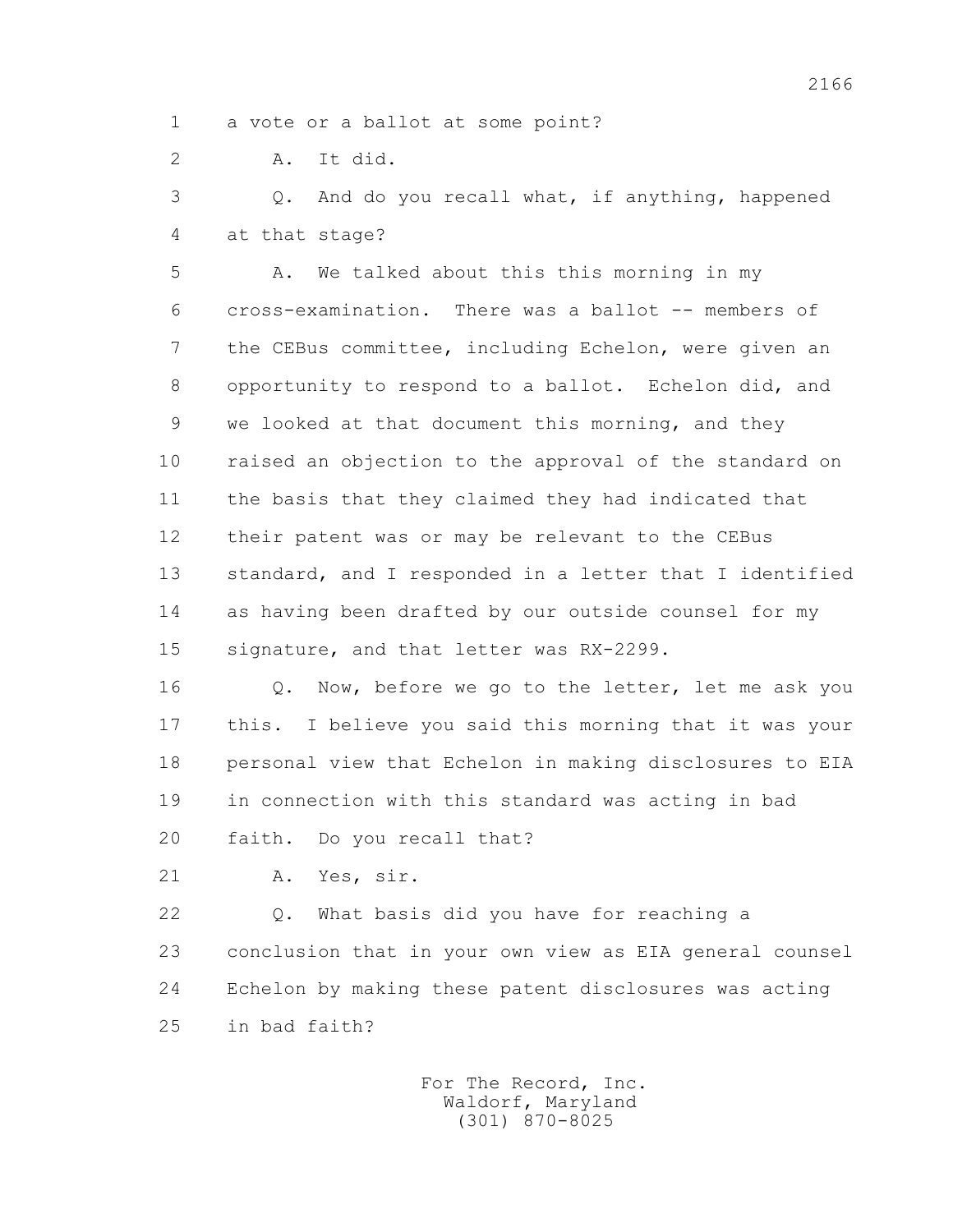1 A. By disclosing a patent that had no relevance on 2 its face to any ongoing work of the committee and then 3 by subsequently insisting that we obtain licensing 4 assurances with respect to that, that standard, and it 5 was reasonably clear to us we weren't going to get 6 those licensing assurances, it appeared to me and to 7 others that this was the fulfillment of the threat that 8 was made in our very first meeting with Echelon where 9 they said: We will stop you. If it takes a million 10 dollars, we'll stop you.

11 0. Now, as you understand -- let's focus on the 12 time period.

 13 As you understood the EIA patent policy or the 14 EIA rules at that time, was the organization required 15 to request assurances in situations in which the 16 organization itself believed that the patent 17 disclosures that were made were made in bad faith?

18 A. No. No. Again, this was a special kind of 19 situation in which there was an announced, in advance, 20 an announced strategy to block the process and in a way 21 that to me and to many others indicated bad faith. And 22 that was why we dealt with the situation specially and 23 that was really what I wanted to bring out this morning 24 and may not have fully done so.

25 Q. And does EIA care one way or another whether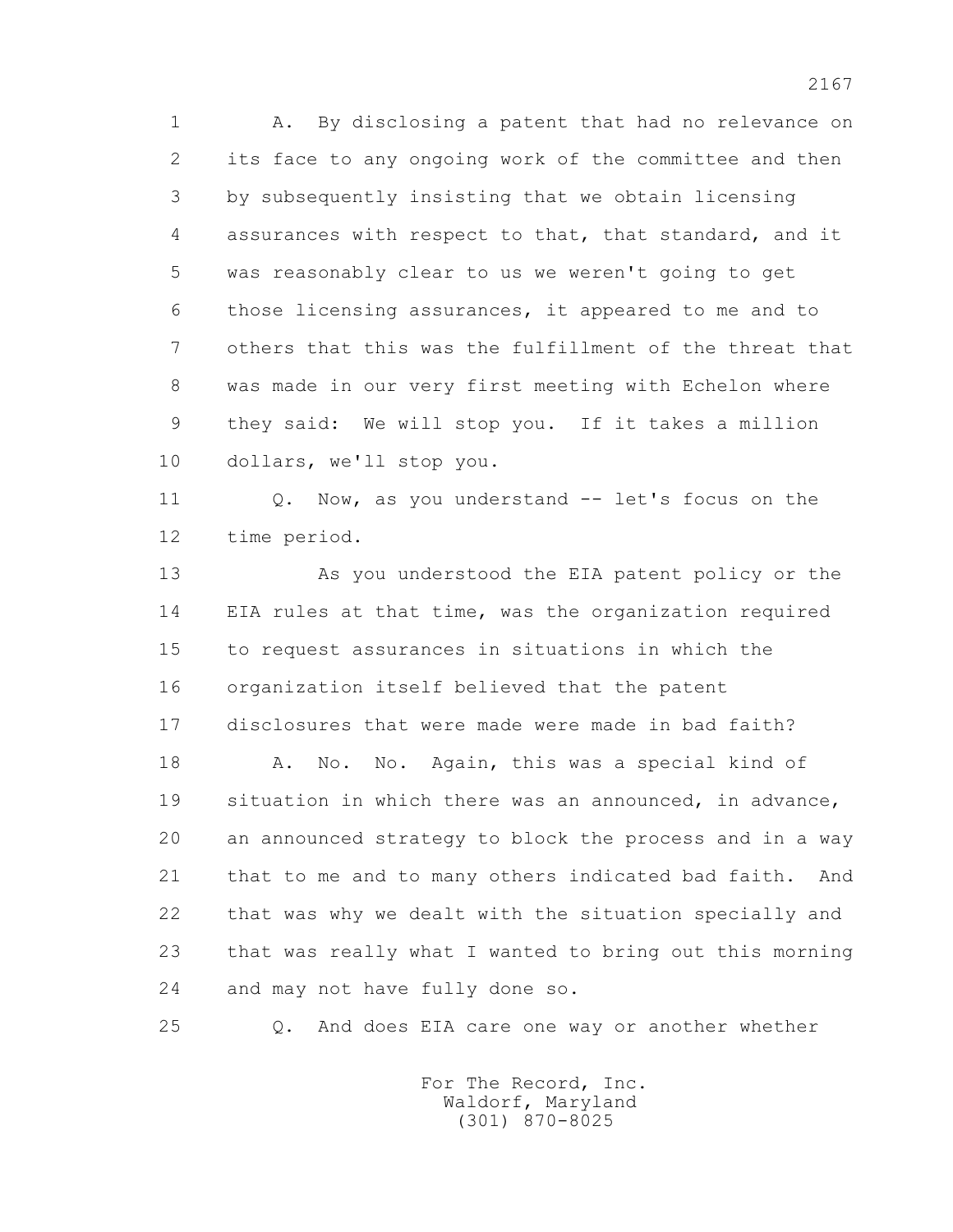1 patent disclosures that are made within the

 2 organization's standard-setting activities are made in 3 bad faith?

4 A. Absolutely.

5 Q. Why?

 6 A. Because if disclosures are made in bad faith, 7 they have the potential to do what appeared to be the 8 strategy in this case, which is to stop the process, to 9 prevent the issuance of an open standard for reasons 10 that may be anticompetitive, in this case might well 11 have been anticompetitive.

 12 Q. And how would you summarize very succinctly 13 why specifically was it your view that the disclosures 14 that were being made by Echelon here were in bad 15 faith?

 16 A. Because the -- according to the experts in the 17 industry who sat on the CEBus committee, the patent had 18 no relationship, on its face, to any ongoing work, even 19 though it was proffered as if it did, and there was no 20 explanation by Echelon, despite repeated requests, as 21 to what the relevance of the patent was to the work of 22 the committee.

 23 Q. Now, if I could ask you to refer to the letter 24 that you sent to Echelon in August 1995, which has been 25 marked RX-2299, could I ask you if you could identify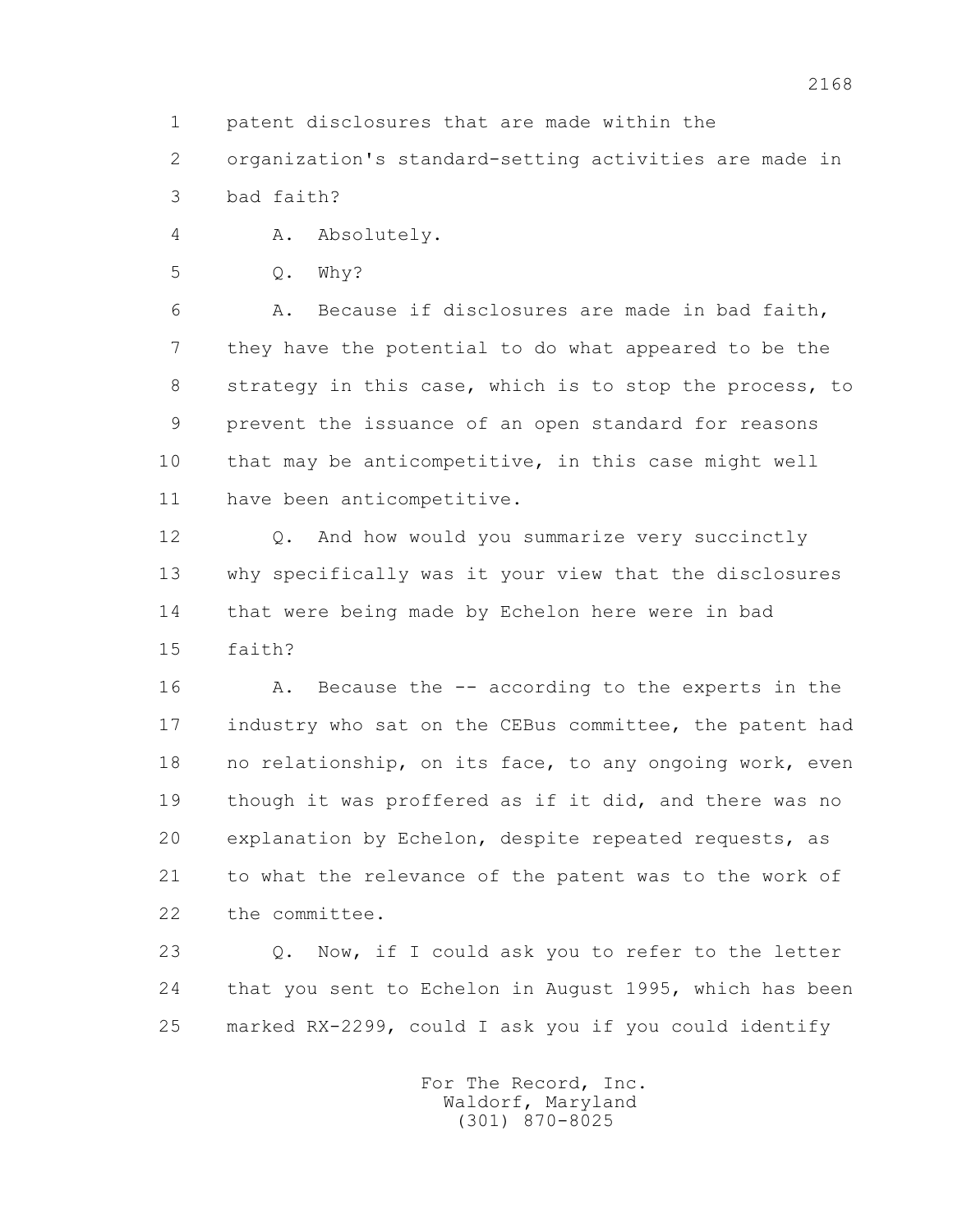1 any language if there is any language in this letter in 2 which you make reference to the concerns that you had 3 that caused you to conclude in this time period that 4 Echelon was acting in bad faith.

 5 A. It's in the third paragraph, page 2, middle of 6 the paragraph: "In the past, when specifically asked, 7 Echelon has been unable to explain or document how the 8 CEBus standard refers to or requires use of any of 9 Echelon's patented technology. Thus, there is no need 10 for EIA to secure a commitment from Echelon to license 11 its technology. If such a need does arise, I would 12 hope and expect that Echelon would promptly make such a 13 commitment and not interpose an objection that would 14 delay adoption of the CEBus standard for Echelon's 15 competitive advantage."

 16 And I might have been a little heavy-handed in 17 the last sentence, but I think you get the point.

 18 Q. Now, you recall yesterday that we talked about 19 an incident also in the mid-1990s in which 20 Texas Instruments had taken the position that it was 21 not appropriate for JEDEC to request licensing 22 assurances in instances in which the patents, their 23 patents in this case, at issue were not shown to be 24 essential to the or required by the standards in 25 issue?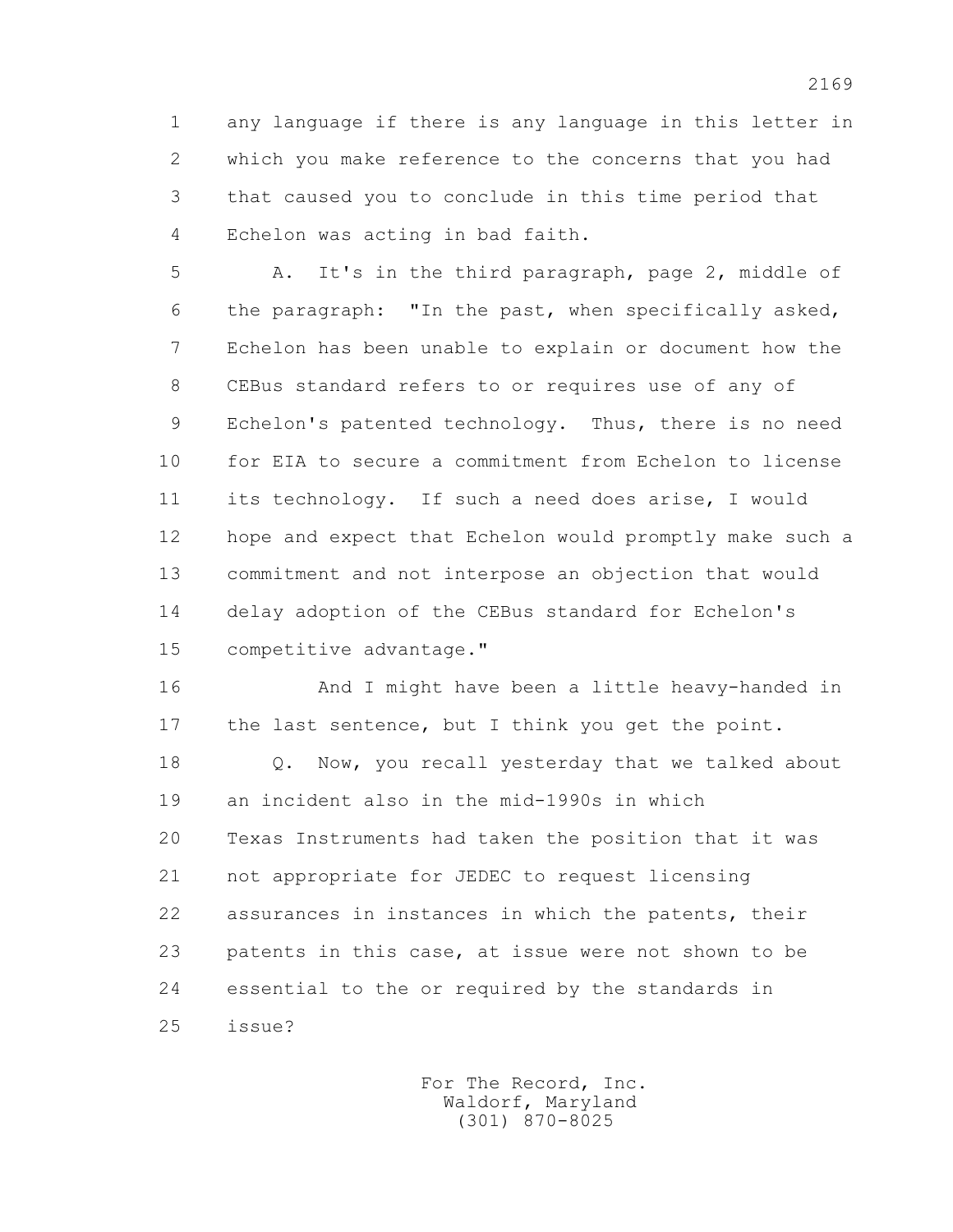1 A. Yes, sir.

 2 Q. And do you recall that we discussed a memo that 3 you wrote to Ken McGhee in which you took the position 4 that it is appropriate for the committee to seek 5 assurances even in instances in which it's not clear 6 that the patents are required but even when they may be 7 required?

8 A. That is correct.

 9 Q. Can you reconcile that position which we've 10 discussed now at some length in your questioning over 11 the past day with the position that you took in RX-2299 12 and specifically the paragraph that you just referred 13 to?

 14 A. Yes, sir. Very simply, there's no indication 15 in the case of Texas Instruments of any bad faith 16 whatsoever, and it appeared that there was or might be 17 a requirement to comply with the patent and the issue 18 was should the committee obtain the assurances given 19 that possible -- that possibility that -- of a 20 requirement, and the answer was get a conditional 21 assurance and move forward with the standard-setting. 22 No bad faith.

 23 In this case, in the Echelon case, there was 24 clear indication of bad faith and there was also a 25 patent that had no relevance, no apparent relevance to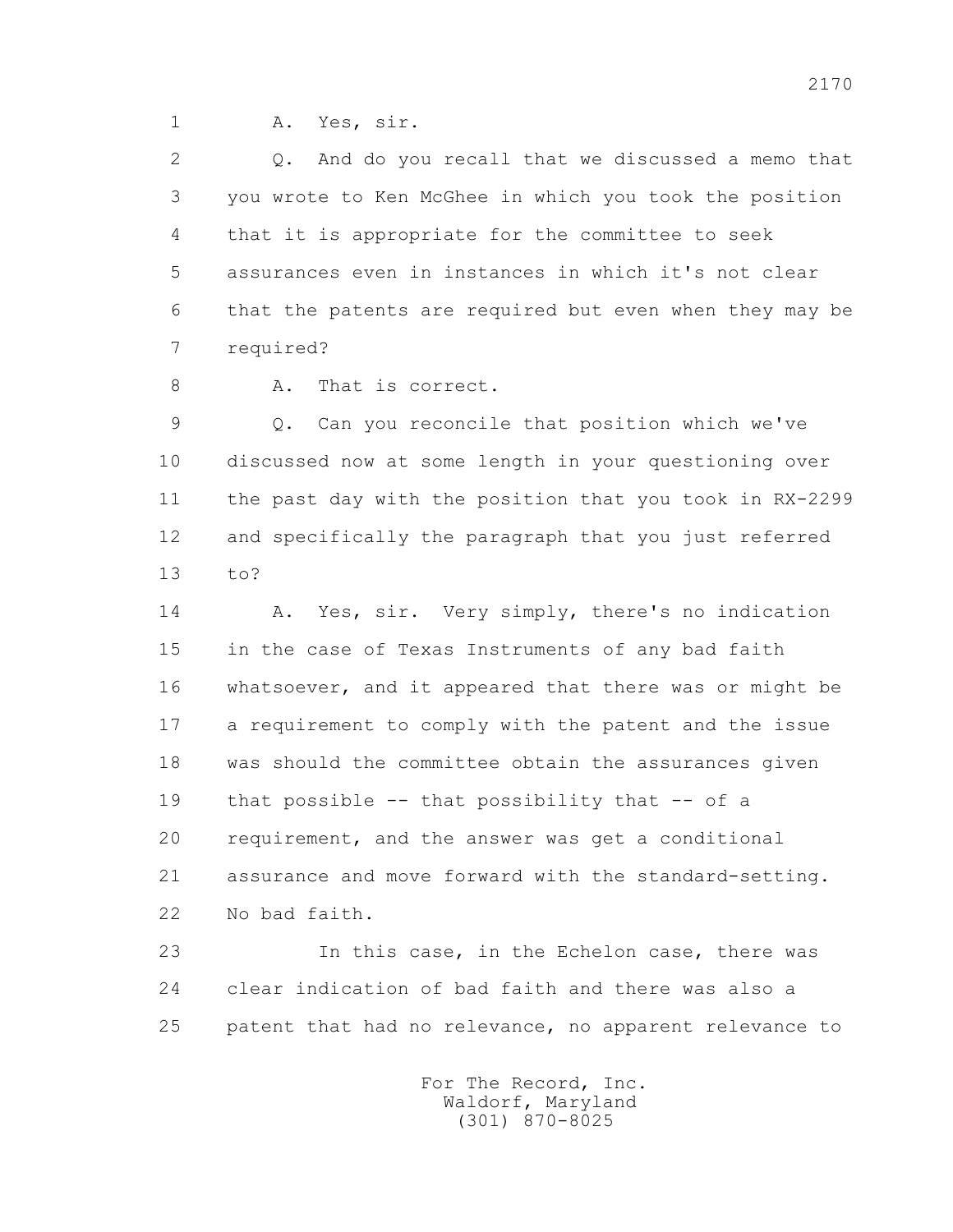1 the work of the committee, and the only reason we could 2 see that it was proffered was to fulfill the threat 3 that was made during that first meeting to bring the 4 process to a halt.

 5 Q. Mr. Kelly, in your view as EIA's general 6 counsel, was the manner in which you dealt with this 7 Echelon incident involving the CEBus standard in any 8 way inconsistent with the manner in which you have 9 testified now over the past day that you have 10 interpreted the EIA patent policy throughout your 11 tenure as the company's or the organization's general 12 counsel?

13 A. No, sir.

14 MR. ROYALL: No further questions.

15 JUDGE McGUIRE: Thank you, Mr. Royall.

16 Mr. Perry, recross?

 17 MR. PERRY: Just a little bit on this Echelon 18 issue, Your Honor.

19 RECROSS-EXAMINATION

20 BY MR. PERRY:

 21 Q. I take it, Mr. Kelly, you would agree with me 22 that EIA doesn't want -- you'd agree with me that EIA 23 doesn't want people giving false information in patent 24 disclosures?

25 A. Absolutely.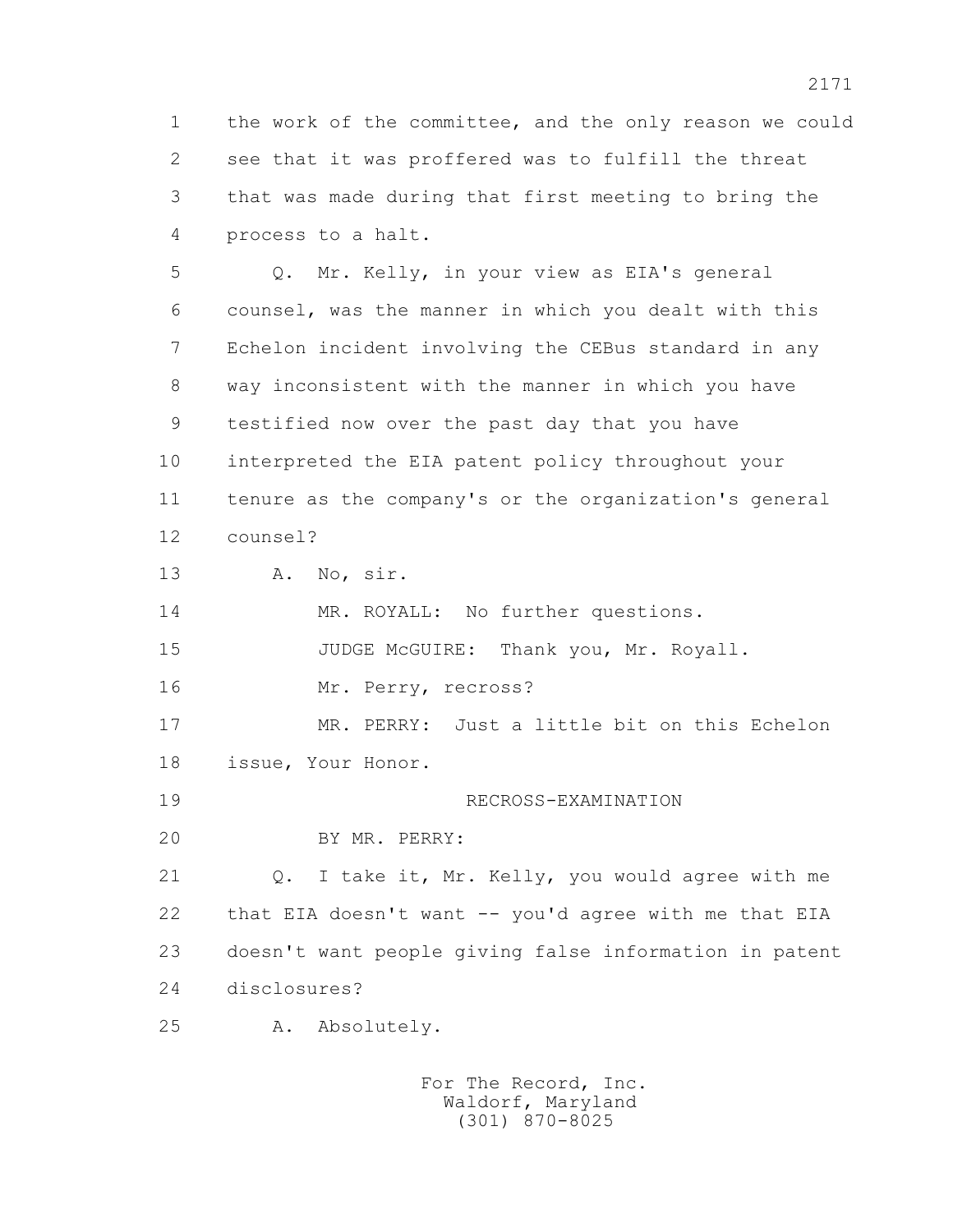1 Q. And they want the information that comes in to 2 be true and accurate?

3 A. And open and honest and good faith, yes. 4 Q. And that's one of the reasons that you've 5 talked before about actual knowledge on the part of the 6 representative?

7 A. That's correct.

 8 Q. And that the representative needs to have that 9 actual knowledge so that they can make a truthful and 10 accurate disclosure of IP to the committee?

11 A. That is correct.

 12 Q. Now, when you were writing this letter, 13 RX-2299, you thought that there was some reason to 14 believe Echelon had acted in bad faith?

15 A. I felt -- yes, I think there was pretty 16 compelling evidence that they had.

17 Q. But even though you felt that way, when you 18 were describing the EIA patent policy, you didn't 19 describe it in a different way than if you felt the 20 company was acting in good faith, did you? The policy 21 was the policy.

 22 MR. ROYALL: Can I ask for clarification? He 23 said when you described it. When he described it when 24 or where?

25 MR. PERRY: That's a good point.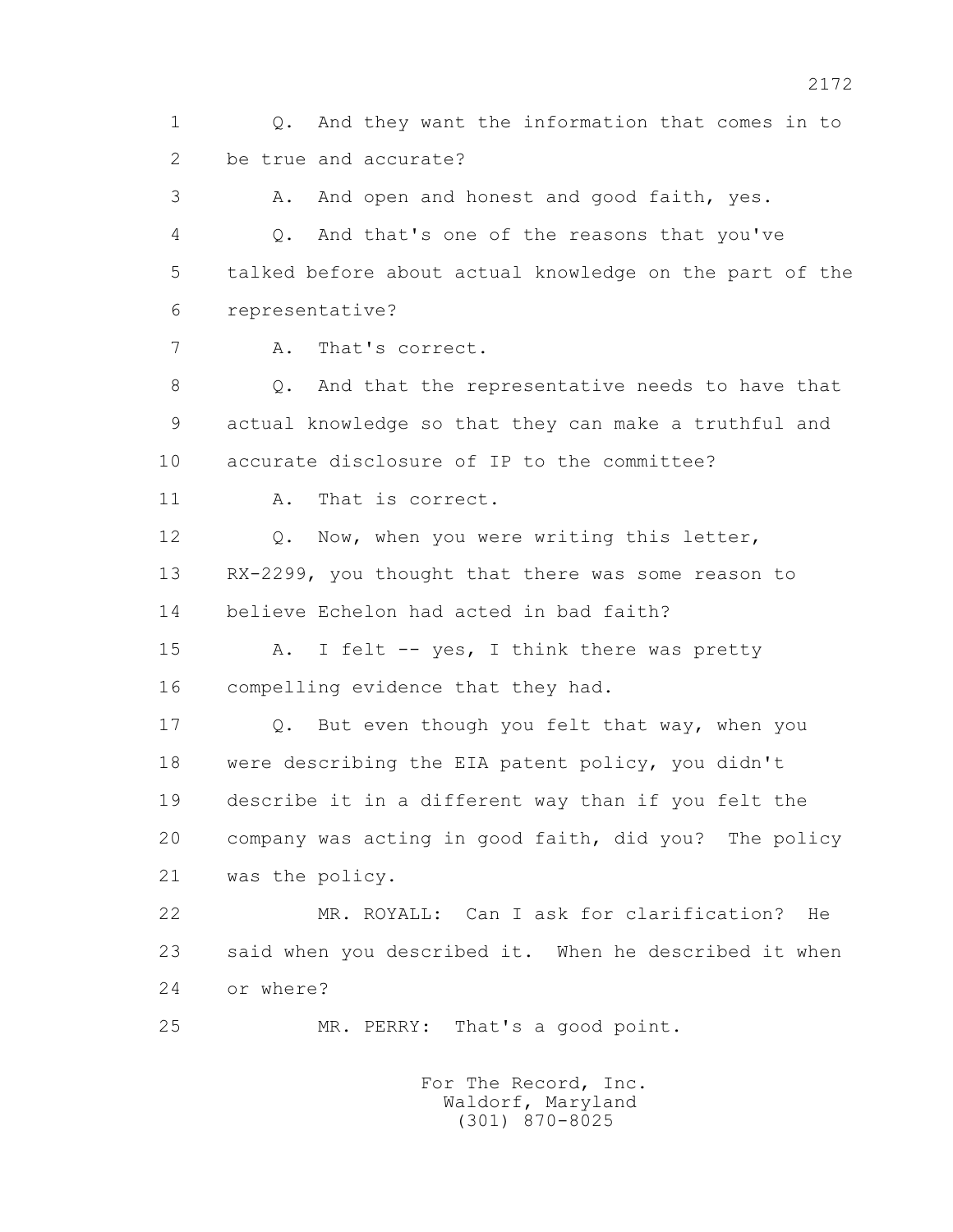1 BY MR. PERRY:

2  $Q$  Q. In RX-2299 -- let's pull it up -- on page 2, 3 the same paragraph Mr. Royall was pointing you to -- 4 this is your letter to Echelon; correct?

5 A. Correct.

6 Q. In August of 1995?

7 A. Correct.

 8 Q. When you describe the EIA patent policy in 9 various places in that paragraph, did the fact that you 10 believed that there was some evidence of Echelon's bad 11 faith lead you to describe the patent policy in some 12 different way than you would have described it in other 13 circumstances?

14 A. No. sir. In the context of the ballot 15 response and this letter, I think that there's an 16 accurate description of the patent policy and it's not 17 different than I would have given under any other 18 circumstances.

 19 Q. And what you were asking Echelon and what you 20 say you asked from them before in the fourth sentence 21 is to explain or document how the CEBus standard refers 22 to or requires use of any of Echelon's patented 23 technology. Did I read that right?

24 A. You did read it right.

25 MR. PERRY: I have nothing further,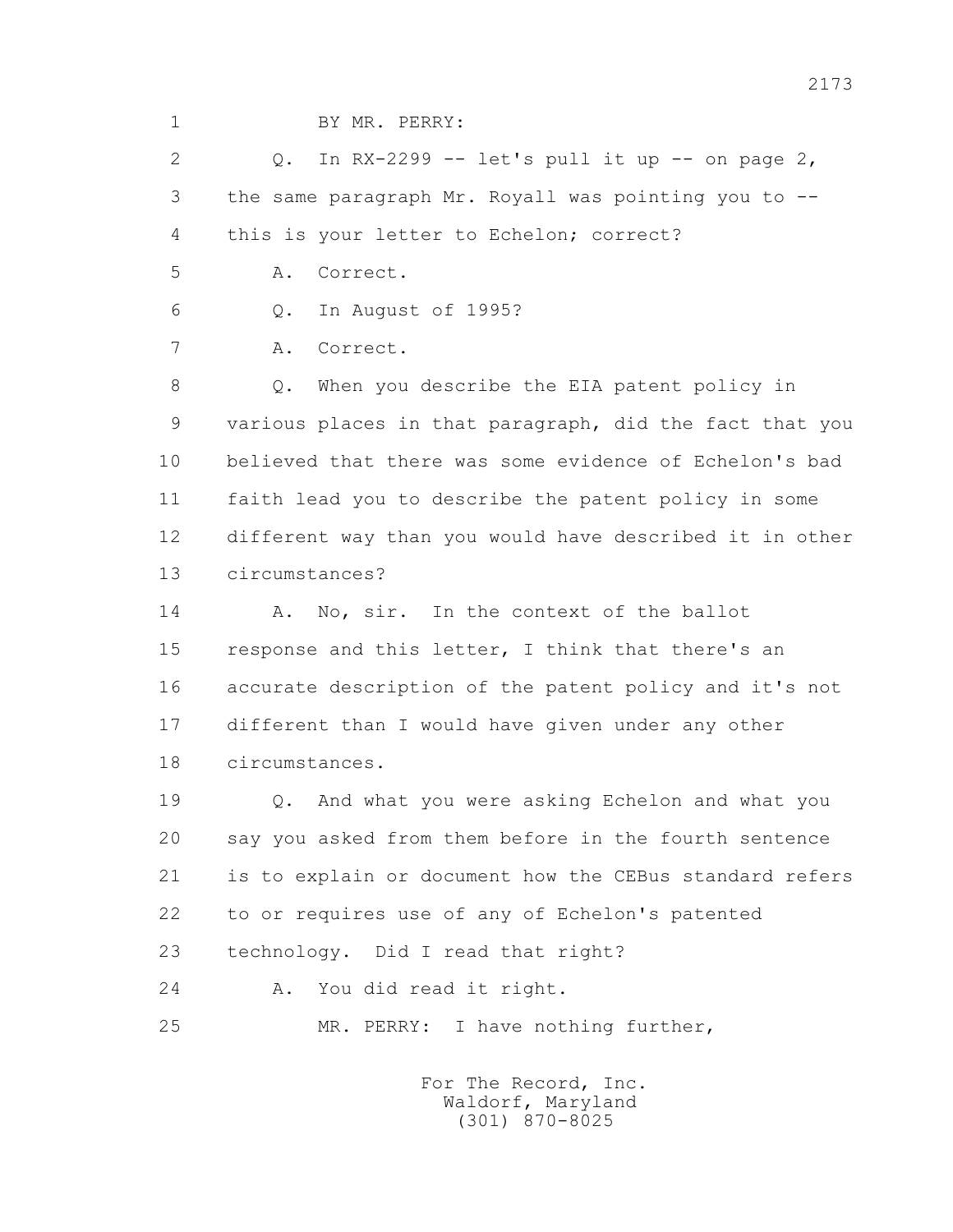1 Your Honor.

 2 JUDGE McGUIRE: All right. One last round. 3 This is it. 4 MR. ROYALL: Yes, Your Honor. Just a couple 5 questions. 6 REDIRECT EXAMINATION 7 BY MR. ROYALL: 8 Q. Do you recall, Mr. Kelly, whether Mr. Stanfield 9 replied in writing to your letter? 10 A. No, I don't. But as I tried to indicate in my 11 response to Mr. Perry, in the context of their comments 12 in the ballot and this letter, those statements are 13 accurate, and if you'd like me to, I can point to what 14 in the ballot I'm referring to. 15 Q. I don't have the exhibit number, but that's 16 fine. 17 A. Exhibit Number RX-2300 -- 18 MR. PERRY: Do you want us to put that up on 19 the screen? 20 MR. ROYALL: If you don't mind, sure. 21 BY MR. ROYALL: 22 Q. And what page of RX-2300? 23 A. It is -- it's difficult to tell the page number 24 on this document. I'm not sure there is one. It is -- 25 of the original document, it is page 4.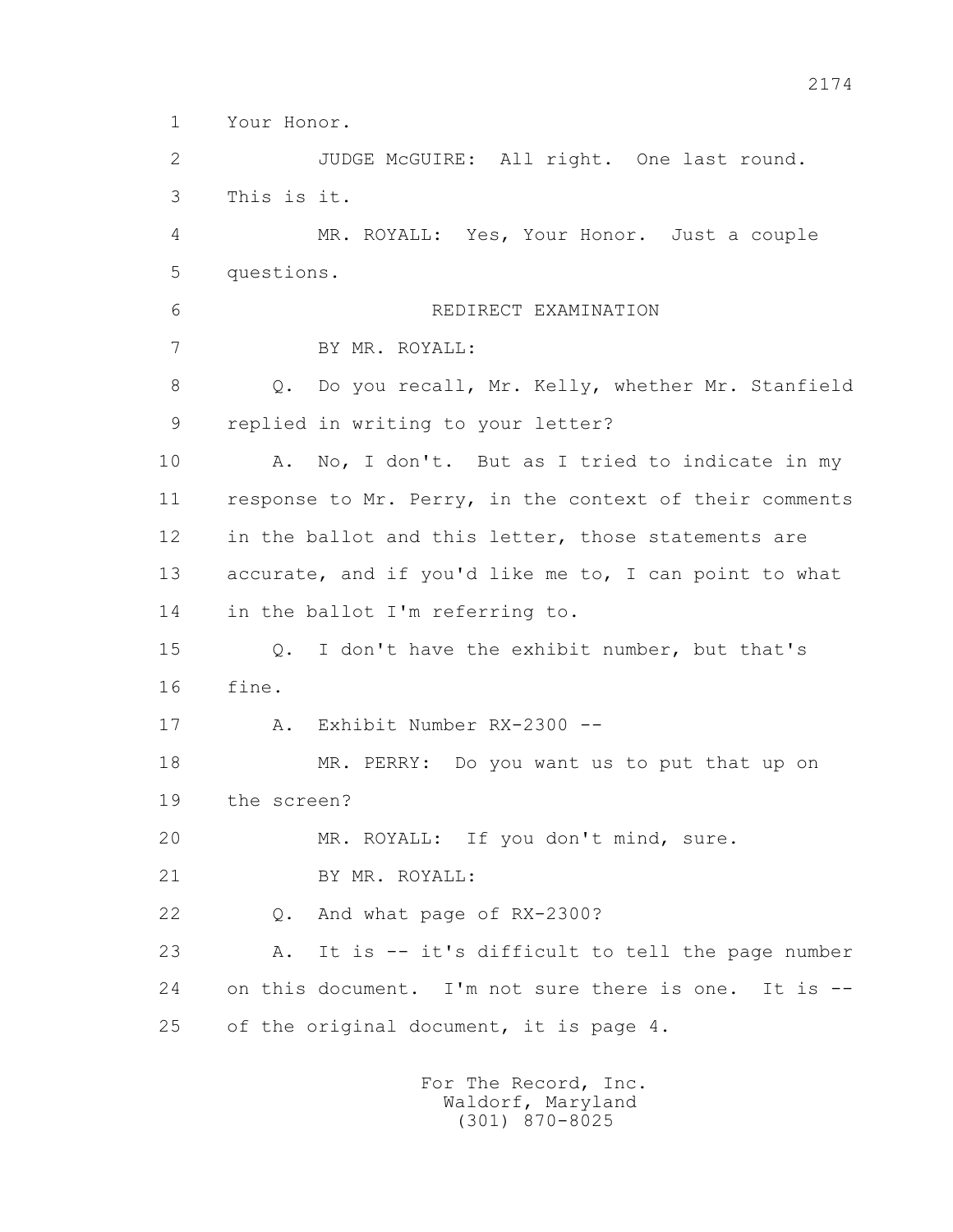1 MR. PERRY: Page 5 in the exhibit. 2 BY MR. ROYALL: 3 Q. This is under the heading B? 4 A. C. 5 MR. PERRY: It's on the screen. 6 BY MR. ROYALL: 7 Q. Okay. I think we're with you. 8 A. And if you notice on the third line of the 9 second paragraph, Echelon itself acknowledges that they 10 understand that "require" includes may require, so it 11 didn't appear to us to be necessary to repeat that in 12 my letter. 13 MR. ROYALL: Your Honor, I have no further 14 questions. 15 JUDGE McGUIRE: Mr. Perry? 16 MR. PERRY: Nothing, Your Honor. 17 I would like to move in CX-348. 18 JUDGE McGUIRE: Objection? 19 MR. ROYALL: No objection. 20 JUDGE McGUIRE: So entered. 21 (CX Exhibit Number 348 was admitted into 22 evidence.) 23 MR. PERRY: As well as RX-2299 and RX-2300. 24 MR. ROYALL: No objection, Your Honor. 25 JUDGE McGUIRE: All right. So entered to both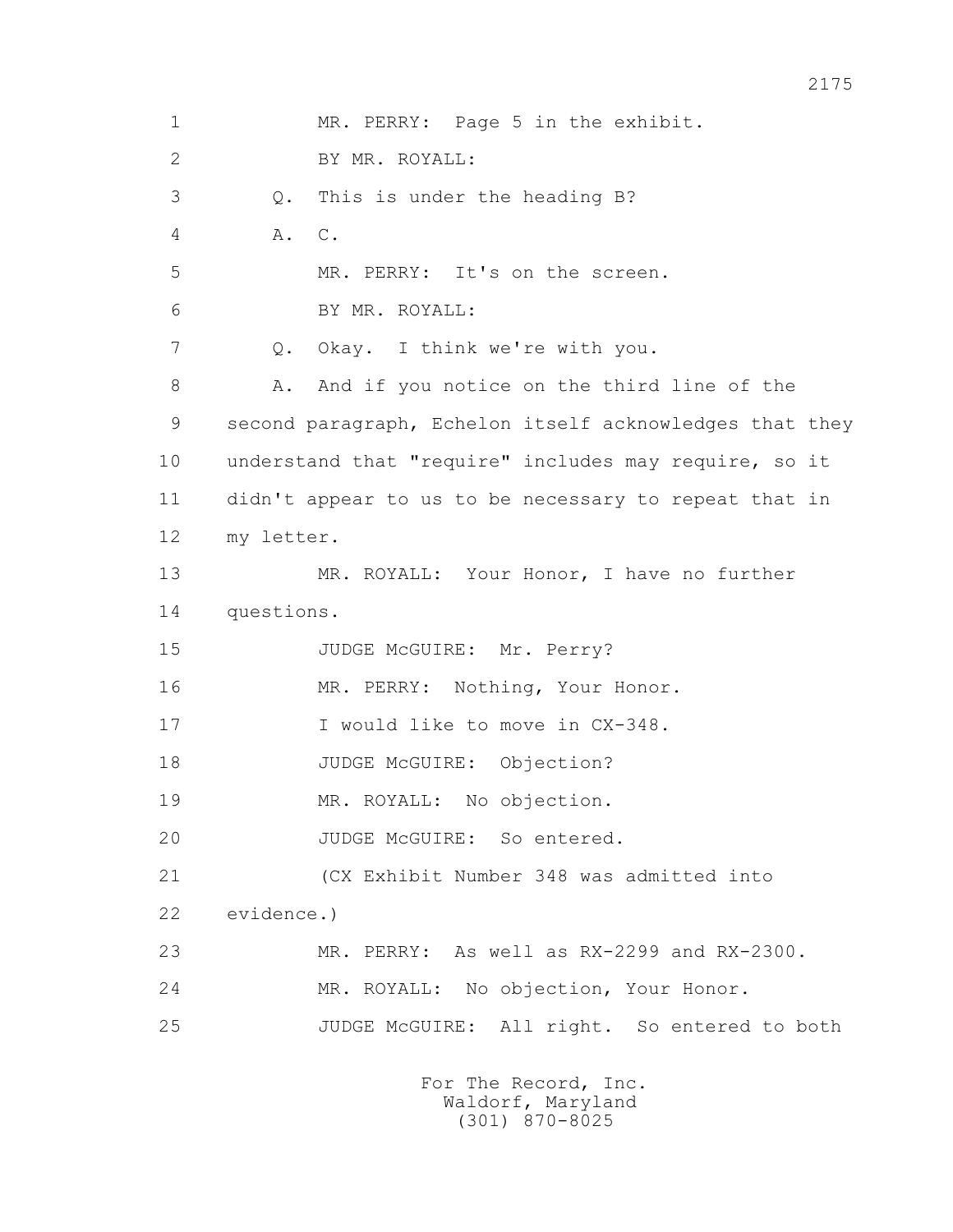1 of those.

 2 (RX Exhibit Numbers 2299 and 2300 were admitted 3 into evidence.)

 4 JUDGE McGUIRE: Thank you for your testimony, 5 Mr. Kelly. You're excused in this proceeding.

 6 Do the parties need some time to confer on some 7 of the points we've made in closed session?

8 MR. ROYALL: I think we do, Your Honor. 9 Mr. Oliver is an important person to consult with and 10 we haven't been able to talk with him, but we can do so 11 immediately.

12 JUDGE McGUIRE: Okay.

 13 MR. ROYALL: And however you prefer to proceed, 14 we can take a relatively short break and come back and 15 address this issue.

 16 JUDGE McGUIRE: I'll be in my office. You all 17 can call down there when you're prepared to offer 18 whatever discussion. That ought to resolve it.

19 MR. STONE: That's fine.

 20 JUDGE McGUIRE: Then this hearing for today is 21 adjourned as far as the public goes and I will continue 22 any further closed sessions at the time I'm contacted 23 by counsel.

 24 MR. ROYALL: Thank you, Your Honor. 25 MR. STONE: Thank you, Your Honor.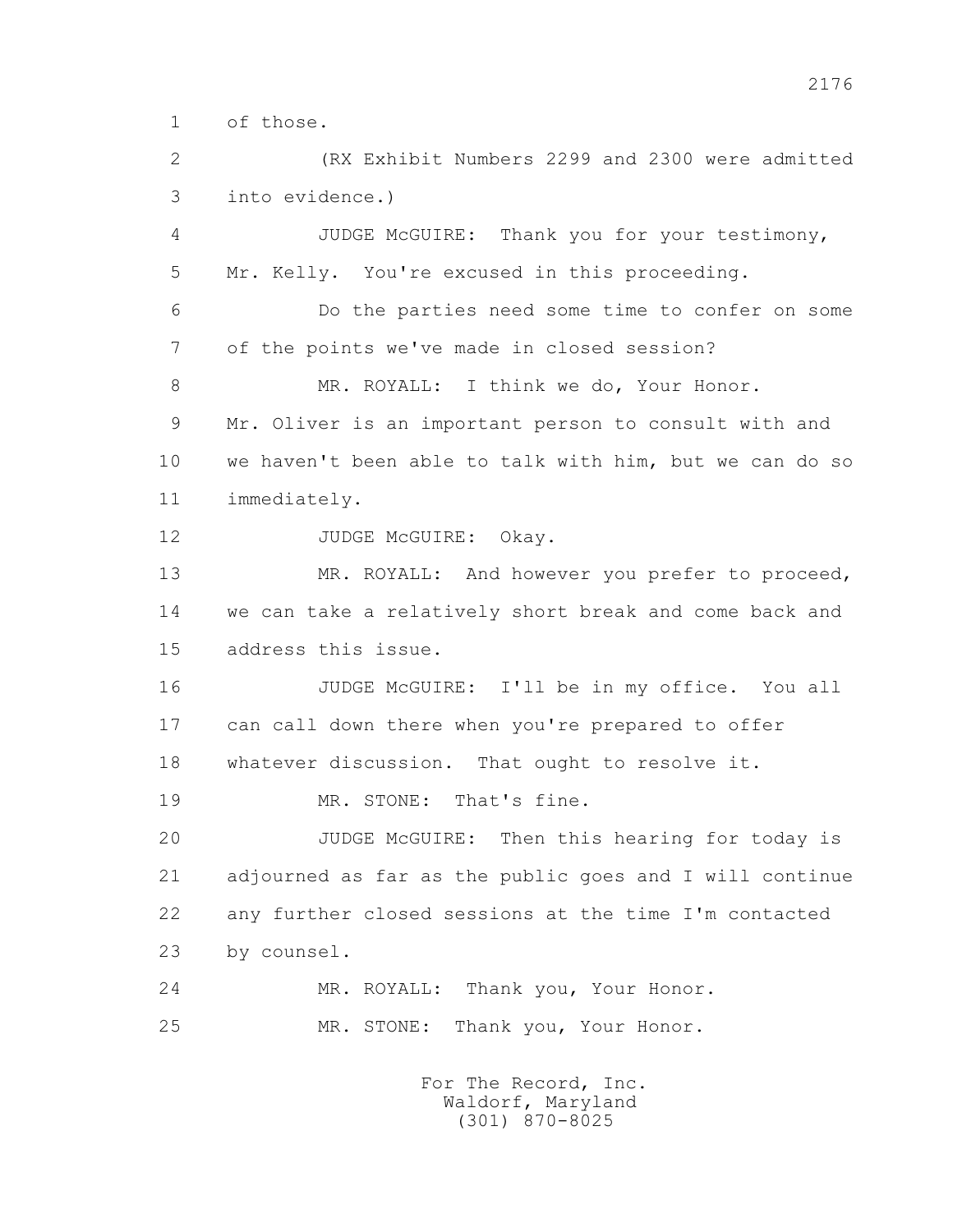| $\mathbf 1$      | MR. PERRY: Thank you, Your Honor.   |
|------------------|-------------------------------------|
| $\sqrt{2}$       | JUDGE McGUIRE: Thank you very much. |
| $\mathfrak{Z}$   | (Time noted: 1:43 p.m.)             |
| $\sqrt{4}$       |                                     |
| $\mathsf S$      |                                     |
| $\epsilon$       |                                     |
| $\boldsymbol{7}$ |                                     |
| $\,8\,$          |                                     |
| $\mathsf 9$      |                                     |
| $1\,0$           |                                     |
| $11$             |                                     |
| $12$             |                                     |
| 13               |                                     |
| $1\,4$           |                                     |
| $1\,5$           |                                     |
| $1\,6$           |                                     |
| $17$             |                                     |
| $1\,8$           |                                     |
| 19               |                                     |
| $20$             |                                     |
| $21\,$           |                                     |
| 22               |                                     |
| 23               |                                     |
| 24               |                                     |
| 25               |                                     |
|                  |                                     |